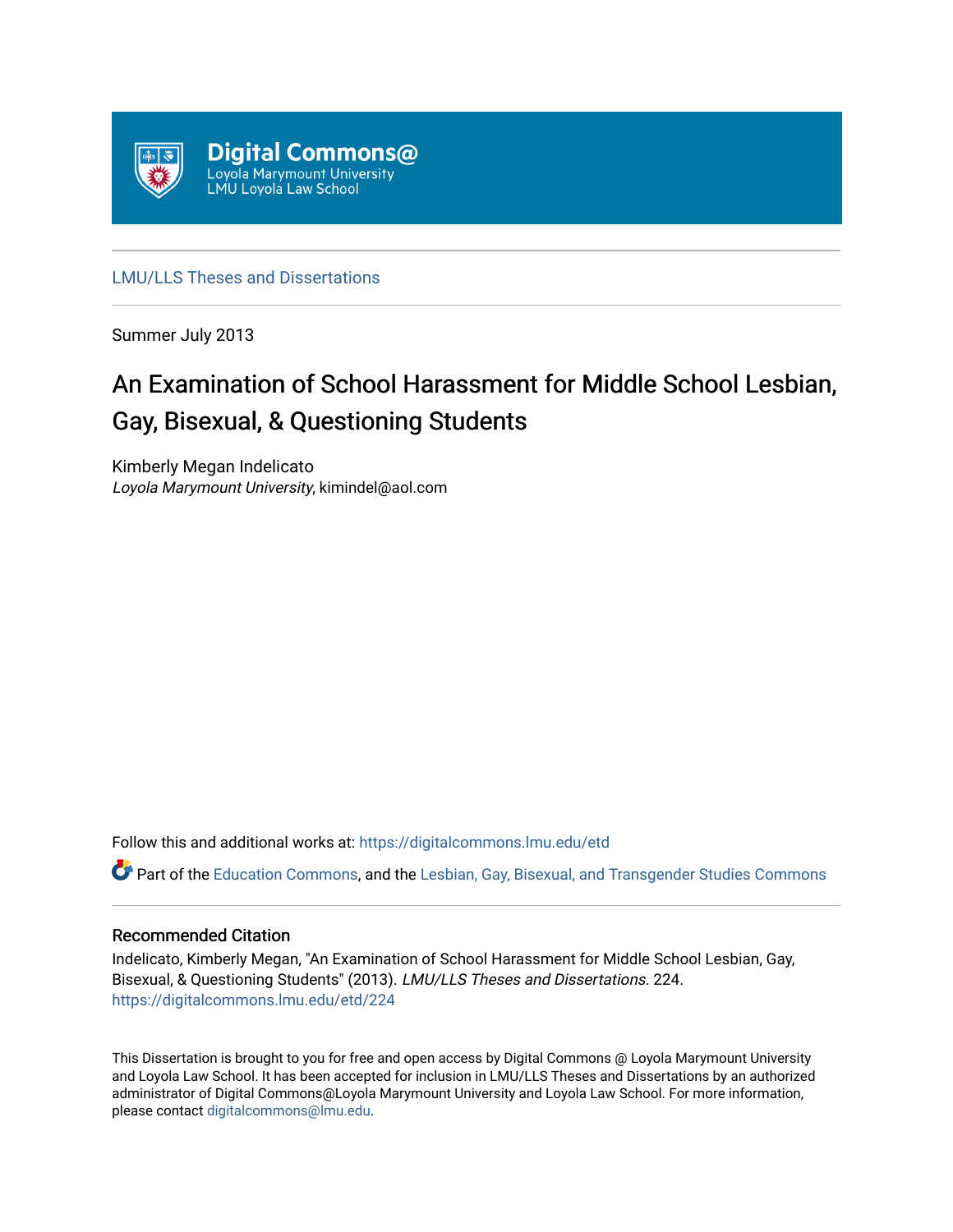# LOYOLA MARYMOUNT UNIVERSITY

An Examination of School Harassment for Middle School

Lesbian, Gay, Bisexual, & Questioning Students

by

Kimberly Indelicato

A dissertation presented to the Faculty of the School of Education,

Loyola Marymount University,

in partial satisfaction of the requirements for the degree

Doctor of Education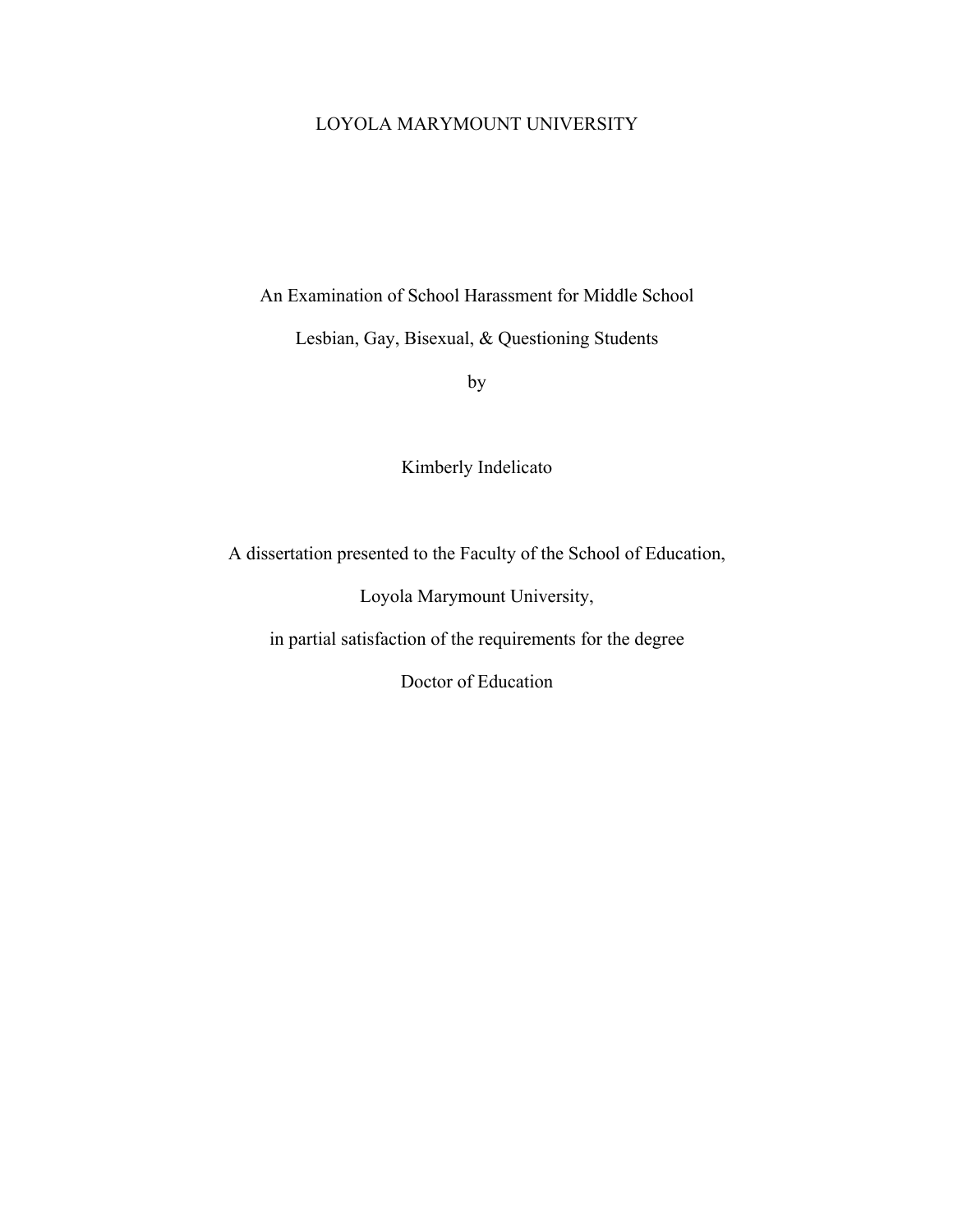An Examination of School Harassment for Middle School

Lesbian, Gay, Bisexual, & Questioning Students

Copyright © 2013

by

Kimberly Indelicato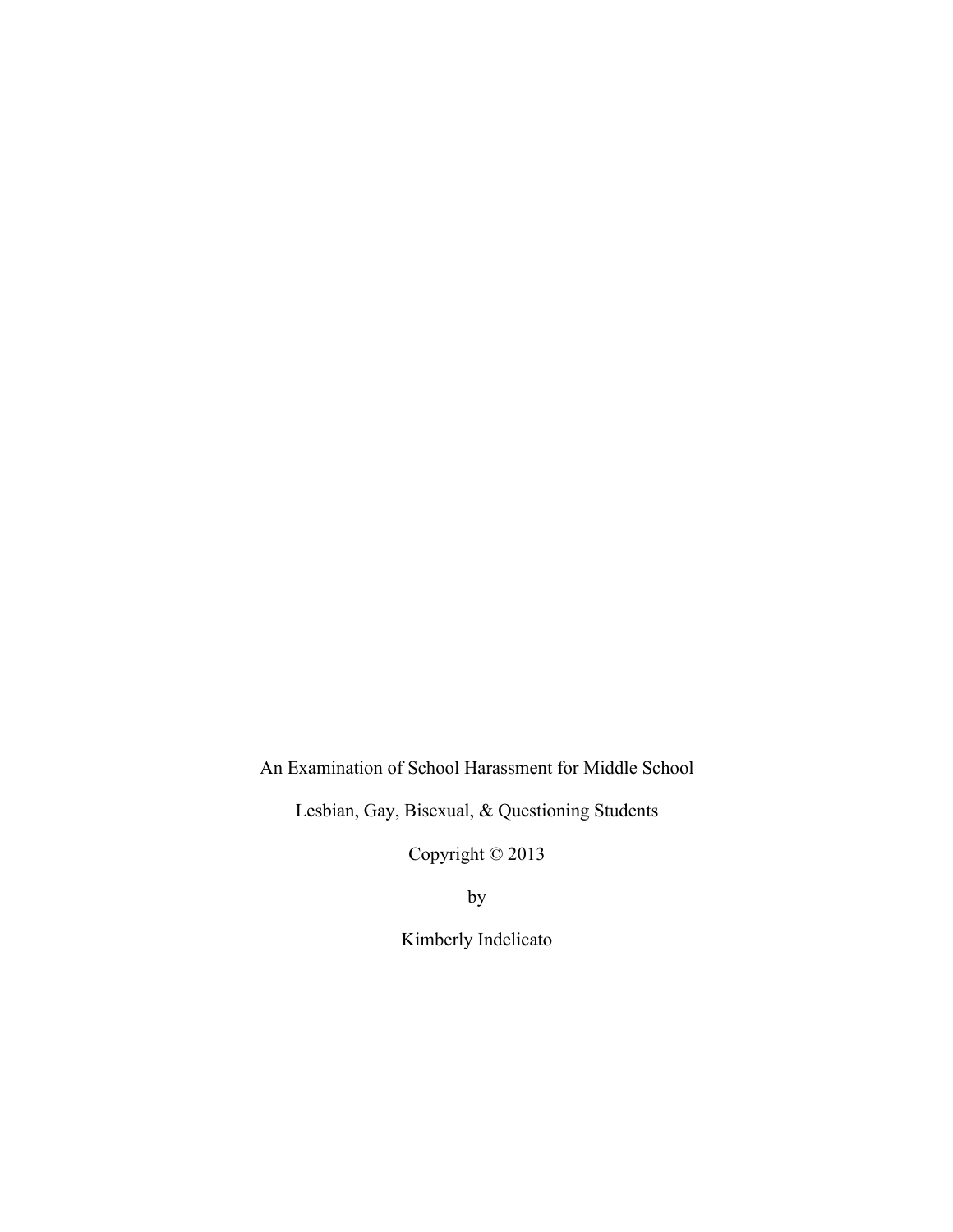# **Loyola Marymount University School of Education Los Angeles, CA 90045**

This dissertation written by Kimberly Indelicato, under the direction of the Dissertation Committee, is approved and accepted by all committee members, in partial fulfillment of requirements for the degree of Doctor of Education.

 $7/17/13$ 

 $\frac{1}{\text{Date}}$ 

**Dissertation Committee** 

Karlen Huchting, Ph.D., Committee Chair

EmNy Pisher, Ph.D., Committee Member

04 18 2013

Adam Fingerlut, Ph.D., Committee Member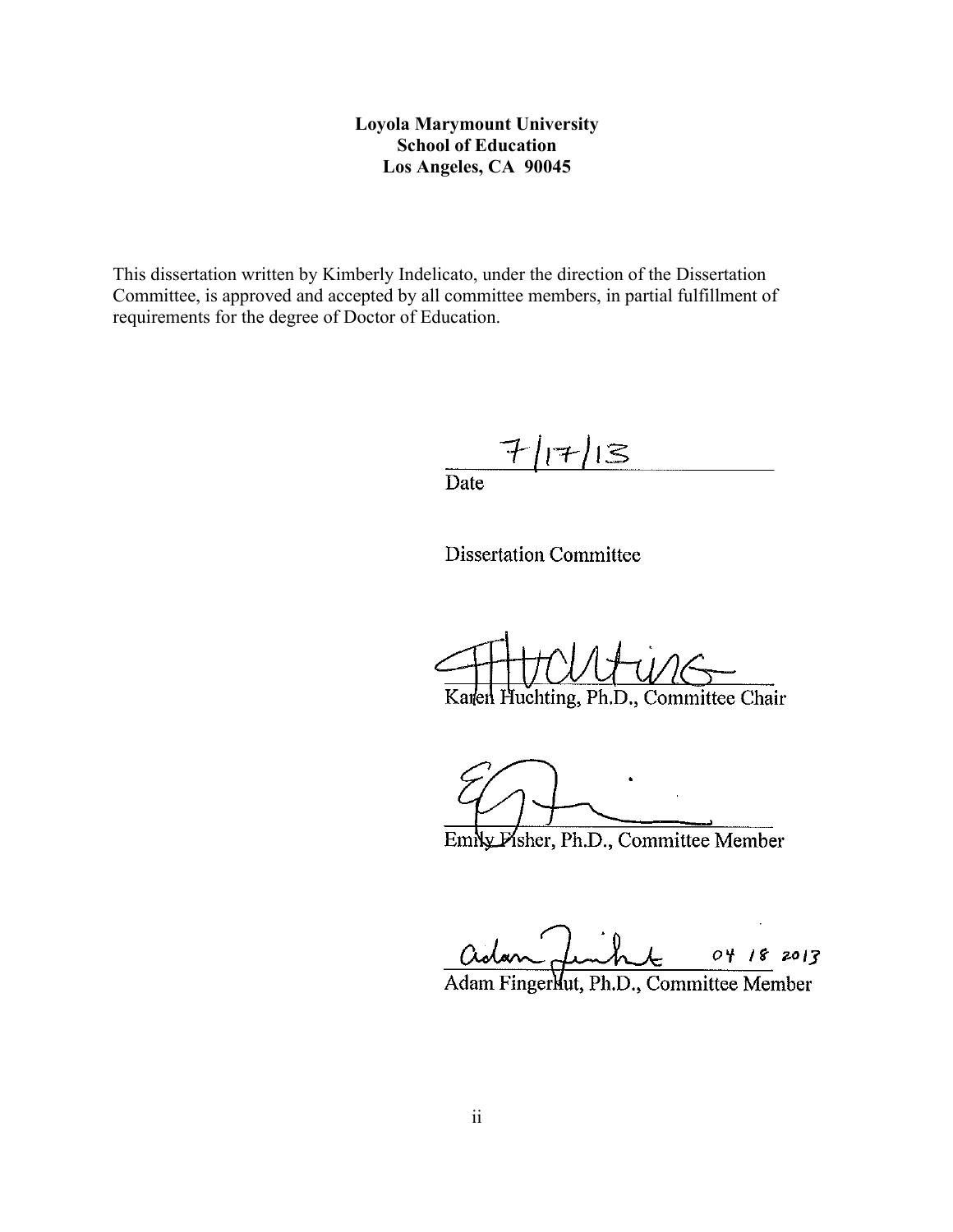#### **Acknowledgements**

As I complete this dissertation, I look back with amazement and gratitude for the many individuals who have supported me, challenged me, and believed in me over the years.

 First, a huge thank you to Dr. Huchting for her insight, patience, and willingness to meet regularly to guide me through this endeavor. Without our many conversations, I would have never reached the clarity needed to put my words into writing.

 I also want to thank Dr. Fingerhut and Dr. Fisher for sharing their expertise in the area of LGBQ studies.

 Over the past three years, I have spent much time reflecting on how I ended up in a doctoral program. I thank my family for teaching me that I can accomplish anything I set my mind to and work hard at. I am also extremely grateful for Kelly Romeo and Kristie Murdock, two of my high school teachers who have become my friends. Their unwavering support and belief in me helped me make it through high school.

 It would be impossible to write a dissertation about LGB students and not think about the trials and tribulations of my own coming out. I cannot thank Dr. Ignico enough for her support during that time and for serving as an example to me of how to support LGB students. She showed me that I was not alone and has inspired me throughout my career as an educator.

 I also want to thank my many friends who have supported me and my family over the past three years, specifically Lisa Michel for listening to me as I discussed my research and challenges.

 Lastly, and most importantly, I thank Jen, my wife and best friend, for the many sacrifices she made and for doing more than her fair share of the parenting and household duties over the past three years while I attended classes and wrote my dissertation. None of this would have been possible without her love and support.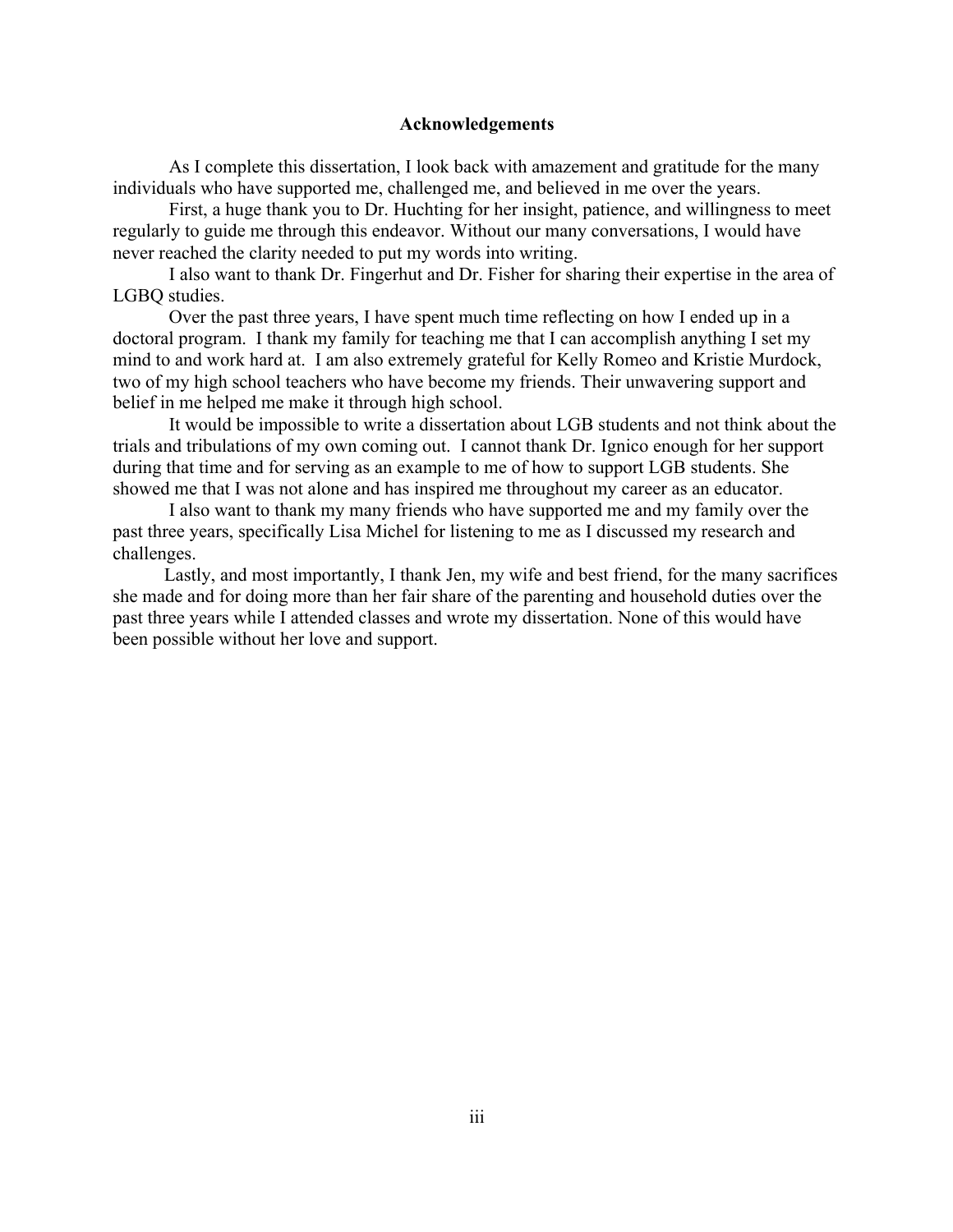# **Dedication**

This dissertation is dedicated to the many LGBQ students who continue to endure harassment at school and to the LGB students and staff members and their straight allies who continue to try to make their schools a safer and more inclusive environment.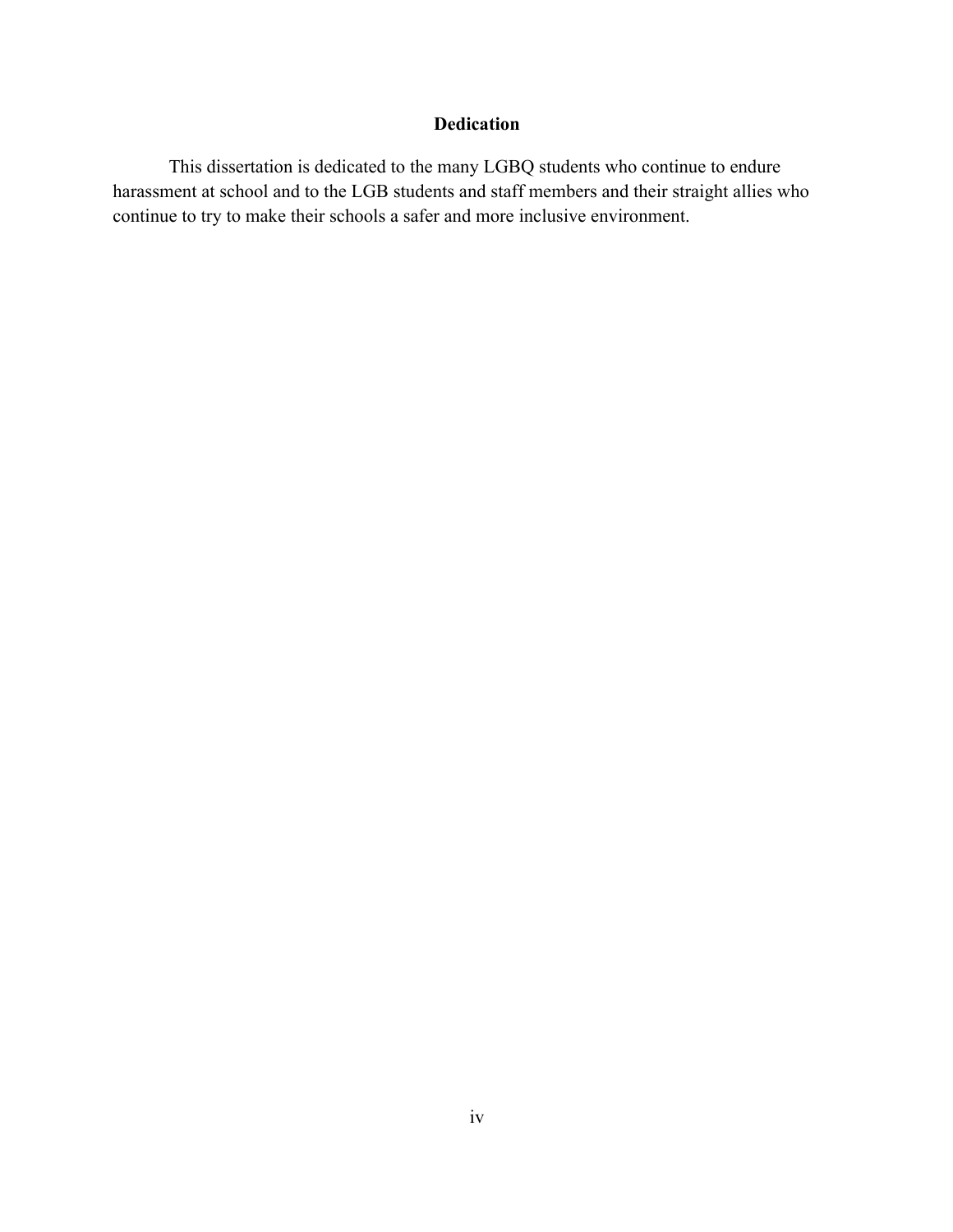# **TABLE OF CONTENTS**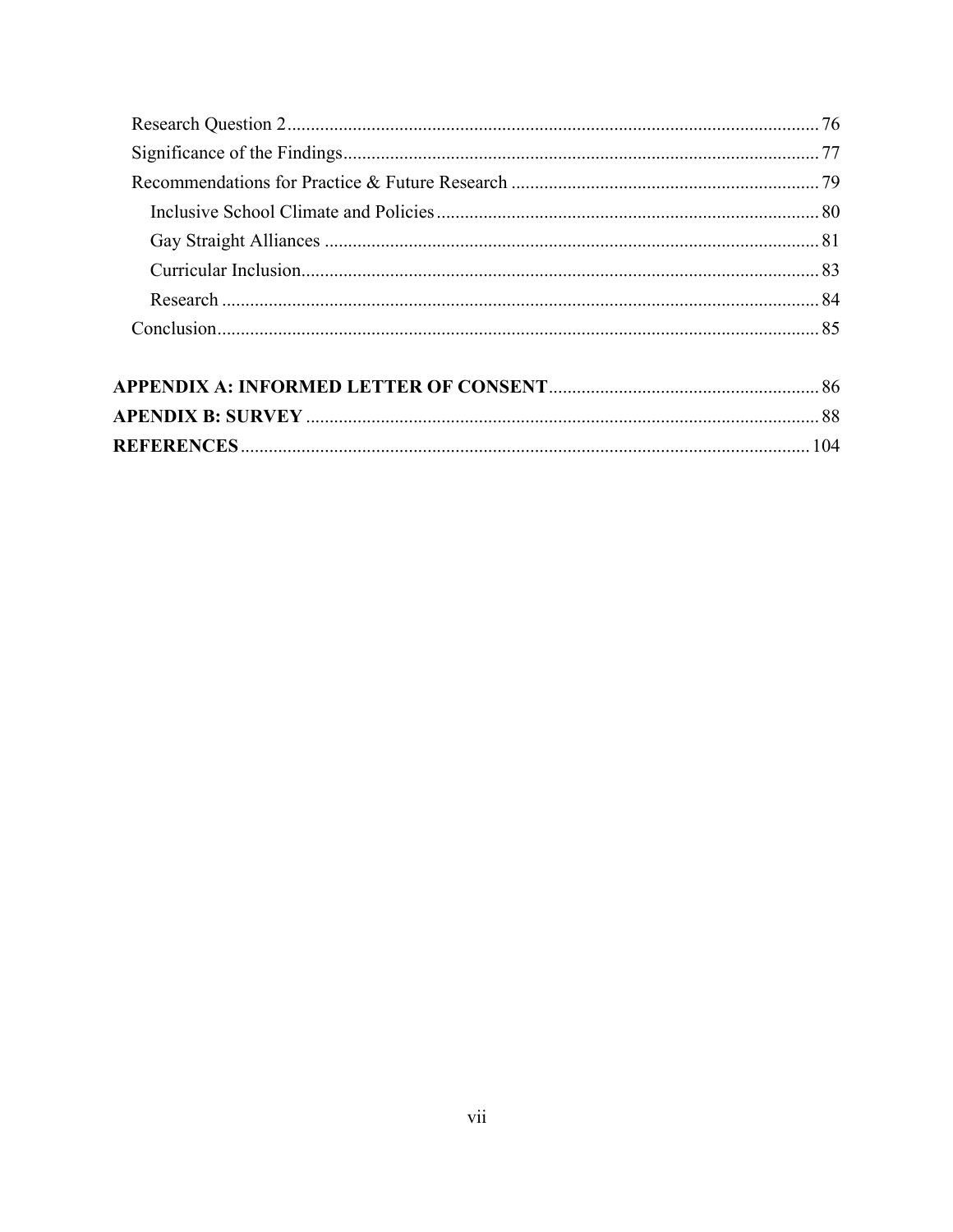#### **ABSTRACT**

Most schools are not safe environments for lesbian, gay, and bisexual students or for individuals who are questioning their sexual orientation. Harassment and victimization of lesbian, gay, bisexual, and questioning (LGBQ) students is pervasive. The harassment and victimization result in these students having higher rates of absenteeism and lower academic achievements than their peers. To date, most research has focused on primarily high school lesbian, gay, and bisexual students. Very few studies have included students questioning their sexual orientation. This quantitative descriptive study utilized an anonymous survey to gather information about middle school LGBQ students' experiences with harassment. The study included 208 middle school students. The results were compiled into three groups (lesbian/gay/bisexual, questioning, and straight) and compared. Findings indicated that LGBQ students experience significantly more harassment than straight students and questioning students are more likely to experience victimization that lesbian, gay, bisexual, and straight students. The findings support the need for middle school administrators and staff members to take steps to create more inclusive school climates for LGBQ students.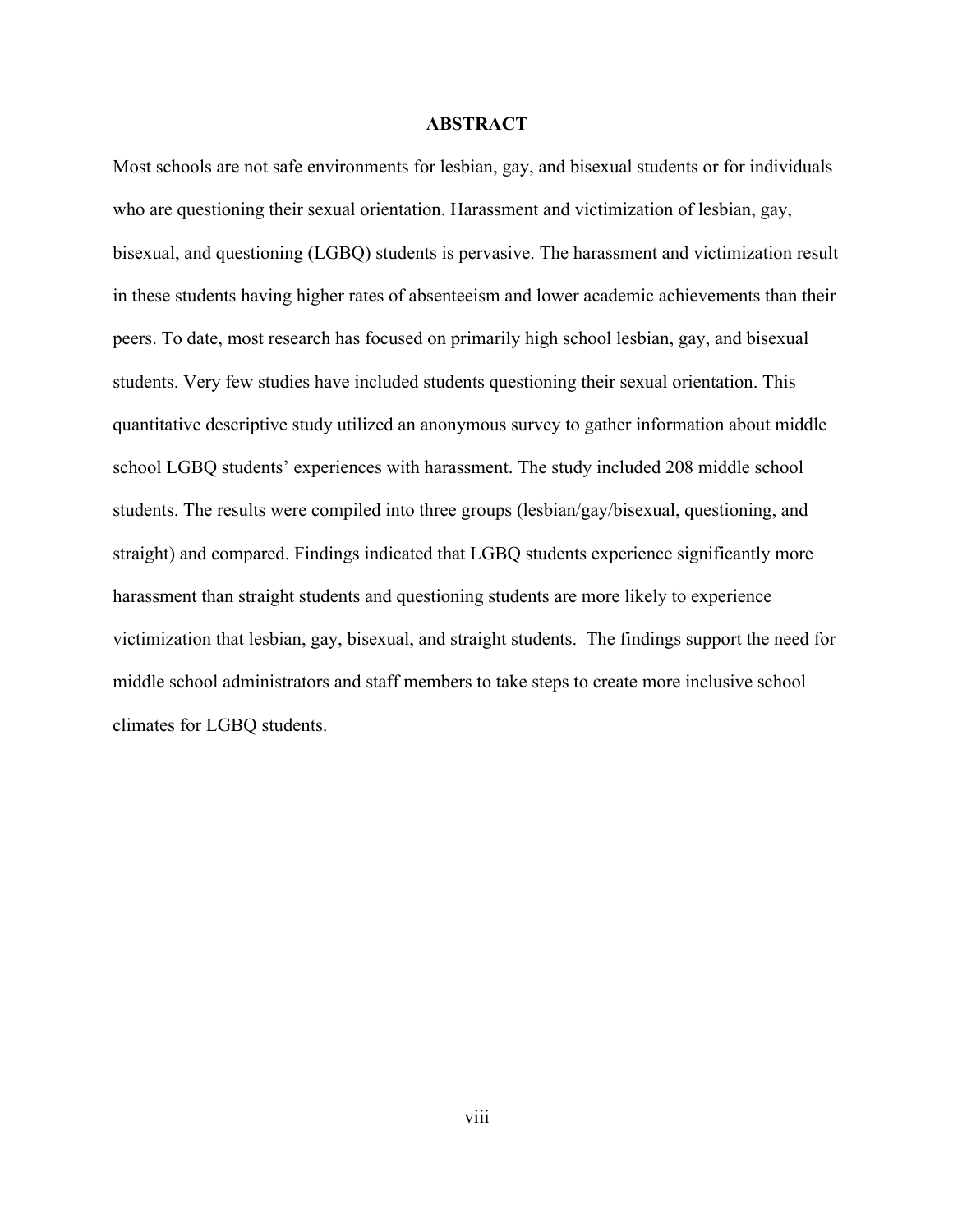#### **CHAPTER ONE**

# **INTRODUCTION**

In 1993, Unks reviewed the literature regarding lesbian, gay, and bisexual (LGB) students, their experiences in schools, and the support systems available to them and concluded that high schools were "the most homophobic of all institutions" (Unks, 1993, p. 2). Twenty years later, data still support the conclusion that many schools and classrooms continue to be homophobic institutions. For example, in 2011, the Gay, Lesbian, Straight Education Network (GLSEN) surveyed over 8,500 gay, lesbian, bisexual, and transgendered (LGBT) students and found that 82% of lesbian, gay, and bisexual (LGB) students experience verbal harassment including being called "fag," "dyke," and "homo" (Kosciw, Greytak, Bartkiewicz, Boesen, & Palmer, 2012). Even worse, 57% of LGB students reported hearing homophobic remarks from school staff members (Kosciw et al., 2012). This verbal harassment is often surrounded by an official silence, which includes the lack of response by school staff to homophobic language (Mayo, 2009).

Examples of the harassment endured by LGB students and the lack of response by school officials are well illustrated in recent court cases such as *Henkle v. Gregory (2001)*, *Loomis v. Visalia Unified School District (2001)*, and *Doe v. Anoka-Hennepin School District No. 11(2011)*. In these cases, the plaintiffs (LGB students) reported experiencing verbal harassment by students and school staff. They also reported physical harassment by students, such as being shoved into lockers, beaten, and lassoed around the neck with threats of being dragged behind a truck. In each of the cases, the student plaintiffs reported the incidents to school officialscounselors, assistant principals, principals, or superintendents. However, school officials took no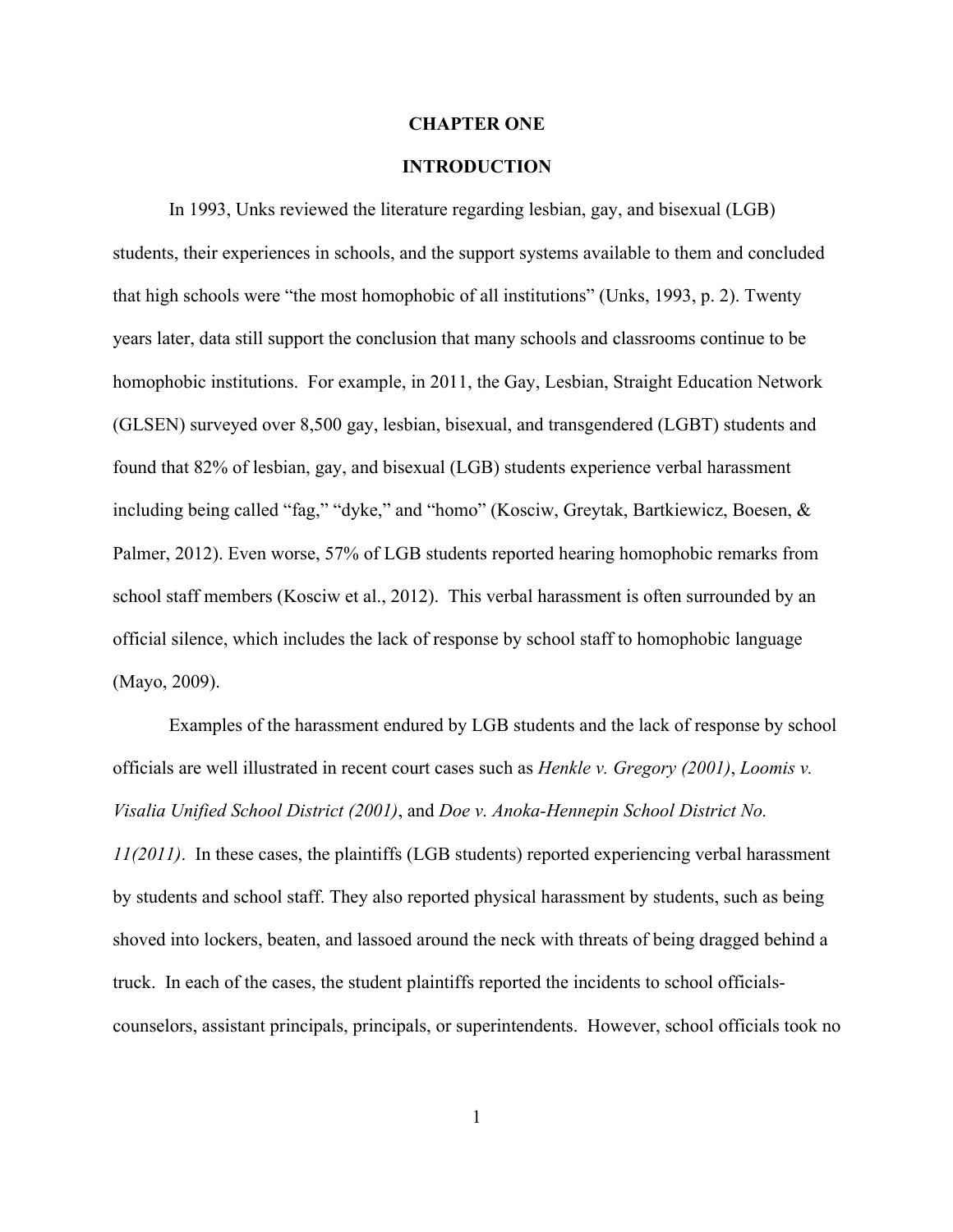action, blamed the victim, or did nothing more than telling students to stop. In fact, school officials' responses to the LGB students included: "stop acting like a fag" (*Henkle v. Gregory*, 2001, p. 5) and because you are openly gay a traditional high school would "not be appropriate" (*Henkle v. Gregory*, 2001, p. 6). Specifically, in *Loomis v. Visalia Unified School District*, a teacher stated to the class: "there are only two types of guys who wear earrings—pirates and faggots—and there isn't any water around here" (Wanger, 2001, p. 8).

Although our LGB students are not the only students experiencing harassment, our LGB students are especially at risk of negative outcomes from the harassment due to the unique characteristics of their sub-group. First, in many areas of our country, harassment of LGB individuals, including derogatory comments, is socially acceptable. This social acceptability can be evidenced throughout our society in remarks made regarding banning gay marriage, teacher comments such as those documented in the afore mentioned court cases, and the high percentage of LGBT youth reporting school staff making homophobic remarks alongside the low rates of school staff intervening when witnessing LGB harassment, as reported in the 2011 GLSEN Survey results. Second, when confronted with teasing and harassment, many LGB students lack the traditional support structures that their peers may utilize, such as teachers, parents, and religious figures (Munoz-Plaza, Quinn, & Rounds, 2002; Varjas et al., 2007) because they have not yet told those individuals they are LGB. Finally, another unique factor of LGB youth is their lack of connection to the broader LGB community. For example, many youth of ethnic or religious minorities have family members or friends consisting of individuals of the same ethnicity or religion in which they have been raised. Therefore, they have often grown up hearing stories of struggle and triumph and are likely to have a support system available to them.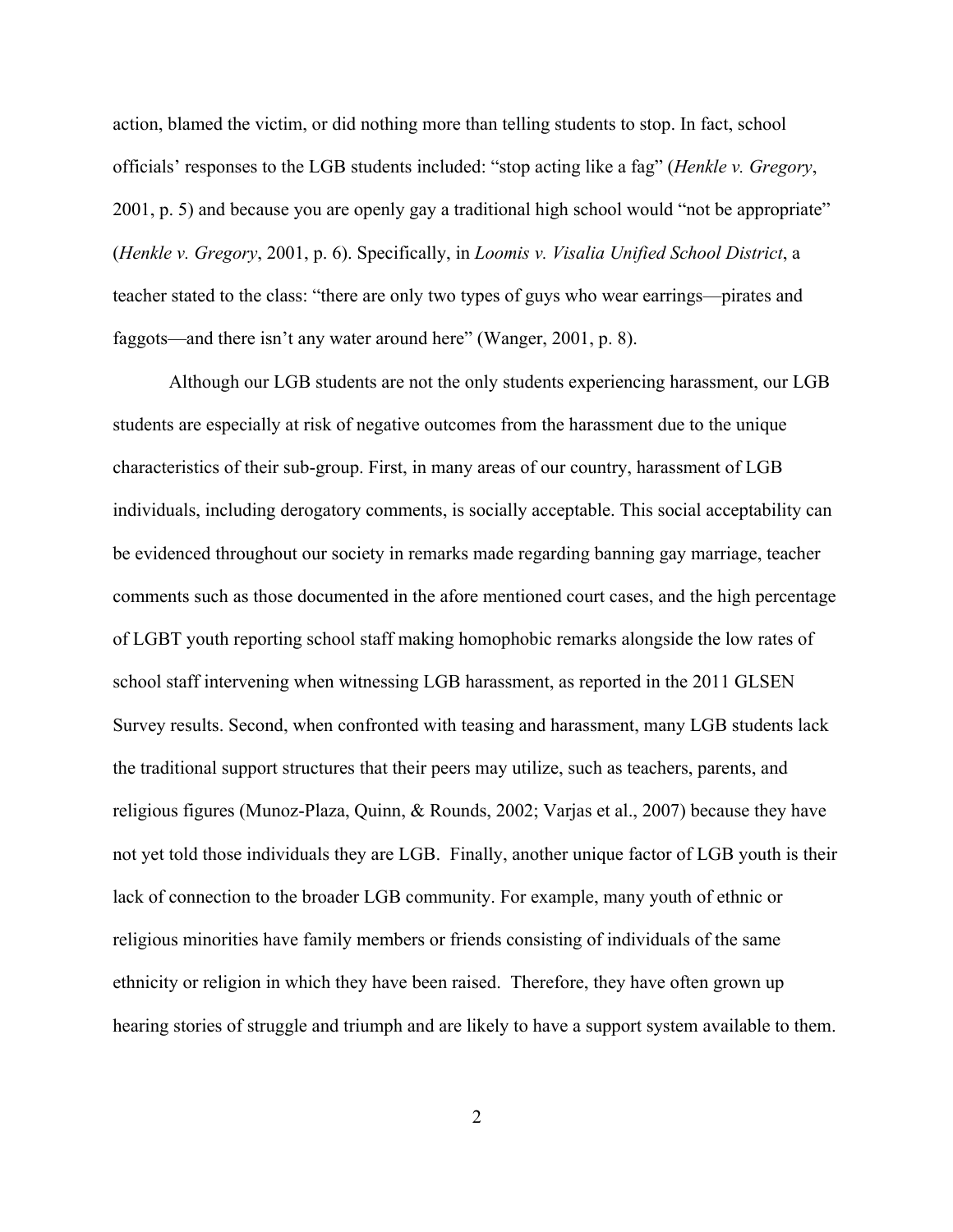Further, they may be aware of adults who have had similar experiences who they can rely on for support and guidance during times of struggle. However, many LGB youth may not be embedded in the larger LGB community and therefore they may lack support and guidance from LGB adults who could share their experiences and stories to provide LGB youth with guidance, understanding, and hope.

As a result of harassment, victimization, and lack of support structures, Lesbian, Gay, Bisexual, and Questioning (LGBQ) students are at risk of experiencing negative outcomes including depression and academic difficulties (Birkett, Espelage, & Koenig, 2009; Fisher et al., 2008; Kosciw, Greytak, &Diaz, 2009). LGB students who are targets of harassment are more likely to have a lower GPA (Kosciw, 2004), are more likely to be truant (Birkett et al., 2009; Kosciw et al., 2009), and are three times more likely to drop out of school than their straight peers (Berkowitz  $\&$  Bier, 2004). Students questioning their sexual orientation are at an even greater risk of victimization than their LGB peers (Birkett et al., 2009). However, it is important to remember that LGBQ youth are not at risk of these negative outcomes because of their sexual orientation, but because of others' hostile responses to their sexual orientation (Hansen, 2007; Lee, 2002; Munoz-Plaza et al., 2002). In other words, the words, actions, and school climate created by straight peers and by the school staff are one of the factors putting LGBQ students at risk.

While the majority of these findings are based on high school students' experiences, general verbal harassment and bullying peak during the middle school years (Kaufman et al., 1999; Nansel, Overpeck, Pilla, Ruan, Simons-Morton, & Scheidt, 2001). The sense of belonging and the importance of belonging to the "in-crowd" are especially important to middle school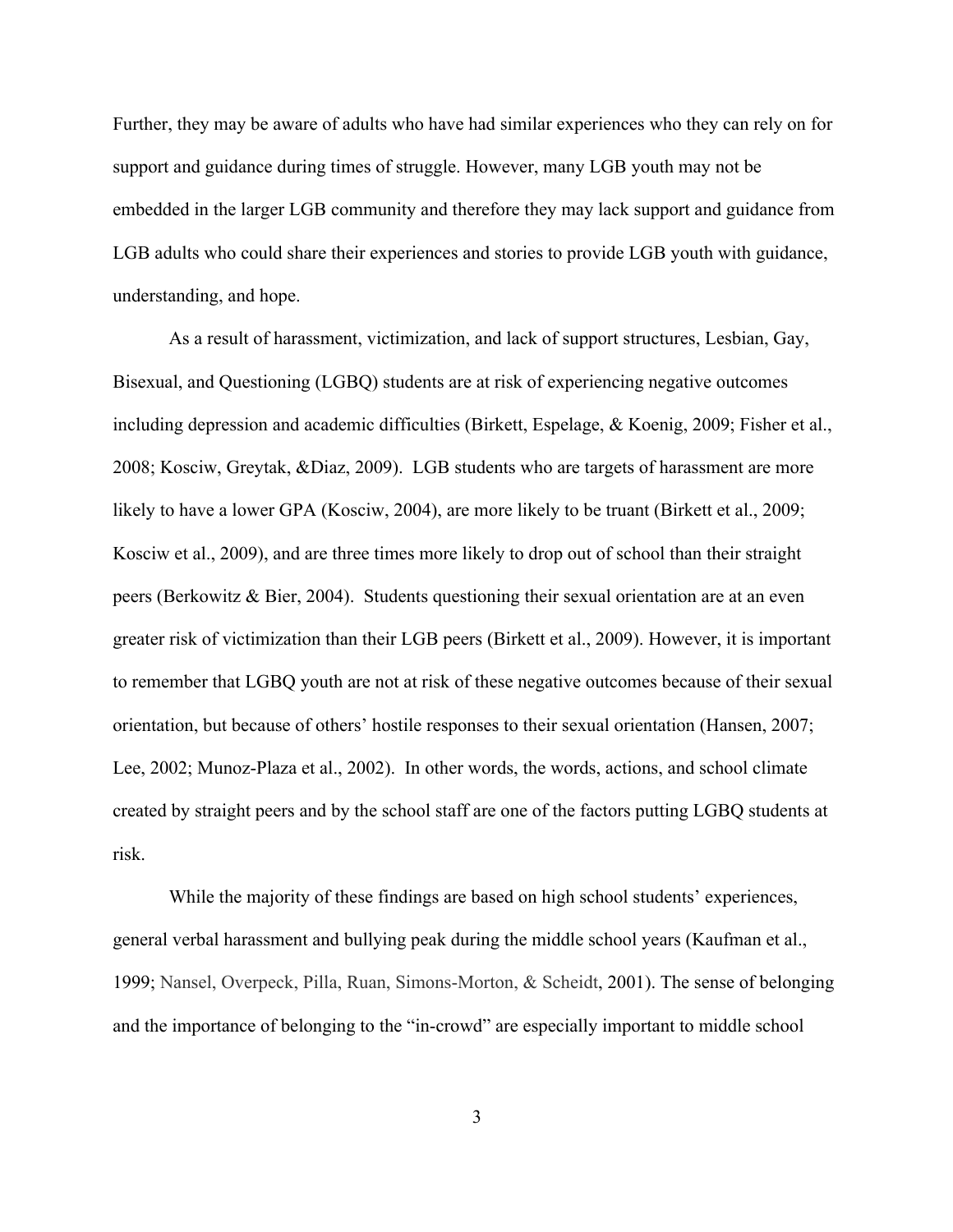students (Bishop et al., 2004). During the middle school years, students have a heightened awareness about peer approval and "fitting in" (Eccles & Midgley, 1989, as cited in Graham, Bellmore, Nishina, & Juvonen, 2009). Students who are outside of the norms established by their peers, such as LGB students, are more likely to be targets of harassment (Graham et al., 2009).

Middle school is also the time period in which most students enter puberty (Orvin, 1995; Slavin, 2006). During puberty, individuals experience hormonal changes, which result in increased sexual feelings (Santrock, 2009). While straight students begin to date or "go-with" individuals they are attracted to, many LGB students become aware of their attraction to individuals of the same sex and begin to question their sexual identity (Birkett et al., 2009; Williams, Connolly, & Pepler, 2005).

Given the findings that show a majority of LGB high school students endure harassment (Kosciw et al., 2012), the negative impact the harassment has on their emotional well-being and on their educational outcomes, that verbal harassment and bullying peaks during middle school (Kaufman et al., 1999; Nansel et al., 2001), that questioning students are at greater risk of being a target of victimization (Birkett et al., 2009), and that middle school is the time period in which some LGB students begin to question their sexual identity (Birkett et al., 2009), one can speculate that even more middle school LGBQ students are negatively impacted by the school environment than high school LGBQ students. However, little research has documented the experience of LGBQ middle school students. This study seeks to provide data to fill that gap.

#### **Statement of Problem**

The federal government and the California state government assert that every student has the right to learn in a safe environment. The No Child Left Behind Act (2001), federal education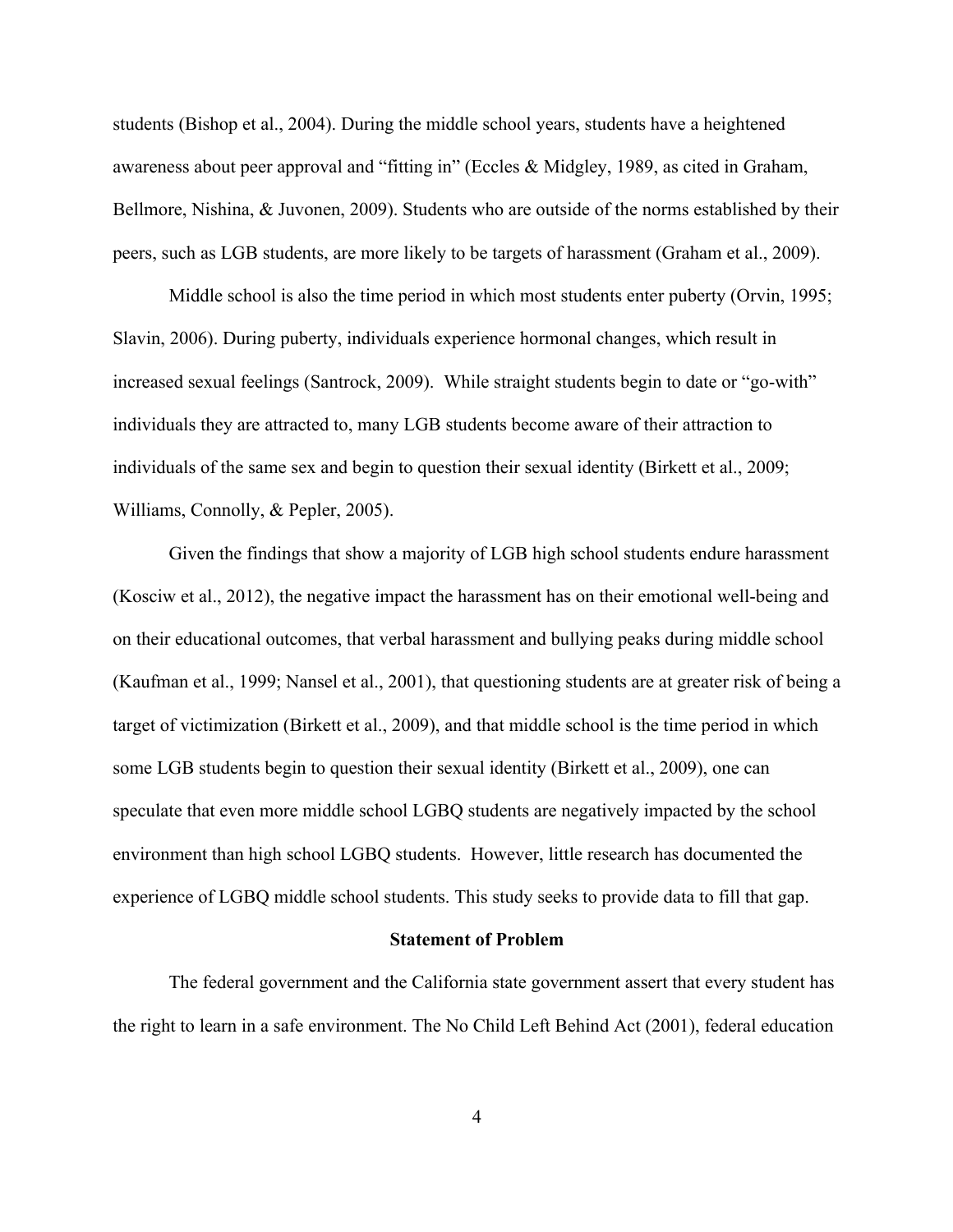legislation, requires that school campuses are safe, including being free from violence due to intolerance, and mandates that all students will learn and meet minimum proficiencies. California State Board of Education Policy # 01-02 (2001) mandates schools to protect all students. Despites these mandates and policies, the vast majority of high school LGBQ students continue to experience verbal and physical harassment (Kosciw et al., 2012). Further, the harassment has been shown to result in a negative impact on their academic performance (Berkowitz & Bier, 2004). The harassment experienced by LGBQ students creates a hostile school environment. A hostile environment is not a safe environment and the hostile environment is impacting LGB students' learning (Kosciw, 2004). Further, given the negative impact the school environment has on LGBQ students' learning and the idea that LGB students are at risk due to others' perceptions of their sexual orientation (Hansen, 2007; Lee, 2002; Munoz-Plaza et. al., 2002), LGBQ students are not able to learn to their full capacity, creating a social injustice.

Birkett et al. (2009) identified middle school as the time in which an individual's sexual identity is forming. Additionally, according to Troiden's (1989) stage model of sexual identity development, questioning one's sexuality occurs prior to identification as lesbian, gay, bisexual, or straight. Therefore, taking into account both Birkett's finding and Troiden's model of sexual identity formation, one can reason that some youth who will later identify as LGB will be questioning their sexuality during the middle school years while others may already identify as LGB. Given the finding that bullying and victimization peak during the middle school years, the data describing the impact of harassment on LGB youth in the high school environment and LGB students' learning, alongside the finding that questioning students experience greater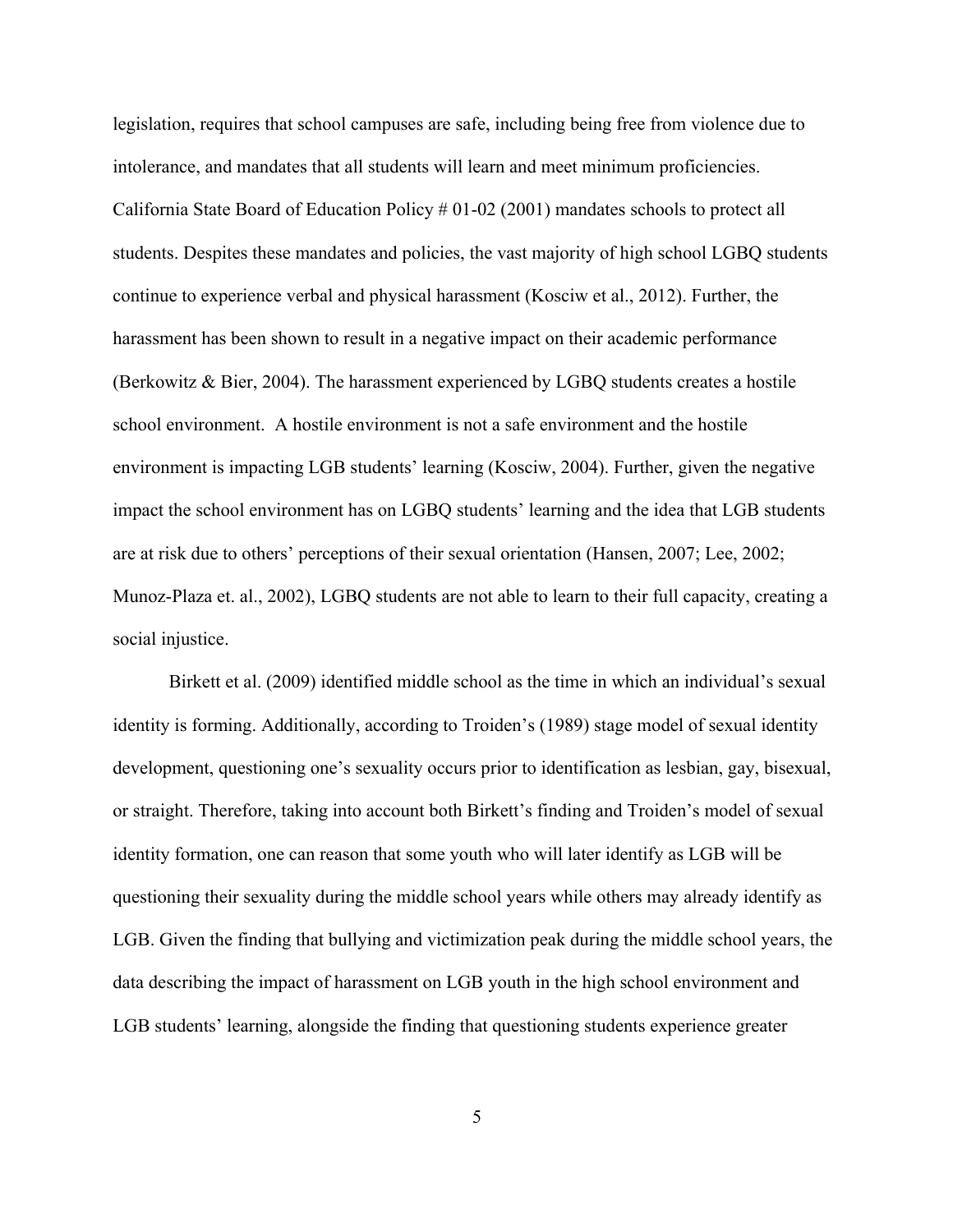victimization than LGB students (Birkett et al., 2009), one can speculate that more middle school LGBQ students are negatively impacted by the environment than high school LGBQ students. However, little research has documented the experiences of LGBQ middle school students, specifically their experiences with harassment.

The lack of knowledge about LGBQ middle school student experiences occurs for a number of reasons: LGB demographic data is not collected by schools; a majority of studies on LGB students have focused on high school LGB students; and identifying students who are questioning their sexuality is methodologically difficult. When schools report data such as school safety information, state testing, suspension statistics, graduation rates, and attendance data, they compile the data using student demographics. However, students are typically not asked to state their sexual orientation and therefore LGBQ students are not viewed as a subgroup in most school data sets. One argument for not collecting the demographic information is the fear that the information could stigmatize a student or have negative implications for the student at a future time. Additionally, a student's demographic information is available to his/her parent/guardians and if a student is not "out" to his/her parents and identified him/herself as LGB to the school, the parents could easily obtain the information and the student could experience negative repercussions at home.

Another reason for the lack of data on LGBQ student experiences is due to methodological difficulties. Research that is focused on adolescents almost always requires parent permission for student participation. Therefore, student participation requires students to have self-identified as LGB and obtaining parent permission requires students to be "out" to their parents. As a result, the LGB high school students whose voices are heard in the published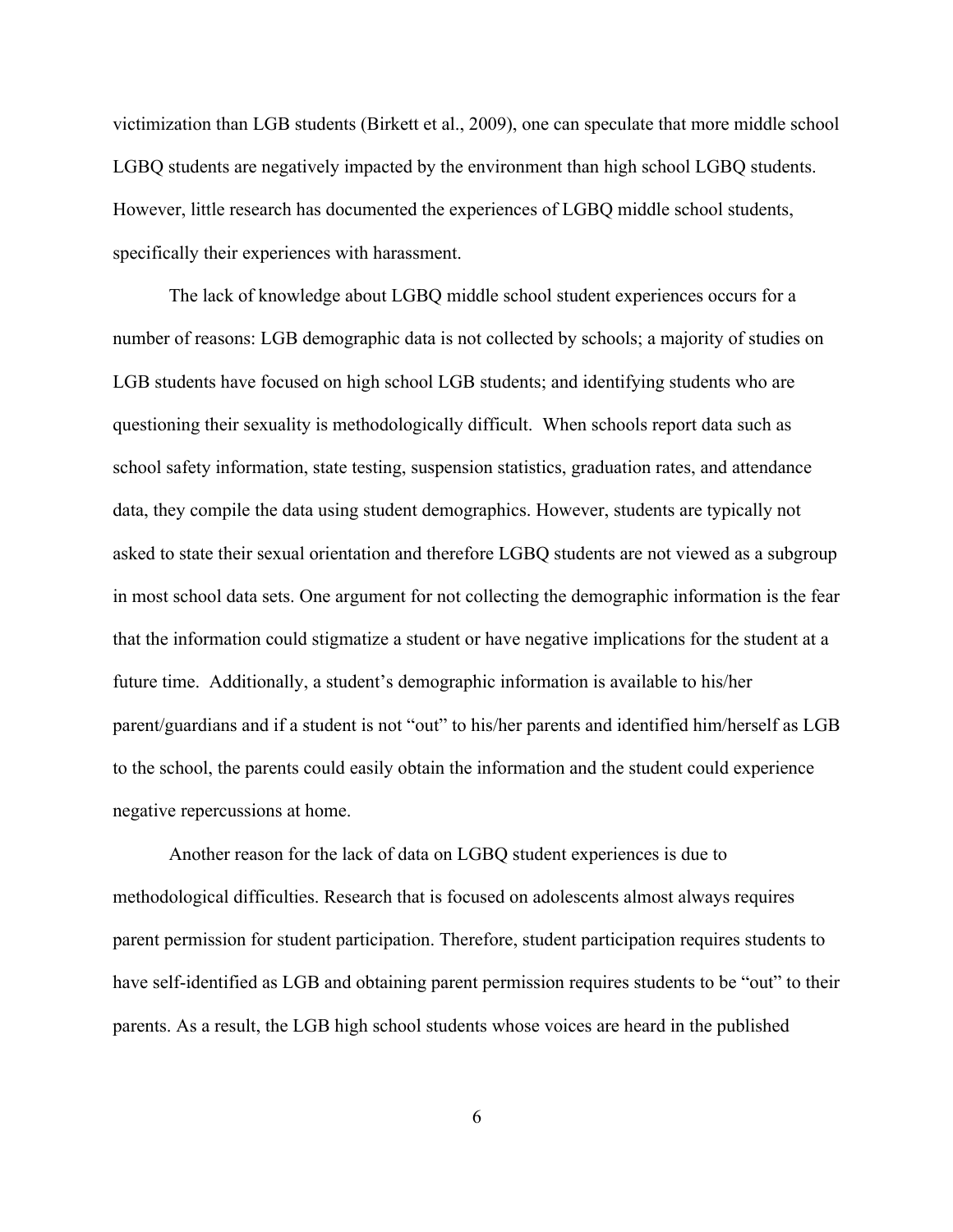research are nearing the end of the identity formation process. Further, students who have selfidentified are likely to have more support options available to them (Birkett et al., 2009; Espelage, Aragon, Birkett, & Koenig, 2008) biasing the findings. Finally, questioning students have not typically shared that they are questioning their sexuality with others making it difficult for researchers to identify those students. For those reasons, most studies have focused on high schools and high school students, have included middle school students in very small proportions, or have been retrospective studies of LGB individuals reflecting back on their middle school experience. Very few studies have focused on the experiences of students questioning their sexual identity.

Due to the aforementioned circumstances, LGB students who are not "out" to their parents and students who are questioning their sexual identity lack a voice and are silenced. The silence and lack of data allow school officials to ignore the struggles that LGBQ students face regarding school safety, which impacts LGBQ students' attendance, sense of well-being, and ultimately their academic performance. This study will utilize an anonymous survey to be given to all  $7<sup>th</sup>$  and  $8<sup>th</sup>$  graders at a school site, with parental permission, attempting to give voice to questioning students and LGB students who are not "out" to their parents. Additionally, the data gathered from students who complete the survey will provide information about how harassment experienced by LGB students, questioning students, and straight students may differ. Additionally, data will be collected from straight students about their perception of LGB individuals.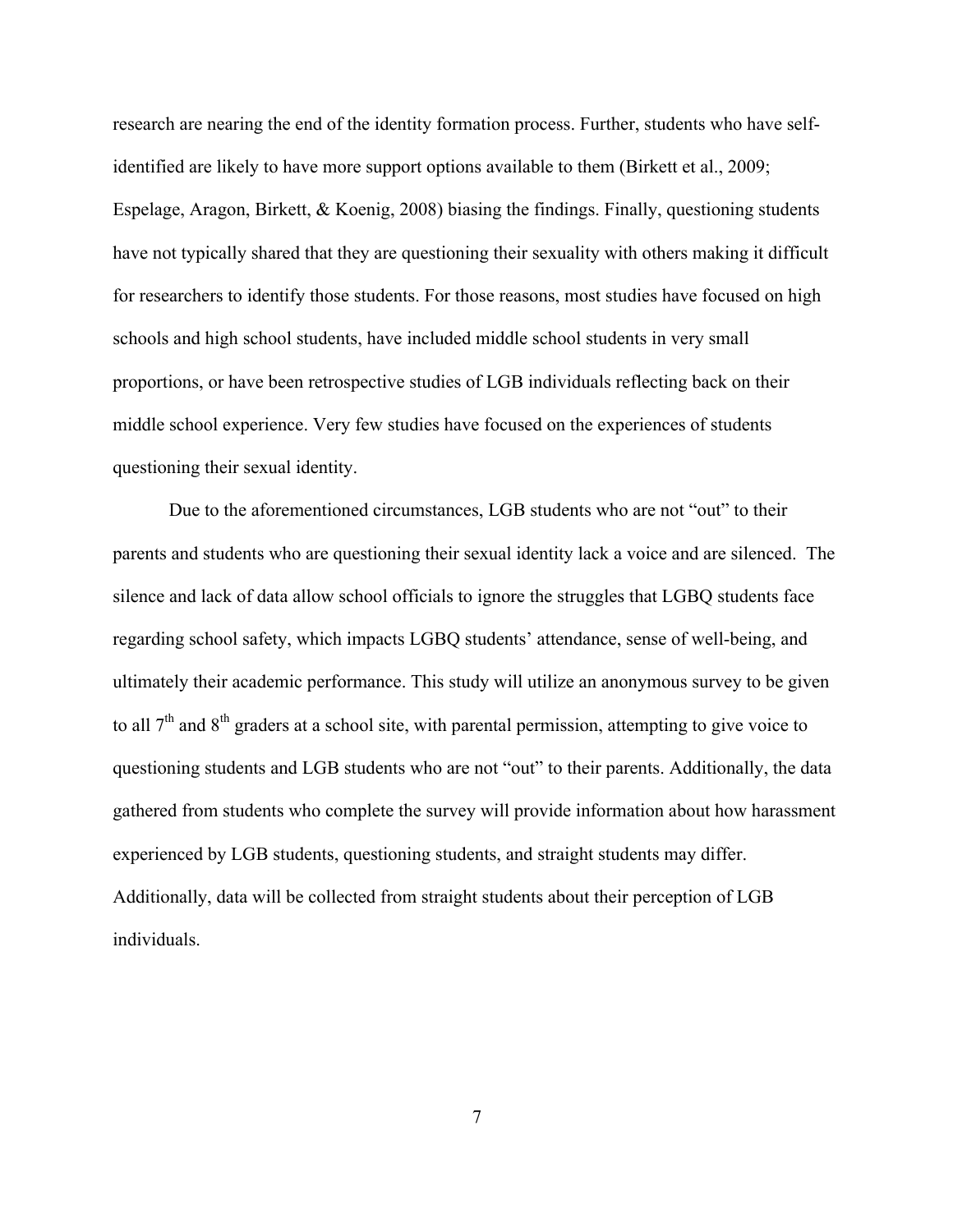# **Purpose of Study**

The purpose of this quantitative study is to describe the experiences of LGBQ middle school students' experiences with harassment. Studies have shown that the high school environment can be a hostile environment for LGBQ students (Kosciw, Diaz, & Greytak, 2008; Munoz-Plaza et al., 2002; Sherbloom and Bahr, 2008), high school LGBQ students' education and emotional well-being are impacted by the hostile environment (Berkowitz & Bier, 2004; Kosciw, 2004), questioning students experience more harassment than LGB students (Birkett et al., 2009), and students who identify as LGB in high school are likely to have questioned their sexual orientation in middle school (Birkett et al., 2009). Due to schools' structures for obtaining demographic data, research requirements for parent permission, and the process of sexual identity formation, middle school LGBQ students are often invisible, silent, and struggling. According to federal and state legislation, educators have a responsibility to provide a safe environment and to ensure that all students learn. This study seeks to provide LGBQ students a voice about their middle school experiences related to harassment. The findings may prompt school administrators and teachers to create a safer environment for LGBQ middle school students.

#### **Significance of Study**

The federal and state governments have acknowledged that students must feel safe to be able to learn and therefore have included school safety in legislation such as No Child Left Behind and California Education Policy. No Child Left Behind also requires educational leaders to ensure that all students are learning and meeting minimal proficiency standards. For this to happen, administrators must focus on changing traditional practices and structures to ensure that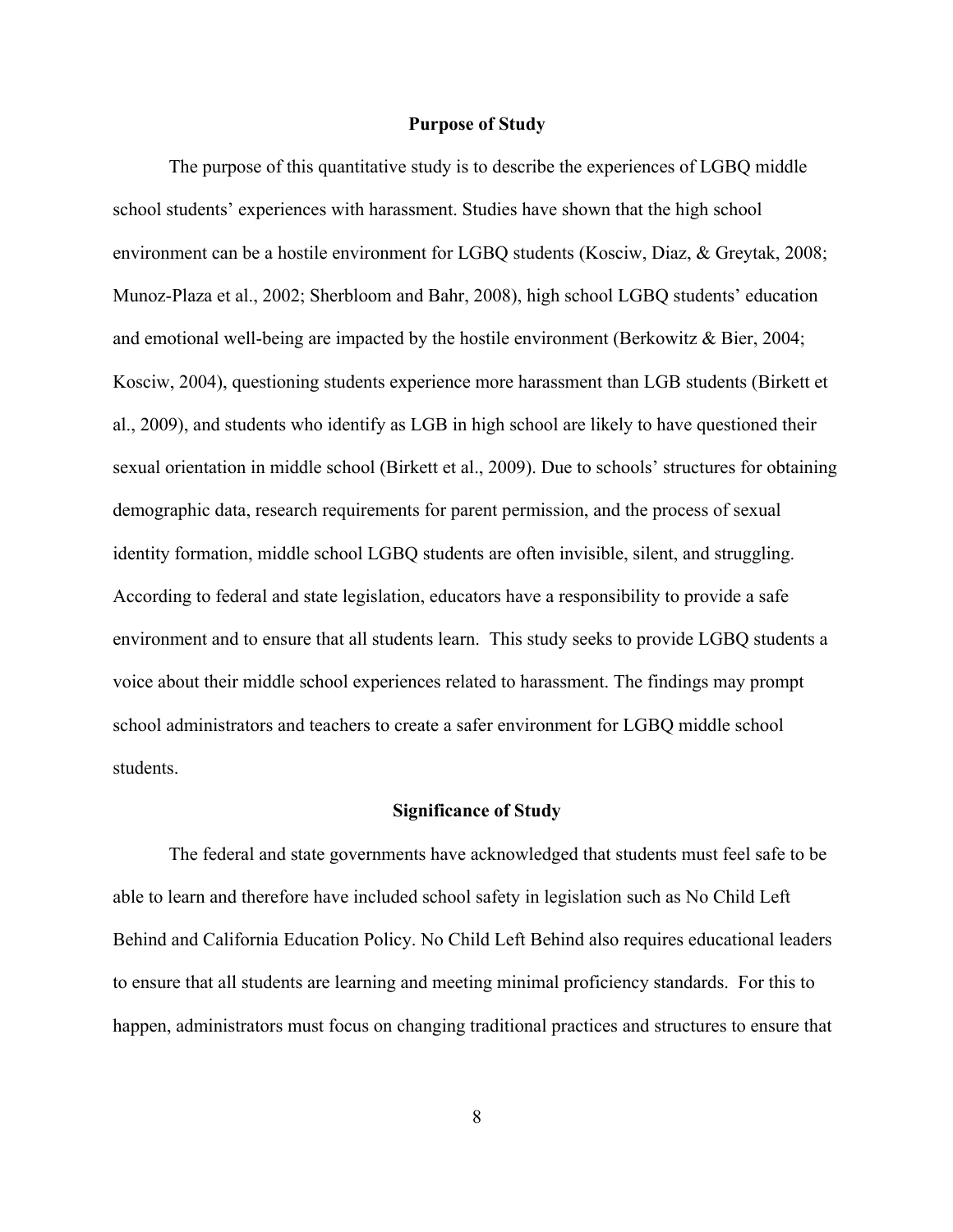marginalized groups, including LGBQ students, succeed. The focus on changing structures and practices to ensure success of traditionally marginalized groups is often described as social justice (Tillman, 2002, as cited in Dantley & Tillman, 2010). Bell (1997), as cited in Brown (2004), describes social justice to "include a vision of society in which…all members are physically and psychologically safe" (p. 3).

High school LGBQ students experience a school environment that is made hostile through harassment. The majority of high school LGB students report experiencing verbal harassment (Kosciw et al., 2012) and questioning students experience even greater victimization then LGB students (Birkett et al., 2009). Kosciw (2004) found that verbal harassment leads to a hostile environment. Hostile environments are obviously not safe environments; therefore, it is reasonable to infer that LGBQ students' learning is negatively impacted by the hostile school environment, thus creating an injustice for LGBQ students. It is also reasonable to infer that LGBQ students in middle school are experiencing frequent harassment and a hostile environment, negatively impacting their learning, especially given the finding that bullying in general occurs frequently in middle school. Yet there is little data documenting middle school LGBQ students' experiences.

This study is significant because it will provide the perspective of LGBQ middle school students through the use of an anonymous survey about school safety related to harassment. All seventh and eighth grade students who attend the middle school and have parental permission will be invited to participate in the survey. The survey will include an item in which the student will be able to state if he/she identifies as lesbian, gay, bisexual, straight, or is questioning his/her sexual orientation during the current school year. This information will be used to provide data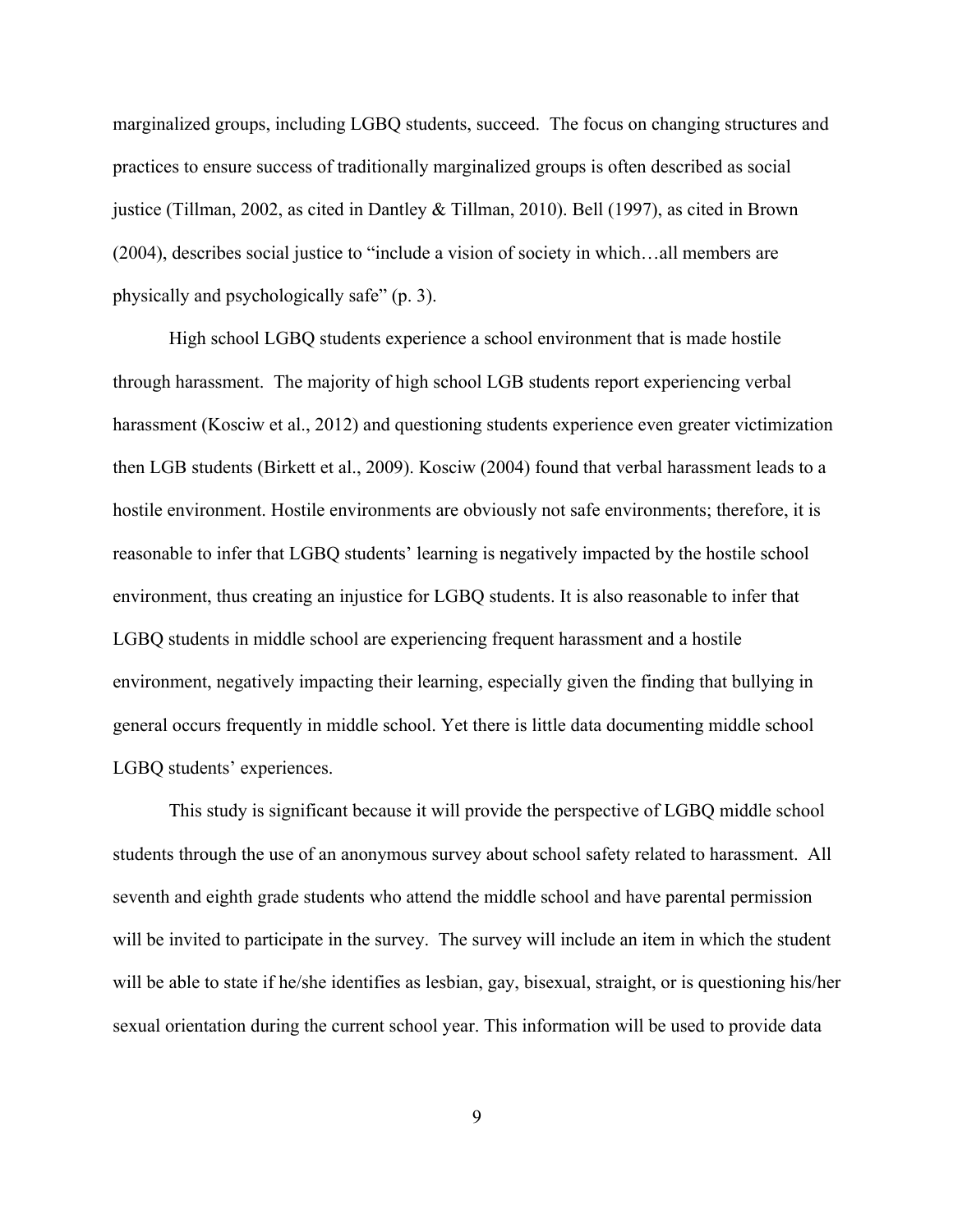about LGBQ students' experiences at the middle school level, thus giving this invisible group a voice. This study is also significant because it seeks to provide data regarding middle school students' perceptions of LGBQ individuals.

#### **Conceptual Framework**

The conceptual framework grounding this study is based upon two key ideas: school safety and adolescent development. These concepts provide context for examining LGBQ middle school students' experiences. First, all students, including LGBQ students, have the right to learn in a safe environment. This mandate provides the standard to measure experiences of our students and if our students are not safe, educators must work to change their school culture. Second, most middle school students are in the adolescent stage of development where they experience puberty and are forming their sexual identity. This developmental time provides insight to what middle school students are experiencing and can inform educators working with LGBQ students. As such, these concepts are simultaneously occurring and may help to contextualize harassment experiences of middle school LGBQ students.

### **Safety**

This quantitative study is based on the perspective that all students have the right to learn in a safe environment, free from harassment and harm. In Maslow's (1943) hierarchy of needs, safety is considered a basic need, which must be met prior to other needs and before selfactualization. Maslow's hierarchy of needs has been applied to the school context and research has emphasized the importance of creating safe school environments for all students. Specifically, as applied to understanding LGB students, research suggests that high school LGBQ students are less safe, both physically and psychologically, than their heterosexual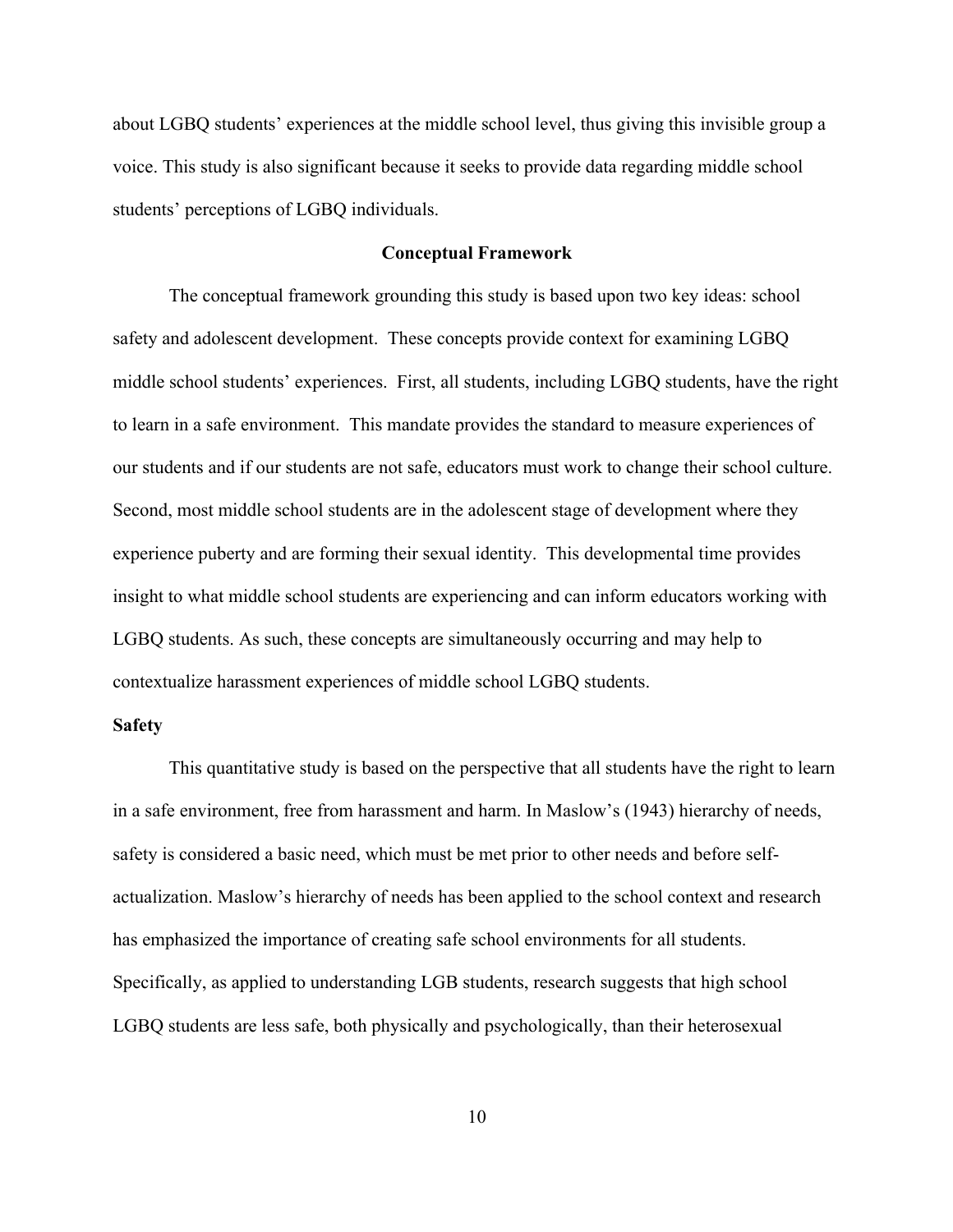counterparts due to their heterosexual counterparts' and heterosexual school staff members' often hostile responses to LGB students' sexual orientation (Lee, 2002; Munoz-Plaza et al., 2002). Additionally, federal and state legislation further stipulate that schools must provide a safe environment for all students. Taken together, this study is grounded in these perspectives on school safety as a primary need for all students.

#### **Adolescence**

Adolescence refers to the social and psychological changes that begin to occur during most students' middle school years and puberty describes the physical changes that begin to occur during adolescence (Orvin, 1995). Some of the social changes that occur include the increasing importance the role peers play in students' lives and the importance of "fitting in" (Cillessen, Schwartz, & Mayeux, 2011; Santrock, 2009; Slavin, 2006). One of the physical changes that occurs during puberty is the hormonal changes which result in growth spurts, increased body hair, and increased sexual feelings (Santrock, 2009). In fact, during puberty students begin to form a sexual identity. While straight students begin to date or "go-with" individuals they are attracted to, many LGB students begin to question their sexual identity (Birkett et al., 2009; Williams et al., 2005). Models of sexual identity formation suggest that students who eventually identify as LGB progress through a questioning stage prior to this identification (Troiden, 1989) and this questioning phase likely coincides with puberty, which occurs during adolescence, during the middle school years. As such, understanding more about what is occurring to students during adolescence will provide context for understanding the experiences of LGBQ middle school students.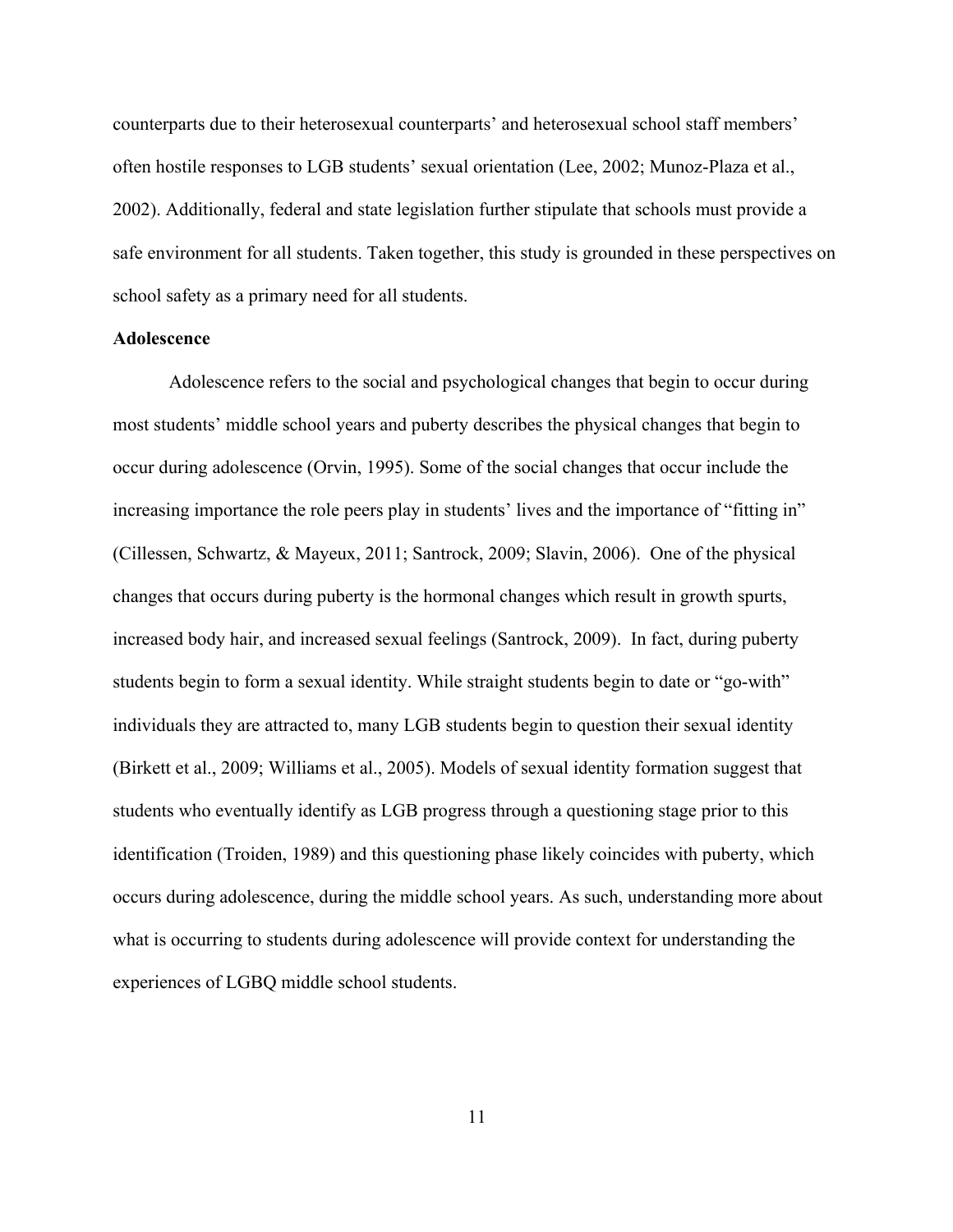#### **Research Questions**

The purpose of this study is to provide statistical data about middle school LGBQ students' experiences, specifically their experiences with harassment. To do so, this study seeks to answer the following questions:

- First, what are middle school students' experiences with harassment? Specifically, how do LGB, questioning, and straight students' experiences with harassment differ?
- Second, what are straight students' perceptions of LGB individuals?

### **Research Design and Methodology**

This is a descriptive quantitative study that intends to describe middle school LGBQ students' experiences, specifically their experiences with harassment. Based upon the finding that high school LGBQ students experience harassment and the finding that harassment peaks during middle school (Kaufman et al., 1999; Nansel et al., 2001), it is anticipated that LGB and questioning students will experience more harassment than their straight peers and questioning students will experiencing the most harassment. The study was completed through anonymous student surveys distributed to seventh and eighth grade students at an urban middle school. The survey asked students about their middle school experiences, specifically with harassment.

The surveys included closed ended questions from the California Healthy Kids Survey (WestEd, 2011), closed ended questions from the GSA School Climate Survey (GSA Network, 2011), and a section for students to document demographic information including sexual orientation. Questions were chosen from the California Healthy Kids Survey and the GSA School Climate Survey because both are well established and reputable surveys.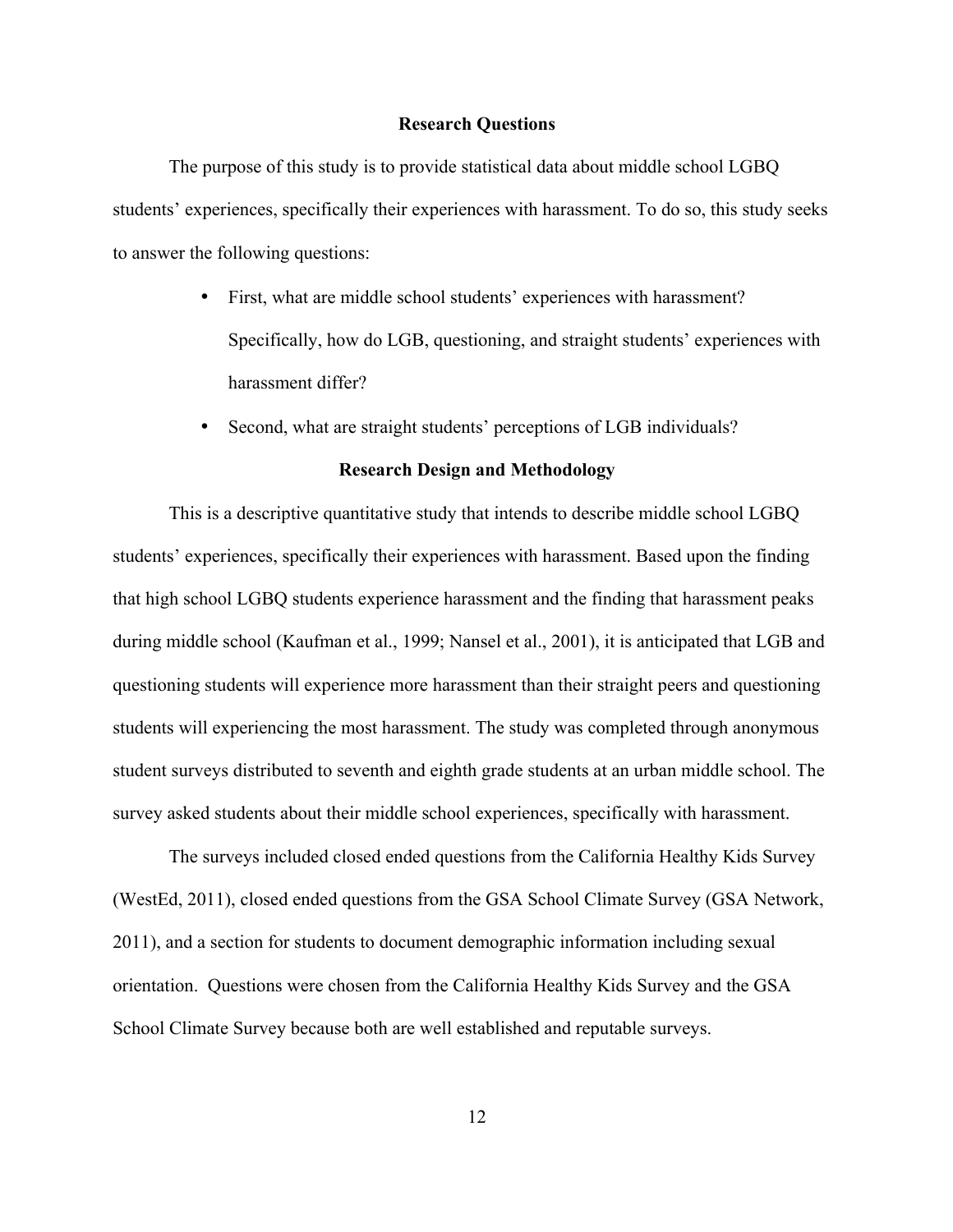It was important for the surveys to be anonymous because identity formation often takes place during adolescence, which begins during the middle school years (Williams et al., 2005). Therefore, LGB students were at various stages of the sexual identity and specifically, the "coming out" process, which would impact issues of disclosure through the process of parental consent. As such, it was important for students to feel confident their answers were anonymous so they would answer truthfully, without being in a position where they were forced to "come out" to anyone if not yet ready.

#### **Limitations, Delimitations, and Additional Biases**

As with all studies, this study has both limitations and delimitations. First, the results of this study are based upon the self-reporting of students' sexual orientation, their experience related to harassment and bullying, and their perceptions of LGB individuals. As with all studies which utilize self-reporting, this is a limitation. By making the survey anonymous, the researcher attempted to ensure participants felt comfortable and reported accurately. However, due to the stigma of identifying as LGB, and the stigma of being a target of harassment, students may not have reported accurately.

Delimitations of this study include the limited number of school sites (one middle school) and the limited geographical area (the west side of Los Angeles). Additionally, disproportionately more females than males chose to participate in the survey and an alternate attractive option resulted in a small number of seventh grade participants. Finally, a lot of research about bullying had been recently conducted at the site, including one which offered students money for completing the survey. This was unknown to me until the fourth day of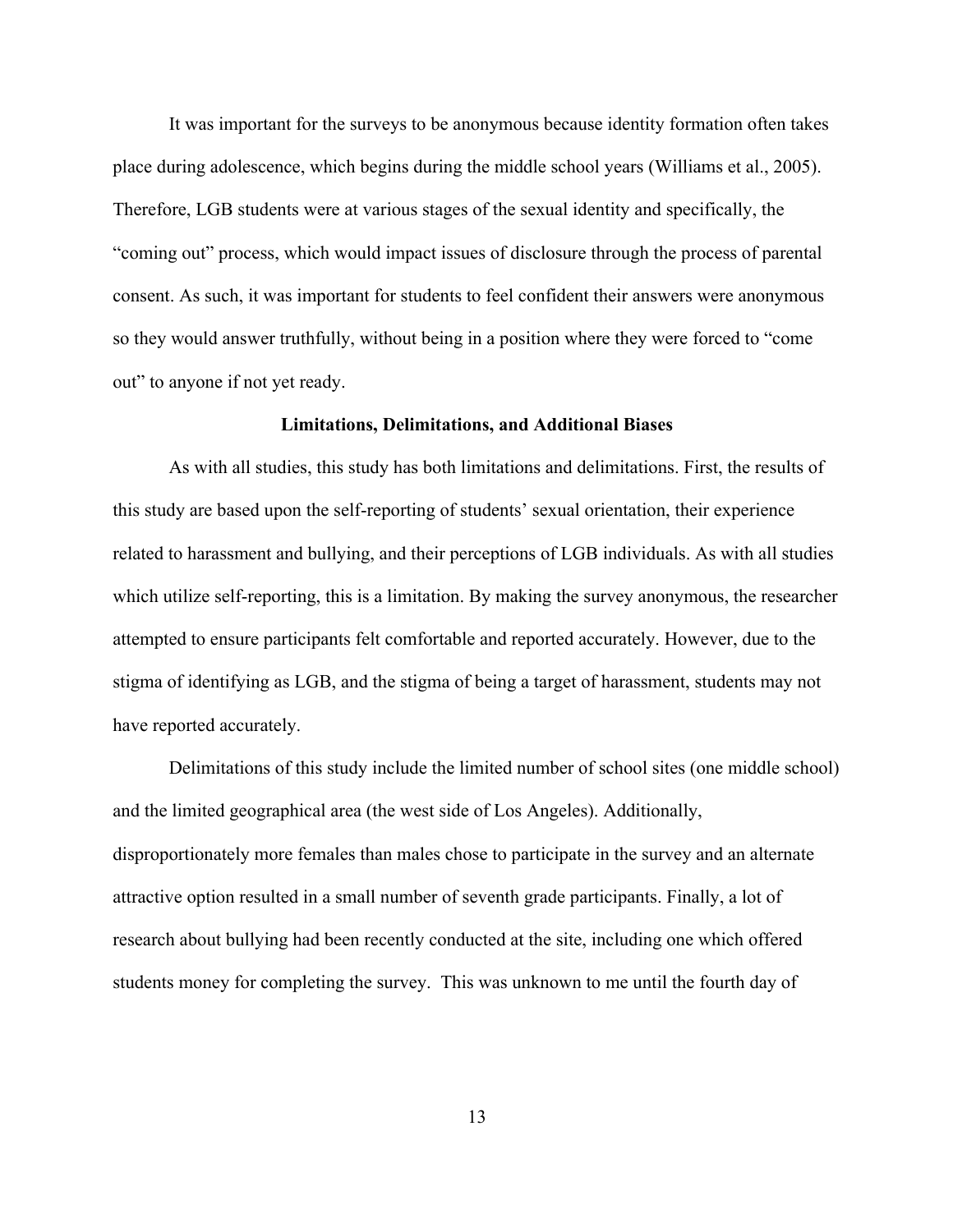presentations when a student asked how much they would be paid for completing the survey and the teacher explained another researcher had paid the students for completing that survey.

I have several biases related to this study. First and foremost, I am a lesbian and I strongly feel that LGBQ students should be treated with respect and should be safe and supported at school. I was also an administrator at the high school in the same school district as the middle school and I am currently an administrator at an elementary school in the same district as the middle school. To minimize this bias, I approached this study quantitatively and did not know any of the students (except one) who participated in the survey. With the anonymous approach, I was unable to link responses to any individual student.

#### **Organization of Study**

This study describes LGBQ students' experiences, specifically their experiences with harassment, in an urban middle school. Chapter one includes the background of the problem, the statement of the problem, the purpose of the study, the significance of the study, the conceptual framework, the research questions, the research methodology, the limitations, the delimitations, the biases, the definitions of key terms, and the organization of the study. Chapter two is a review of the literature on LGBQ students, including their experiences with harassment and the negative outcomes of the harassment, and an overview of the middle school years including adolescent development, sexual identity formation, and harassment. Chapter three describes the methodology used in this study to answer the research questions. Chapter four analyzes and discusses the findings of this quantitative study. Chapter five concludes the study with recommendations for current practice and for future studies.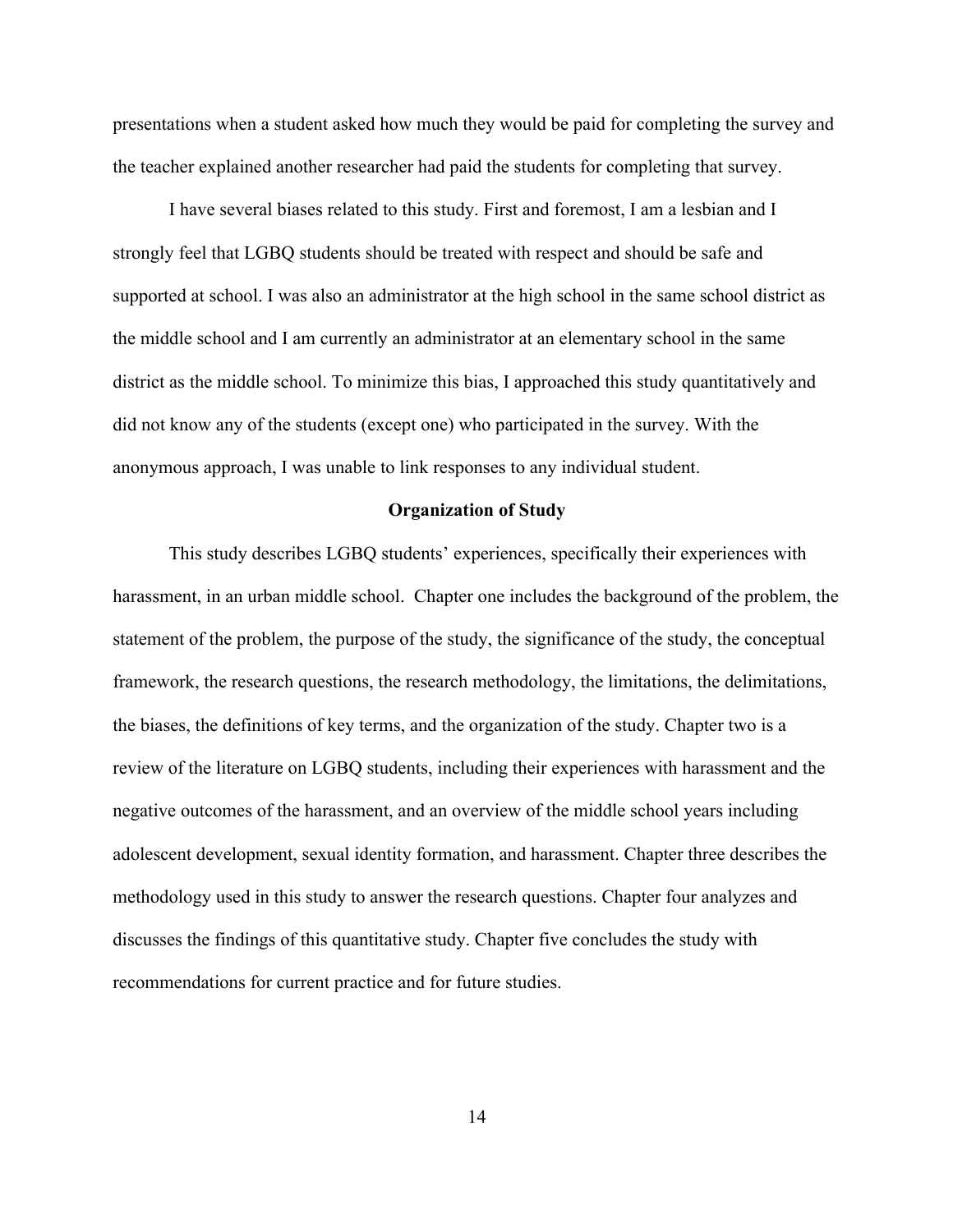#### **Definitions of Key Terms**

Bisexual: A person who is attracted to members of both sexes.

Bullying: A person is bullied when he or she is exposed, repeatedly and over time, to negative actions on the part of one or more other persons, and he or she has difficulty defending himself or herself. This definition includes three important components: 1) bullying is aggressive behavior that involves unwanted, negative actions, 2) bullying involves a pattern of behavior repeated over time, 3) bullying involves an imbalance of power or strength (Olweus, 2012).

Coming Out: The process through which an individual discloses his/her homosexuality.

Commitment: The time when individuals "adopt homosexuality as a way of life" and disclose their sexual orientation to heterosexual individuals (Troiden, 1989).

Gay: A common term for homosexual males.

- Gay Straight Alliance (GSA): Clubs or organizations on school campuses that support lesbian, gay, bisexual, and questioning students. The club is comprised of lesbian, gay, bisexual, questioning, and straight students.
- Harassment: Mistreatment and victimization by another individual "through repeated negative acts like insulting remarks and ridicule, verbal abuse, offensive teasing, isolation, and social exclusion, or the constant degrading of one's work and efforts" (Einarsen, Raknes, & Matthiesen, 1994, p. 381).
- Heteronormitivity: The assumption that all individuals within an institution are heterosexual. The institution's policies and norms are based upon this assumption. (Filex, 2006).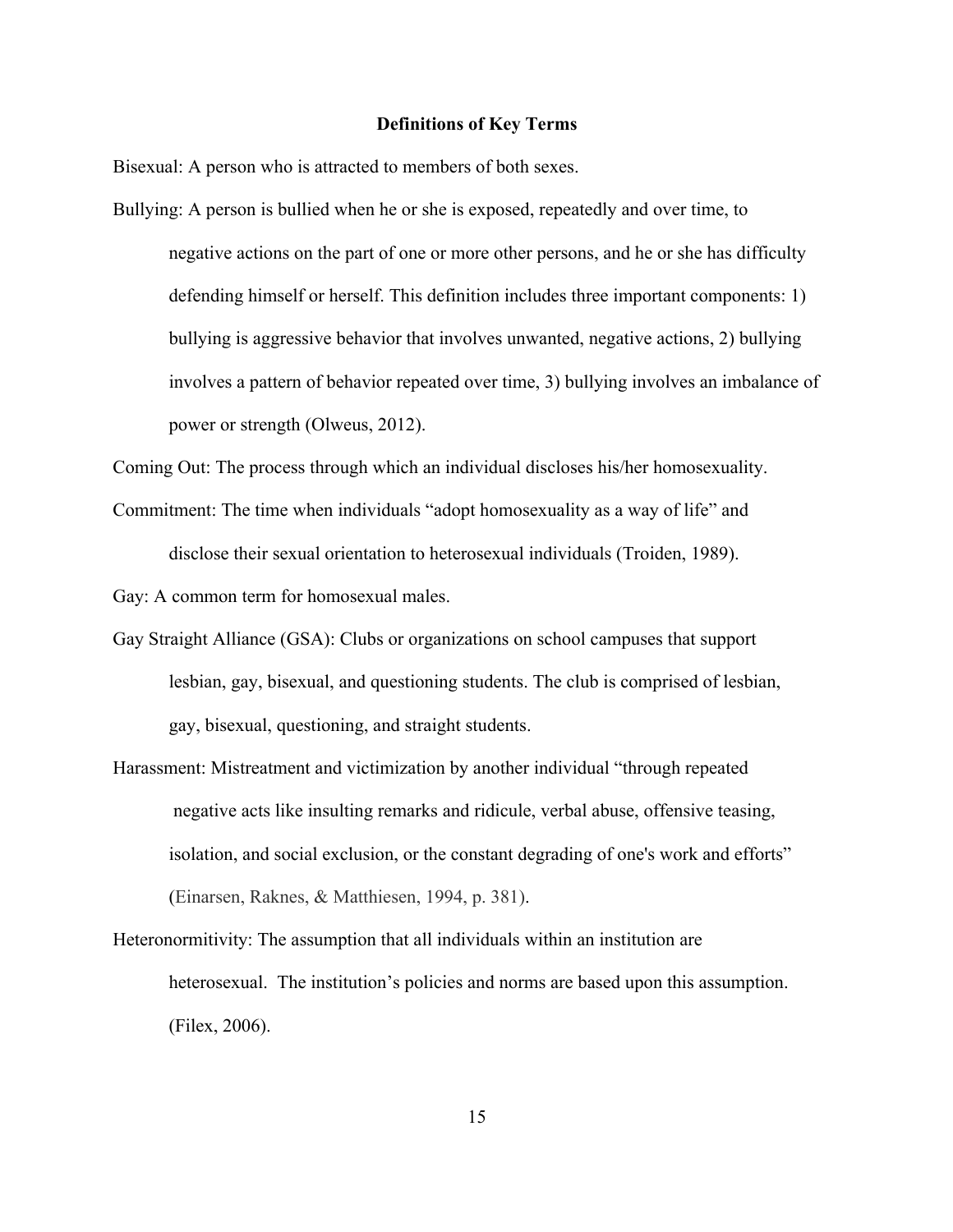Heterosexual: A person who is only attracted to members of the other sex.

- Homosexuality: Individuals who experience an "enduring, emotional, romantic, sexual, or affectional attraction to another person" of the same sex (American Psychological Association, 2005, p. 1).
- Identity Assumption: Often occurs during mid- to late adolescence or adulthood, when individuals begin to self-identify and disclose their sexual orientation ("come out") to other LGB people (Troiden, 1989).
- Identity Confusion: The time when youth become aware that they may be homosexual (Troiden, 1989).

Lesbian: Common term for homosexual females.

Questioning: Individuals who are questioning their sexual orientation.

- Sensitization: The time period when a child perceives him or herself as being different (Troiden, 1989).
- Sexual Orientation: Sexual orientation refers to an enduring pattern of emotional, romantic, and/or sexual attractions to men, women, or both sexes. Sexual orientation has three commonly used categories: heterosexual, homosexual, and bisexual.
- Straight: Common term for individuals who are heterosexual; are attracted to only members of the other sex.
- Target: The individual who the harassment or bullying is aimed at; also known as the victim.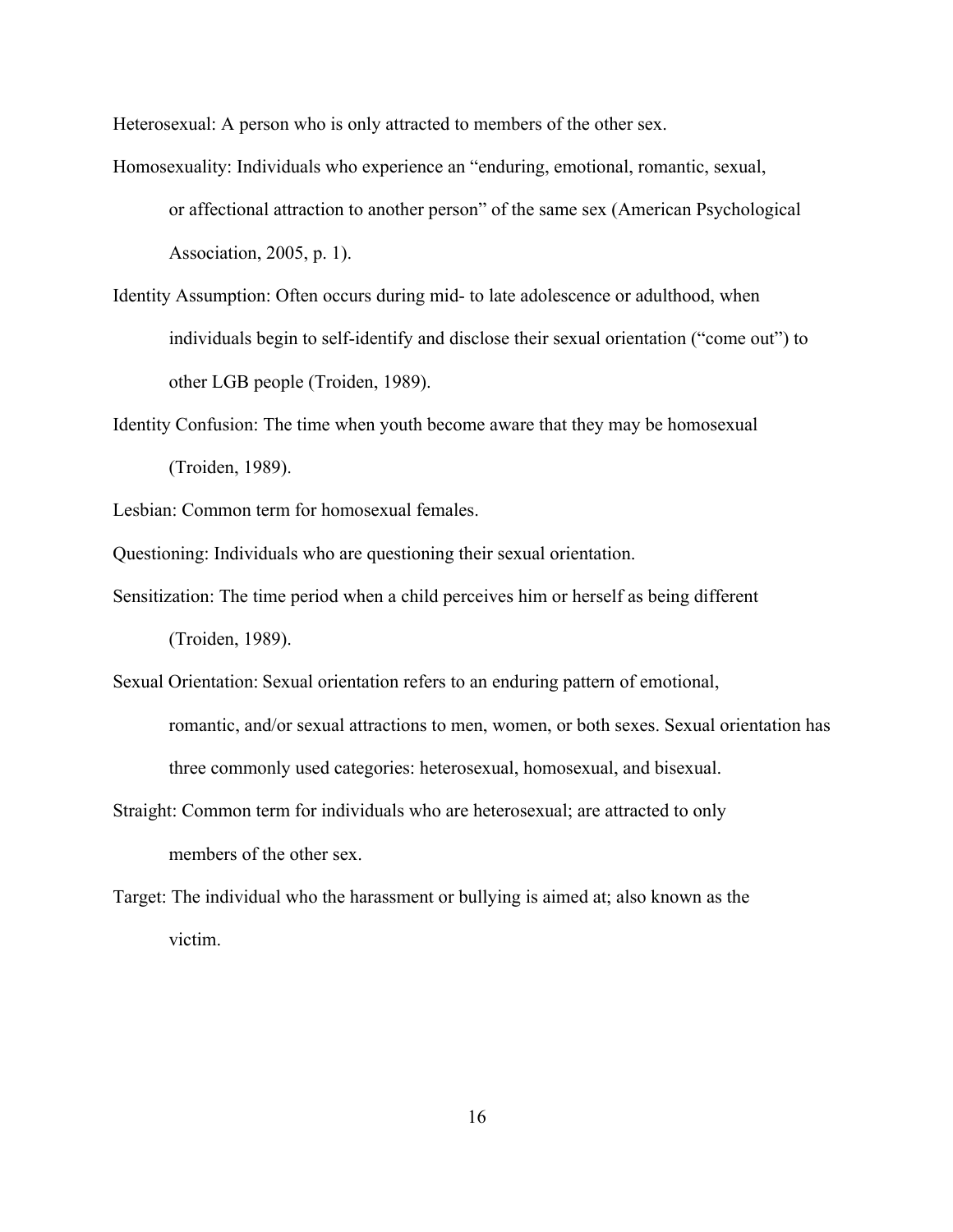#### **CHAPTER 2**

# **REVIEW OF THE LITERATURE**

In the United States, from September to June, most children, ages 5 to 18 years, are required to attend school 5 days a week for approximately 6 hours per day (Silva, 2007). Throughout the day, children interact with one another in classrooms, in hallways, on the playground, in the cafeteria, and in the locker room. Unfortunately, not all of these interactions are positive. One group of students, who are often targets of negative peer interactions, are sexual minority youth, or students who identify as lesbian, gay, bisexual, transgender, or are questioning their sexual orientation (Birket et al., 2009; Kosciw et al., 2012; Munoz-Plaza et. al., 2002; Varjas et. al., 2007). For example, research suggests that the vast majority (82%) of students who identify as a sexual minority experience verbal harassment at school (Kosciw et al., 2012) and research suggests that students questioning their sexuality may be at greater risk of victimization, including verbal harassment, than all other students (Birkett et al., 2009). While the experiences of sexual minority students have been examined via research, most studies have included primarily high school students. Further, some studies have included only LGB students, while others have also included transgender students, and still others have included questioning students. Across these studies, the conclusion remains the same: sexual minority students experience harassment in our schools (e.g. Birkett et al., 2009; Kosciw et al., 2012; Lee, 2002; Munoz-Plaza et al., 2002). However, little research has documented the experience of LGBQ middle school students. This study seeks to provide data to fill that gap.

Throughout this chapter, research that has examined the school experiences of sexual minority youth will be reviewed. This chapter will provide an overview of LGBQ students in the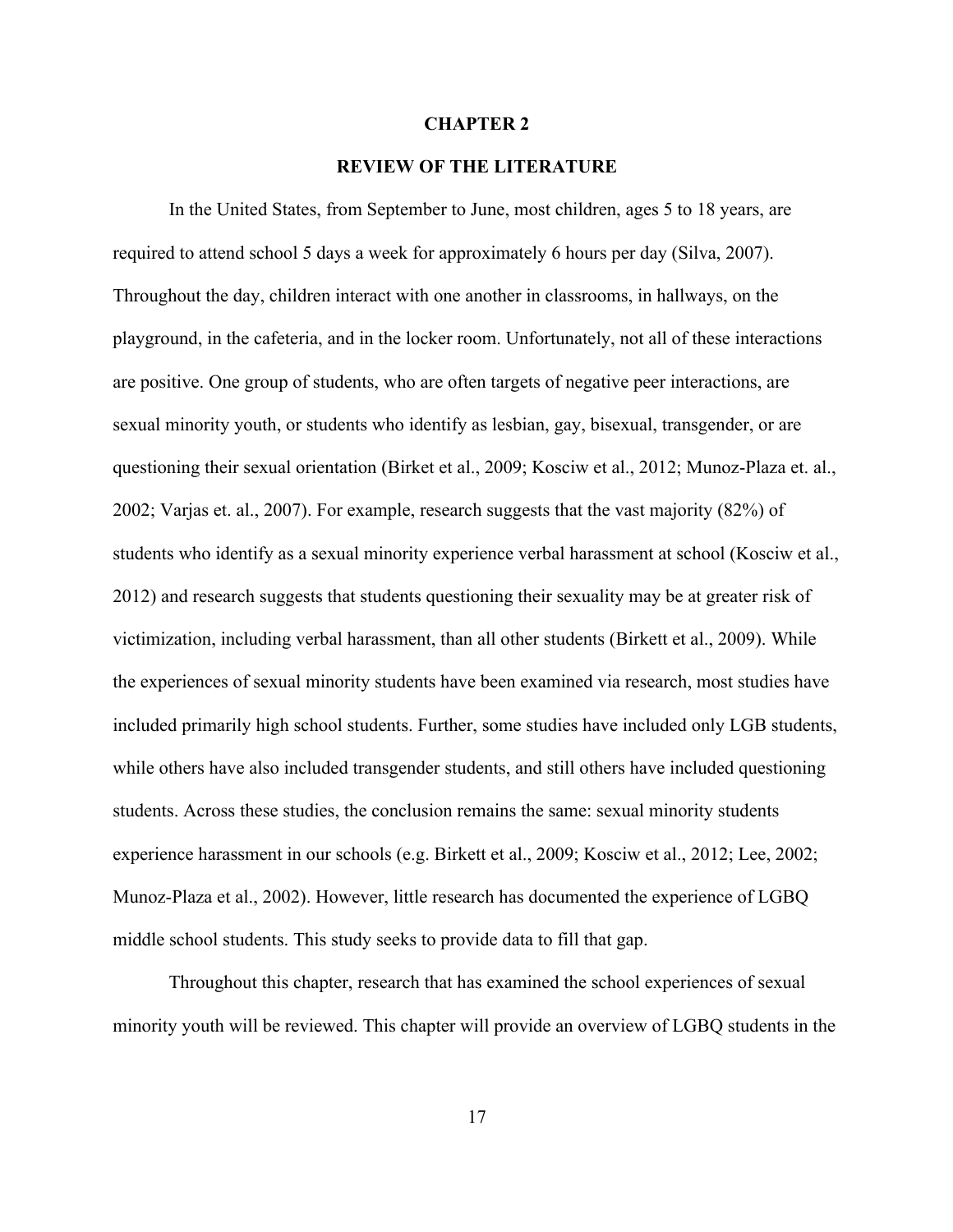school context and then discuss high school LGBQ students in the school setting, their experiences with harassment, and the negative outcomes they experience as a result of the harassment. Then, the chapter will provide a brief overview of adolescence, puberty, sexual identity development, and harassment in middle schools. Finally, the chapter will review the limited literature regarding middle school LGBQ students. There are only a few studies, including Birkett et al. (2009), specifically focusing on middle school LGBQ students. As such, much of the literature reviewed in this chapter involves either high school LGB students or is related to general middle school safety. Until more research is available on the experience of middle school LGBQ students, we are left to draw inferences given the literature on high school LGBQ students' experiences.

# **Lesbian, Gay, Bisexual, and Questioning Students**

#### **Background**

Homosexuality is defined by the American Psychological Association as a sexual orientation in which individuals experience an "enduring emotional, romantic, sexual or affectional attraction to another person" of the same sex (American Psychological Association, 2005, p. 1). Homosexual males are commonly referred to as gay and homosexual females are commonly referred to as lesbian. Bisexuals are individuals who experience attraction to individuals of the same sex and to individuals of the opposite sex. Due to the age range of the students participating in this study and for consistency with survey language, which was borrowed from a national study, the term "straight" will be used throughout this study to refer to heterosexual individuals or individuals attracted to the opposite sex. The term "questioning" is reserved for individuals who are questioning their sexuality; individuals who are undecided if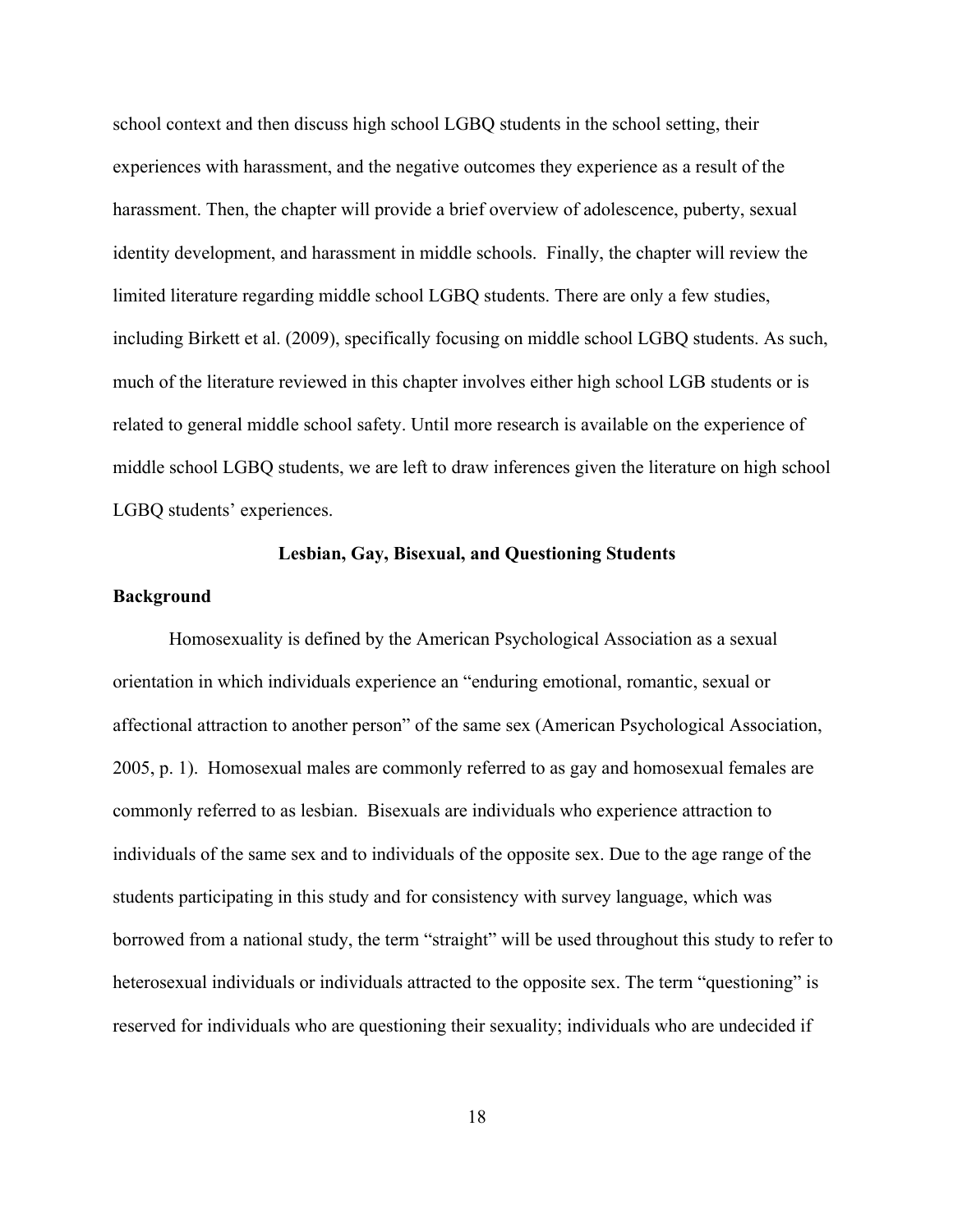they are lesbian, gay, bisexual, or straight. The term "coming out" is most commonly used to describe the process through which an LGB individual discloses his/her sexual identity. The coming out process occurs at different times for each individual (Troiden, 1989), although many individuals who identify as LGB become aware of their attraction to members of the same sex between the middle school ages of 10 and 12 years (Birkett et al., 2009). Questioning one's sexuality is often an early part of the coming out process (Hansen, 2007; Mosher, 2001; Troiden, 1989), although not all individuals who question their sexuality are lesbian, gay, or bisexual. LGB students may struggle both internally and externally throughout the coming out process (Munoz-Plaza et al., 2002). Internal struggles include experiencing feelings of isolation and confusion at the same time as experiencing external struggles such as negative messages about LGB individuals and harassment.

#### **LGBQ Students and School Safety**

Research suggests that the vast majority (82%) of students who identify as LGB experience verbal harassment at school (Kosciw et al., 2012). In 1999, the National Education Association evaluated 42 of the largest districts in the United States on a grading scale from A to F for their ability to keep LGB students safe at school and the average grade earned was a D- (Talburt, 2004). However, during the past decade, society's concern over and attention to verbal harassment (often falling under the more popular term of bullying) has increased. This is evidenced in the large number of television news stories about bullying, President Obama's White House Conference on Bullying, and social media campaigns such as "It Gets Better." Additionally, many states have passed anti-bullying measures aimed at reducing bullying in schools including adding policies mandating disciplinary consequences such as California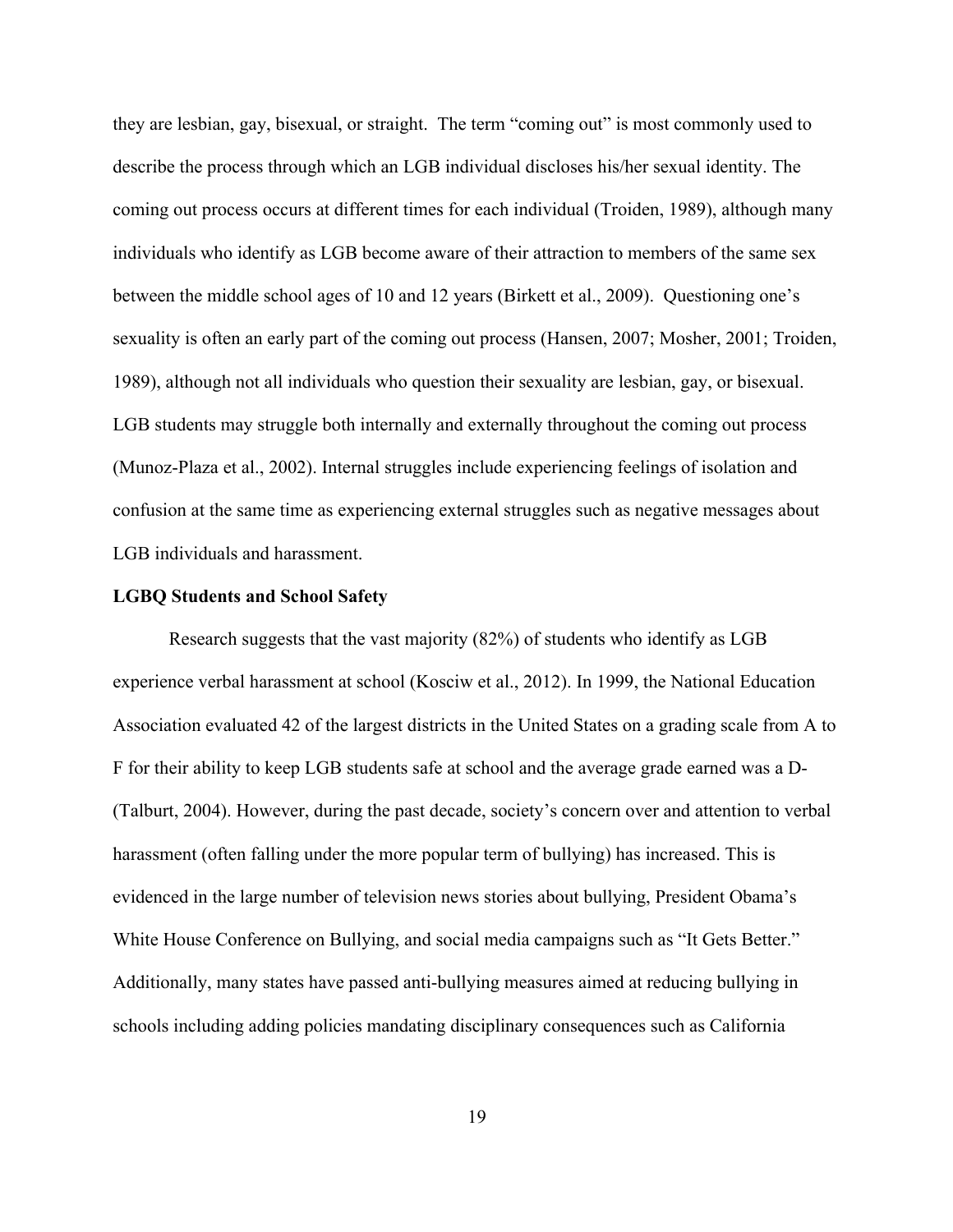Education Code 48900(r) which makes bullying a suspendable offense. Nationally, the No Child Left Behind (2001) policy mandates teachers and administrators to provide a safe school climate for all students.

The underlying belief for these school policies is that students must be safe to be able to learn. This belief is supported by Maslow's (1943) theoretical model of the hierarchy of needs. Maslow (1943) cites the following five types of needs as basic needs: physiological, safety, love (including belonging), esteem, and self-actualization (to be all one can be). He has set these needs in a hierarchical order with physiological needs being the highest of the basic needs and self-actualization being the last of the basic needs. Maslow posits that the hindering of a basic need results in a psychological threat. In other words, safety must be met prior to students being able to develop self-esteem and to self-actualize.

Applying Maslow's theory of needs to LGBQ students' experiences in schools, we find LGBQ students' psychological well-being may be threatened due to their lack of safety and sense of belonging (love) at school. Studies by Lee (2002) and Munoz-Plaza et al. (2002) illustrate this application of Maslow's conceptual framework to LGBQ students' experiences. In 2002, Lee studied seven LGB students at a high school in Utah and Munoz-Plaza et al interviewed twelve adults, age 18-24, about their high school experiences. Both studies were qualitative studies examining LGB individuals' high school experiences and both studies concluded that LGB students are less safe, both physically and psychologically, than their heterosexual counterparts due to hostile responses made by heterosexual students and staff about LGB students' sexual orientation (Lee, 2002; Munoz-Plaza et al., 2002). Additionally, both of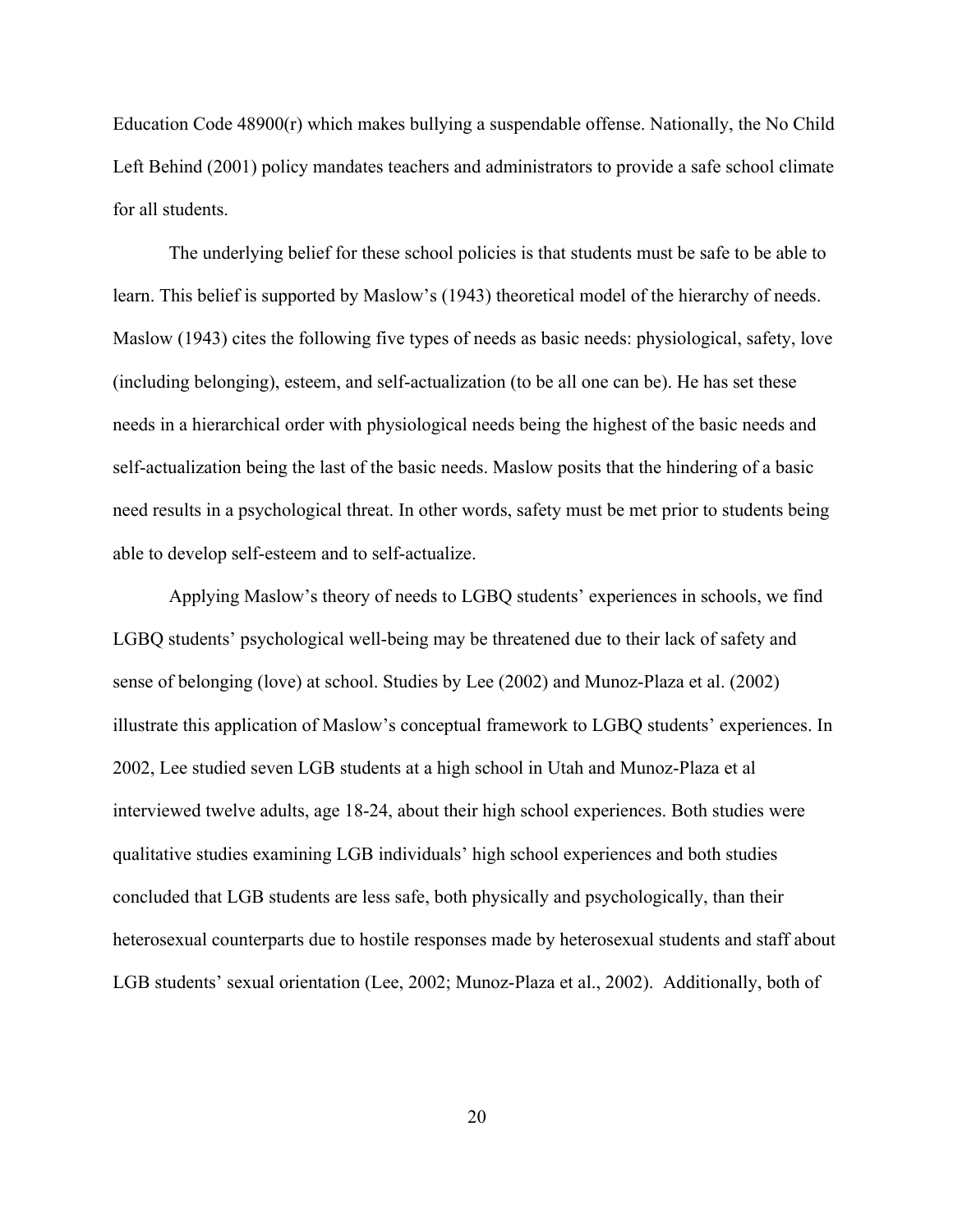these studies, consisted of only a small number of participants, all participants in Lee's study were out to their parents, and both samples were primarily white.

Despite society's concern over and attention to verbal harassment during the past decade, two more recent studies, with larger sample sizes and including questioning students as an identified group, were conducted by Birkett et al. (2009) and Esplelage et al. (2008). Both studies found LGBQ students continued to not feel safe at school. Birkett et al. (2009) surveyed 7,376 lesbian, gay, bisexual, straight, and questioning middle school students in the northeastern United States about their concerns, opinions, attitudes, behaviors, and experiences. Espelage et al. (2008) surveyed 13,921 lesbian, gay, bisexual, straight, and questioning students from the Midwestern United States about their opinions, attitudes, behaviors, and needs. Both studies support the argument that LGB students' basic needs for safety are not being met in the school environment, and that LGBQ students often feel isolated (lack of belonging/love), resulting in LGBQ students suffering psychologically. Similar to Lee (2002) and Munoz-Plaza et al.'s (2002) work, participants in these studies were primarily white. All of these studies provide evidence for two issues: (a) the school environment is hostile for sexual minority youth; (b) it is still unclear how students of diverse backgrounds who are questioning their sexual identity feel about their middle school environment and it is possible that they too have negative experiences.

#### **LGBQ Students and Harassment**

In schools, students who identify as LGB often fall in a low-status group and experience victimization, including harassment, at school because of their identity as a sexual minority (Turner, Finkelhor, Hamby, Shattuck, & Ormrod, 2011). Harassment is defined as the mistreatment and victimization by another individual "through repeated negative acts like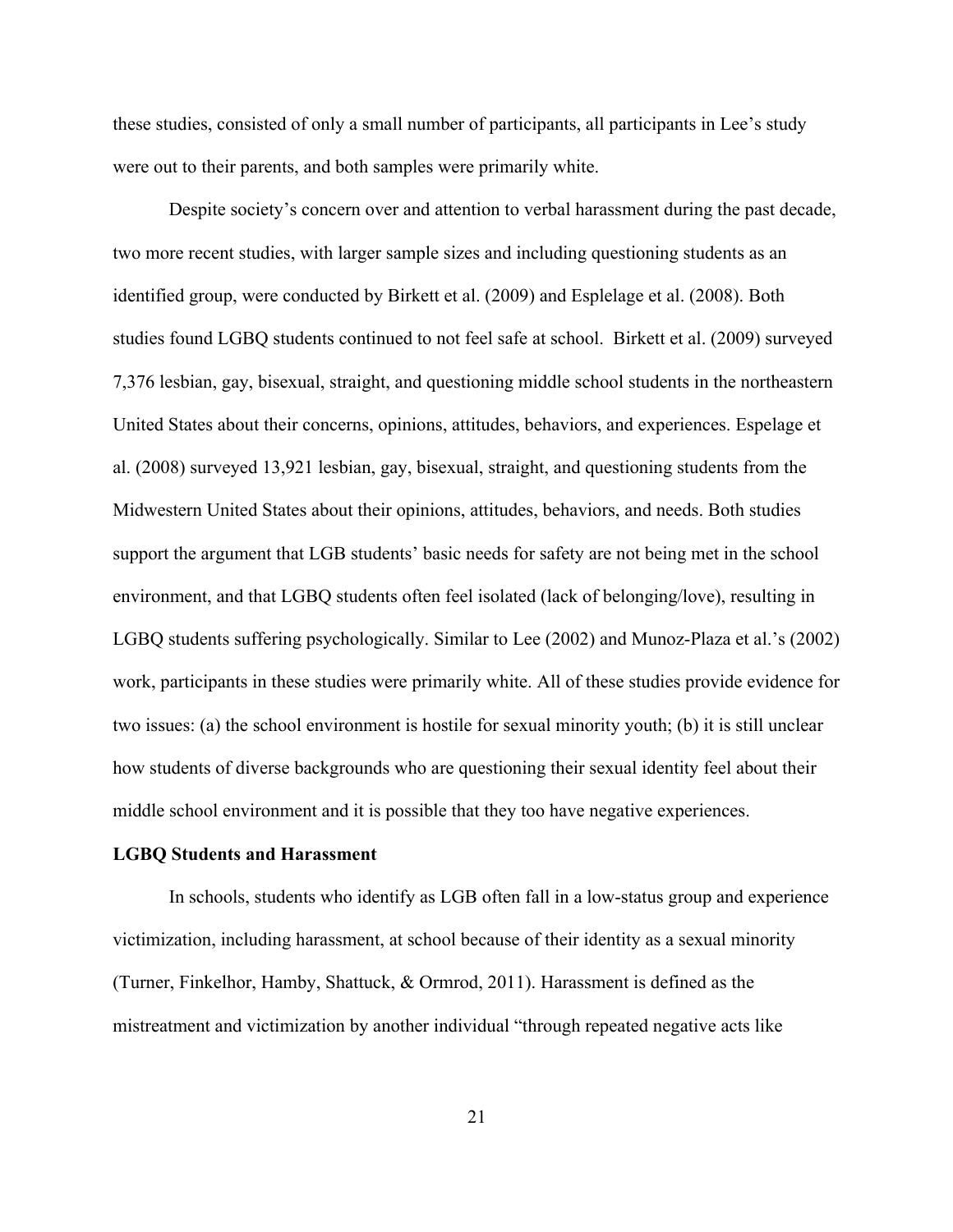insulting remarks and ridicule, verbal abuse, offensive teasing, isolation, and social exclusion, or the constant degrading of one's work and efforts" (Einarsen et al., 1994, p. 381). In 1993, Unks collected a series of articles regarding gay youth and their experiences for *The High School Journal* and concluded that "high schools may be the most homophobic of all institutions" (p. 2). Continuing the research efforts started by Unks and the other contributors to that edition of *The High School Journal*, various agencies have collected data in efforts to measure and to understand LGBQ students' experiences.

Gay, Lesbian, and Straight Education Network (GLSEN) is one organization that has engaged in collecting information about LGBQ students' school experiences. GLSEN is a national organization of educators who "strives to assure that each member of every school community is valued and respected regardless of sexual orientation or gender identity/expression" and who "seeks to develop school climates where difference is valued for the positive contribution it makes in creating a more vibrant and diverse community" (GLSEN, 2013, http://www.glsen.org/values). Since 1999, GLSEN has administered the school climate survey to LGB students biennially to collect information about their school experience for the purpose of providing the information to educators (Kosciw, Greytak, Diaz, & Bartkiwicz, 2010). Participants were recruited through organizations serving LGB youth and the survey was available on the Internet. In 2003, approximately 800 youth completed the anonymous survey. Participants ranged in age from 13-20 years of age and represented youth in all fifty states and the District of Columbia. Most participants identified themselves as gay or lesbian; about half were female, three-quarters of the participants identified as white, and over half reported being in the  $11<sup>th</sup>$  or  $12<sup>th</sup>$  grade (Kosciw, 2004). Survey results showed 86% of LGB students reported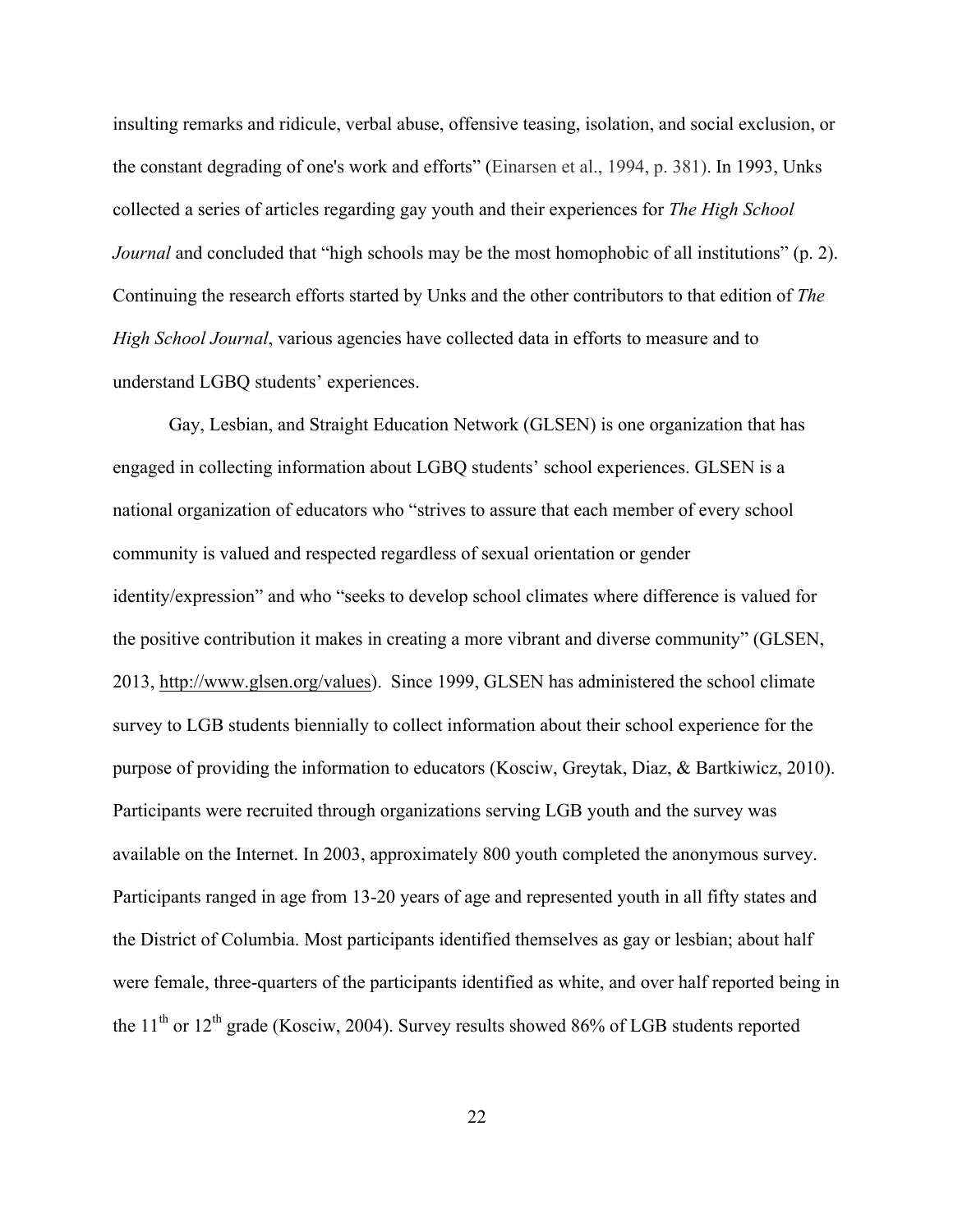experiencing verbal harassment at school (Kosciw, 2004). Further, the survey reported that 70% of LGB frequently hear homophobic remarks, 20% of those students reported the remarks were from school staff. Homophobic remarks include derogatory uses of the word gay, such as "that's so gay," and epithets such as "fag." In 2005 the National Mental Health Association report supported GLSEN's finding that LGB youth are often the targets of intense bullying (Sherblom & Bahr, 2008).

In 2011, GLSEN again conducted the survey. Participants self-selected to participate and were contacted through community based organizations serving LGB youth and through targeted advertisements on the Internet (Kosciw et al., 2012). Survey participants included 8,584 youth in grades 6-12 from across the United States who self-identified as LGBT. GLSEN's 2011 survey results report that 82% of LGBT students experience verbal harassment, only a 4% decrease from 2003. In 2009, 85% of survey participants reported often or frequently hearing derogatory uses of the word "gay," an increase from the 2003 survey results, and 71% of participants reported hearing homophobic remarks often or frequently at school (Kosciw et al., 2012). Of the 8,584 participants 32% identified as an individual of color and 61% identified as gay or lesbian (Kosciw et al., 2012). While self-selection is a limitation of the study, these findings are still incredibly valuable and should be taken seriously by educators because the students who did participate are experiencing verbal harassment at school and educators are mandated to make school safe for all students.

**Negative Outcomes.** Harassment leads to fear and violence becoming a part of the school environment (Berkowitz & Bier, 2004), affecting all students' sense of well-being (Mayo, 2009). LGB students who are targets of harassment and bullying are more likely to have a lower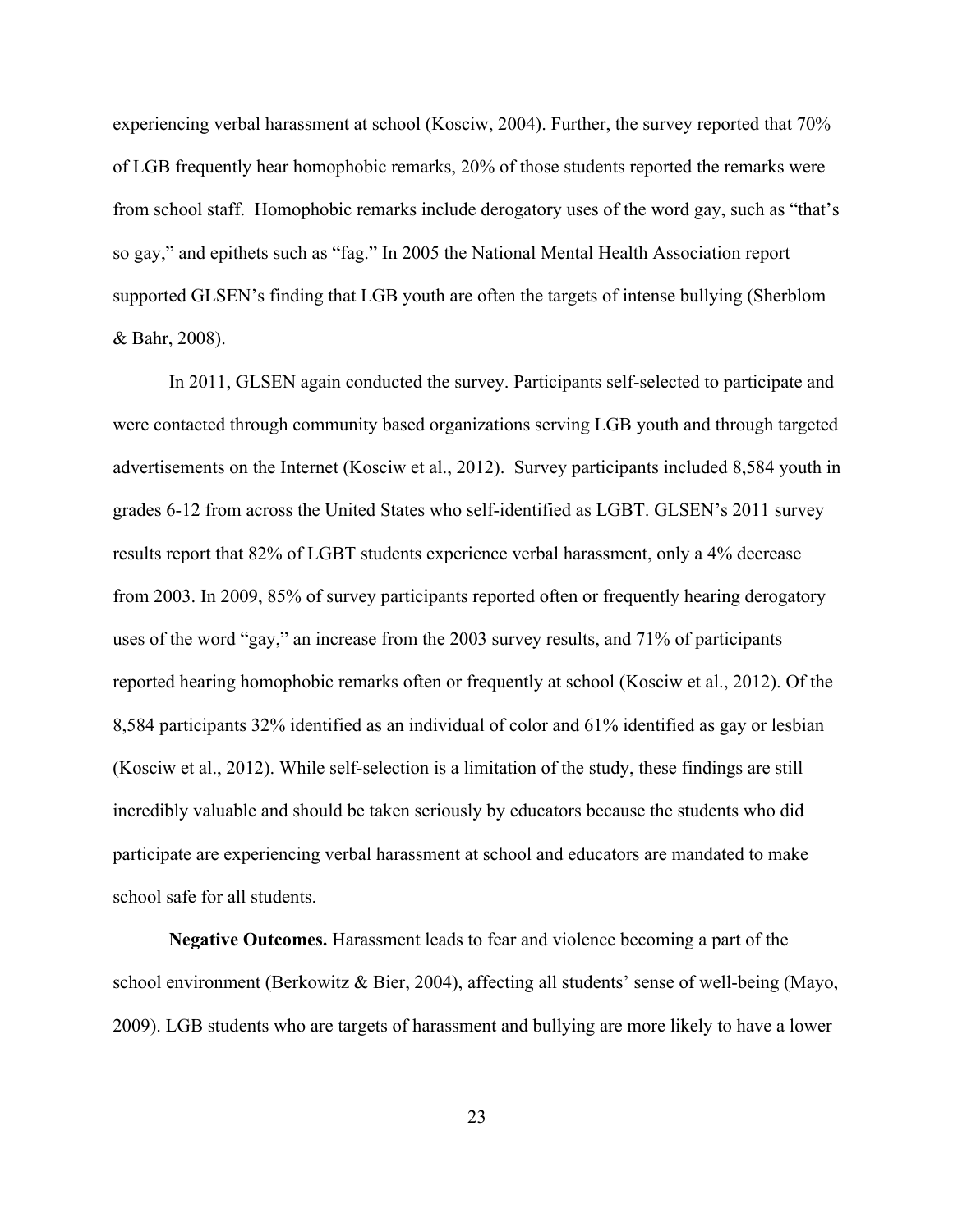GPA, 2.9 vs. 3.2 (Kosciw et al., 2012); are more likely to be truant (Birkett et al., 2009; Kosciw et al., 2012); are three times more likely to miss school in the past month (Kosciw et al., 2012); and are three times more likely to drop out of school than their straight peers (Berkowitz  $\&$  Bier, 2004). Thus harassment hinders the academic achievement of LGB students (Blackburn  $\&$ McCready, 2009; Kosciw, 2004).

A recent study by Birkett et al. (2009) found that compared to other sexual minority youth, questioning students were at the greatest risk of victimization. Birkett and colleagues surveyed 7,376 seventh and eighth grade students to examine how school factors such as homophobia and school climate impact LGBQ middle school students. Birkett et al. found that in a positive school environment free from homophobic teasing LGB students report similar rates of victimization, depression, alcohol and/or marijuana abuse, and truancy rates as their straight counterparts. However, in the same environment, questioning youth reported experiencing significantly higher rates of victimization as well as the negative outcomes (depression, substance abuse, and truancy) than both their straight and LGB peers. Although Birkett and colleagues utilized a large sample size, they acknowledge the need for additional studies about questioning youth's experience at school. In addition to experiencing victimization, many LGBQ youth experience isolation (Hansen, 2007; Lee 2002; Munoz-Plaza et al., 2002; Pace, 2009; Talburt, 2004).

**Isolation.** Emotional and cognitive isolation can also negatively impact many LGB students (Hansen, 2007; Lee 2002; Munoz-Plaza et al., 2002; Pace, 2009; Talburt, 2004). Emotional isolation is described as "feelings of being alone, of being the only one who feels this way, of having no one to share feelings with" (Martin & Hetrick, 1988, as cited in Pace, 2009, p.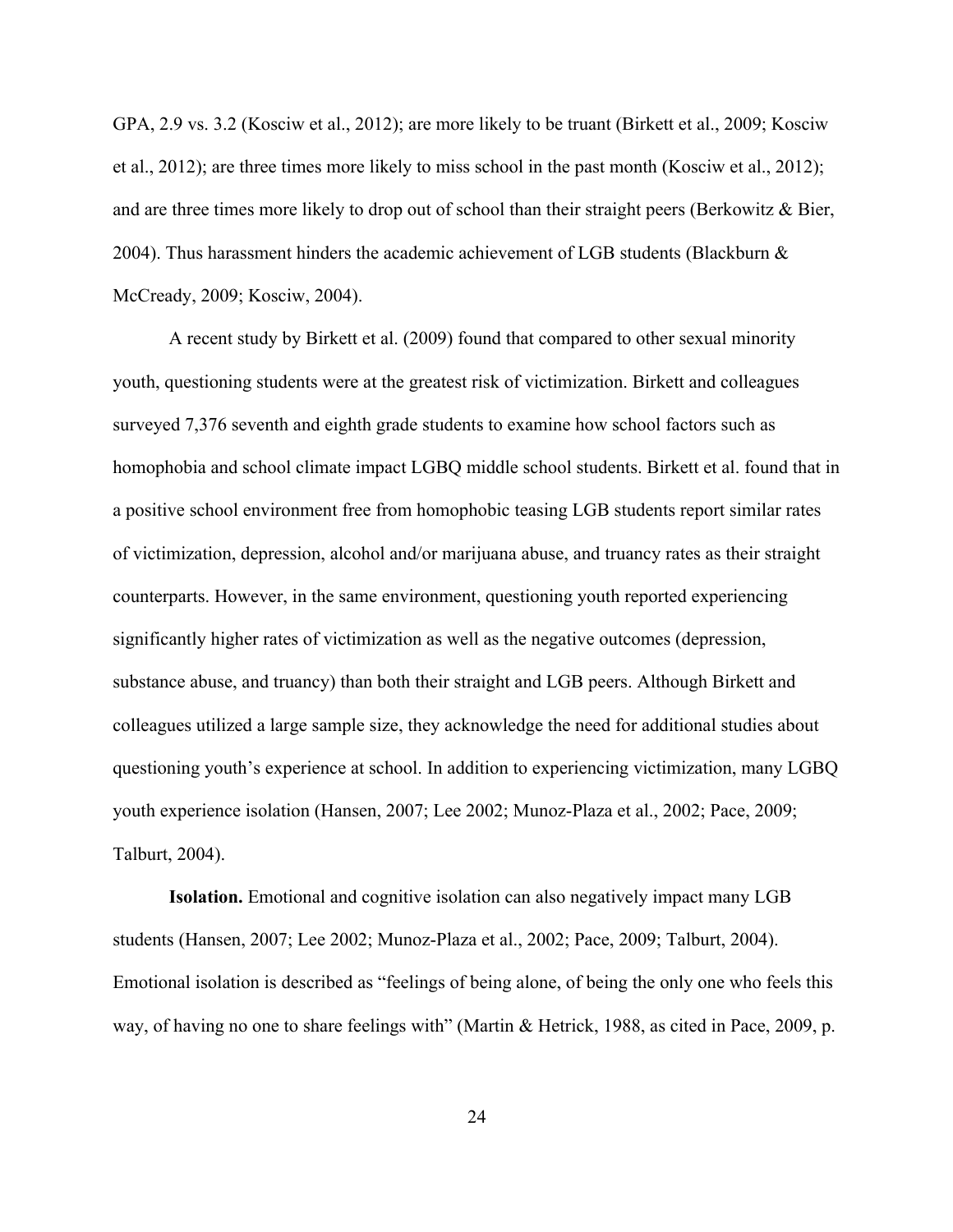109). Cognitive isolation includes the absence of information and the lack of accurate information (Pace, 2009). The absence of information is especially notable in curriculum and representation of LGB individuals in the curriculum. Unks, one of the first individuals to collect and review a large number of articles focused on LGB youth and their school experiences for a single publication, in 2003 made the following statement about school curriculum and classroom instruction:

Homosexuals do not exist. They are "nonpersons"…They have fought no battles, held no offices, explored nowhere, written no literature…The lesson to the heterosexual student is clear: homosexuals do nothing of consequence. To the homosexual student, the message has even greater power: no one who has ever felt as you do has done anything worth mentioning. (Unks, 2003, cited in Pace 2009, p. 98)

These silences in the school curriculum and instruction as described by Unks, add to LGBQ students' feelings of isolation and despair (Vare & Norton, 2004).

In response to the concern regarding lack of LGB in school curriculum, in 2011, California passed Senate Bill 48 amending California Education Code (§51204.5). The bill focused on pupil instruction, specifically prohibiting discriminatory content in social sciences. Previously, the California Education Code (§51204.5) required instruction in social sciences to include contributions made by demographic groups such as women, African Americans, Native Americans, and Mexican Americans. California Senate Bill 48, the Fair Education Act (2011), added gay, lesbian, and bisexual individuals (as well as transgendered individuals, Pacific Islanders, and persons with disabilities) to the list of groups to be recognized for the roles and contributions to California and U.S. history. Further, Senate Bill 48 (2011) states that any new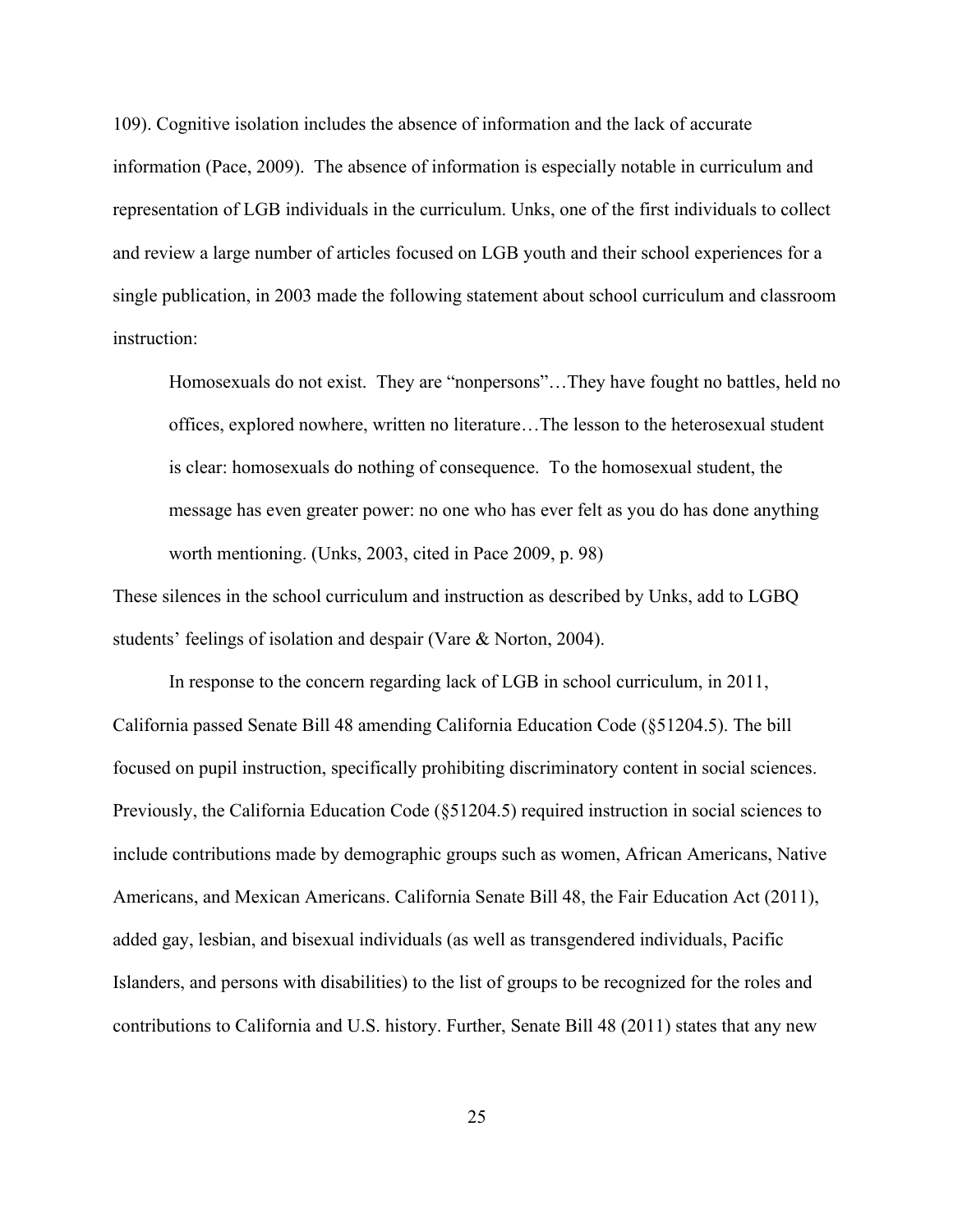textbook that is adopted must include contributions made by lesbian, gay, and bisexual individuals in the development of California and the United States. Although the contributions of LGB individuals may never be fully known due to the stigma of coming out that was prevalent in U.S. history and that still continues today, the addition of even a few contributions of LGB individuals has the potential to break the silence and begin to fill the informational void about the contributions made by lesbian, gay, and bisexual individuals in current school curriculum and classroom instruction. However, it remains too soon to determine if the intentions of the bill will reach classrooms.

#### **LGBQ Students and Invisibility**

Compounding the issues of harassment and isolation, LGB youth are an invisible minority (Hansen, 2007; Lee, 2002), meaning that school staff members are often unaware they may be in need of support. Two factors contributing to their invisibility are the lack of documentation of LGB students and the necessity of coming out to both peers and school personnel to be recognized as LGB (Kosciw et al., 2009).

One practice which contributes to LGB students' invisibility is in the collecting of school demographic information. Schools do not document a student's sexual orientation as they document a student's race, parent's education level, and home language. While the reason for not formally documenting this private information is the concern for the negative implications sexual orientation information could have on a student's current home life or their future, the lack of documentation makes it easy for school administrators to overlook LGBQ students' suffering. LGB youth are also considered invisible because there is no way for an individual to know if another individual is LGB simply by looking at them. Finally, questioning students are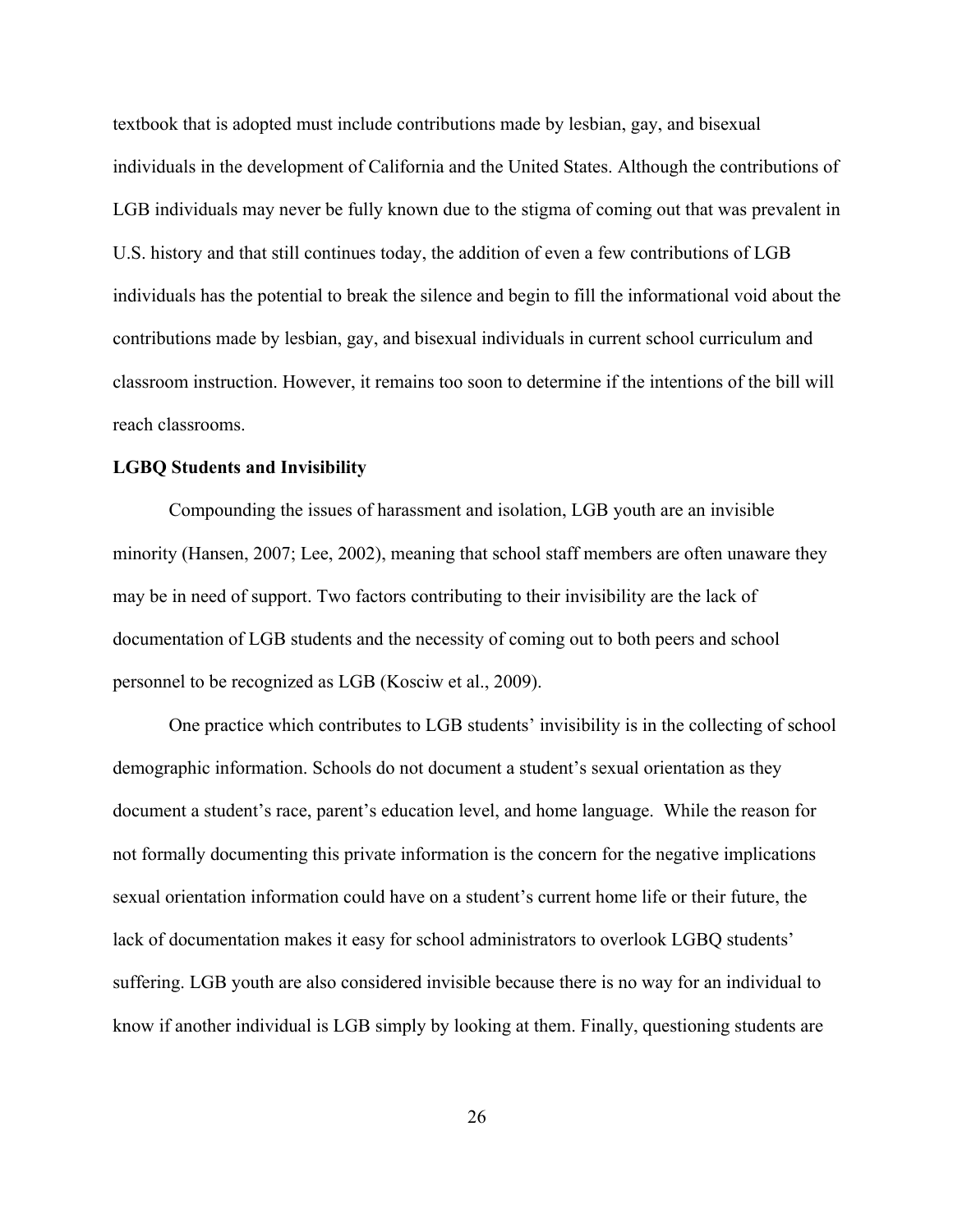an invisible group because they have typically not shared with anyone that they are questioning their sexuality (Carrion & Lock, 1997; Troiden 1989). An example of how this invisibility negatively impacts LGBQ students can be seen in school staff members' response to harassment. Even if adults see an individual being a target of harassment, the adult may not know that the individual is LGBQ and therefore not recognize the reason for the harassment and not be able to address the cause of the harassment. Knowing the negative effects of invisibility, schools could begin to explore other ways of collecting data about LGB students without officially documenting the students' sexual orientation. For example, schools could ask students who are out to identify themselves to a specific school staff member so their test data can be compiled as a sub-category without officially documenting the student's sexual orientation and schools could include sexual orientation when conducting anonymous surveys.

### **LGBQ Students Labeled "At-Risk"**

Due to many of the negative outcomes LGBQ students experience, much literature has defined LGB youth as at-risk (Fisher et al., 2008; Hansen, 2007; Kosciw et al., 2009; Munoz-Plaza et al., 2002). According to Patton (1996) and Lesko (2000), adults often assume all teenagers are "at-risk" because it is a time of change and transition (as cited in Talburt, 2004). In Patton's (1996) "stress and storm" theory, he considers straight teenagers "normally abnormal" (as cited in Talburt, 2004, p. 43). Patton (1996) identifies LGB youth as "at risk" because they are a subculture whose transition to adulthood is more difficult due to troubled relationships with straight peers and to the lack of relationships with LGB adults (Talburt, 2004). Uribe and Harbeck (1994) identified that adults can assist LGB youth during their difficult transition to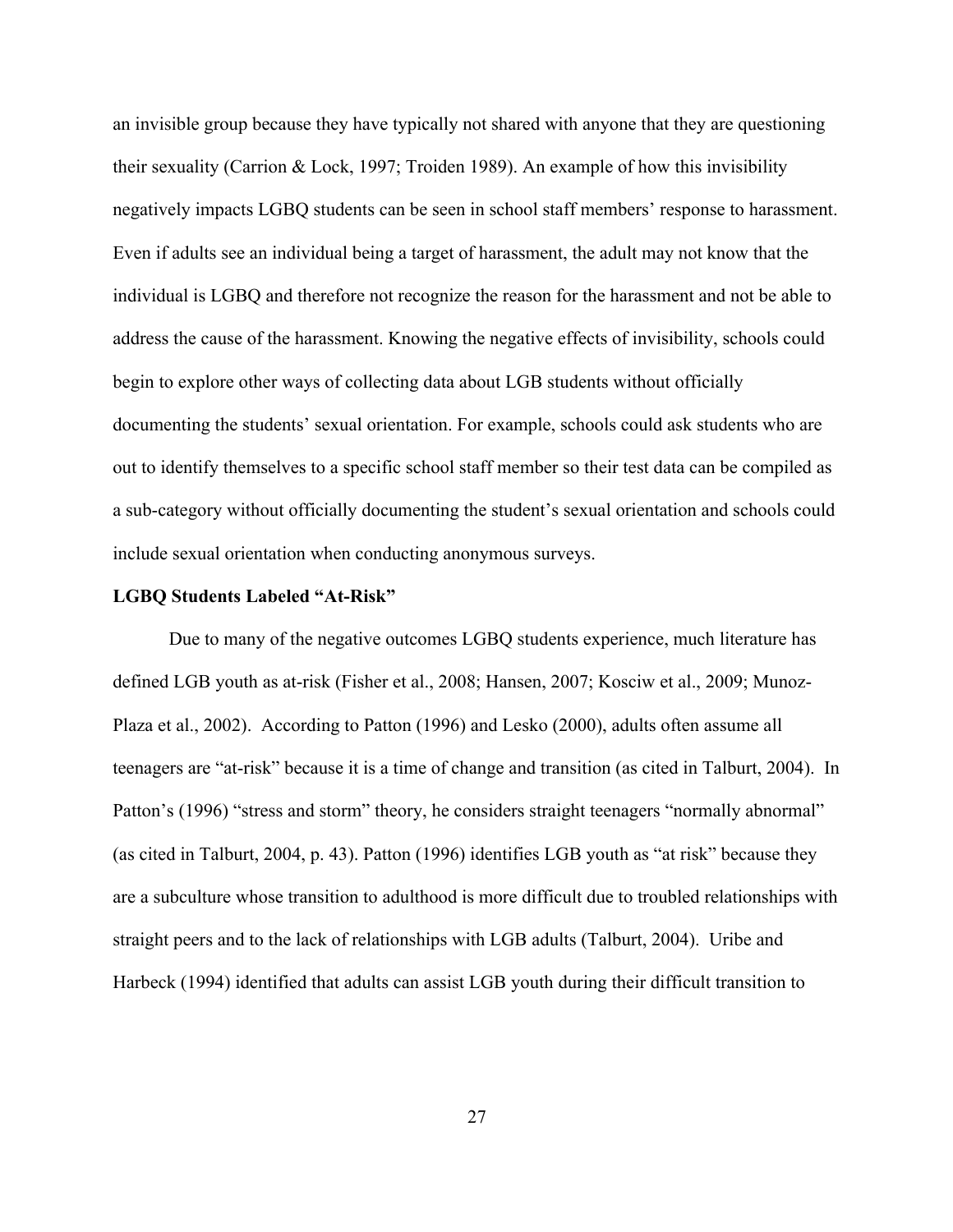adulthood "by providing them adequate, honest information about themselves or others who are like them"  $(p. 13)$ .

In 2007, Hansen reviewed school-based interventions for LGB students. In her review of risks related to school experiences, Hansen (2007) argues that LGB youth are not "at-risk" due to their sexual orientation, but because of others' responses to their sexual orientation. Munoz-Plaza et al. (2002) found that negative messages about homosexuality and the lack of information about homosexuality in the school environment contribute to LGB students' internal conflict. Lee (2002) also found that LGB students' felt self-defeated and had negative selfimages due not to their identity as LGB, but due to the hostile responses from others. Munoz-Plaza et al. and Lee's findings support Hansen's argument that LGB youth are "at-risk" due to the school environment, not due to their sexual identity. As Talbert (2004) states in her article about dominant images of LGB students as "at-risk" and the importance of LGB youth adopting a secure gay identity, "To point out that gay people are not inherently at-risk offers a needed image of queer youth" (p. 118). In other words, it is important for school staff to remember that LGB students do not have to be "at risk." School staff members have the power to create an accepting environment which includes positive images and information about LGB individuals and an environment where harassment of LGB students is not tolerated.

Much of the literature cited thus far has focused on, or primarily involved, high school LGB students. This is due to the small number of studies about middle school LGBQ students. However, Birkett et al. (2009) found that students often begin to question their identity during their middle school years. Therefore, it is important to examine what is occurring during the middle school years and in middle schools.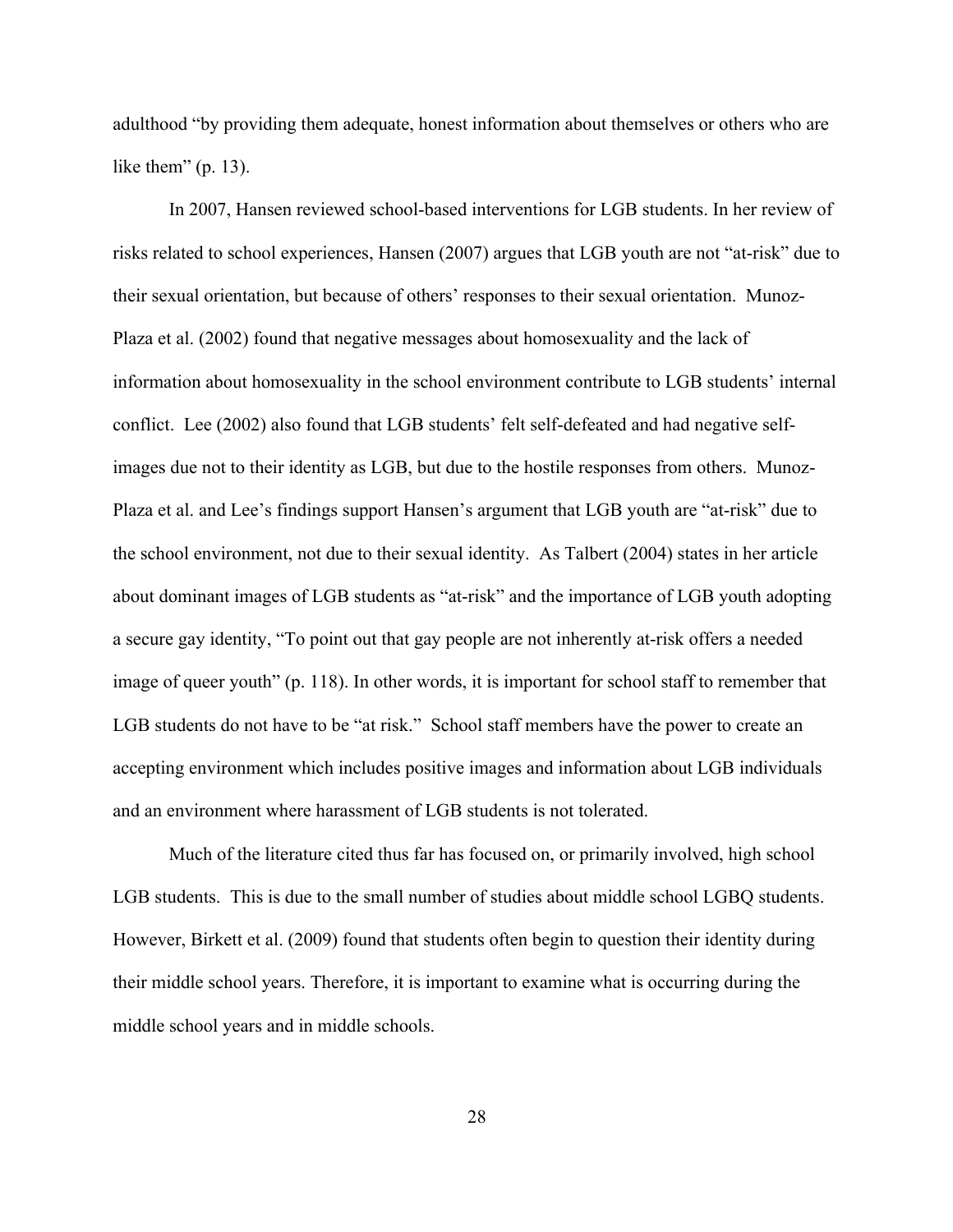#### **Middle School**

The verbal harassment LGB youth experience at school could be due to a number of reasons. One reason LGB students are often targets of verbal and physical harassment is because other students perceive LGB youth as "different" (Bontempo & D'Augelli, 2002; Crothers, 2007; Williams et al., 2005). "Fitting in" is especially important to individuals during adolescent development (Cillessen et al., 2011).

# **Adolescence**

Adolescence refers to the social and psychological changes that take place between childhood and adulthood (Orvin, 1995). Adolescence is a time marked by the importance of peer relationships, puberty, and sexual identity development. Adolescence typically begins during middle school.

**General Development.** There are several perspectives and theories about this time of life, including the psychological perspective offered by Freud who refers to this period of one's life as the genital stage (Miller, 2002), and Erikson, who referred to it as identity and repudiation versus identity diffusion (Erikson, 1959). Both Freud and Erikson discussed the strong sexual desires that occur during this stage of life (Miller, 2002). Erikson built on Freud's idea by acknowledging the social/cultural impact on an individual's identity development. Erikson noted that during this stage, youth seek to find their identity through peer groups, clubs, and other organizations. Orvin (1995) stated that "adolescents see themselves in the eyes of their peers" (p.96). The peer group dictates which clothes, music, hair-dos, and ways of speaking are acceptable (Cillessen et al., 2011; Orvin, 1995).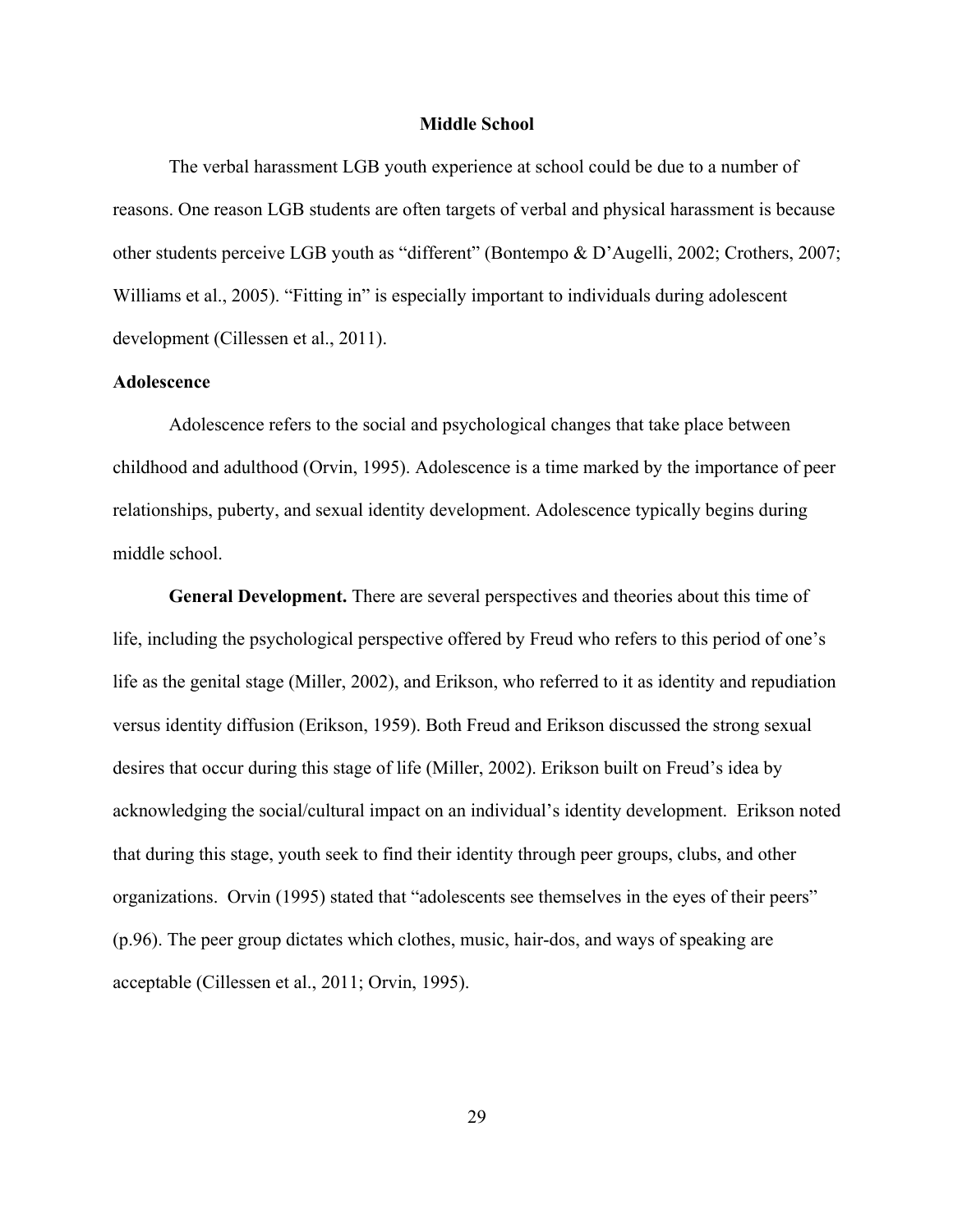During adolescence, peer groups become extremely important as youth begin to spend more time with their peers and less time with their families (Cillessen et al., 2011; Santrock, 2009; Slavin, 2006). Within peer groups, crowds and cliques form. According to Cillessen et al. (2011), at most middle schools, the crowds are arranged in a social hierarchy with groups such as the athletes or student council members being near the top of the hierarchy and band members or nerds being near the bottom. To remain near the top of the hierarchy, compliance to fashionable or normative looks, clothes, and social behavior is expected (Cillessen et al., 2011) and those who are at the top of the social hierarchy will often engage in verbal harassment, physical harassment, and/or exclusion of those who do not comply with the expected social norms (Wiseman, 2002).

Bishop et al. (2004) surveyed over 35,000 students attending 134 secondary schools in the northeastern United States and interviewed tenth graders at eight of those schools, and found that many students reported that by the end of the first month of middle school, they were already aware of which crowd they had been assigned to by their peers. In other words, status played a role and students were aware that popular kids were in the "in-crowd" while kids who appeared different from the norm were not. Many students also reported they were unhappy with their crowd assignment and spent the remainder of their middle school years attempting to change crowds (Bishop et al., 2004). Additionally, the study found that students not accepted by their peers, which are often students in the low-status crowds, including sexual minorities, were targets for harassment (Bishop et al., 2004).

Applying the knowledge that LGBQ students are often considered a low status crowd and are viewed as "different," not complying with social norms, it would be logical to assume they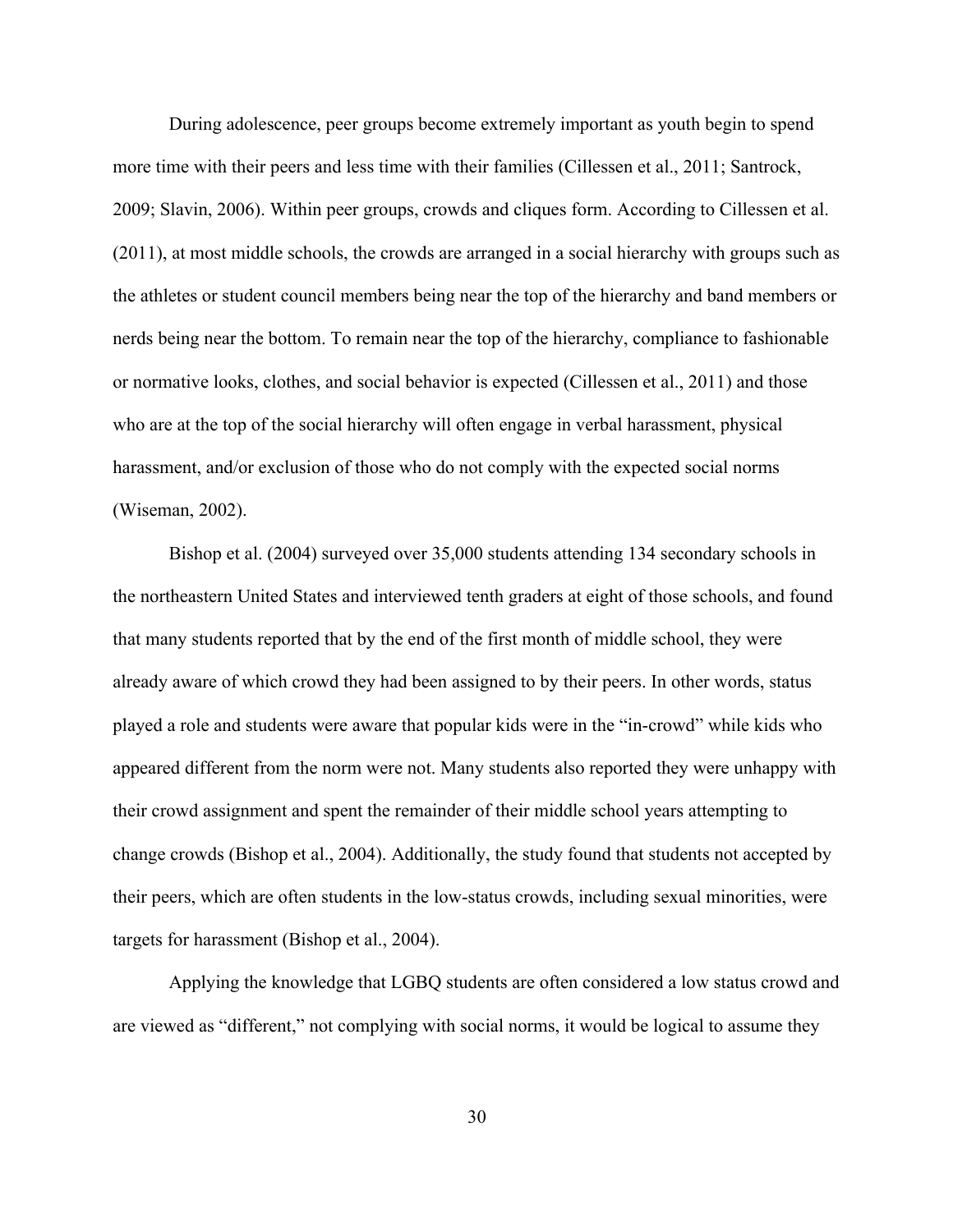would be targets of verbal harassment, physical harassment, and/or exclusion by their peers at the top of the social hierarchy. Further, some students questioning their sexual identity will be in the crowds at the top of the hierarchy, such as athletes or student council members. Knowing the importance of being in the "in crowd," it is reasonable to wonder if the decision to come out could be especially difficult for students currently a member of the "in-crowd," thus adding to their internal struggles.

**Physical Development.** During adolescence, individuals go through puberty. Puberty is a period of time in which an individual goes through physiological changes that result in the individual being able to reproduce (Slavin, 2006). Puberty occurs at different ages for different individuals with the average age of onset being 11 years for girls and 13 years for boys, typically during middle school (Orvin, 1995; Slavin, 2006). During puberty, girls and boys both experience growth spurts, growth of body hair, and hormonal changes (Orvin, 1995). One result of the hormonal changes is an "increased interested in sexual matters" (Santrock, 2009, p. 93), including romantic relationships (Cillessen et al., 2011).

### **Sexual Identity Formation**

While students are struggling to fit in socially, sexual identity, defined by Moshman (2011) as "one's theory of oneself as a sexual person" (p. 223), is also developing during adolescence (Nakkula & Toshalis, 2006; Orvin, 1995). Sexual identity is comprised of an individual's sexual desires and one's cultural dispositions and attitudes towards sexuality (Moshman, 2011). For youth, sexual identity development can include: discovering their body's sexual reaction to something (i.e. increased heart rate when being touched by someone they are attracted to, a first kiss); determining what sex and love will mean to them and how they will or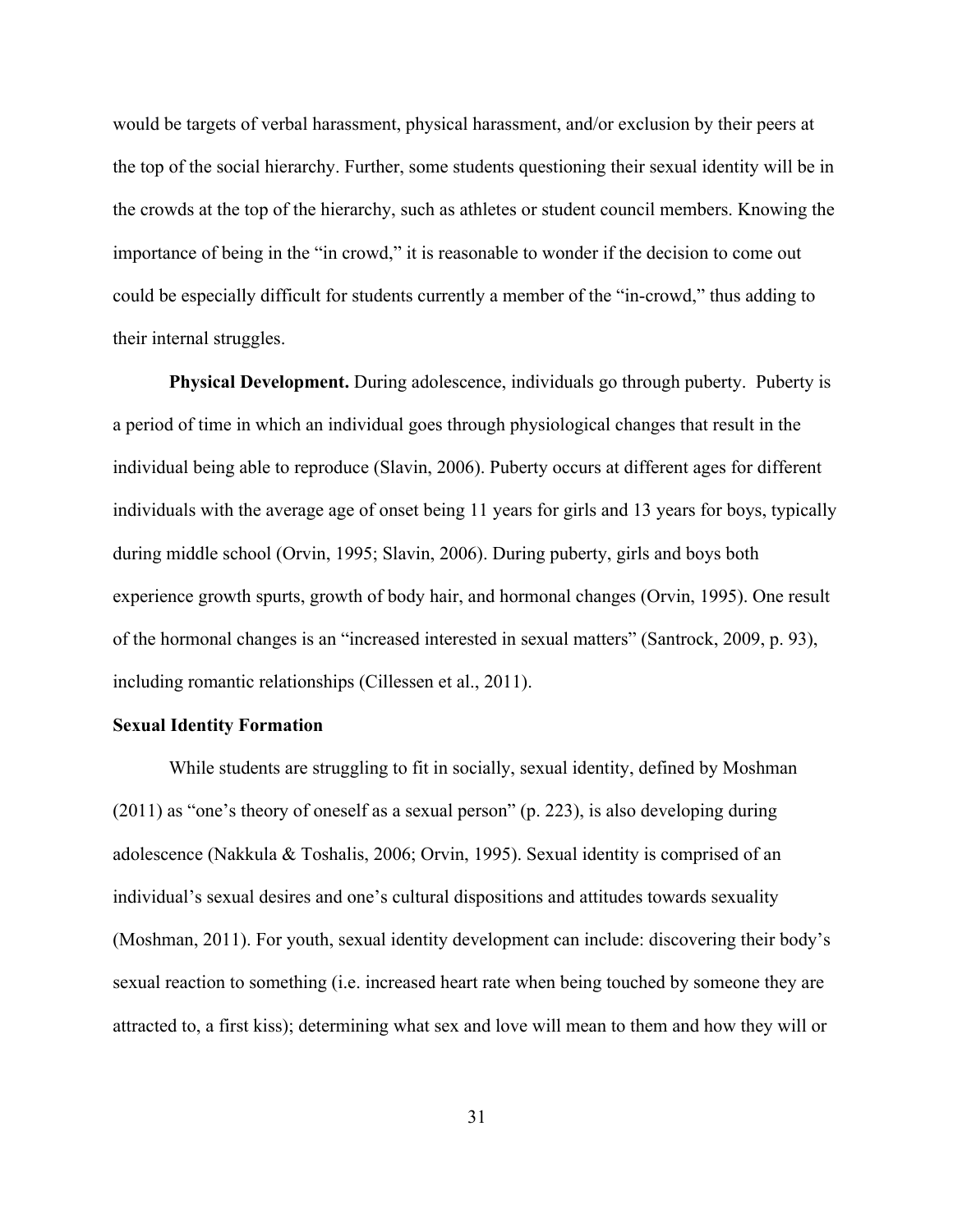will not engage with those they date; realizing their preferences or attractions to others. These experiences occur for heterosexual and lesbian, gay, and bisexual youth.

Many LGB individuals become aware of their attraction to members of the same sex between the ages of 10 and 12 years (Birkett et al., 2009). There are many models of sexual identity formation. One of the most cited sexual identity formation models, and one of the few models supported by empirical research, is Troiden's identity formation model (Mosher, 2001). In 1979, Troiden studied 150 gay males, age 20 to 40, from three geographic regions (New York, suburban/semirural New York, and Minneapolis). His study consisted of interviews which focused on the acquisition of the participants' gay identity. A decade later, Troiden (1989) identified four stages of lesbian/gay identity development:

- 1. *Sensitization* is the time when a child perceives him- or herself as being "different."
- 2. *Identity confusion* is the time in which youth become aware that they may be homosexual.
- 3. *Identity assumption* often occurs during mid- to late adolescence or adulthood, when individuals begin to self-identify and disclose their orientation ("come out") to other LGB people.
- 4. *Commitment* is the time when individuals "adopt homosexuality as a way of life" (p. 63) and disclose their sexual orientation to heterosexual individuals.

Sensitization, which typically occurs before puberty, involves LGB individuals feeling marginalized and different from their same-sex peers (Troiden, 1989). During identity confusion, LGB individuals begin to consider that their feelings and/or behaviors could be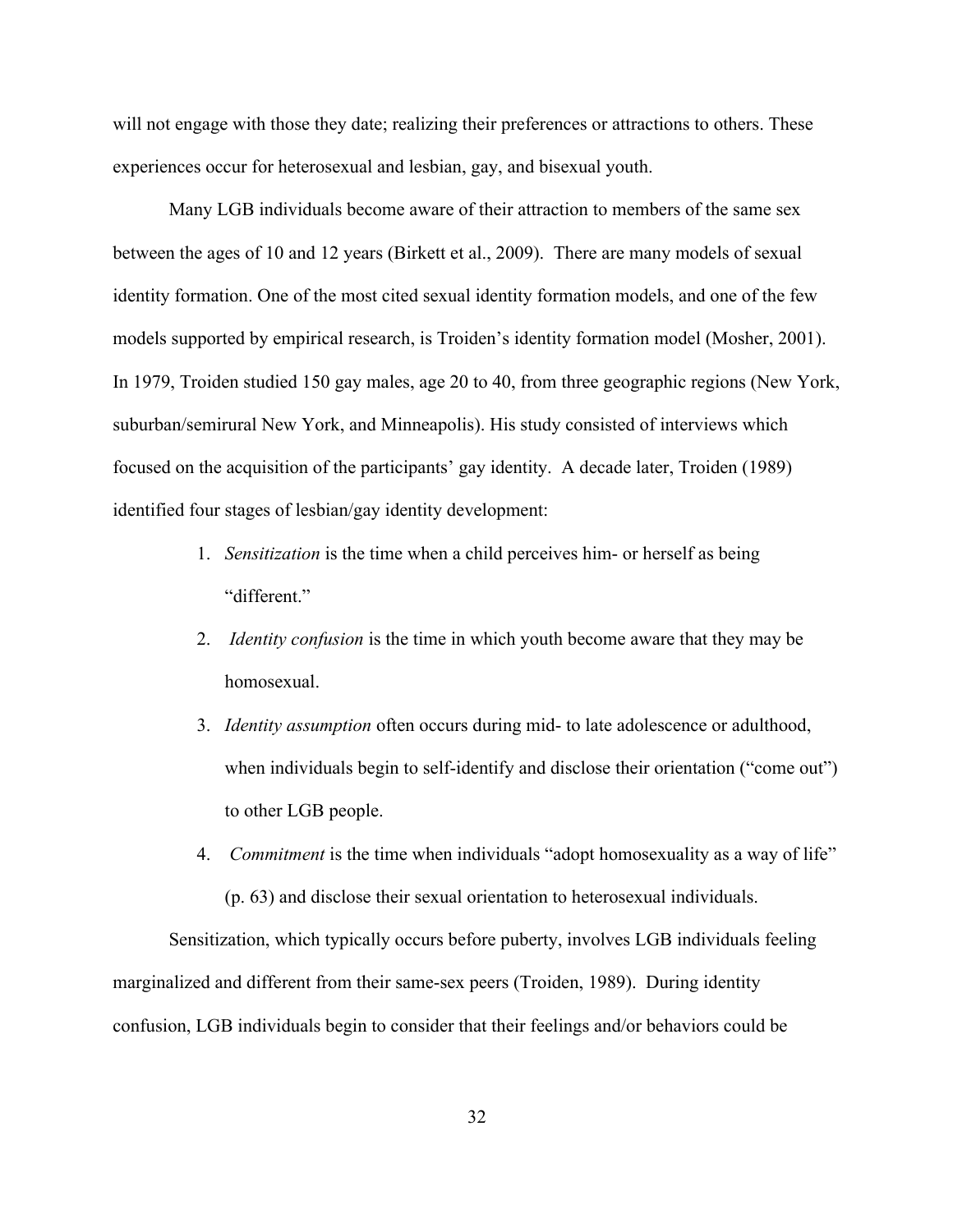considered homosexual. This stage typically begins during adolescence and can be a time of considerable inner turmoil (Troiden, 1989). Cass (1984) describes the beginning of identity formation as a time of confusion about the sort of person one is and the life one will lead. "Altered perceptions of self" (p.53), experiences of arousal and behavior, the stigma of being homosexual, and misconceptions surrounding homosexuals and homosexuality all contribute to this confusion. In the later phases of identity confusion, this confusion lessens as LGB individuals begin to feel they probably are a homosexual (Cass, 1984).

The identity assumption stage often occurs during late adolescence and is the stage in which LGB individuals often begin to come out to other LGB individuals (Troiden, 1989). During this stage LGB individuals develop a self-definition as a homosexual and move from tolerating their homosexual identity to accepting it (Troiden, 1989). Lesbian and gay individuals' self-definition is largely based upon their first interactions with other homosexuals (Cass, 1979) and therefore it is extremely important that those first contacts are positive. During this stage, LGB individuals learn and develop strategies for managing the stigma of being a homosexual and learn the cultural norms of the LGB community (Troiden, 1989).

Commitment is the final stage of identity formation. Commitment is defined as the stage when an individual is out to both heterosexual and homosexual individuals, has accepted their homosexuality as a "way of life" (Troiden, 1989), and results in increased happiness (Troiden, 1989). In Troiden's (1979) study of 150 gay males, 91% of males reported feeling "more happy" after coming out and self-accepting their homosexual identity. Although Troiden only studied homosexual males, and society has changed since the study was completed, Troiden's work was foundational to the study of sexual identity development and is still referenced today.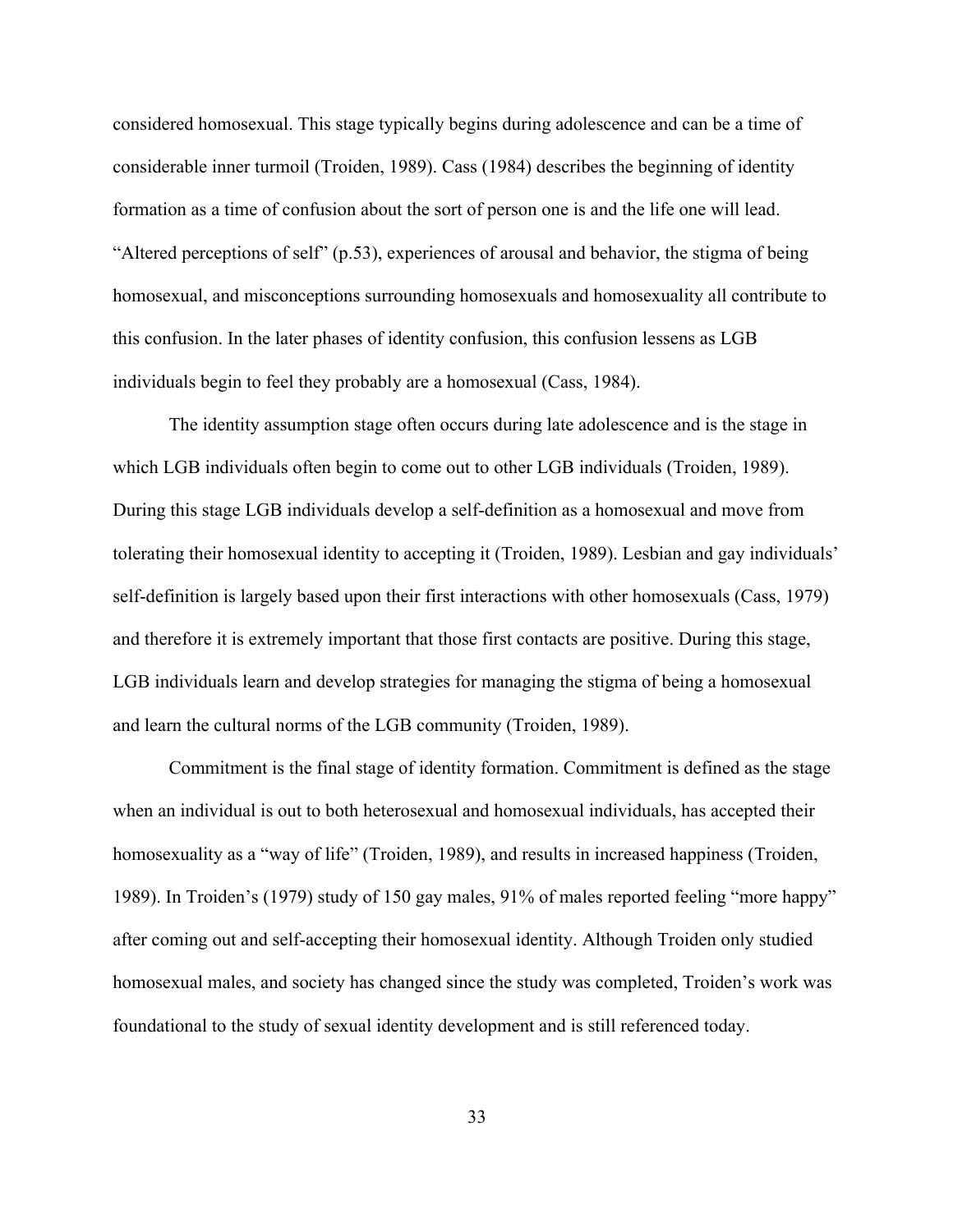# **Harassment in Middle School**

School harassment is clearly an issue during the middle school years. As previously stated, during middle school, students who are at the top of the social hierarchy will often engage in verbal harassment, physical harassment, and/or exclusion of those who do not comply with the expected social norms (Wiseman, 2002). Research by Turner et al. (2011) provides a detailed description of what such harassment looks like in schools. Turner et al.'s research included students from elementary schools, middle schools, and high schools. They sampled 2,999 students ages 6-17 from across the United States about the location and type of peer harassment, if any, participants had experienced. Participants in this study completed the 2008 National Survey of Children's Exposure to Violence, which measured six types of peer harassment: physical assault, physical intimidation, emotional victimization, sexual victimization, property crime, and internet harassment (Turner et al., 2011). Turner et al. (2011) found that the majority of physical attacks (59%), physical intimidation (53%), emotional victimization (83%), and property victimization (58%) occurred at school. Further Turner et al. identifies victimization via bias attacks (attacks due to an individual's race, religion, nationality, physical disability or sexual orientation) as highly likely to occur at school. For example, 78% of the individuals who reported being physically attacked due to their race, religion, nationality, physical disability or sexual orientation reported the attack occurred at school. Applying the framework of basic needs posited by Maslow (1943), it is clear that personal safety is threatened for students who are not in the majority. Further applying Maslow's framework of basic needs, if students' safety needs are not being met, they will not be able to achieve self-actualization or be the most they can be, thereby impacting their learning.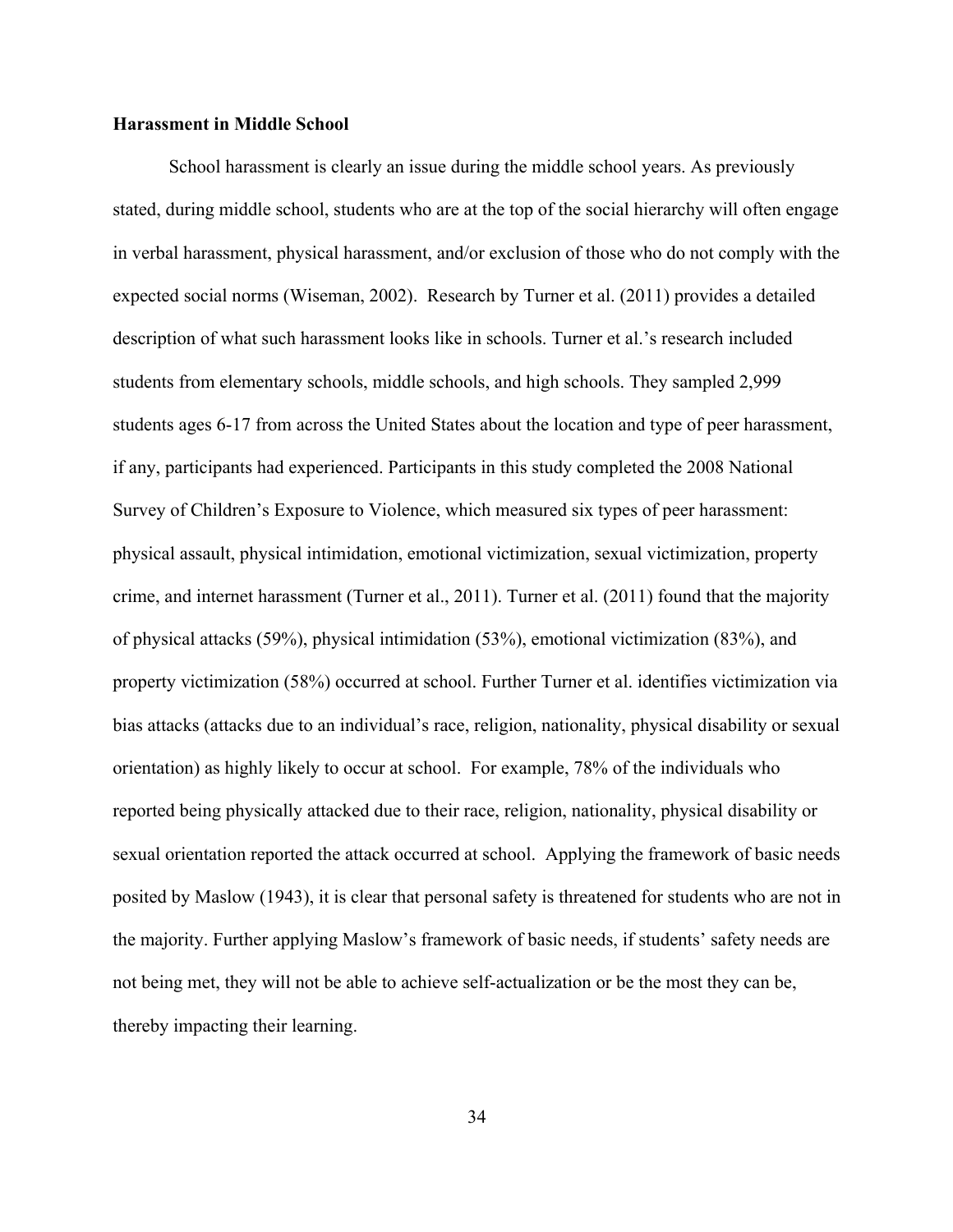Specific to middle school students, Zhang, Truman, Snyder, Robers, & American Institutes for Research (2012) found that 8% of sixth graders, 10% of seventh graders, and 11% of eighth graders reported being targets of hate related words. Further, 28% of sixth and seventh graders and 31% of eighth graders report seeing hate related graffiti on their school campus. This survey was conducted by the U.S. Department of Justice and designed by the National Center for Education Statistics and Bureau of Justice Statistics. Survey participants included over 5,000 students from across the United States, in grades 6-12, of various ethnicities, household income levels.

While students are perceived as "different" for many reasons, the studies mentioned thus far support the argument that LGBQ students' basic needs for safety are not being met in unsupportive school climates, that Questioning students' basic needs for safety are not being met in positive or unsupportive school climates, and that LGBQ middle school students often feel isolated (lack of belonging/love), resulting in LGBQ students suffering negative outcomes.

#### **Conclusion**

LGB students face many challenges in the school setting: harassment, violence, and isolation. These challenges have been shown to result in negative outcomes including depression/suicidality, victimization, and truancy. It is important to remember that these results are not due to LGB students' sexual identity, but due to others' responses to LGB students' sexual identity.

Much of the research about LGBQ students' experiences has focused on the experience of high school aged LGB students. Additionally, most have not included students who are questioning their sexual orientation because one cannot identify a student who has not yet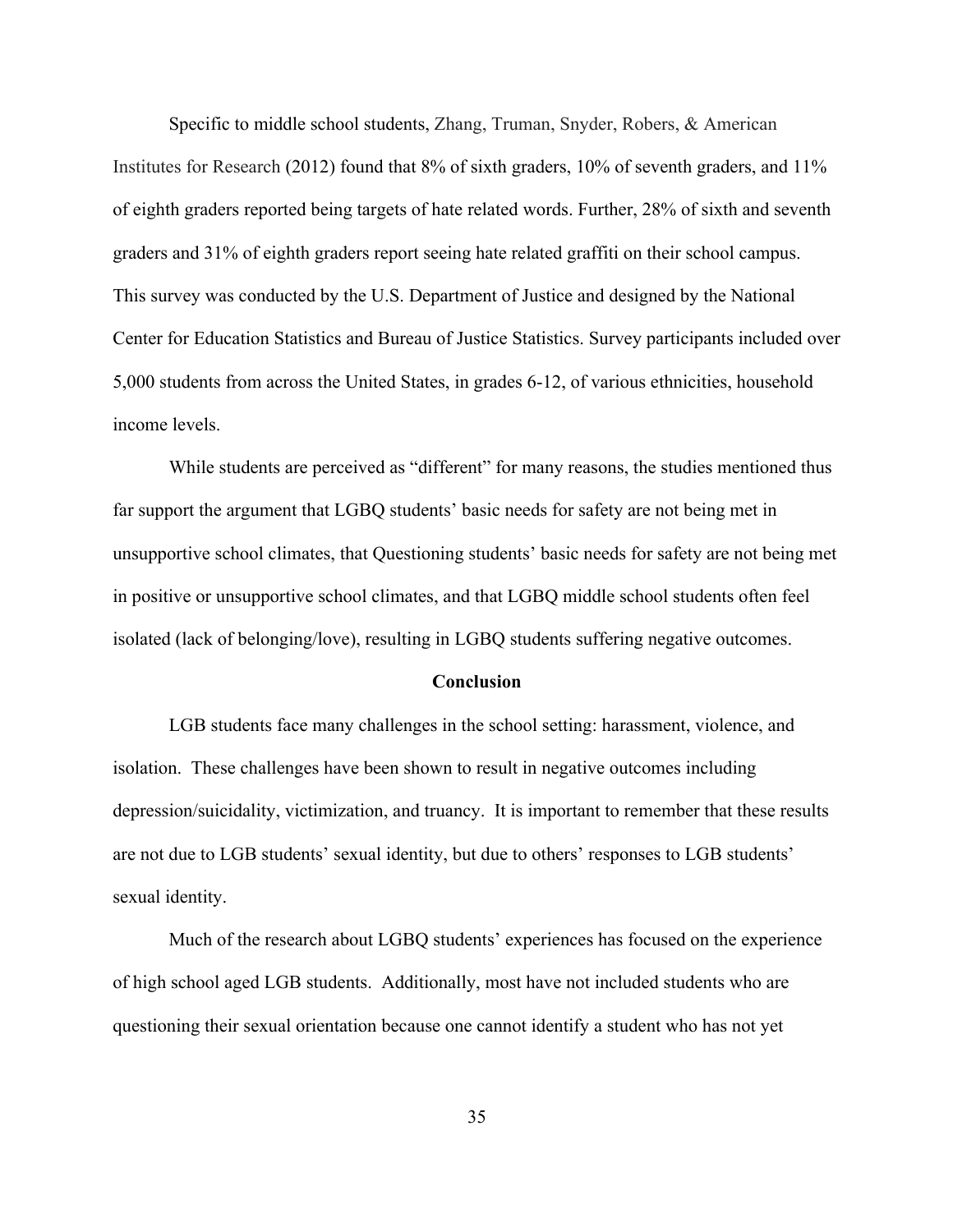disclosed or even self-identified their homosexuality. Given Birkett et al.'s (2009) finding that students questioning their sexual orientation experience significantly more victimization than their straight or LGB peers, it is important for researchers to include this group in studies. One possible way to include questioning students is through anonymous surveys (Birkett et al., 2009).

Additionally, education and educational funding are currently being driven by school and government generated data. Yet, due to the ways in which schools collect data, there is a lack of data regarding LGB students' daily attendance rates, standardized test scores, drop-out rates, grade point averages, and college admittance rates. These statistics are often quoted when school personnel discuss minority groups' achievement gaps and injustices. The lack of data easily leaves LGB students out of the conversation and continues to drive their "invisibility" as a minority group. The negative outcomes experienced by LGBQ students can then go unnoticed in the school district and at the individual school site. Despite the challenges of data collecting for LGB students, it is important in our current educational environment to begin to do so we can address the needs of our LGBQ students and ensure they are receiving equitable educational experiences and achieving equitable educational outcomes.

Finally, given that sexual identity formation often begins during the middle school years (Birkett et al., 2009) and that harassment peaks during middle school (Kaufman et al., 1999; Nansel et al., 2001) examining LGBQ students' middle school experiences is warranted for future studies. The current study seeks to provide data to fill this gap. The methodology will be described next in Chapter 3.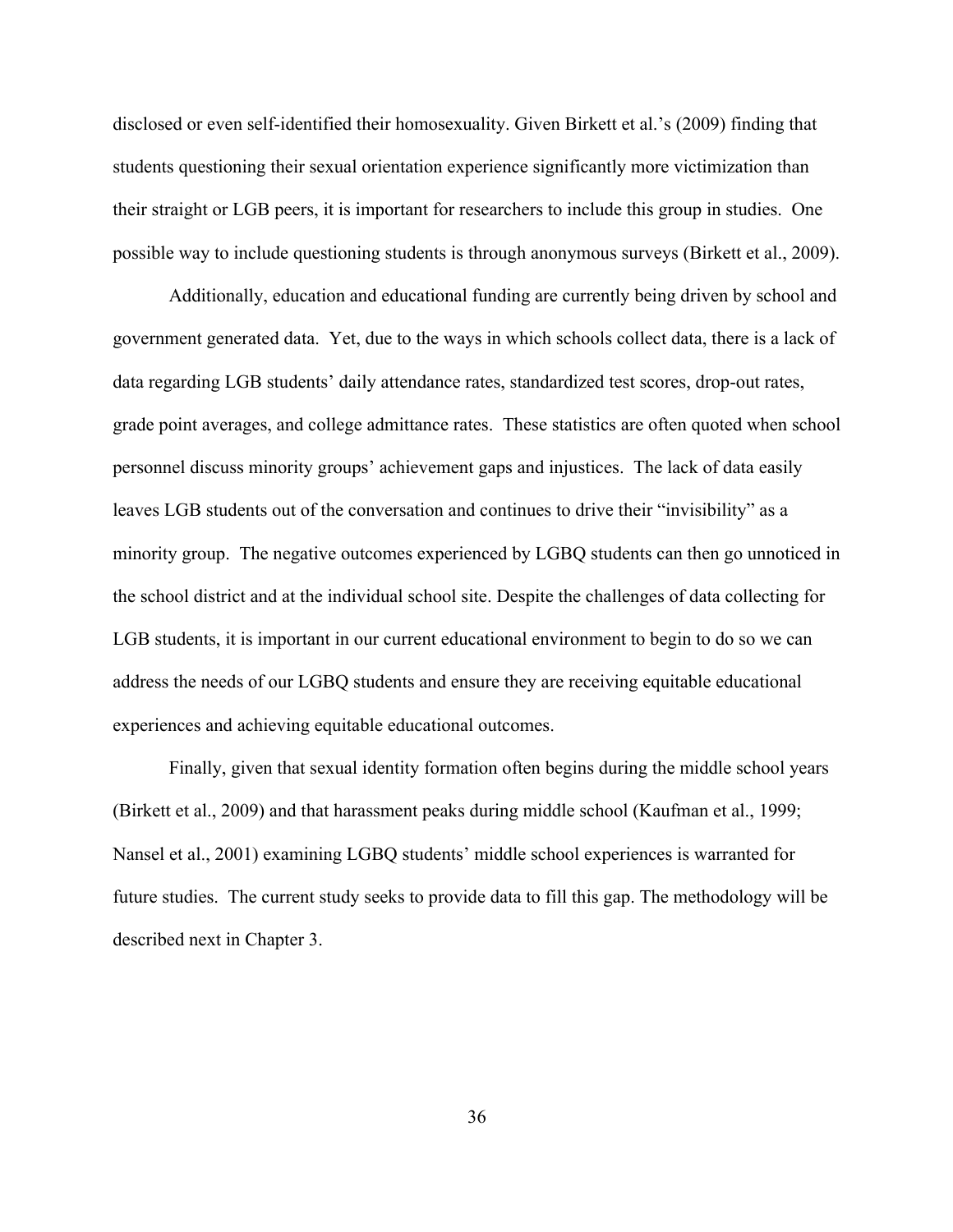#### **CHAPTER 3**

## **METHODOLOGY**

It has been well documented that lesbian, gay, bisexual, and questioning (LGBQ) high school students experience victimization including verbal and physical harassment on a regular basis (Birkett et al., 2009; Kosciw et al., 2009). Birkett et al. (2009) found questioning students to be at the greatest risk of victimization. Much of the research about lesbian, gay, and bisexual students' school experiences has focused on high school students. The purpose of this quantitative study is to provide descriptive data about lesbian, gay, bisexual, questioning, and straight middle school students' experiences, specifically related to harassment. Additionally, this study provides data regarding middle school students' perceptions of LGBQ individuals. The purpose of collecting this information is to provide LGBQ middle school students a voice about their experience. Further, given the negative impact the school environment has on LGBQ students' learning and the idea that LGB students are at risk due to others' perceptions of their sexual orientation (Hansen, 2007; Lee, 2002; Munoz-Plaza et al., 2002), LGBQ students are not able to learn to their full capacity because of others, creating a social injustice.

# **Research Questions**

This research study provides descriptive information to answer the following two questions:

- 1. What are middle school students' experiences with harassment? Specifically, how do LGB, questioning, and straight students' experiences with harassment differ?
- 2. What are straight students' perceptions of LGB individuals?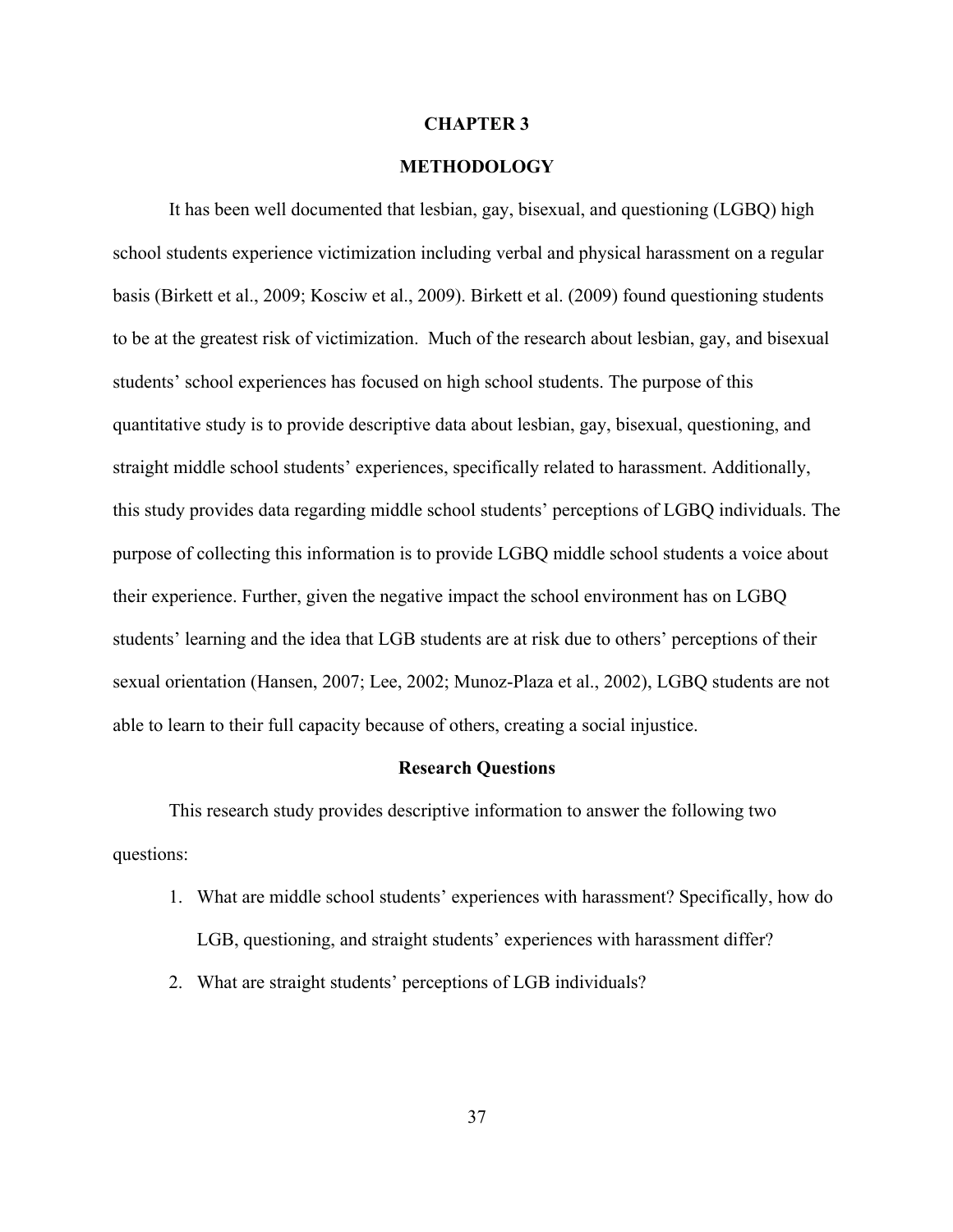Similar to high school findings, it is anticipated that both LGB and questioning students will experience more harassment than their straight counterparts. Furthermore, it is anticipated that questioning students will experience the most harassment. In addition to describing the experiences of middle school students who identify as LGBQ, this study provides data as to straight students' views of LGB individuals, to further describe the middle school harassment climate.

In this study, the two dependent variables are school safety related to harassment and students' perceptions of LGB individuals. Harassment was defined as physical harassment (e.g., being pushed, slapped, kicked, or hit by someone who was not kidding around), verbal harassment (e.g., sexual jokes, comments or gestures; been made fun of because of your looks or the way you talk, had mean rumors or lies spread about you), and fear of harassment (e.g., afraid of being beat up). Perceptions of LGB individuals were defined by the importance students place on various characteristics when choosing friends.

The study was conducted at an urban middle school in Los Angeles, asking seventh and eighth graders about their experience during the school year. The purpose of asking seventh and eighth graders to complete the survey was intentional in order to contribute to the gap in knowledge about middle school student experiences. The data were obtained through voluntary student survey participation. All surveys were completed anonymously. Participants were informed of their anonymity in an effort for students to feel safe in disclosing their sexual identity (Johnston, O'Malley, & Bachman, 1998 as cited in West Ed., 2010).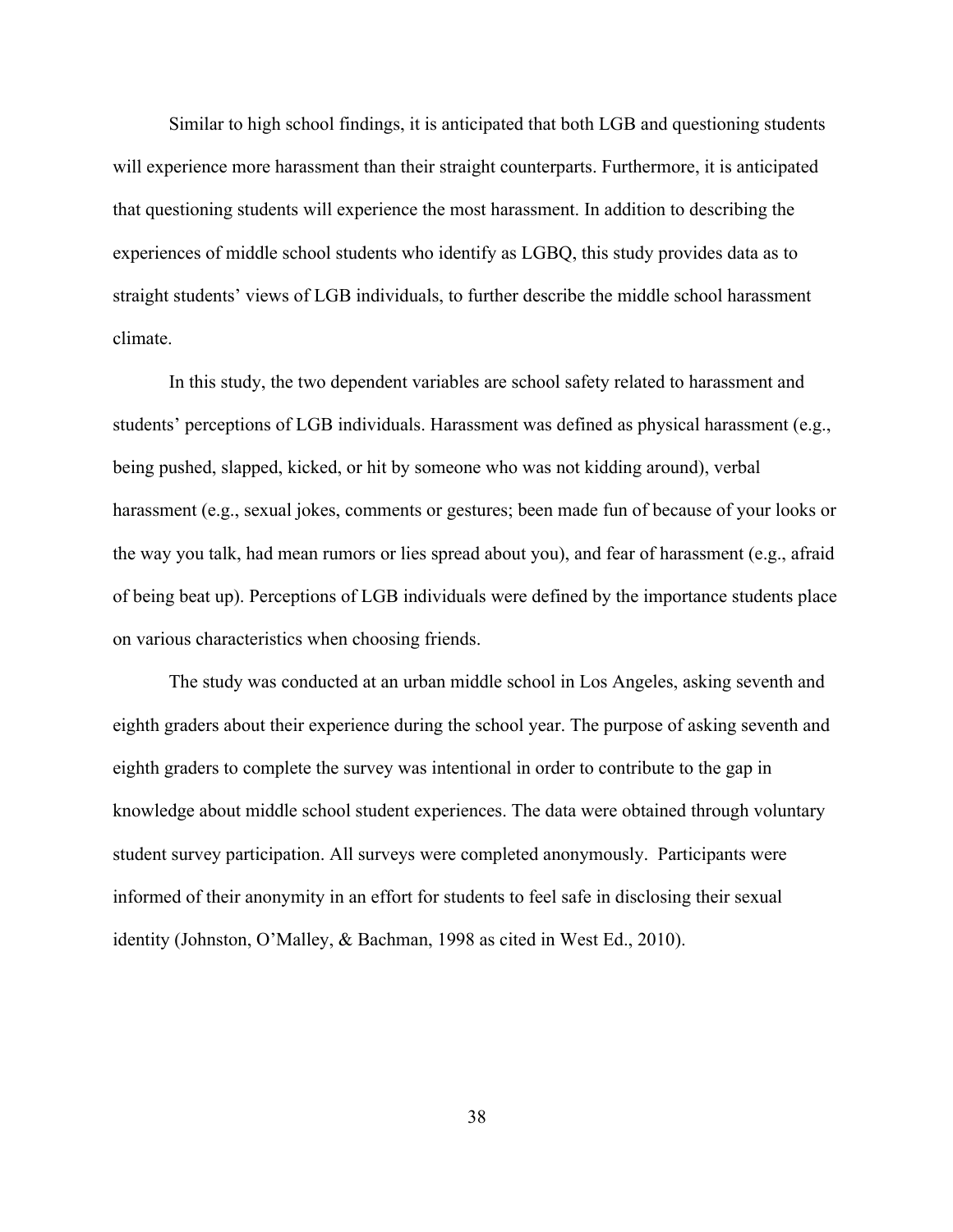# **Methodology**

## **School Context**

The research site was an urban middle school located in a small school district in the West Los Angeles area. The school district is in a relatively liberal community which includes many LGB parents, teachers, and administrators. The community has also elected LGB school board members. The high school in the district has had a Gay Straight Alliance (GSA) organization since 1993. The student population at the middle school totals 1,567 students in grades 6-8. The student population is evenly distributed between the three grade levels (524 sixth graders, 515 seventh graders, and 528 eighth graders). The ethnic composition of the school is 42% Hispanic, 24% White, 20% African American or Black, 11% Asian, and 3% other. The school is a Title 1 school with 42% of its students receiving free or reduced price lunch. After school, the school offers intermural and intramural sports, Mock Trial, Theatre Arts/Drama, and class offerings such as knitting and math builders that change every ten weeks. Sixth, seventh, and eighth grade students are elected by peers to serve as members of the Associated Student Body (ASB) which organizes dances and campus activities.

# **Participants**

Recruitment of student participants relied on convenient sampling, such that all seventh and eighth grade students were invited to participate in the survey. Sixth grade students were not included in the study because the school district felt they were too young to participate in the study due to the topic of sexual orientation.

A total of 243 students returned the informed consent and started the survey. Seven of those students reported that they answered some or hardly any of the survey questions honestly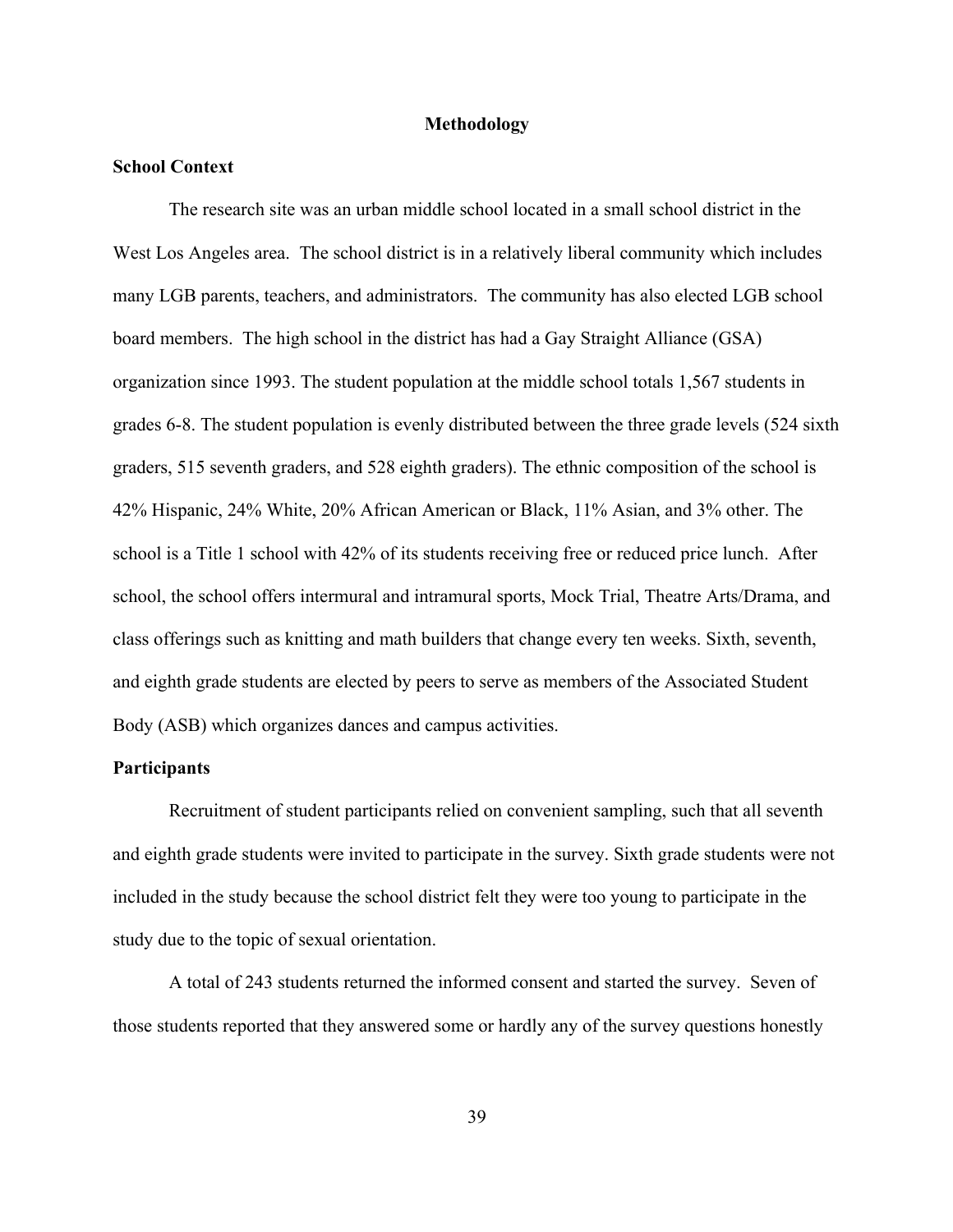and were eliminated from the sample, leaving 236 participants. Eight students completed less than half of the survey questions and were eliminated from the sample, leaving 228. Twenty of the remaining participants responded to the sexual orientation question (borrowed from Birkett et al.'s study) that they are rarely confused about their sexual orientation. Since it is not possible to determine if those individuals were rarely confused because they were pretty sure they are LGB or if those individuals were rarely confused because they were pretty sure they are straight, those participants were also eliminated from the sample. This left 208 participants (7 LGB, 16 questioning, and 185 straight) in the sample. Table 1 displays the demographic information of the sample by sexual orientation categories (LGB, questioning, and straight).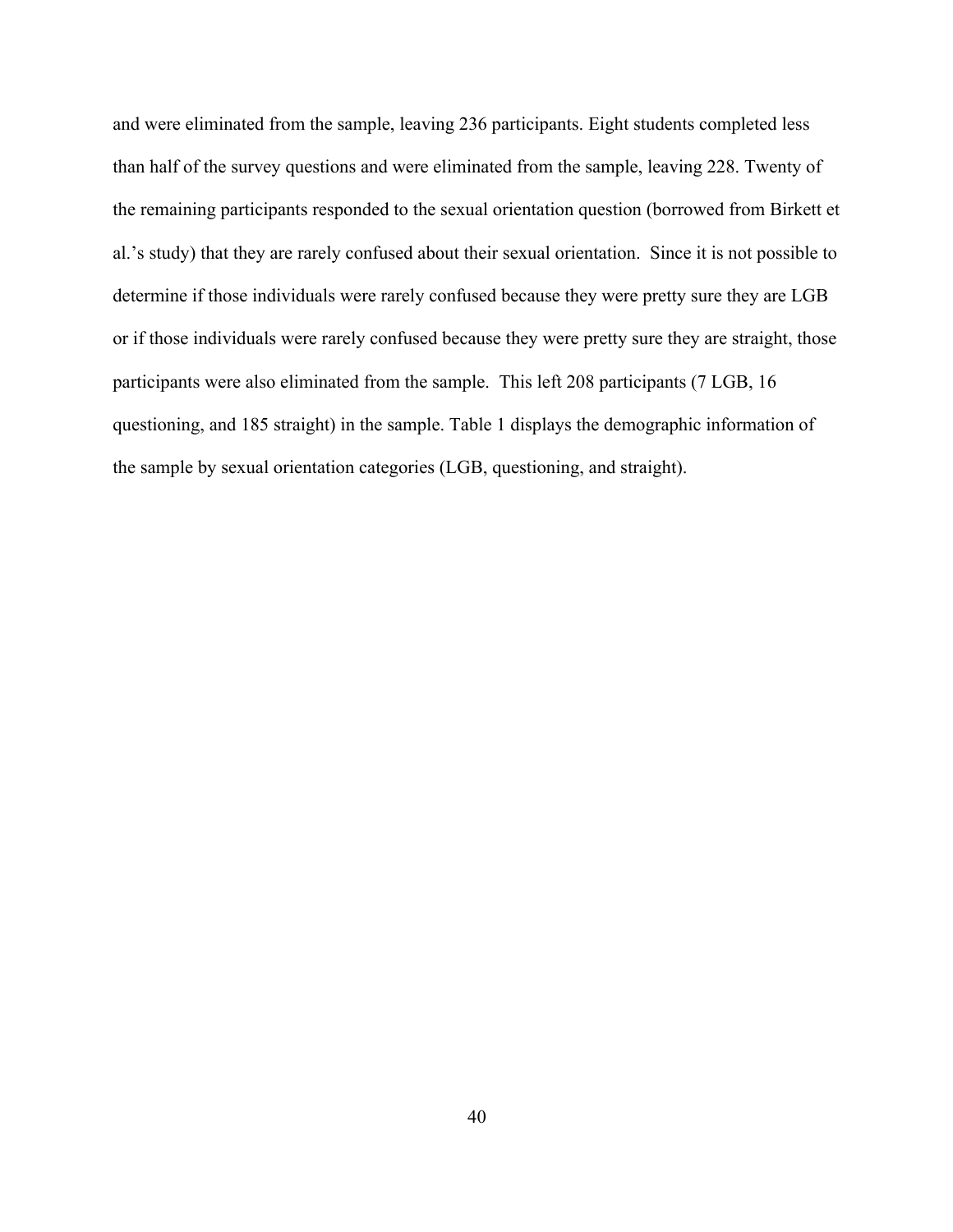| Demographics of Participant by Sexual Orientation |  |
|---------------------------------------------------|--|
|---------------------------------------------------|--|

| Characteristic                     | <b>LBG</b> | Questioning | Straight    |
|------------------------------------|------------|-------------|-------------|
|                                    | $(n=7)$    | $(n=16)$    | $(n=185)$   |
| Ethnicity                          |            |             |             |
| African American or Black          | 2(28.6)    | 1(6.3)      | 29(15.8)    |
| Asian                              | 0(00.0)    | 1(6.3)      | 19(10.4)    |
| Native American or PacificIslander | 0(00.0)    | 1(6.3)      | 0(0)        |
| White                              | 2(28.6)    | 7(43.8)     | 38 (20.8)   |
| Hispanic/Latino                    | 1(14.3)    | 1(06.3)     | 53 $(29.0)$ |
| Middle Eastern                     | 0(00.0)    | 0(0.0)      | 1(0.5)      |
| Mixed/Multiple Race                | 2(28.6)    | 4(25.0)     | 34(18.6)    |
| Other                              | 0(00.0)    | 1(06.3)     | 8(4.4)      |
| Decline to State                   | 0(00.0)    | 0(0.0)      | 1(0.5)      |
| Age                                |            |             |             |
| 12 years                           | 0(0.0)     | 0(0.0)      | 18(9.7)     |
| 13 years                           | 3(42.9)    | 3(18.8)     | 75 (40.5)   |
| 14 years                           | 4(57.1)    | 13(81.3)    | 87 (47.0)   |
| 15 years or older                  | 0(0.0)     | 0(0.0)      | 5(2.7)      |
| Grade                              |            |             |             |
| 7                                  | 0(0.0)     | 1(6.3)      | 39(21.2)    |
| 8                                  | 7(100)     | 15(93.8)    | 145 (78.8)  |
| Gender                             |            |             |             |
| Male                               | 0(0.0)     | 1(6.7)      | 50(27.0)    |
| Female                             | 7(100)     | 14(93.3)    | 135(73.0)   |
| Religion                           |            |             |             |
| Atheist                            | 3(42.9)    | 5(31.3)     | 23(12.8)    |
| Christian-Catholic                 | 2(28.6)    | 3(18.8)     | 88 (48.9)   |
| Christian-Protestant               | 1(14.3)    | 2(12.5)     | 30(16.7)    |
| Hindu                              | 0(0.0)     | 1(6.3)      | 1(0.6)      |
| Judaism                            | 1(14.3)    | 1(6.3)      | 7(3.9)      |
| Islam                              | 0(0.0)     | 0(0.0)      | 7(3.9)      |
| Other                              | 0(0.0)     | 4(25)       | 17(9.4)     |
| Decline to State                   | 0(0.0)     | 0(0.0)      | 7(3.9)      |
|                                    |            |             |             |

*Note*: Two straight participants did not answer the survey question about Ethnicity. One straight participant did not answer the question about grade. One questioning participant did not answer the question about gender. Five straight participants did not answer the question religion.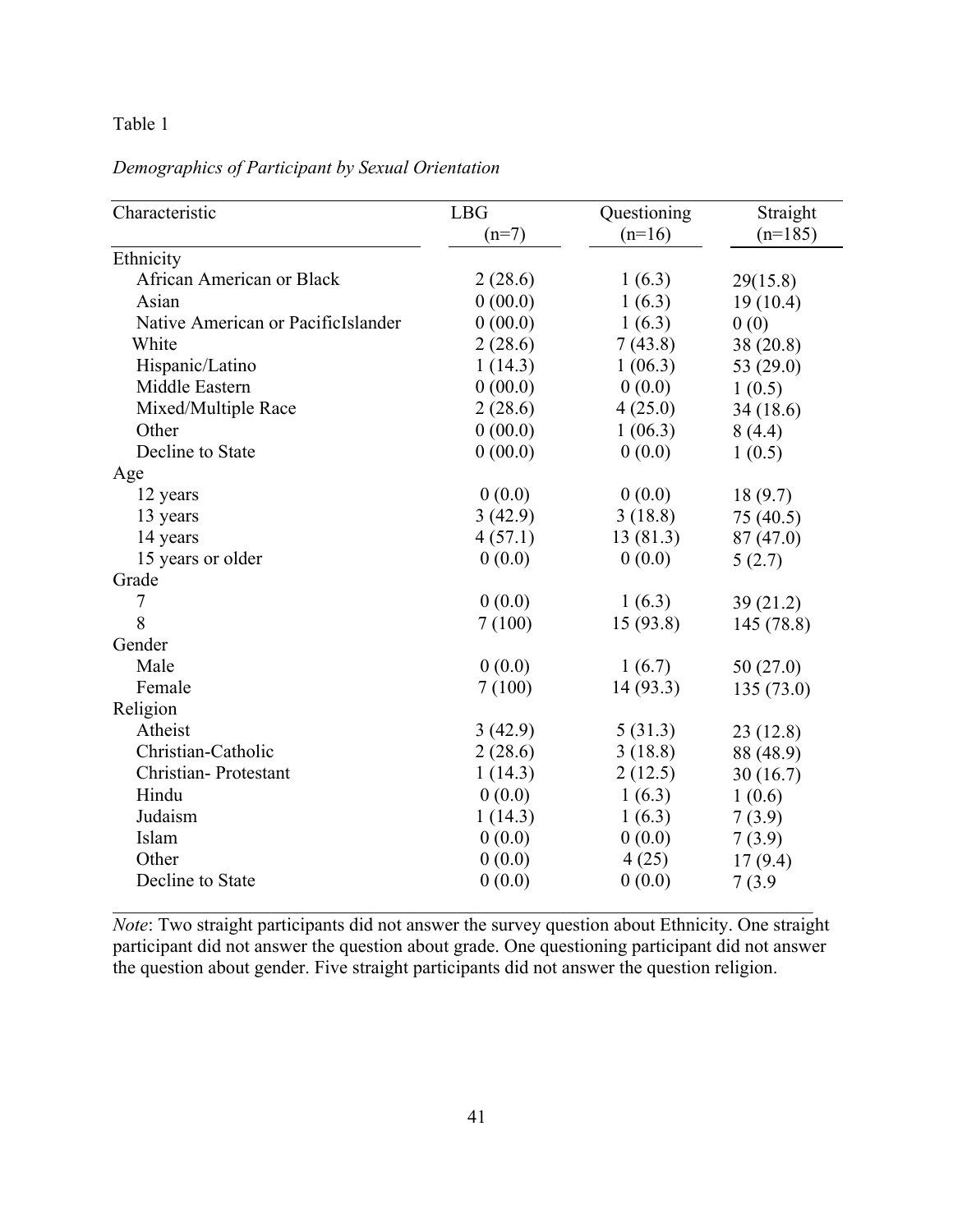As reported in the table above, a few statistics are notable. First, white students are overrepresented in the category of questioning. Secondly, no seventh graders identified as LGB and only one identified as questioning. Third, almost half (43%) of the students who identified as LGB and almost one-third (31.3) of the students who identified as questioning stated their religious affiliation as Atheist compared to barely one-tenth (12.8) of straight students. Most notable was only one male identified as questioning and no males identified as gay or bisexual.

# **Design and Procedure**

With approval from the school district, school site, and Institutional Review Board (IRB), I provided all potential participants a 10 minute presentation one week prior to data collection about the purpose of the study. All of the potential participants were informed that participation would be voluntary, survey responses would be anonymous, participants could stop at any time, and were provided a list of the potential benefits and harm (although minimal) that they might experience. Additionally, potential participants had an opportunity to ask me questions about the study. At the end of the presentation, potential participants were given an informed consent letter (see Appendix A). If the student wished to participate in the study, the letter had to be signed by the student and a parent/guardian, and returned to the assigned teacher on or before the day the survey was administered. The informed consent letter included the same information presented to the students and included an e-mail address which allowed parents the opportunity to contact me and ask questions.

The survey was given on-line during the students' normally scheduled physical education (PE) class. All participants completed the anonymous survey once within a four day span of time. The day the class was scheduled to complete the survey, students met at their assigned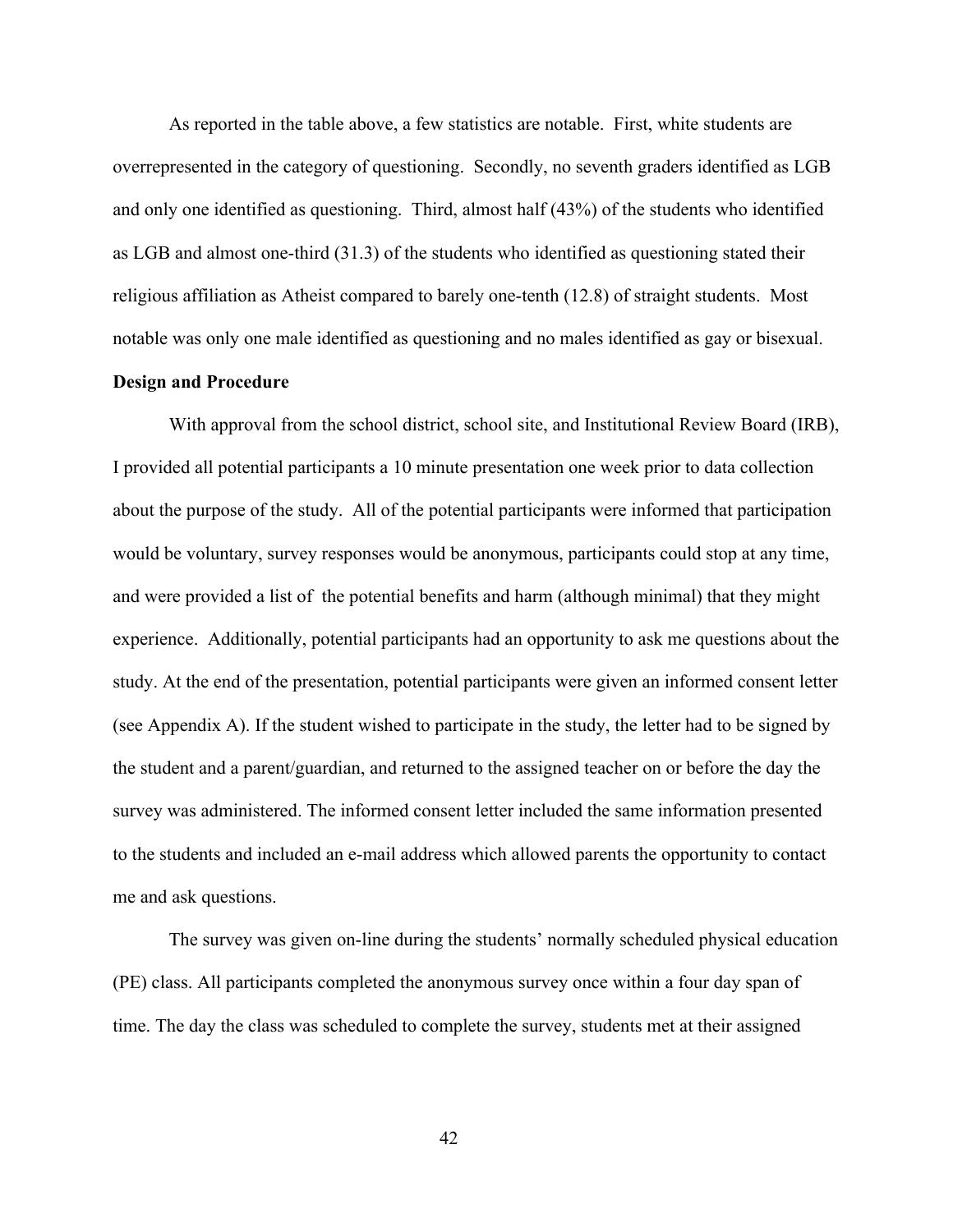space for attendance. After attendance, the teacher told students who had completed and returned the informed consent to walk with me to the computer lab. After arriving at the computer lab, the students were told they could sit at any computer terminal they would like to sit. The computer terminals are arranged in small circles of five. Dividers 1.5' tall and 2' wide were placed between computers for additional privacy. After all students were seated, I asked each student for their name and confirmed the student had returned a completed informed consent form. Next, students were given a few reminders and a point of clarification:

1. All surveys are confidential and anonymous. No one will know how you answer each question.

2. Because all surveys are confidential, you must stay in your seat until everyone is finished. If you have a question, raise your hand.

3. If there is a question to which none of the answers apply, skip that question.

Next, students then began to complete the survey. The survey was conducted on-line through Qualtrics and completed during class time. Most students completed the survey in approximately 15 minutes. When everyone was finished, all students were thanked for their participation and one student volunteer was chosen to draw a name out of the box. All participants' names were represented on slips of paper inside of the box. The winner received a \$5 gift card to In-N-Out restaurant. All students then walked back to their physical education class.

Students who did not return the informed consent remained with their physical education teacher. On the days eighth graders completed the survey; the students who did not return the informed consent dressed in their PE cloths and ran the mile. On the days seventh graders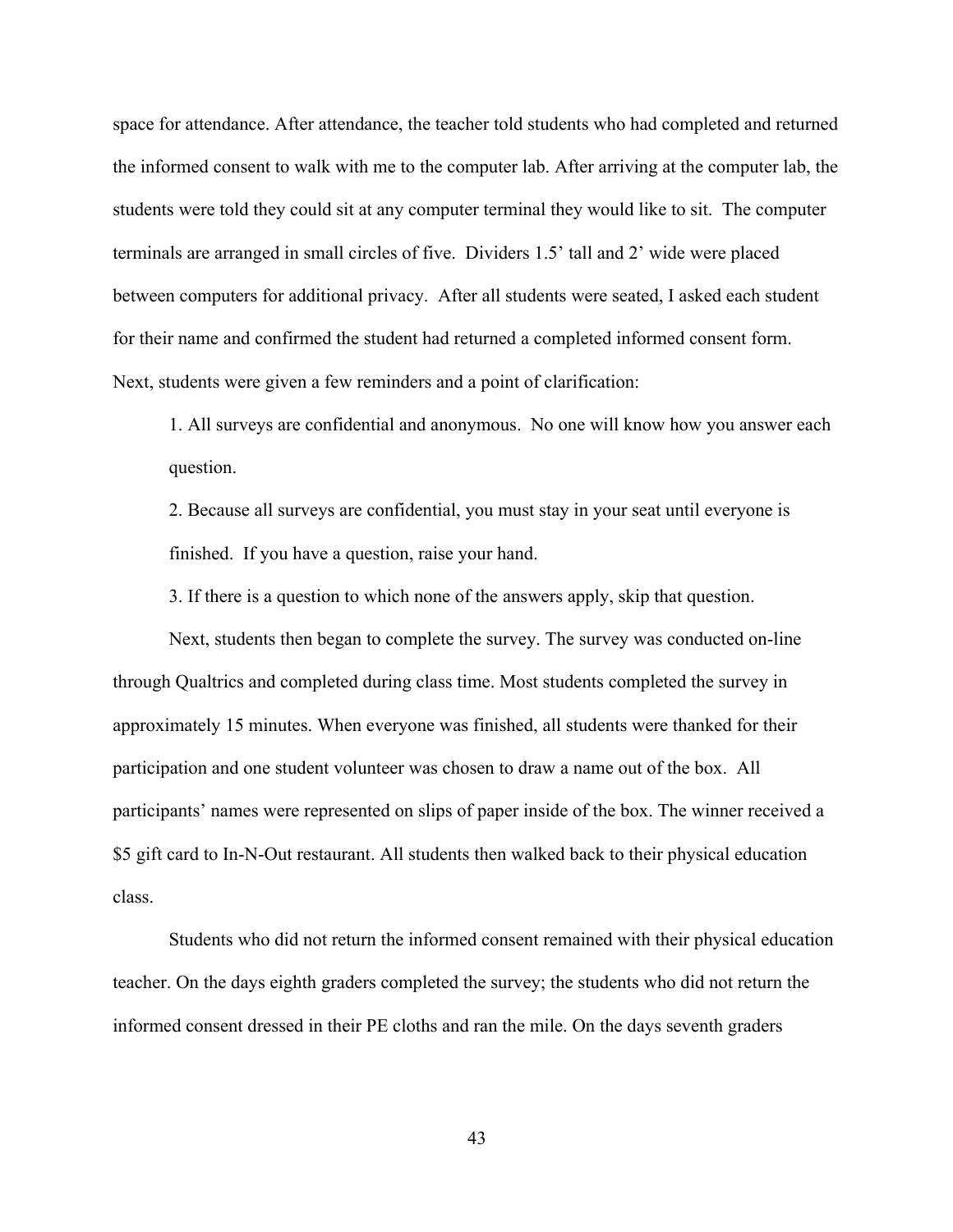completed the survey; the students who did not participate did not dress out and had free choice time. These activities were the regularly scheduled lesson planned by their teachers. I was also available for debriefing at the end of the study.

# **Measures**

This study is a descriptive research study that utilized a cross-sectional survey research design. The survey was in the form of a questionnaire that consisted of structured items including a few skip pattern items. The skip patterns created an additional 14 items resulting in a maximum of 38 survey items. Otherwise, all students responded to 24 items. The survey consisted of questions including the following: demographic information, harassment, witnessing harassment, harassment by sexual orientation, physical harassment, verbal harassment, fear of harassment, school safety, and perceptions of LGB individuals (see Appendix B).

**Reliability and Validity.** The validity of an instrument can be threatened by a number of factors including unclear directions, confusing items, and vocabulary that is too complex for the participants (Gay, Mills, & Airasian, 2009). To decrease these threats to validity and thus increase the validity of the findings, items were borrowed from well-established instruments that are utilized to measure harassment at schools. As such, the survey items utilized in this study have been vetted already and are commonly used for the age range represented in this sample.

Primarily, the survey was composed of several questions from the California Healthy Kids Survey including, demographic information such as race, gender, grade, and age. The California Healthy Kids Survey is administered to students in California in the  $5<sup>th</sup>$  grade,  $7<sup>th</sup>$ grade,  $9<sup>th</sup>$  grade, and  $11<sup>th</sup>$  grade. The survey was first administered in 1999 and has been given to students in the same grades every two years since (West Ed., 2010). One purpose of the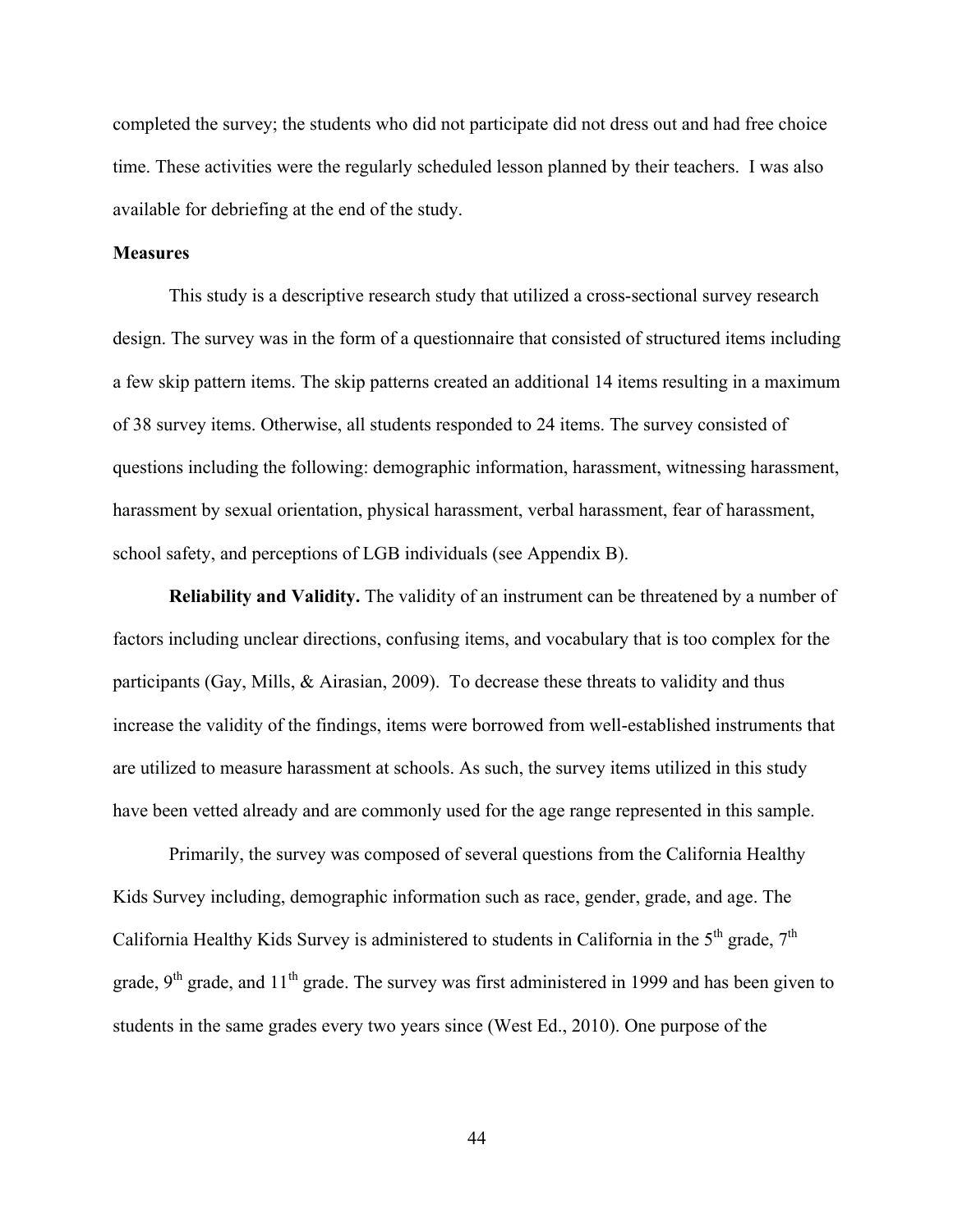California Healthy Kids survey is to assess school climate including measures of school safety pertaining to harassment (West Ed., 2010). Permission was received from the authors (West Ed) to administer several items as part of this study.

Additionally, several items were taken from the Gay Straight Alliance (GSA) School Climate Survey. GSAs are school clubs comprised of LGB and straight students. The Gay Straight Alliance (GSA) School Climate Survey was developed for the purpose of individual GSA clubs to assess their school's climate toward individuals who are lesbian, gay, bisexual, and transgender. Each individual GSA chooses whether or not to administer the survey. If a GSA chooses to administer the survey, the individual club decides how often, who participates, when and where the survey is administered, and even which questions to include and add to the survey. The national GSA encourages GSA Clubs to think about what data they are looking to collect, what problems/concerns they have at their school, to seek permission from the proper school authorities, to publish their results, and to use the results to create a safer environment for LGBTQ at their school (GSA Network, 2009).

**Demographic Information.** Demographic information regarding age, grade/year in school, gender, and letter grades earned in the current school year were asked in multiple-choice format. Items seeking information about ethnicity and religion were multiple-choice items that included an option for participants to write-in or decline to state their ethnicity or religion.

The item seeking information about the participants' sexual identity was a multiple choice item asked similarly to the item administered in the Birkett et al. (2009) study. The item was in the form of a question, "Do you ever feel confused about whether you are lesbian, gay, or bisexual?" and the response options were as follows: *never confused because I am straight*;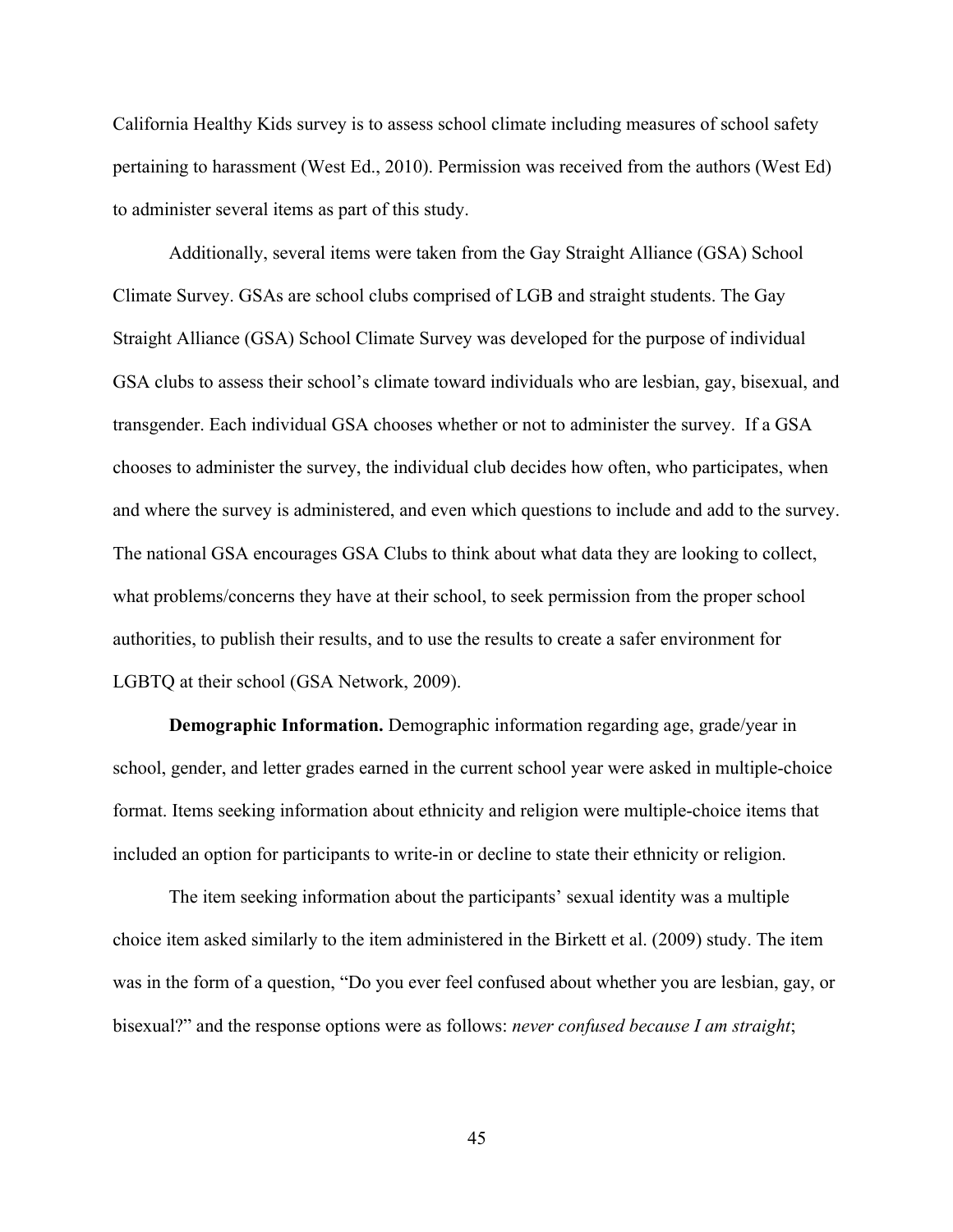*rarely confused*; *sometimes confused*; *a lot confused*; *always confused*; and *never confused because I am lesbian, gay, or bisexual* (Birkett et al., 2009, p. 992).

In order to compare straight, questioning, and LGB students and answer the research questions, categories were created based on participants' responses to this question. For example, participants who responded *never confused because I am straight* were categorized as straight; participants who responded *sometimes confused*, *a lot confused*, or *always confused* were defined as questioning; and individuals who responded *never because I am lesbian, gay, or bisexual* were coded as lesbian, gay, or bisexual (Birkett et al., 2009). Individuals who responded *rarely confused* were not placed in any of the groups because it was not possible to distinguish if they were rarely confused because they are straight or if they were rarely confused because they are lesbian, gay, or bisexual (Birkett et al., 2009). Unfortunately this excluded 20 students from the original sample.

**Harassment.** For purposes of the study, harassment was defined as mistreatment and victimization by another individual "through repeated negative acts like insulting remarks and ridicule, verbal abuse, offensive teasing, isolation, and social exclusion, or the constant degrading of one's work and efforts" (Einarsen et al., 1994, p. 381). Harassment was further considered to include bullying, physical harassment, verbal harassment, and fear of harassment. Bullying was defined as being *repeatedly* shoved, hit, threatened, called mean names, teased in a way you did not like, or had other unpleasant things done to you by someone who is more powerful than you (older, more popular, bigger, or stronger). It is not considered bullying when two students of about the same strength quarrel or fight (West Ed, 2010). Physical harassment included being pushed, slapped, kicked, or hit by someone who was not kidding around (West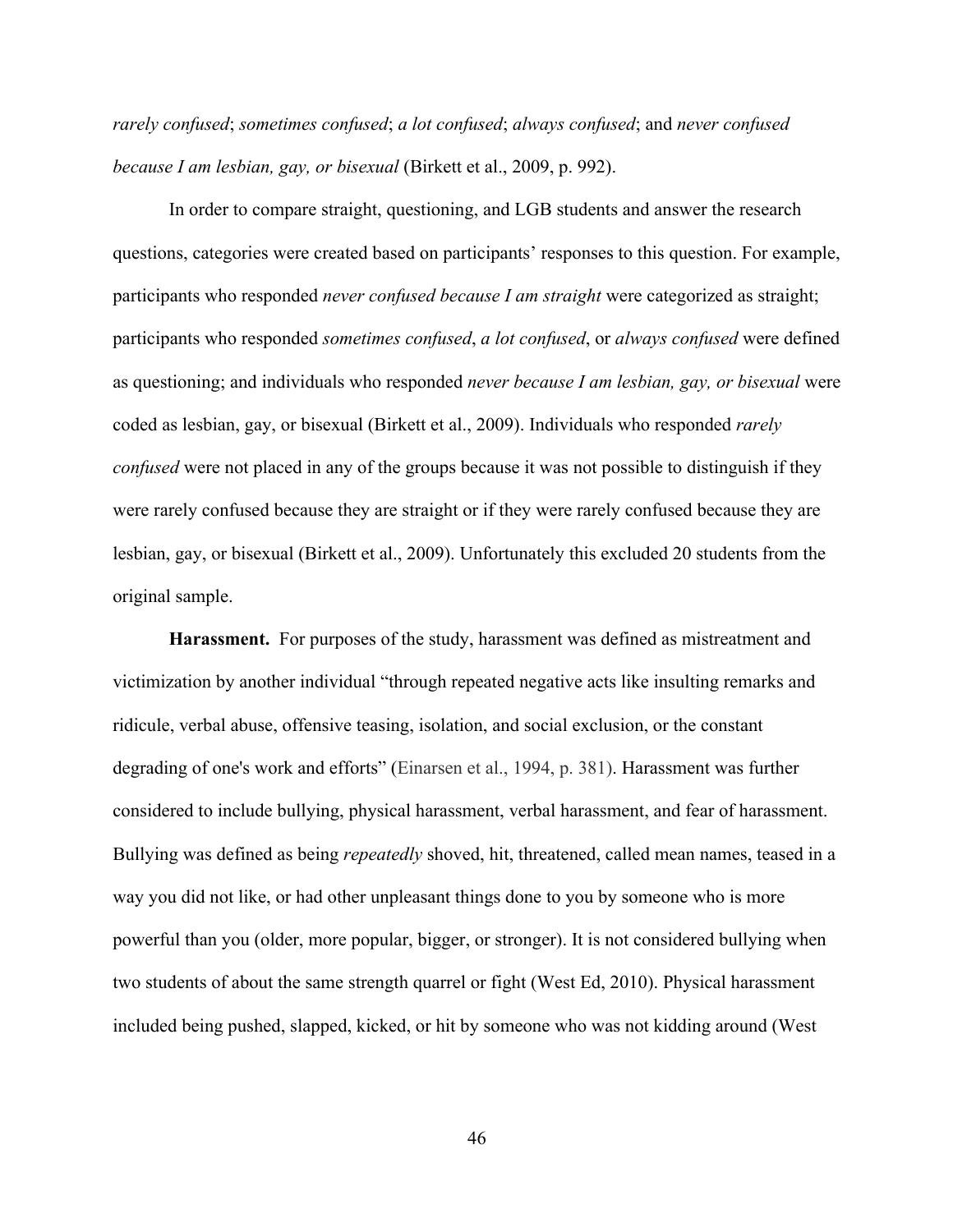Ed, 2010). Verbal harassment included having sexual jokes, comments or gestures made about of towards you; been made fun of because of your looks or the way you talk; and having mean rumors or lies spread about you (West Ed, 2010). Fear of harassment was defined as being afraid of being beat up.

The survey contained twenty items about harassment. The items focused on characteristics such as race, religion, gender, sexual orientation, and ability/disability status. One of the survey items about harassment asked, "During this school year, how many times on school property were you *harassed* or *bullied* for any of the following reasons*?* (You were bullied if *repeatedly* shoved, hit, threatened, called mean names, teased in a way you didn't like, or had other unpleasant things done to you. It is not bullying when two students of about the same strength quarrel or fight.)" This item was borrowed from the California Healthy Kids Survey to assess levels of harassment based on demographic information. Participants were offered answer choices ranging from *0 times* to *4 or more times*. Participants who answered *4 or more times* were given the same question and provided with additional answers ranging from *less than one time a month* to *more than 1 time per day*. Another survey item asked students "During this school year, how many times have you had been pushed, shoved, kicked, or hit by someone who wasn't kidding around?" and offered answer choices ranging from *0 times* to *4 or more times* (West Ed., 2010).

**Witnessing Harassment.** In addition to being impacted as a target of verbal harassment, students are also negatively impacted from witnessing harassment (Mayo, 2009). Therefore, students were asked about their experiences witnessing verbal harassment. Students were asked questions such as, "During this school year, how many times on school property have you seen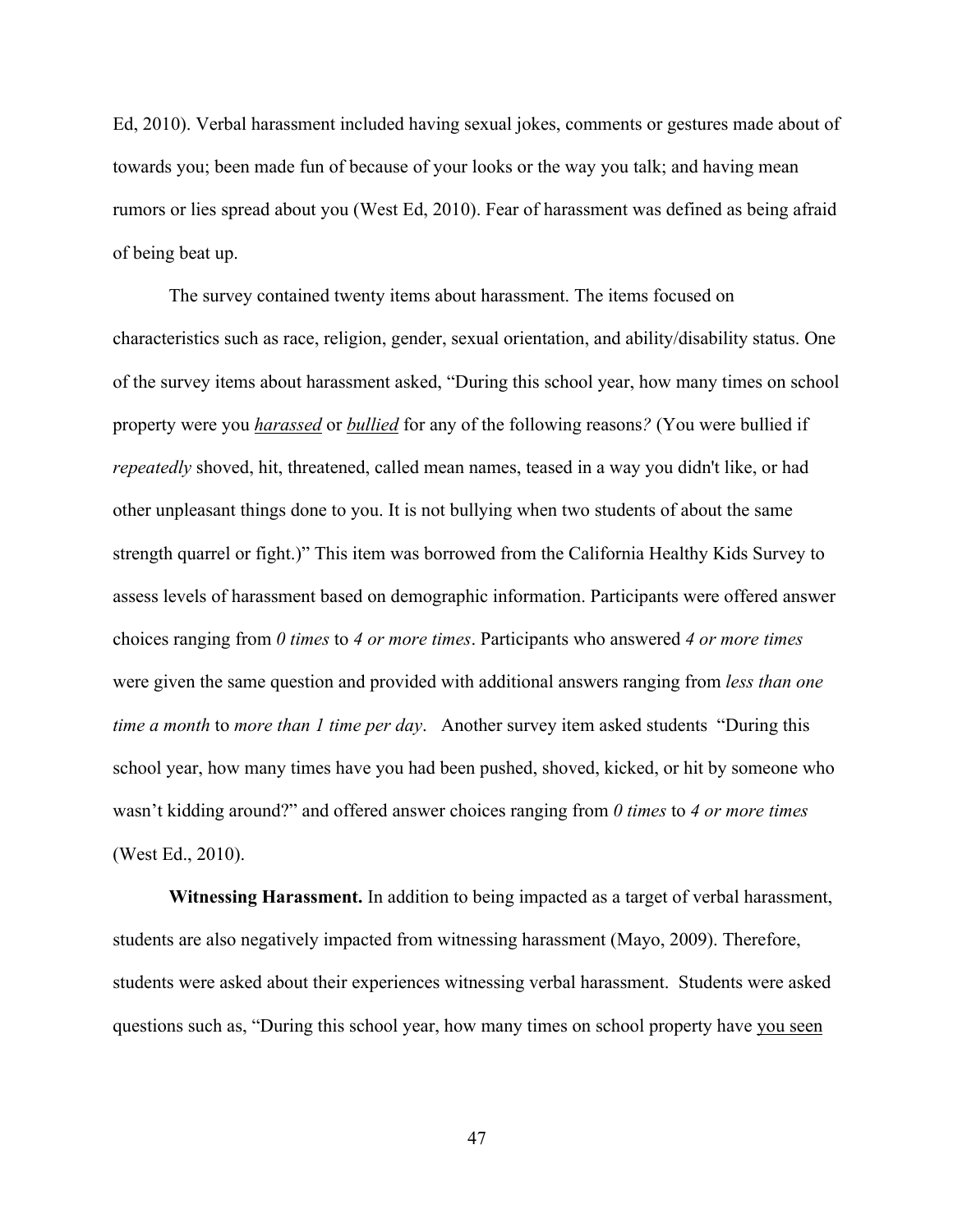another student harassed or bullied for any of the following reasons? (Someone is bullied if repeatedly shoved, hit, threatened, called mean names, teased in a way you didn't like, or had other unpleasant things done to you. It is not bullying when two students of about the same strength quarrel or fight)," borrowed from the California Healthy Kids Survey (Wedt Ed., 2010) followed by reasons of race, gender, sexual orientation, religion, and disability. Participants were offered answer choices ranging from *0 times* to *4 or more times*. Participants who answered *4 or more times* were given the same question and provided with additional answers ranging from *less than one time a month* to *more than 1 time per day*.

Students were also asked two items from the GSA School Climate survey (GSA Network, 2009). One of the borrowed items was, **"**During this school year, did you know of any vandalism or graffiti being directed against students at your middle school because people think they are lesbian, gay, bisexual or transgender (LGBT)?" with possible responses of *yes*, *no*, or *I don't know*. Another item asked, "During this school year, how often did you hear the following slurs directed at specific students, teachers, or staff?" followed by the categories race, religion, sexual orientation, gender, and disability. Possible responses ranged from *never* to *several times a day*.

**Harassment by Sexual Orientation.** One item asked students specifically about experiencing harassment based upon their actual or perceived sexual orientation. This item was borrowed from the California Healthy Kids Survey (West Ed., 2010). It asked participants, "During this school year, how many times on school property were you *harassed* or *bullied* for any of the following reasons?" Sexual orientation was one of the five reasons listed. Possible response choices ranged from *0* to *4 or more times*. Again, students who answered 4 or more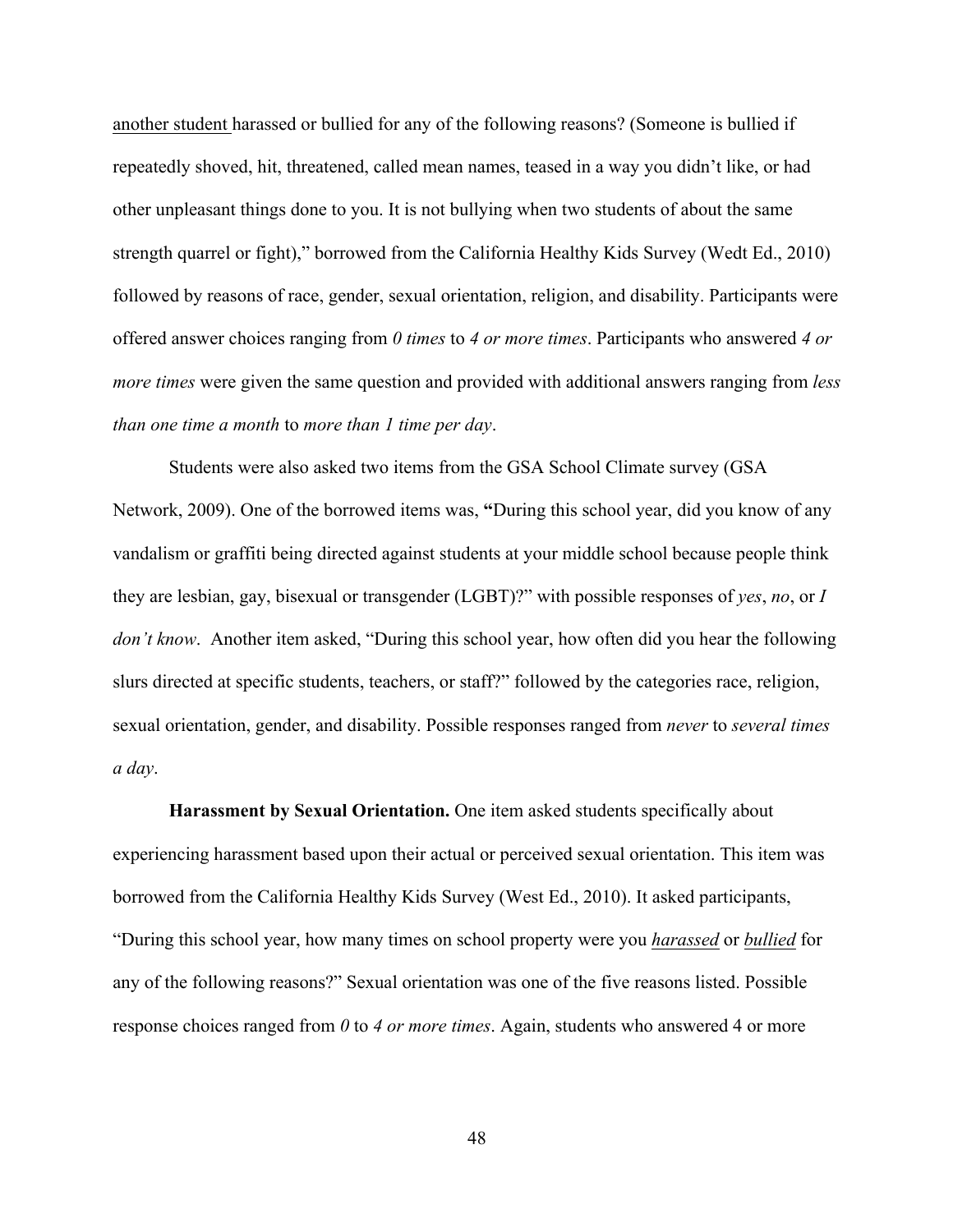times were given the same question and provided with additional answers ranging from *less than one time a month* to *more than 1 time per day*.

**Physical Harassment.** Two items borrowed from the California Healthy Kids Survey specifically asked students about physical harassment (Wedt Ed., 2010). One item asked participants, "During this school year, how many times on school property have you been pushed, slapped, kicked, or hit by someone who wasn't kidding around?" The second item asked students, "During this school year, how many times on school property have you had your property stolen or deliberately damaged such as your clothes, bag, or books?" Possible responses to both questions were answer choices ranging from *0 times* to *4 or more times*.

**Verbal Harassment.** One specific type of verbal harassment students were asked about was their experiences being made fun of due to their looks or the way they talk. This item was borrowed from the California Healthy Kids Survey and asked, "During this school year, how many times on school campus have you been made fun of because of the way you look or talk?" (WestEd., 2010). Participants' response choices ranged from *0 times* to *4 or more times*.

Verbal harassment can also be sexual harassment. Another item borrowed from the California Healthy Kids Survey assessed the frequency participants experienced sexual harassment (West ed., 2010). Specifically, participants were asked, "During this school year, how many times on school campus have you had sexual jokes, comments, or gestures made to you?" Participants' response choices ranged from *0 times* to *4 or more times*.

In addition to sexual comments and being made fun of for the way one looks or talks, another common type of verbal harassment is the spreading of rumors or lies. Therefore, students were asked about their experience as targets of mean rumors or lies. As the popularity of internet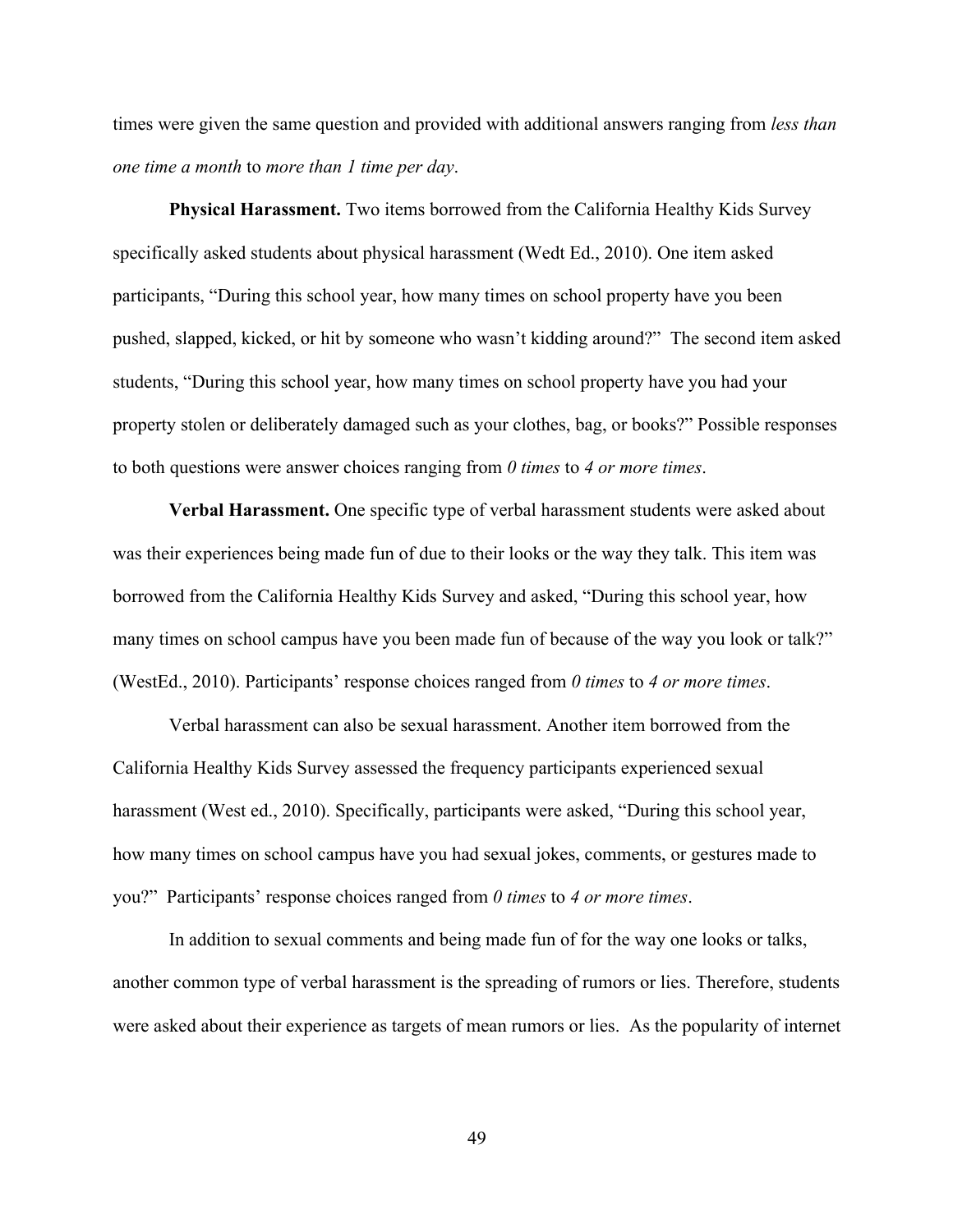sites such as Facebook<sup>TM</sup>, MySpace<sup>TM</sup>, and Formspring have increased, so has on-line harassment. The harassment that occurs on-line is often viewed by many of the target's school peers. Therefore, in addition to asking students about the verbal harassment they experienced on school property this year, the researcher asked students about the number of times the student has experienced harassment on-line during this school year. This question was also borrowed from the California Healthy Kid's Survey**; "**During this school year, how many times did other students spread mean rumors or lies about you on the Internet (i.e. Facebook™, MySpacece™, email, instant message)?" with answer choices including *0 times*, *1 time*, *2-3 times*, and *4 or more times* (WestEd., 2010).

*Verbal harassment intervention.* In addition to asking students about verbal harassment, the survey asked students about school staff members' responses to verbal harassment. Participants were asked, "During this school year, if you heard anti-LGB slurs (example: fag, dyke, no homo, that's so gay) of any kind, teachers or staff step in: *always*, *often*, *sometimes*, *never*?" This question was borrowed from the GSA School Climate Survey (GSA Network, 2009).

**Fear of Physical Harassment.** To assess fear of harassment, participants were asked the following item to gage fear of physical harassment: **"**During this school year, how many times on school property have you been afraid of being beat up?" Possible responses were 0 times to 4 or more times. This item was borrowed from the California Healthy Kids Survey (WestEd., 2010).

**Overall School Safety.** Near the end of the survey, participants were asked **"**During this school year, how safe did you feel at your middle school?" with possible responses of: *very safe*;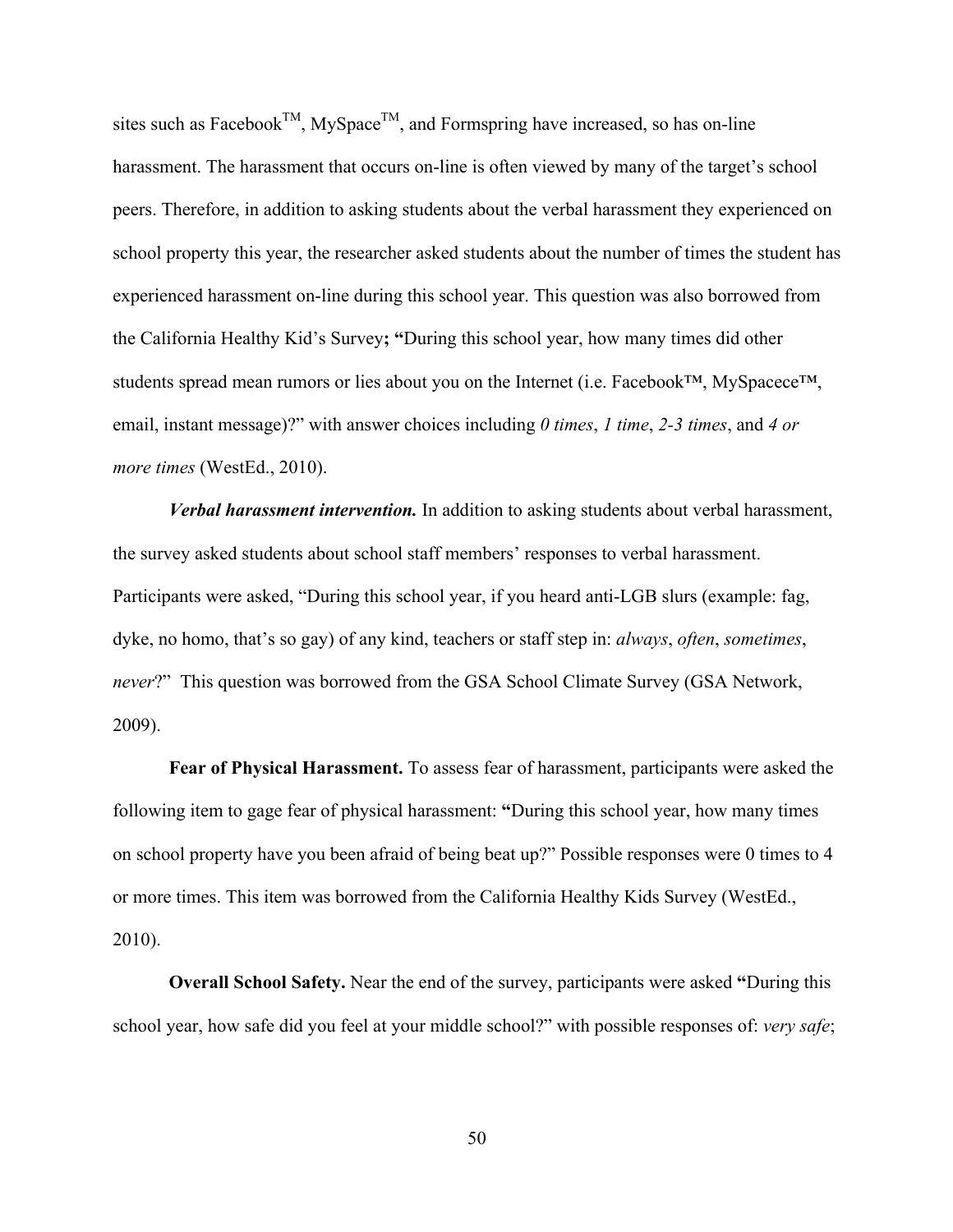*safe*; *neither safe nor unsafe*; *unsafe*; or *very unsafe*. This item was modeled after an item from the California Healthy Kids Survey (WestEd., 2010).

**Perception of LGB individuals.** The survey contained one item I generated regarding participants' perception of individuals based upon race, religious, and sexual orientation characteristics. The item stated, "During this school year, when choosing who to hang out with, to what extent does the following characteristic matter: race, religion, sexual orientation." In response to each characteristic, students were able to select: *not at all*; *a little*; *somewhat*; or *a lot*. Participants who chose s*omewhat* or *a lot* were asked additional questions to provide more detail as to which groups the individual liked or did not like to hang out with. The data for each characteristic was utilized to gauge students' perceptions of LGB individuals. Responses to the sexual orientation characteristic of *not at all* were coded as favorable perceptions of LGB individuals and responses of *a lot* corresponded with negative perceptions of LGB individuals.

# **Analytical Plan/ Method of Analysis**

The survey was administered through Qualtrics and analyzed using SPSS software. To answer the first research question, the data were analyzed for the whole sample and then by sexual orientation (LGB, questioning, straight). The responses were analyzed using descriptive statistics. For items that contained demographic information, the frequency of each response was computed and the results were converted to a percentage. For all remaining items, responses were calculated to find the frequency of each response to an item. To answer the second research question, students identifying as straight were selected and then descriptive statistics were applied to examine their perception of LGB individuals.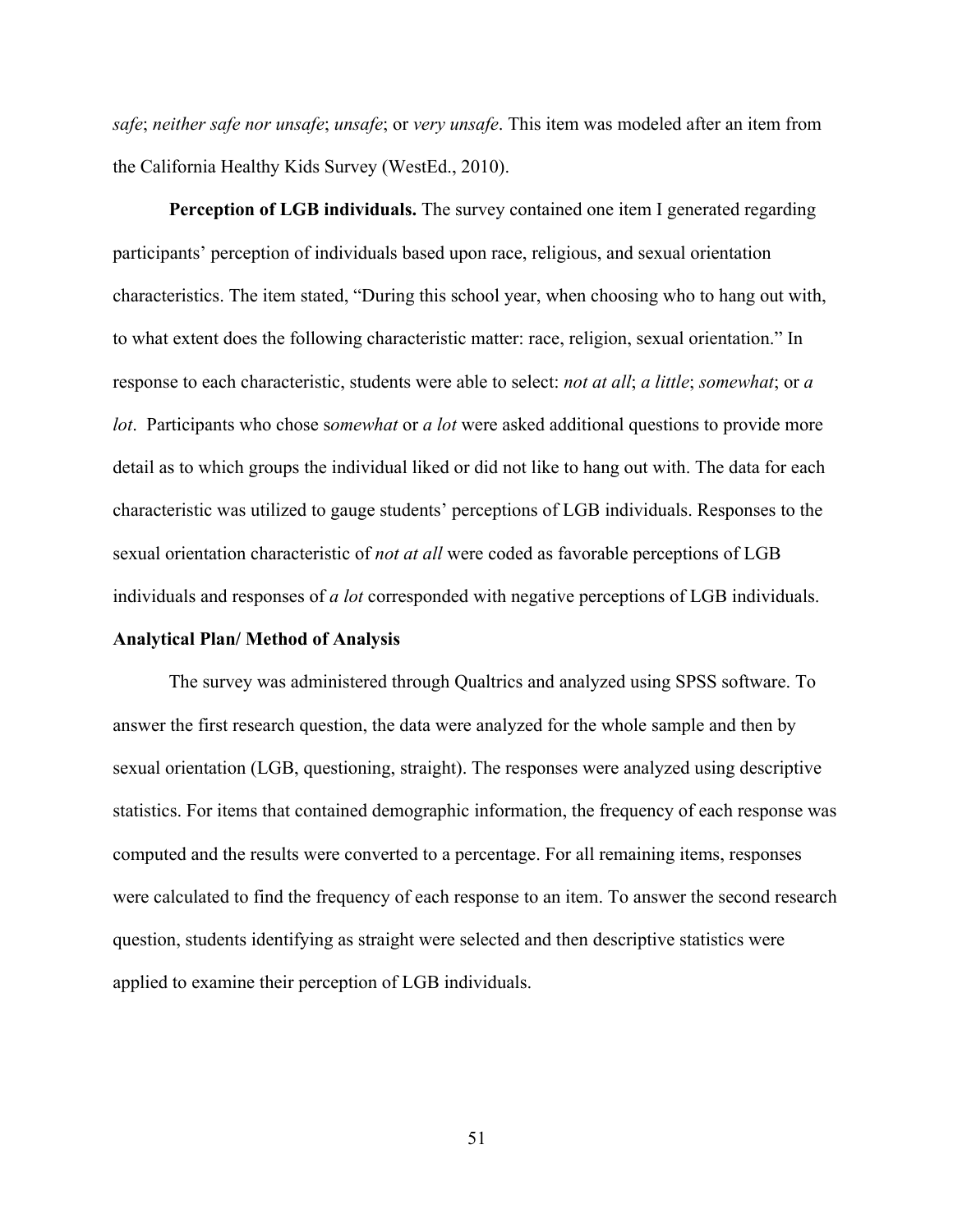#### **Limitations**

As with all studies, this study has both limitations and delimitations. First, the results from this study are based upon students self-reporting their sexual orientation, their experience related to harassment and bullying, and their perceptions of LGB individuals. As with all studies which utilize self-reporting, this is a limitation (Gay et al., 2009). By making the survey anonymous, the researcher attempted to ensure participants felt comfortable and reported accurately (Johnston et al., 1998, as cited in West Ed., 2010). However, due to the stigma of identifying as LGB, and the stigma of being a target of harassment, students may not have reported accurately. Additionally, relying on survey items already established in the field was done intentionally to increase the reliability and validity of the findings. However, by borrowing the item regarding sexual orientation, 20 students were excluded from the study because of their response *rarely confused about my sexual orientation* which could not be re-coded into the categories used for this study.

### **Delimitations**

Delimitations of this study include the limited number of school sites (one middle school) and the limited geographical area (the west side of Los Angeles). Additionally, disproportionately more females than males chose to participate in the survey and an alternate attractive option resulted in a small number of seventh grade participants. As such, findings may not be generalizable beyond the population of students who completed this survey. Finally, the school site where the research was conducted had recent research studies, programs, and prevention efforts about bullying, including one which offered students money for completing the survey. This was unknown to the researcher until the fourth day of presentations when a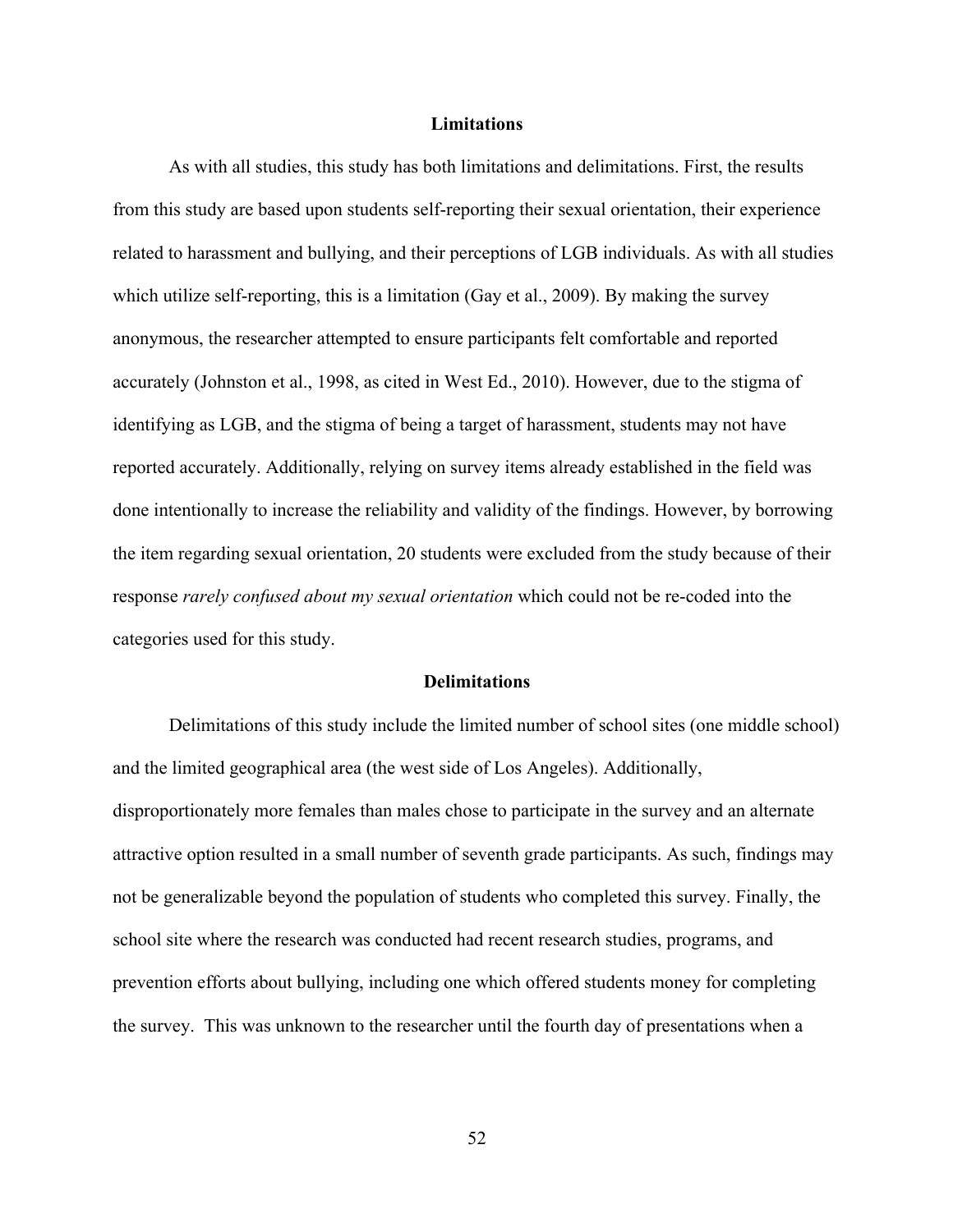student asked how much they would be paid for completing the survey and the teacher explained another researcher had paid the students for completing their survey. As such, students may have chosen to not participate because they were not being paid. Likewise, the state of harassment captured by their responses on the survey may be due to the intervention efforts that were recently present at the school site and as such, findings may not be generalizable to other school sites without such prevention efforts. Future research is necessary at the middle school level to continue to gain a sense of the experiences of middle school students.

### **Biases**

I have several biases related to this study. First and foremost, I am a lesbian and strongly feel that LGBQ students should be treated with respect and should be safe and supported at school. I was also an administrator at the high school in the same school district as the middle school and I am currently an administrator at an elementary school in the same district as the middle school. To minimize my personal bias, I approached this study quantitatively and did not know any of the students (except one) who participated in the survey. The survey was also anonymous so I am unable to determine student-specific responses. The anonymous survey approach was intentional to mitigate any personal bias—the data simply describe the selfreported responses by the middle school students.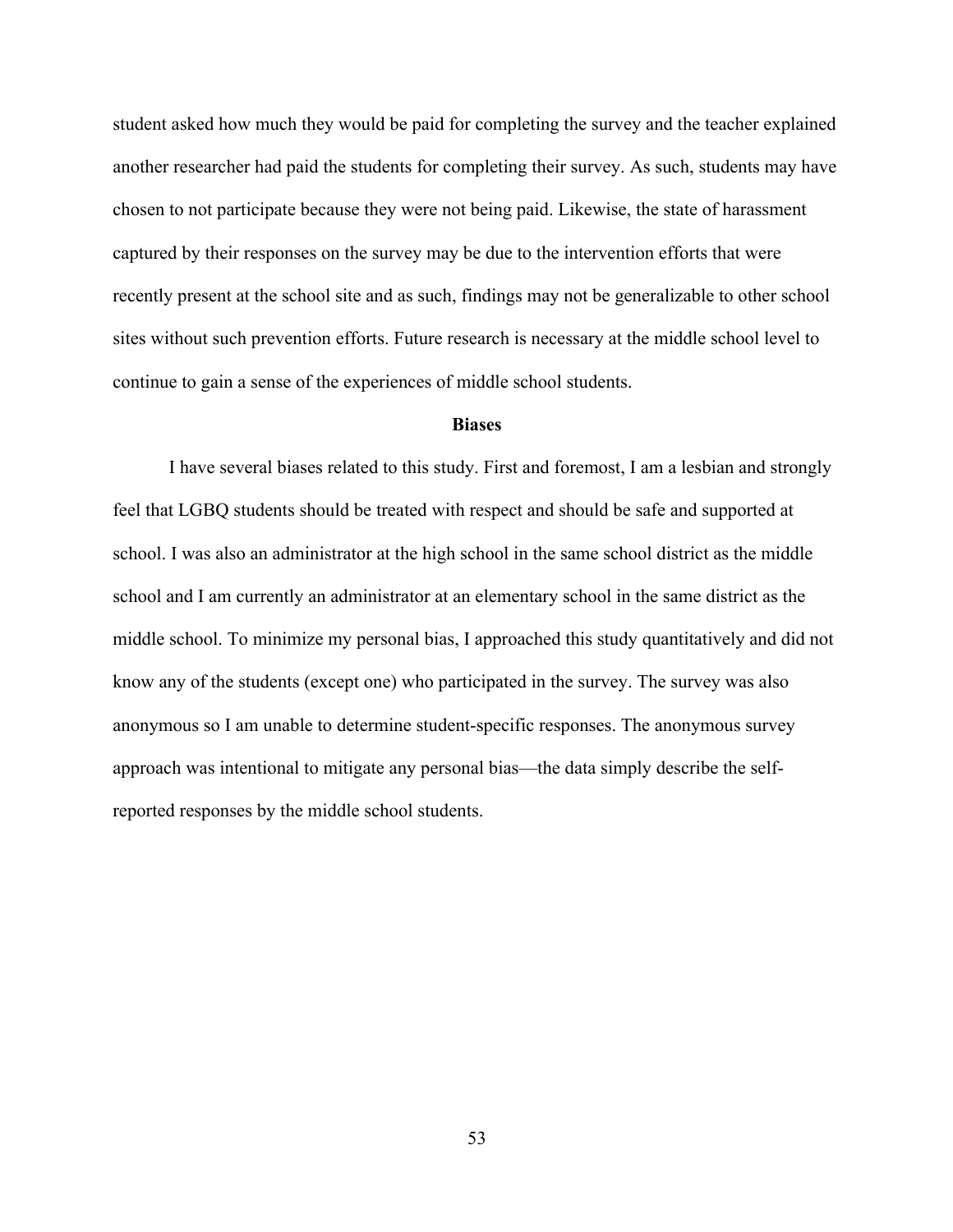#### **CHAPTER 4**

# **FINDINGS**

In 2002, as part of the No Child Left Behind legislation, the United States Federal Government recognized the importance of school safety and mandated all teachers and administrators provide safe school climates for all students. Yet bullying and harassment continue to dominate news headlines. A 2010 study analyzed 2,999 students' (ages 6-17) experiences with victimization at school. Of those 2,999 students, 13% reported experiencing a physical assault and 17% reported experiencing emotional victimization (teasing, name calling) at school during the past year (Turner et al., 2011).

In addition to the research suggesting our students still must contend with harassment, research has found that LGB high school students experience physical and emotional victimization based on their sexual orientation (Kosciw et al, 2012; Lee, 2002; Munoz-Plaza et al., 2002; Sharblom & Bahr, 2008). Research suggests that students who are questioning their sexual orientation undergo more harassment than their LGB and straight peers (Birkett et al., 2009). Furthermore, general harassment has been found to occur more frequently in middle school than in high school (Kaufman et al., 1999; Nansel et al., 2001). Yet little research to date has examined LGBQ middle school students experience with harassment. From a developmental perspective, many LGB individuals first become aware of their attraction to the same sex between the ages of 10 and 12 years (Birkett et al., 2009), and most 11 and 12 year olds are in middle school. Developmental models of sexual identity formation (see Carrion & Lock, 1997; Troiden, 1988) also posit that that individuals question their identity before "coming out" to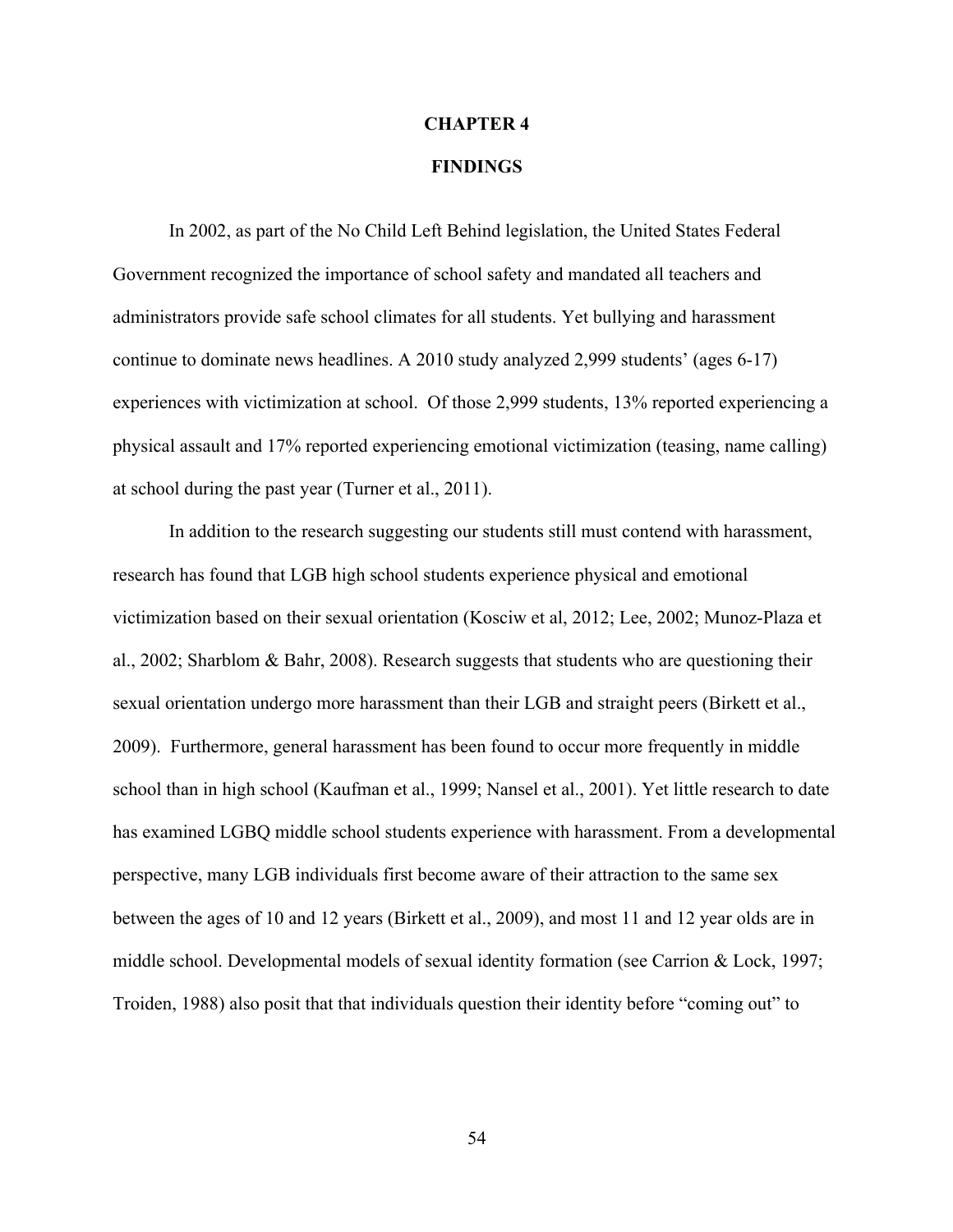others. As such, to understand questioning students' experiences, the middle school time frame is appropriate.

Based on the literature suggesting that LGBQ high school students experience harassment based on their sexual orientation and that harassment is more frequent in middle school than high school, this study will document middle school students' experiences with harassment. Specifically, the purpose of this study is to describe harassment for students who identify as LGB, questioning, and straight.

This study took place at a middle school located in the West Los Angeles area. The student population totals 1,567 students evenly distributed between grades 6, 7, and 8. The ethnic composition of the school is 42% Hispanic, 24% White, 20% African American or Black, 11% Asian, and 3% other. The school is a Title I school with 42% of the students receiving free or reduced priced lunch.

All students in the seventh and eighth grade were invited to participate in the study. The study was conducted during the last month of the school year. Students who wanted to participate were required to return the informed consent letter with a parent signature signifying parental consent. Students who returned the consent form completed the survey during their physical education class.

The resulting sample consisted of a total of 208 students comprised of the following demographics: 40 seventh graders and 167 eighth graders (one student did not answer); 51 males and 156 females (one student did not answer); 32 African American or Black students, 20 Asian students, 1 Native American or Pacific Islander student, 47 White students, 55 Hispanic students, 1 Middle Eastern student, 40 students of mixed/multiple races, 9 students who identified as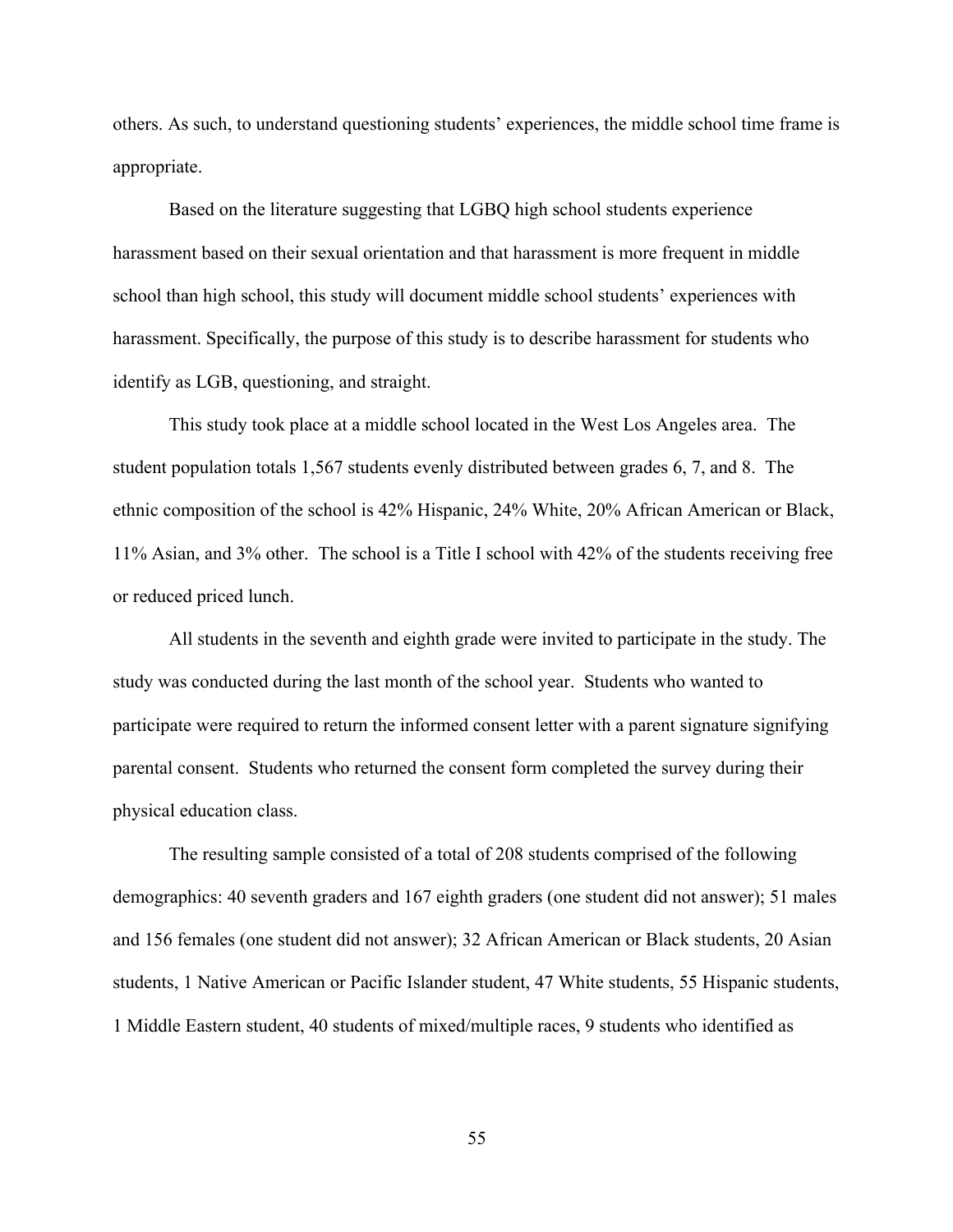other, and 1 student who declined to state (2 students did not answer); and 7 LGB students, 16 questioning students, and 185 straight students (see Table 1 in Chapter 3). The difference in the number of seventh and eighth graders who chose to participate is likely because the eighth graders who completed the survey were excused from running the mile the day they completed the survey and the seventh graders who completed the survey did so during their free time (in PE).

The following two questions guided this line of inquiry:

- 1. What are middle school students' experiences with harassment? Specifically, how do LGB, questioning, and straight students' experiences with harassment differ?
- 2. What are straight students' perceptions of LGB individuals?

Similar to high school LGB students (Kosciw et al., 2010; Lee, 2002; Munoz-Plaza et. al., 2002; Sharblom & Bahr, 2008), it was anticipated that middle school LGB students experience harassment based on their sexual orientation. It was also anticipated that both LGB and questioning middle school students experience more harassment than their straight counterparts with questioning students experiencing the most harassment.

In this study, harassment was defined as physical harassment (e.g., being pushed, slapped, kicked, or hit by someone who was not kidding around); verbal harassment (e.g., sexual jokes, comments or gestures; being made fun of because of your looks or the way you talk, had mean rumors or lies spread about you), and fear of harassment (e.g., being afraid of being beat up). Students' experiences with harassment included both witnessing harassment and being the target of harassment. Perceptions of overall school safety were also documented.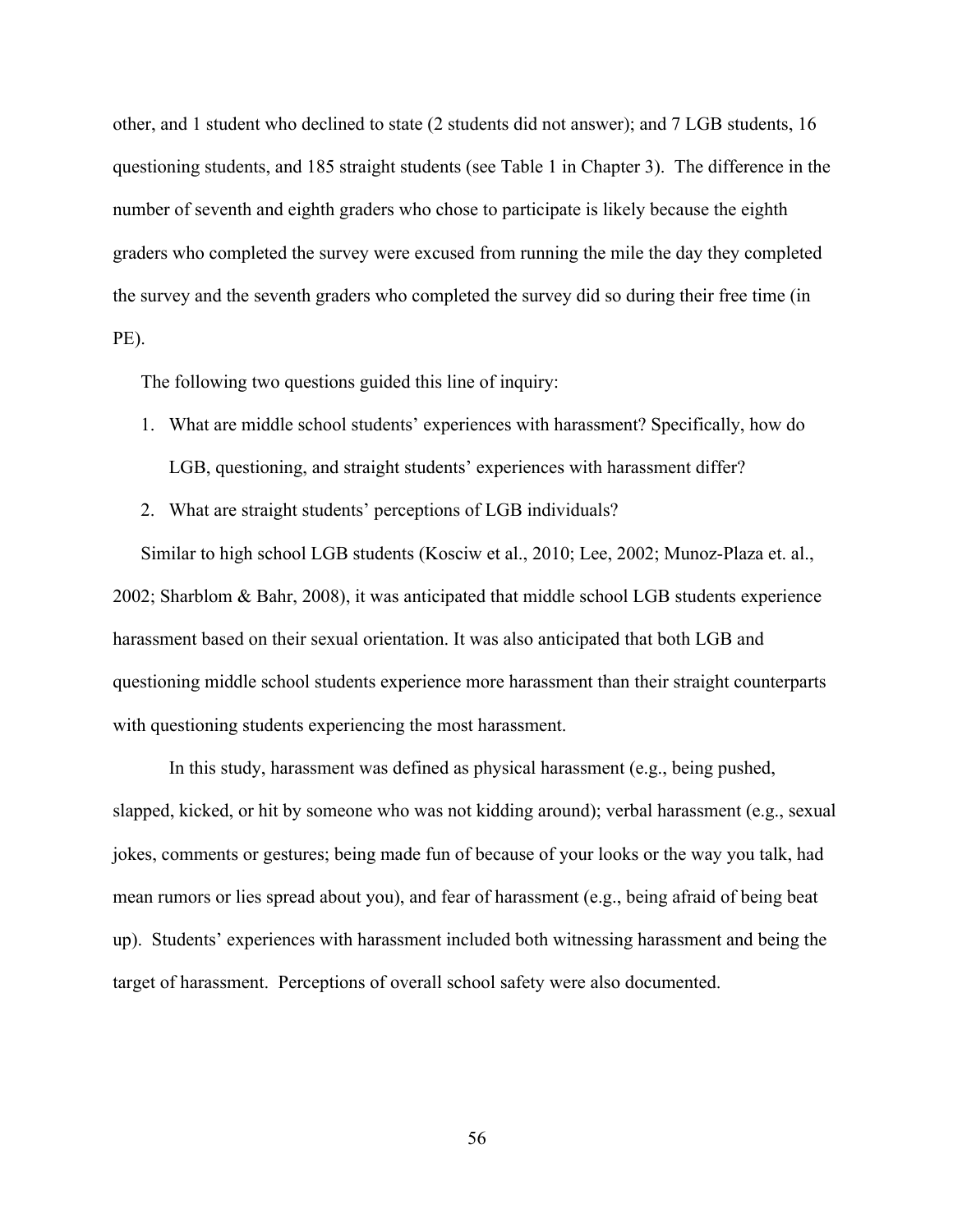### **Research Question 1: Findings**

# **Harassment**

Harassment and school climate are closely tied together. A school with low levels of harassment is likely to be described as having a positive school climate. Likewise, a school with a positive school climate is less likely to have a large amount of harassment. Therefore, to understand middle school students' experiences, participants were asked to answer a number of questions about their experiences with harassment on campus in the past school year. Based on the finding that harassment peaks in middle school (Kaufman et al., 1999; Nansel et al., 2001), I first wanted to understand the climate of harassment among the sample based on a variety of demographic characteristics including race, religion, sexual orientation, gender, or disability. These characteristics were chosen based upon Bishop et al.'s (2004) finding that students are often targeted for harassment for being different. By analyzing harassment across demographic characteristics, a better sense of the climate at the school for these middle school students is provided to then discuss how harassment based on sexual orientation fits into the larger school climate.

To understand the school climate of harassment, each student was asked: "During this school year, how many times on school property were you harassed or bullied for any of the following reasons?" This item was borrowed from California Healthy Kids Survey. The following demographic characteristics were listed on the survey: race, religion, sexual orientation, gender, and disability. These characteristics were chosen based on Bishop et al.'s (2009) finding that students are often targeted because they are different. The results are shown in Table 2.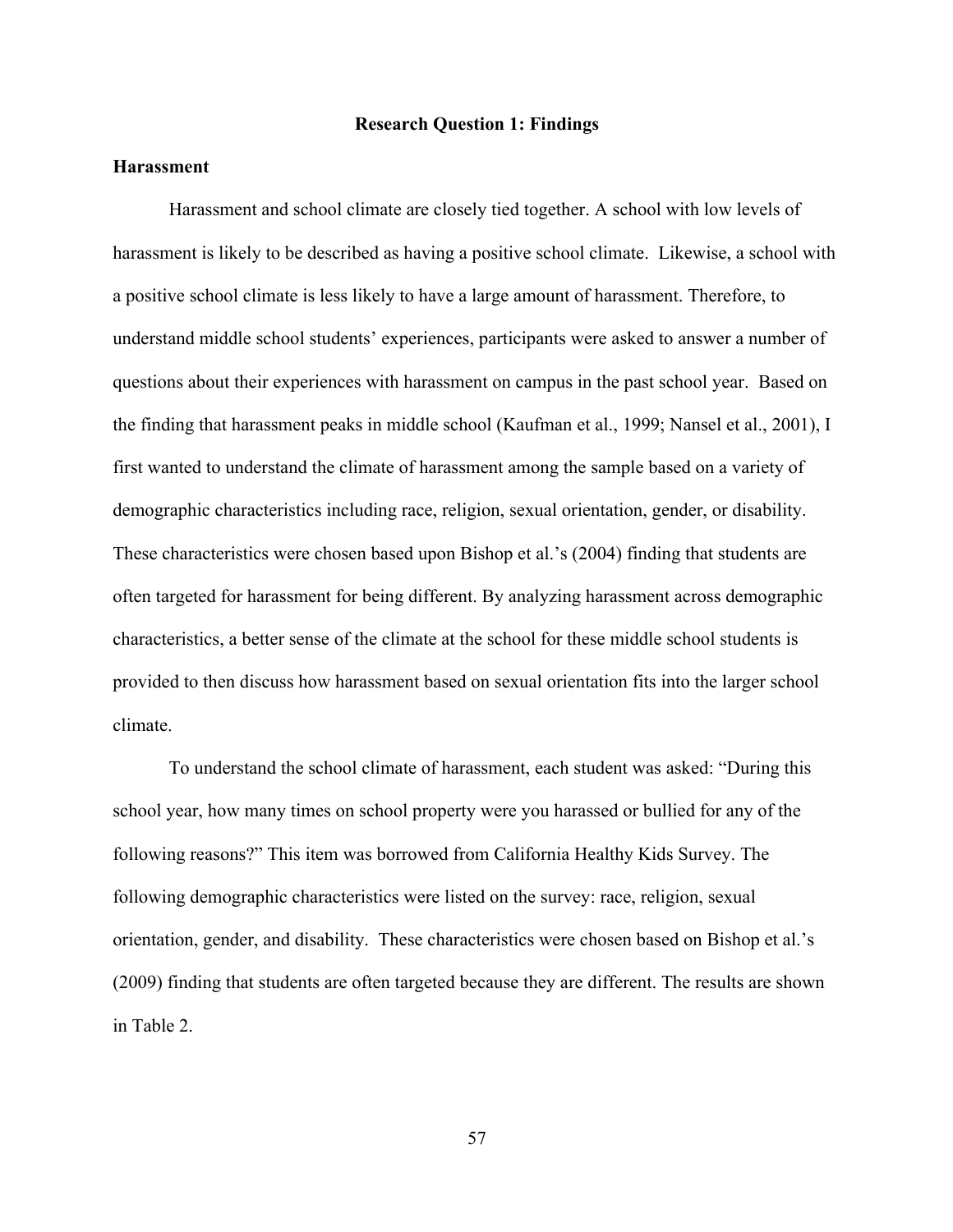|                 | Demographic Characteristics |           |            |           |            |
|-----------------|-----------------------------|-----------|------------|-----------|------------|
|                 | Sexual                      | Religion  | Race       | Gender    | Disability |
|                 | Orientation                 |           |            |           |            |
| 0 Times         | 192(92.3)                   | 194(93.3) | 182 (87.5) | 201(96.6) | 202(97.1)  |
| 1 Time          | 9(4.3)                      | 8(3.8)    | 19(9.1)    | 6(2.9)    | 2(1.0)     |
| 2-3 Times       | 5(2.4)                      | 1(.5)     | 2(1.0)     | 0(0.0)    | 2(1.0)     |
| 4 or more Times | 2(1.0)                      | 5(2.4)    | 5(2.4)     | ( .5 )    | 2(1.0)     |

*Frequency of Being the Target of Harassment Based on Demographic Characteristic*

*Note:* Sexual orientation was defined as actual or perceived for this question on the survey. Percentage of students given in parenthesis.

As seen in Table 2, there is a low level of harassment across all demographic categories, with the majority of students reporting never experiencing harassment based on any of the demographic characteristics listed. Only 15% of students reported harassment based on any one of the demographic characteristics surveyed. Taken together, this sample of middle school students reported that the school climate of harassment based on these demographic characteristics is minimal.

### **Witnessing Harassment**

To further understand the climate of harassment at the middle school level, participants were also asked about the frequency of witnessing harassment of other students based on the same demographic characteristics. The frequency of witnessing harassment is presented in Table 3.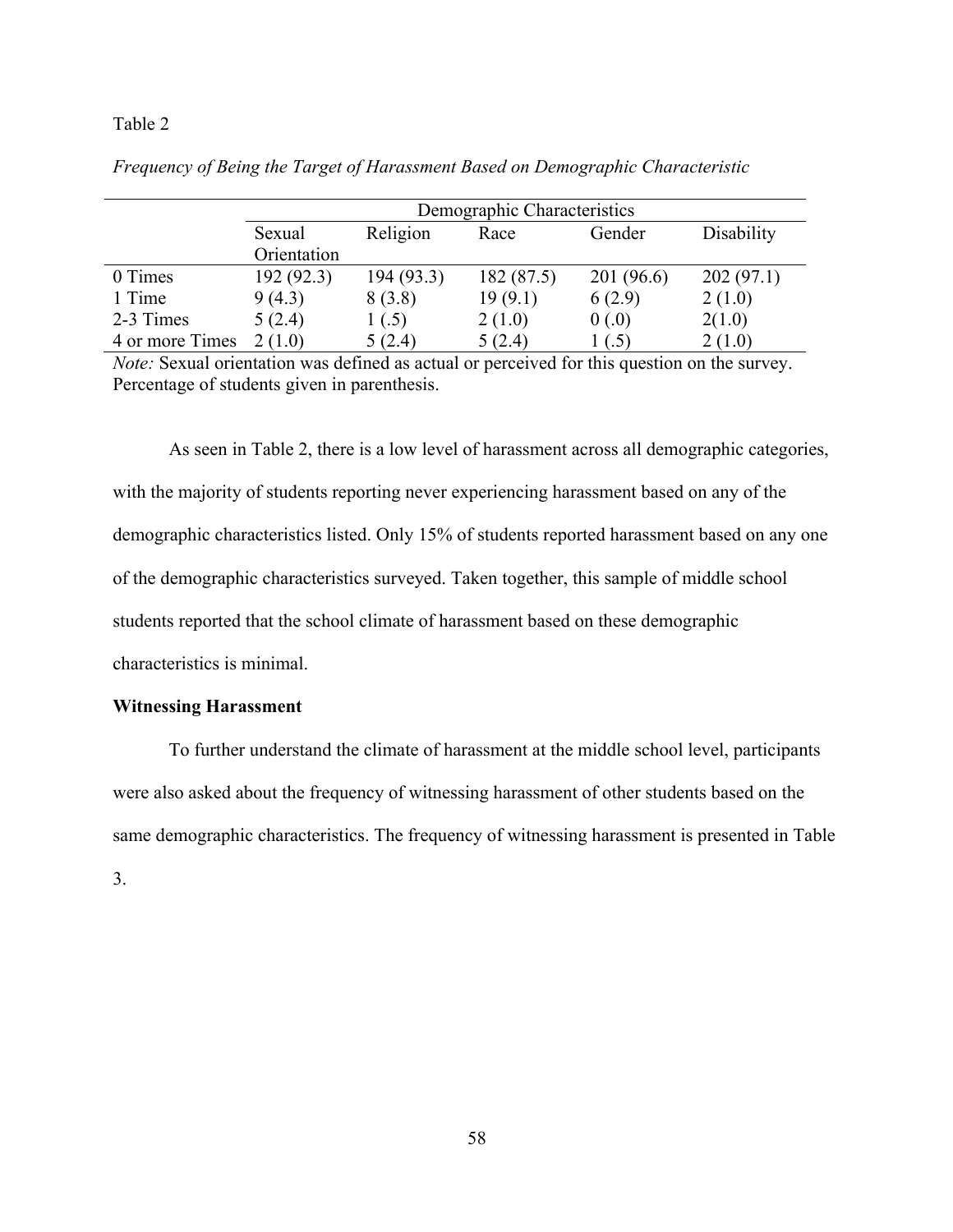| Frequency       | Demographic Characteristics |           |           |           |            |
|-----------------|-----------------------------|-----------|-----------|-----------|------------|
|                 | Sexual                      | Religion  | Race      | Gender    | Disability |
|                 | Orientation                 |           |           |           |            |
| 0 Times         | 104(50.0)                   | 146(70.2) | 112(53.8) | 153(73.6) | 104(50.0)  |
| 1 Time          | 45(21.6)                    | 34(16.3)  | 38(18.3)  | 32(15.4)  | 37(17.8)   |
| 2-3 Times       | 29(13.9)                    | 16(7.7)   | 35(16.8)  | 14(6.7)   | 40(19.2)   |
| 4 or more Times | 30(14.4)                    | 12(5.8)   | 23(11.1)  | 9(4.3)    | 26(12.5)   |

# *Witnessed Harassment based on Demographic Characteristic*

*Note:* One participant did not answer this question about disability. Sexual orientation was defined as actual or perceived. Percentage of students given in parenthesis.

Of these five demographic characteristics, students witnessed harassment based upon sexual orientation and harassment based on disability the most frequently. Half of the students (50.0%) reported witnessing harassment based on sexual orientation or disability, just less than one half (46.2%) witnessed harassment based on race, and approximately one-third (29.8%, 26.4%) of the students witnessed harassment based upon religion and gender.

# **Harassment by Sexual Orientation**

To specifically understand harassment of LGB, questioning, and straight middle school students, the frequency of harassment based on sexual orientation was calculated for each of the subgroups: LGB ( $n=7$ ), questioning ( $n=16$ ), and straight ( $n=185$ ). The frequency and percentage of students in each category are shown in Table 4.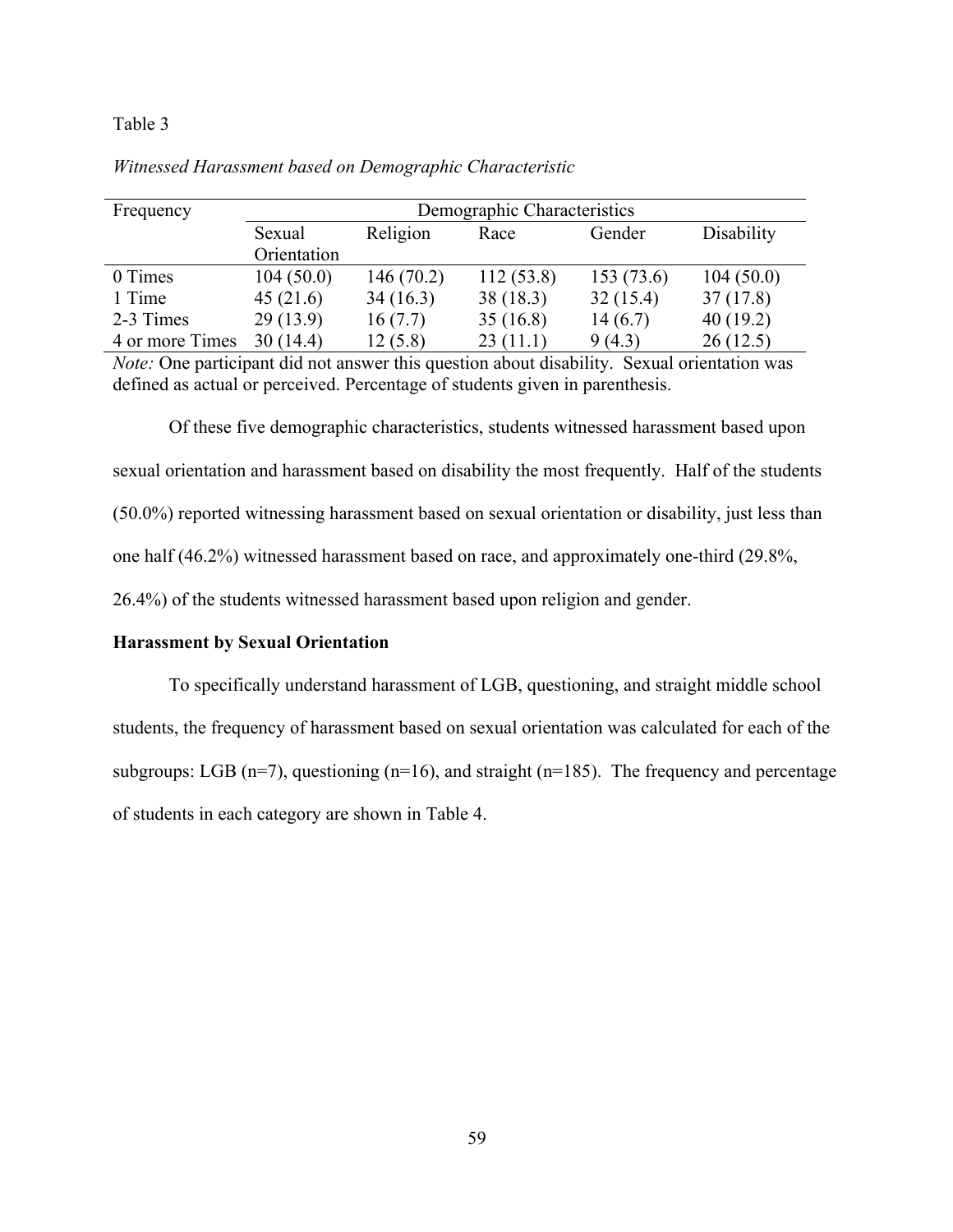| Frequency       |         | <b>Sexual Orientation</b> |           |  |  |
|-----------------|---------|---------------------------|-----------|--|--|
|                 | LGB     | Questioning               | Straight  |  |  |
|                 | $(n=7)$ | $(n=16)$                  | $(n=185)$ |  |  |
| 0 Times         | 5(71.4) | 12(75.0)                  | 175(94.6) |  |  |
| 1 Time          | 2(28.6) | 2(12.5)                   | 5(2.7)    |  |  |
| 2-3 Times       | 0(0.0)  | 1(6.3)                    | 4(2.2)    |  |  |
| 4 or more Times | 0(0.0)  | (6.3)                     | 1(0.5)    |  |  |

*Target of Harassment Based on Sexual Orientation (Actual or Perceived)*

*Note:* Percentage of students given in parenthesis.

Across the categories, the highest percentage of students consistently indicated not being harassed (0 times), regardless of sexual orientation. Yet, there were a greater percentage of LGB (28.6%) and questioning (25.0%) students indicating harassment compared to straight students (5.4%). Consistent with my hypothesis, this finding is significantly different ( $\chi^2 = 20.32$ ;  $p < .01$ ) indicating that being the target of harassment due to sexual orientation was more likely among students who identify as LGB or are questioning their sexual orientation than among students who identify as straight.

LGB students had the greatest proportion of individuals reporting being the target of harassment based on their sexual orientation one time during the school year (28.6%), with questioning students following (12.5%). In terms of being harassed multiple times, however, a greater percentage of questioning students (12.6%) than LGB or straight students reported being harassed, suggesting that questioning students experience repeated or ongoing harassment.

Due to the significant difference between LGB and straight students' experiences as targets of harassment based on sexual orientation and the higher frequency of students witnessing harassment of students based on sexual orientation, the following data regarding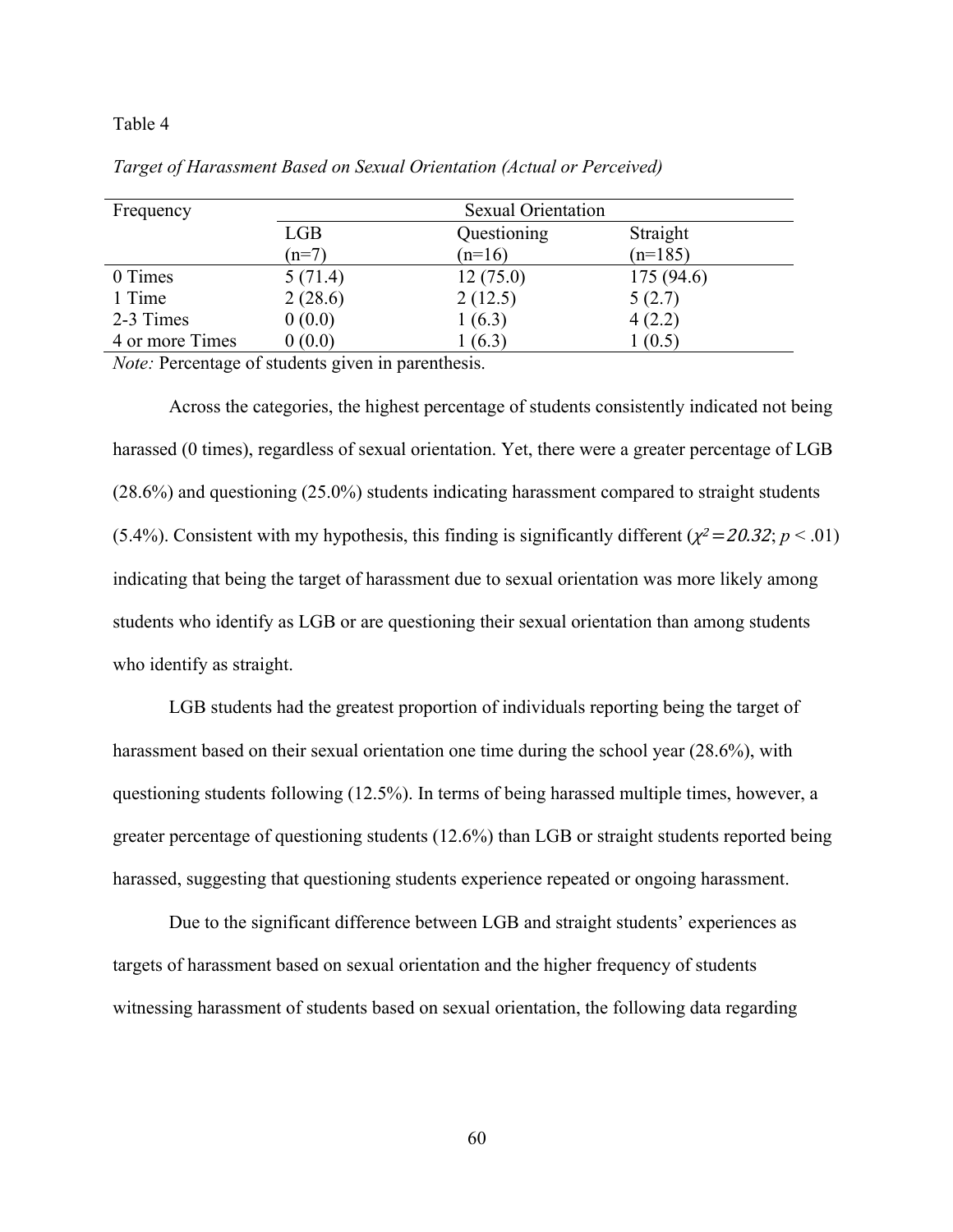physical harassment, verbal harassment, and fear of harassment have been disaggregated by sexual orientation (LGB, questioning, and straight).

# **Physical Harassment**

Participants were asked two questions about their experience this school year as a target of physical harassment on school property. Physical harassment was defined as being pushed, slapped, kicked, or hit by someone who was not kidding around. This question focused on physical contact between the target and the aggressor. Additionally, students were asked to report the frequency of deliberate damage or theft of personal property. The frequencies of each category of sexual orientation (LGB, questioning, straight) were examined for each of these physical harassment items. Table 5 and Table 6 display the frequencies of physical harassment involving physical contact between the aggressor and the target and damage to property, respectively.

#### Table 5

#### *Physical Harassment*

| Frequency       |            | <b>Sexual Orientation</b> |           |  |  |
|-----------------|------------|---------------------------|-----------|--|--|
|                 | <b>LGB</b> | Questioning<br>Straight   |           |  |  |
|                 | $(n=7)$    | $(n=16)$                  | $(n=185)$ |  |  |
| 0 Times         | 4(57.1)    | 8(50.0)                   | 134(72.4) |  |  |
| 1 Time          | 0(0.0)     | 6(37.5)                   | 32(17.3)  |  |  |
| 2-3 Times       | 2(28.6)    | 1(6.3)                    | 11(5.9)   |  |  |
| 4 or more Times | (14.3)     | (6.3)                     | 8(4.3)    |  |  |

Note: Percentage of students given in parenthesis.

Of the three categories of sexual orientation, students who are questioning their sexual identity report experiencing the most physical harassment (50.1%). Repeated physical harassment (e.g., 2 or more times) occurred most often for students who identified as LGB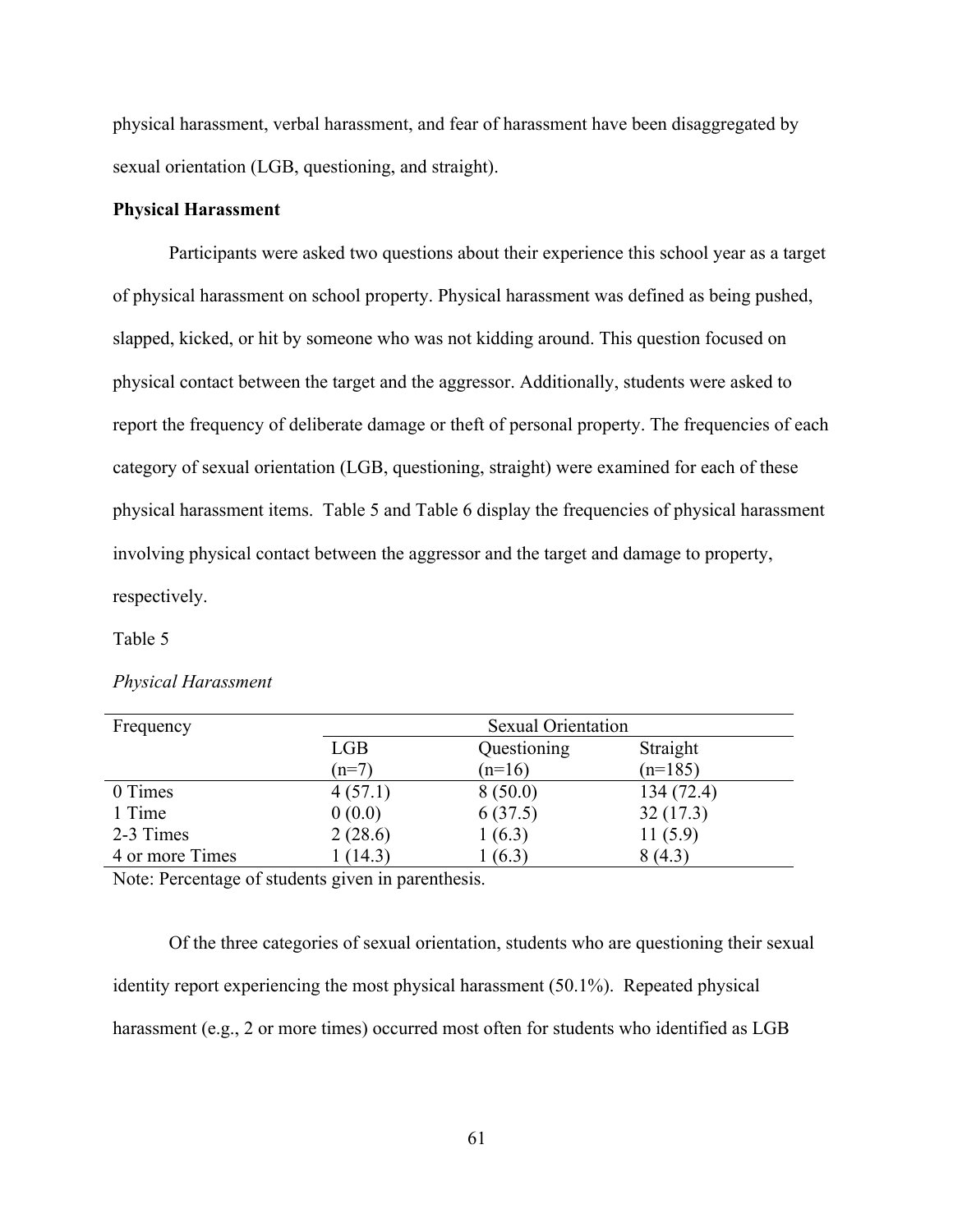(42.9%) with one student (14.3%) reporting experiencing physical harassment due to sexual orientation 4 or more times in the past school year. Of the students who identify as straight, 51 reported being physically harassed in the past school year (27.5%).

# Table 6

| Frequency       | <b>Sexual Orientation</b> |             |           |  |
|-----------------|---------------------------|-------------|-----------|--|
|                 | <b>LGB</b>                | Questioning | Straight  |  |
|                 | $(n=7)$                   | $(n=16)$    | $(n=185)$ |  |
| 0 Times         | 4(57.1)                   | 9(56.3)     | 142(76.8) |  |
| 1 Time          | 3(42.9)                   | 4(25.0)     | 36(19.5)  |  |
| 2-3 Times       | 0(0.0)                    | 3(18.8)     | 5(2.7)    |  |
| 4 or more Times | 0(0.0)                    | 0(0.0)      | 2(1.1)    |  |

# *Harassment via Stolen or Damaged Property*

Note: Percentage of students given in parenthesis.

Again, the sexual orientation category in which the greatest percentage of individuals (44%) reported having personal property damaged or stolen on school property this year is the questioning category. Forty-two percent of students who identify as LGB and 23.3% of students who identify as straight also reported having property stolen or damaged deliberately. The difference between the experiences of students who identify as LGB, questioning, and straight is statistically significant ( $\chi^2$ = 13.46; *p* < .05).

#### **Verbal Harassment**

In addition to being asked about physical harassment, participants were asked to answer four questions about their experience being a target of verbal harassment and one question about witnessing verbal harassment. For instance, students were asked to report how often they experienced verbal harassment via jokes or gestures, based on looks or how they talk, and through rumors or lies in person and on the Internet. These items were borrowed from the California Healthy Kids Survey (WestEd., 2010). Students were also asked if they witnessed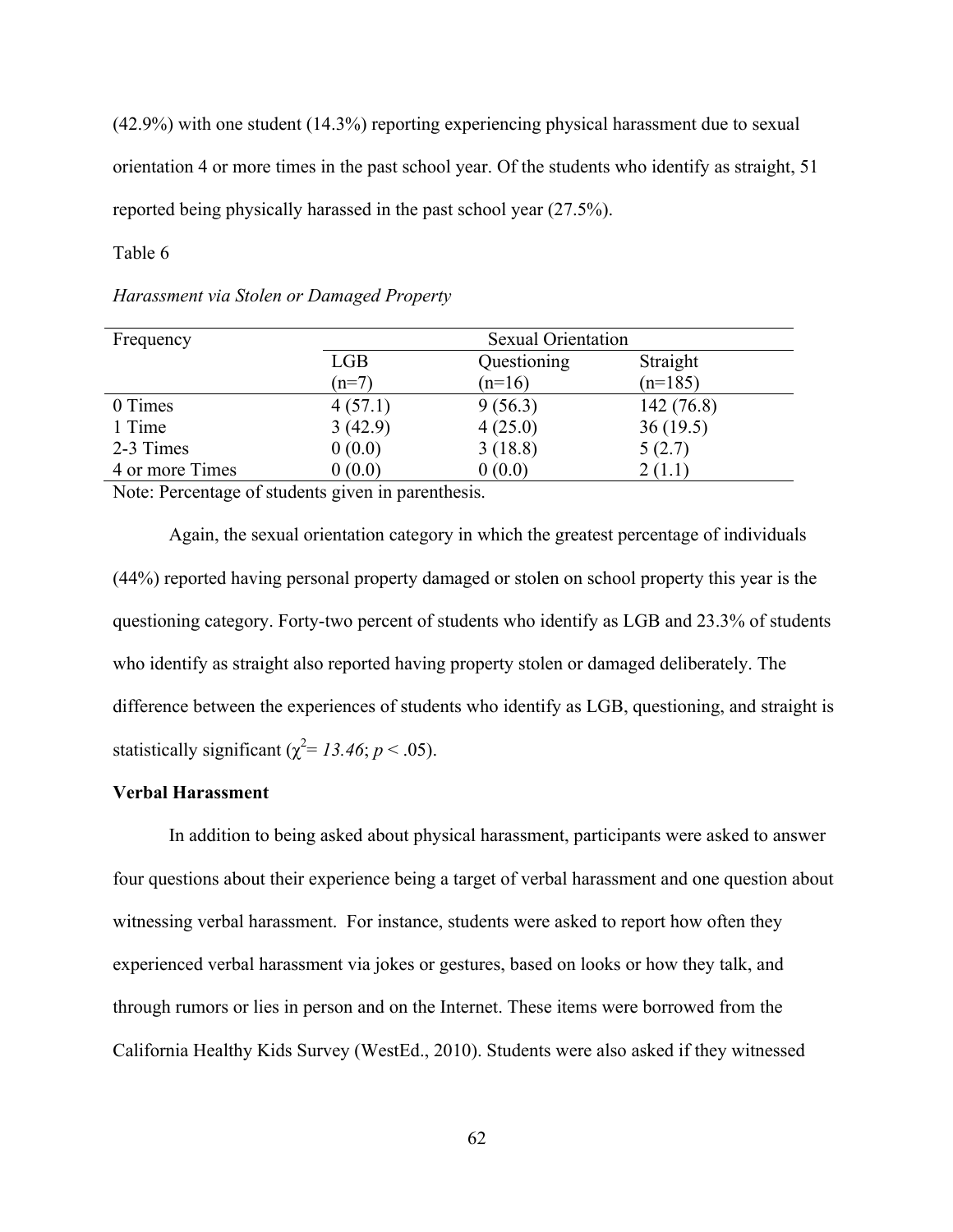anti-LGB slurs, which was borrowed from the GSA School Climate Survey. Again, the frequencies for each category of sexual orientation are presented in Tables 7 through 11.

Table 7

| Frequency       |         | <b>Sexual Orientation</b> |           |  |  |  |  |
|-----------------|---------|---------------------------|-----------|--|--|--|--|
|                 | LGB     | Questioning               | Straight  |  |  |  |  |
|                 | $(n=7)$ | $(n=16)$                  | $(n=185)$ |  |  |  |  |
| 0 Times         | 3(42.9) | 3(18.8)                   | 119(64.3) |  |  |  |  |
| 1 Time          | 2(28.6) | 3(18.8)                   | 28(15.1)  |  |  |  |  |
| 2-3 Times       | 1(14.3) | 4(25.0)                   | 23(12.4)  |  |  |  |  |
| 4 or more Times | (14.3)  | 6(37.5)                   | 15(8.1)   |  |  |  |  |

*Sexual Harassment via Jokes, Comments, Gestures*

Note: Percentage of students given in parenthesis.

Over 75% of students who identified as questioning reported experiencing verbal harassment through sexual jokes, comments, or gestures, whereas almost 65% of straight students reported never having been verbally harassed through sexual jokes comments or gestures. Notably, 37% of students questioning their sexual orientation experienced this form of verbal harassment 4 or more times. There is a significant difference  $(\chi^2 = 20.16; p < .01)$  in the verbal harassment via sexual jokes, comments, or gestures experienced by LGB, questioning, and straight students.

The results to the question about being made fun of for the way you look or talk are displayed by sexual orientation categories in Table 8. The results to the item about harassment via rumors or lies are displayed in Table 9. Finally, the results to the item about on-line harassment are shown in Table 10.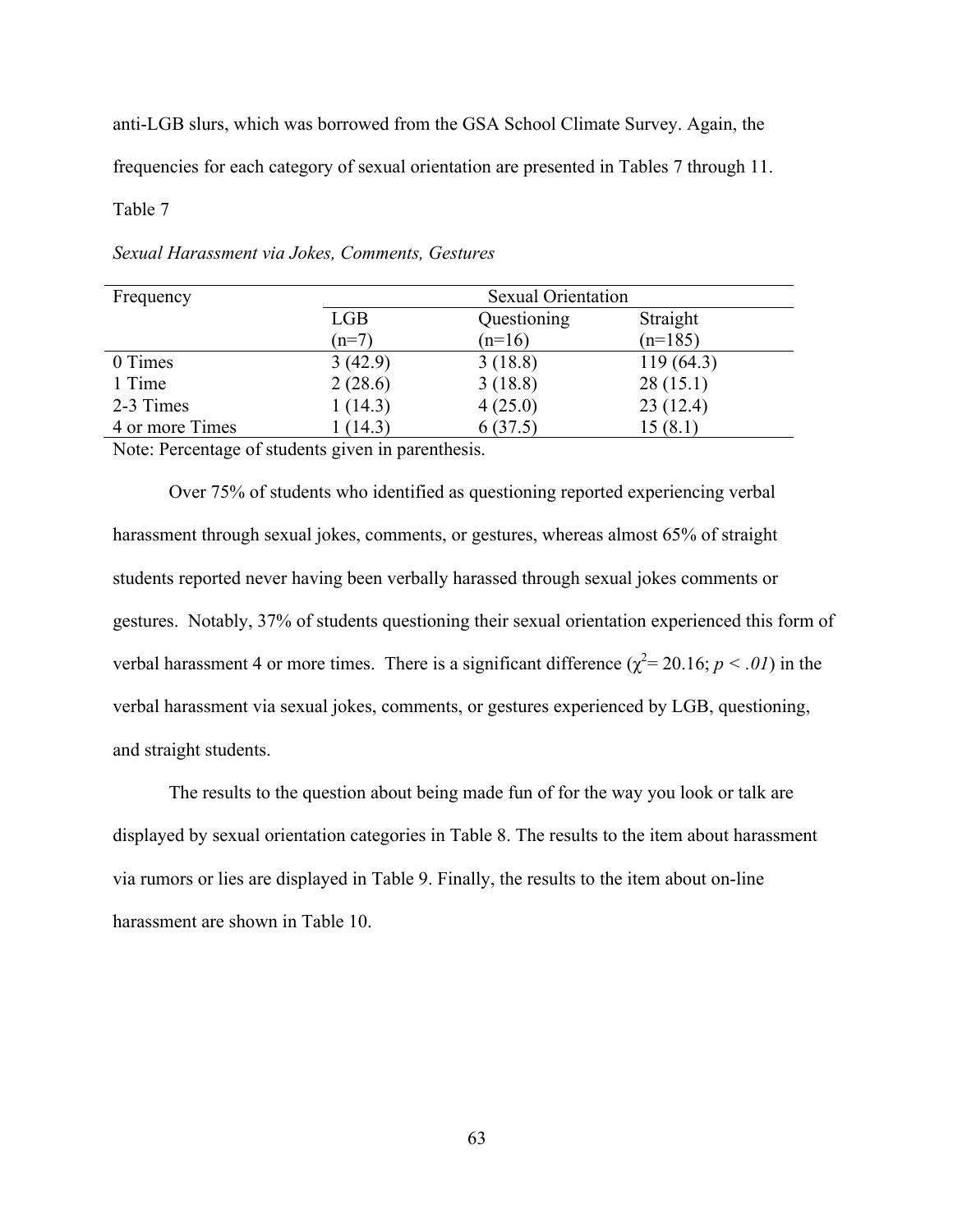## Table 8

| Frequency       |            | <b>Sexual Orientation</b> |           |  |  |  |
|-----------------|------------|---------------------------|-----------|--|--|--|
|                 | <b>LGB</b> | Questioning               | Straight  |  |  |  |
|                 | $(n=7)$    | $(n=16)$                  | $(n=185)$ |  |  |  |
| 0 Times         | 4(57.1)    | 4(25.0)                   | 113(61.1) |  |  |  |
| 1 Time          | 3(42.9)    | 4(25.0)                   | 42(22.7)  |  |  |  |
| 2-3 Times       | 0(0.0)     | 5(31.3)                   | 16(8.6)   |  |  |  |
| 4 or more Times | 0(0.0)     | 3(18.8)                   | 14(7.6)   |  |  |  |

## *Harassment based on Looks or Talk*

Note: Percentage of students given in parenthesis.

As in the previous question, a greater percentage of questioning students (75%) than LGB students (43%) or straight students (39%) reported experiencing verbal harassment due to the way they look or talk. Again, the difference between the experiences of these three groups of students is significant ( $\chi^2$ = 15.50; *p* < .05).

Table 9

| Frequency       | <b>Sexual Orientation</b> |             |           |
|-----------------|---------------------------|-------------|-----------|
|                 | <b>LGB</b>                | Questioning | Straight  |
|                 | $(n=7)$                   | $(n=16)$    | $(n=185)$ |
| 0 Times         | 2(28.6)                   | 7(43.8)     | 129(69.7) |
| 1 Time          | 1(14.3)                   | 4(25.0)     | 29(15.7)  |
| 2-3 Times       | 4(57.1)                   | 2(12.5)     | 16(8.6)   |
| 4 or more Times | 0(0.0)                    | 3(18.8)     | 11(5.9)   |

*Harassment via Rumors or Lies*

Note: Percentage of students given in parenthesis.

Students in the category of LGB had the greatest proportion (71.4%) of individuals reporting having a mean rumor or lie spread about them at least once during the school year. The sexual orientation category with the highest percentage of students (19%) reporting this form of verbal harassment occurring four or more times during the school year were students who are questioning their sexual orientation. Consistent with the findings for the first two types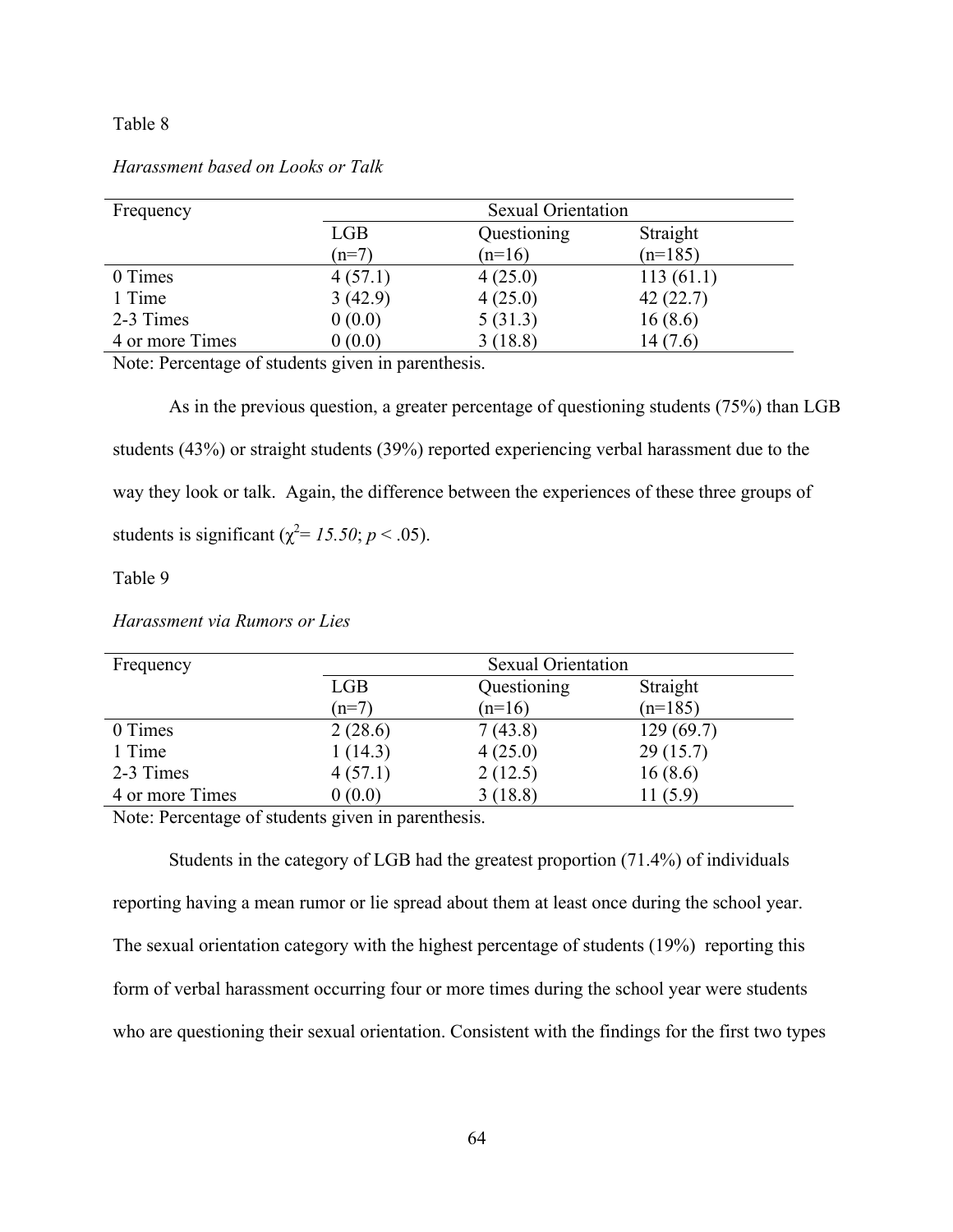of verbal harassment, the results show a significant difference ( $\chi^2 = 22.99$ ; *p* = *.001*) in the

frequency at which LGB, questioning, and straight students experience being the targets of mean rumors and lies on campus.

Table 10

#### *Harassment via Rumors or Lies On-line*

| Frequency       |            | <b>Sexual Orientation</b> |           |  |  |  |
|-----------------|------------|---------------------------|-----------|--|--|--|
|                 | <b>LGB</b> | Questioning               | Straight  |  |  |  |
|                 | $(n=7)$    | $(n=16)$                  | $(n=185)$ |  |  |  |
| 0 Times         | 6(85.7)    | 10(62.5)                  | 160(86.5) |  |  |  |
| 1 Time          | 1(14.3)    | 2(12.5)                   | 16(8.6)   |  |  |  |
| 2-3 Times       | 0(0.0)     | 3(18.8)                   | 7(3.8)    |  |  |  |
| 4 or more Times | 0(0.0)     | 1(6.3)                    | 2(1.1)    |  |  |  |

Note: Percentage of students given in parenthesis.

Among the three categories for sexual orientation, students who are questioning their sexual identity report the greatest frequency of being the targets of on-line rumors. Of the students questioning their sexual identity, 38% reported that other students spread a mean rumor or lie about them on the internet one or more times compared to 14% of LGB students and 14% of straight students. Compared to the previous three types of verbal harassment, on-line verbal harassment is the least common form of verbal harassment experienced by students in all three sexual orientation categories.

When comparing the three categories of sexual orientation, students who identify as straight reported experiencing the least amount of verbal harassment across all four types of verbal harassment. With the exception of having mean rumors or lies spread, questioning students had the greatest percentage of students experiencing verbal harassment.

The results to the item about witnessing anti-LGB slurs directed at a student or staff member are disaggregated by sexual orientation categories and shown in Table 11.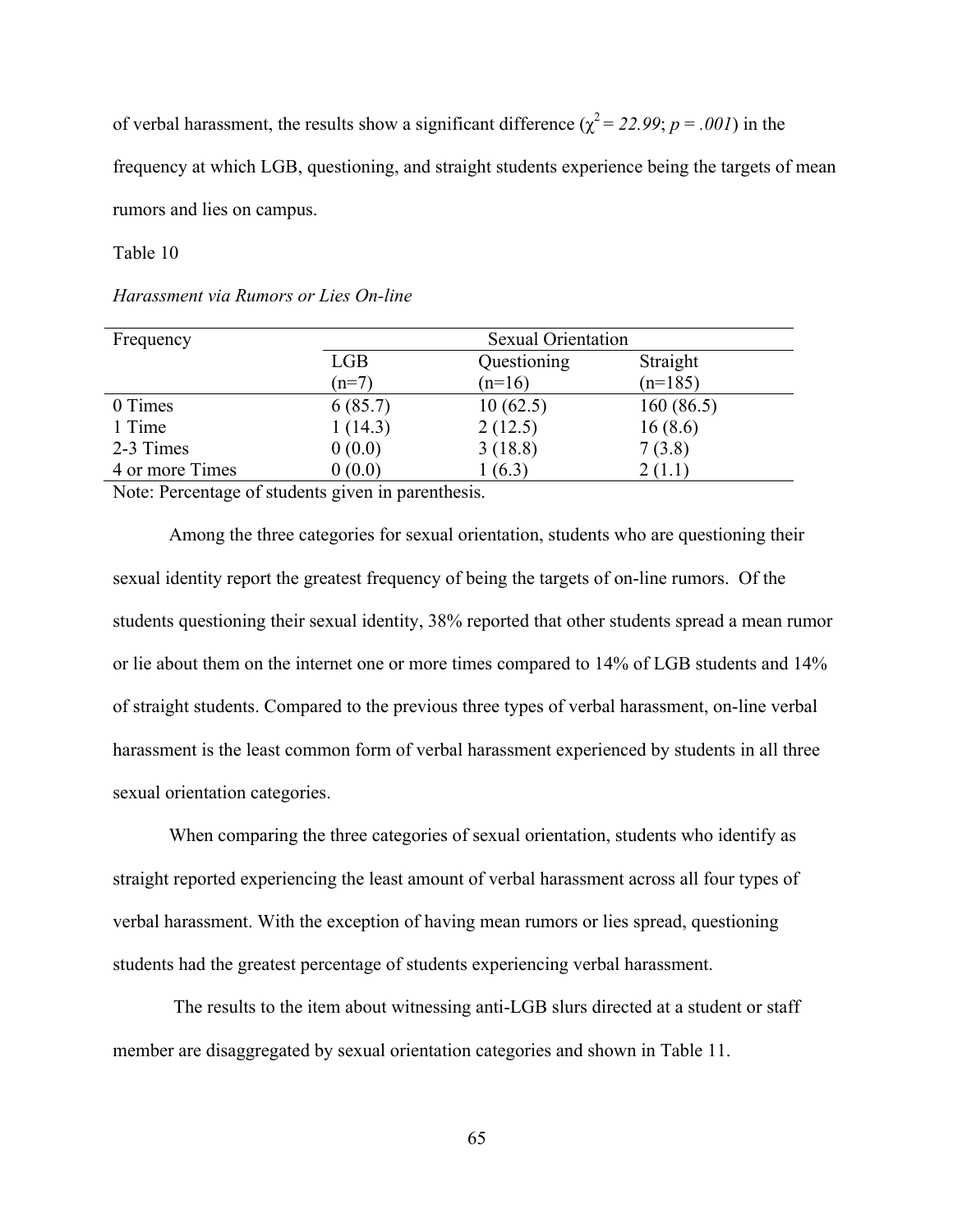#### Table 11

| Frequency            | <b>Identified Sexual Orientation</b> |             |           |  |  |
|----------------------|--------------------------------------|-------------|-----------|--|--|
|                      | <b>LGB</b>                           | Questioning | Straight  |  |  |
|                      | $(n=7)$                              | $(n=16)$    | $(n=185)$ |  |  |
| Never                | 2(28.6)                              | 3(18.8)     | 86 (46.5) |  |  |
| Once a month or less | 1(14.3)                              | 4(25.0)     | 53 (28.6) |  |  |
| 2-3 Times per month  | 1(14.3)                              | 3(18.8)     | 17(9.2)   |  |  |
| Once a week          | 2(28.6)                              | 2(12.5)     | 9(4.9)    |  |  |
| 2-3 Times per week   | 1(14.3)                              | 2(12.5)     | 5(2.7)    |  |  |
| Daily                | 0(0.0)                               | 1(6.3)      | 9(4.9)    |  |  |
| Several Times a Day  | 0(0.0)                               | 1(6.3)      | 6(3.2)    |  |  |

#### *Anti-LGB Slurs Directed at Students or Staff*

Note: Percentage of students given in parenthesis.

Similar to the findings for being the target of verbal harassment, students in the questioning category had the greatest proportion of students who reported hearing anti-LGB slurs directed at students or staff at least one time this school year (81%) and had the greatest proportion of students who reported hearing anti-LGB slurs daily (13%).

**Verbal harassment intervention.** To further investigate the experience of verbal harassment at school, the frequency at which students or staff members intervene when witnessing anti-LGB slurs was measured. Participants reported how often they or another student "stepped in" when hearing anti-LGB slurs. Of the participants who reported hearing anti-LGB slurs (n=117), 30.8% of students reported they or another student never (n=36) intervene and 44.4% reported sometimes (n=52) intervening. A smaller number of students (24.8%) reported intervening often  $(n=17)$  or always  $(n=12)$ . When asked how often school staff members intervene when hearing anti-LGB remarks, the same group of participants responded as follows: never (n=40, 34.2%), sometimes (n=44, 37.6%), often (n=21; 17.9%), and always (n=10; 8.5%).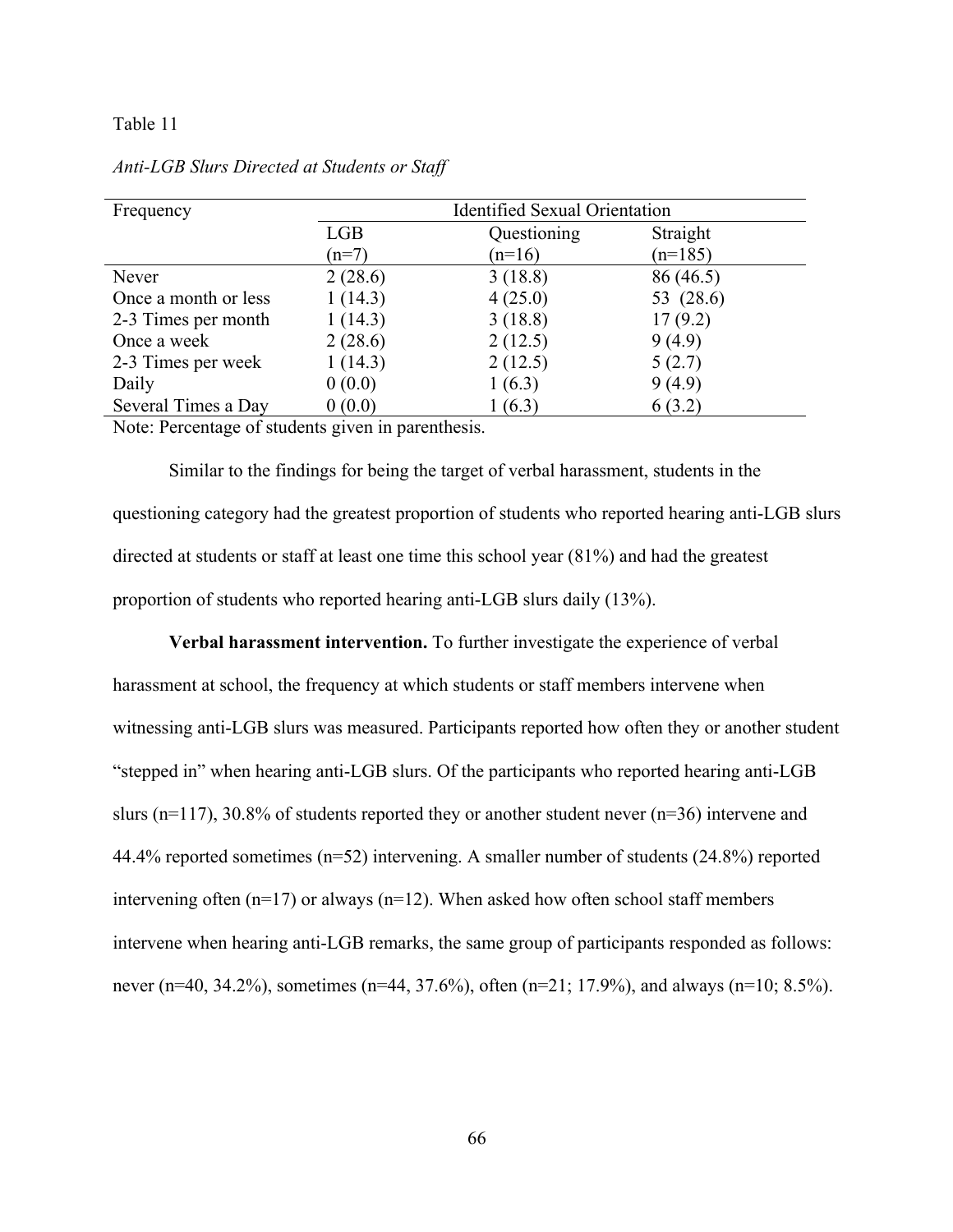The majority of participants reported that students and staff step in at least sometimes when witnessing harassment.

Next, only the responses from students who identify as LGB or questioning who reported hearing anti-LGB slurs were selected  $(n=18)$ . Of those participants, only 6% of students  $(n=1)$ reported neither they nor another student never intervened when hearing anti-LGB slurs. Thirty eight percent reported that they or another student intervened sometimes (n=7) and 56% reported intervening often (n=4) or always (n=6). When asked about school staff members intervening, approximately one-third (33.3%) of these same 18 students reported witnessing faculty or staff intervene often  $(n=4)$  or always  $(n=2)$ , one-third  $(n=6, 33.3%)$  report faculty or staff intervenes sometimes and one-third ( $n=6, 33.3\%$ ) report the faculty or staff never intervenes.

Taken together, the majority of students who identify as LGB and who hear anti-LGB slurs, also witness a student intervening often or always. It is notable that when LGBQ students witness LGB harassment, the students are more likely to see a student step-in than a staff member step-in. This finding suggests consistent intervention by students and may be one possible indication of feeling safe on campus.

## **Fear of Physical Harassment**

Just as being the target of and/or witnessing physical and/or verbal harassment affects students' well-being, fear of physical and/or verbal harassment also affects one's well-being (Mayo, 2009). Given such, students were asked one question about their fear of physical harassment; specifically "being beat up" (see Table 12) which was borrowed from the California Healthy Kids Survey.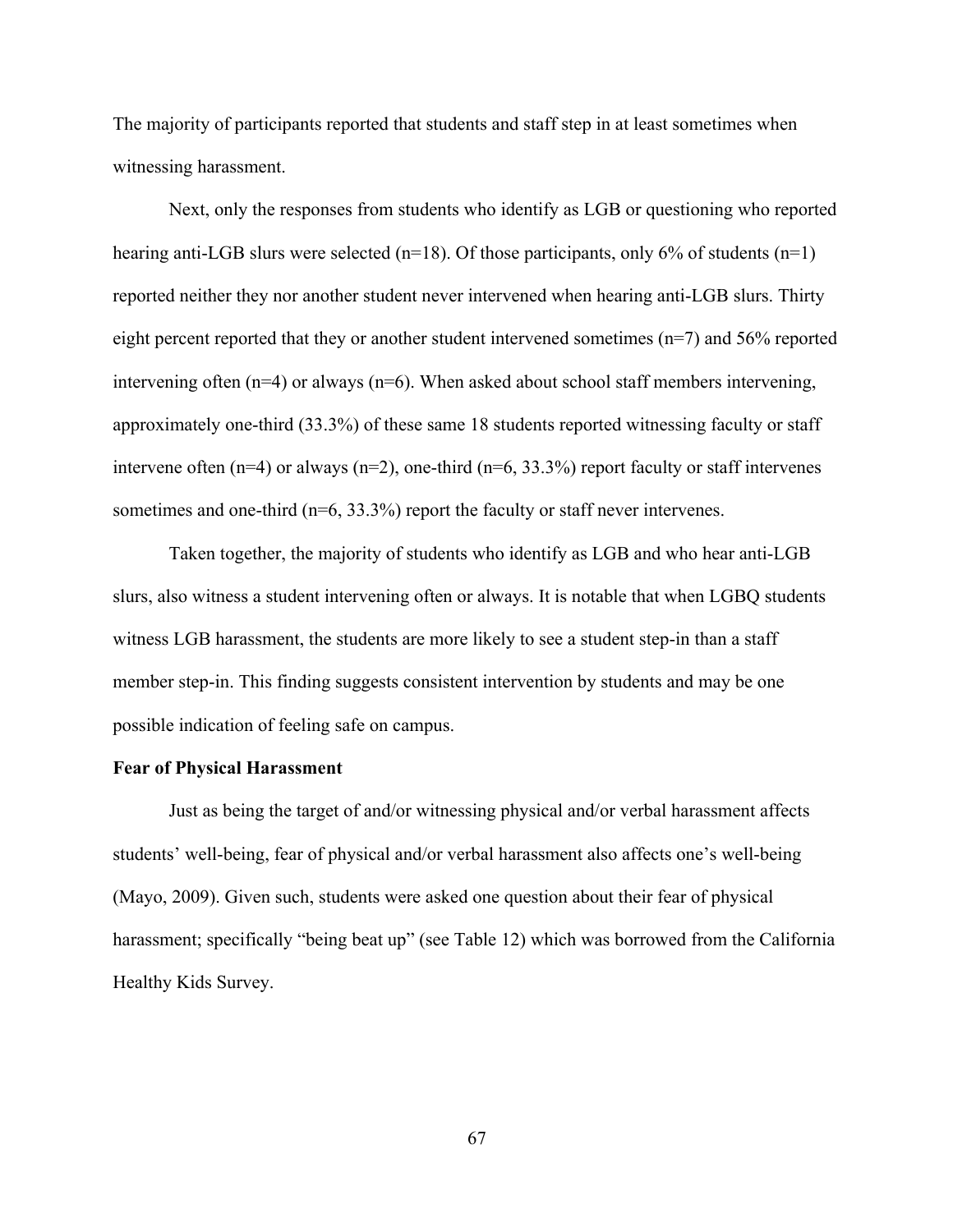## Table 12

## *Fear of Physical Attack*

| Frequency       | <b>Sexual Orientation</b> |             |           |  |  |  |
|-----------------|---------------------------|-------------|-----------|--|--|--|
|                 | <b>LGB</b>                | Questioning | Straight  |  |  |  |
|                 | $(n=7)$                   | $(n=16)$    | $(n=185)$ |  |  |  |
| 0 Times         | 5(71.4)                   | 11(68.8)    | 160(86.5) |  |  |  |
| 1 Time          | 2(28.6)                   | 1(6.3)      | 17(9.2)   |  |  |  |
| 2-3 Times       | 0(0.0)                    | 3(18.8)     | 6(3.2)    |  |  |  |
| 4 or more Times | 0(0.0)                    | (6.3)       | 2(1.1)    |  |  |  |

Note: Percentage of students given in parenthesis.

Again, students in the questioning category reported the greatest percentage of students (31%) who had been fearful of being beat up on school property during the school year, a slightly greater percentage than the percentage of students in the category of LGB (29%) who reported being afraid of being beat up. Comparatively, 14% of students in the straight category reported being fearful of being beat up, a significant difference exists across the three groups  $(\chi^2 = 14.87; p < .05).$ 

## **Overall School Safety**

Physical and verbal harassment, the direct experience or witnessing harassment, and the frequency of student and staff intervention, are all indications of the climate of the school setting or school safety in general. To conclude, students were also asked one item about how safe they feel at school. The results are displayed in Table 13.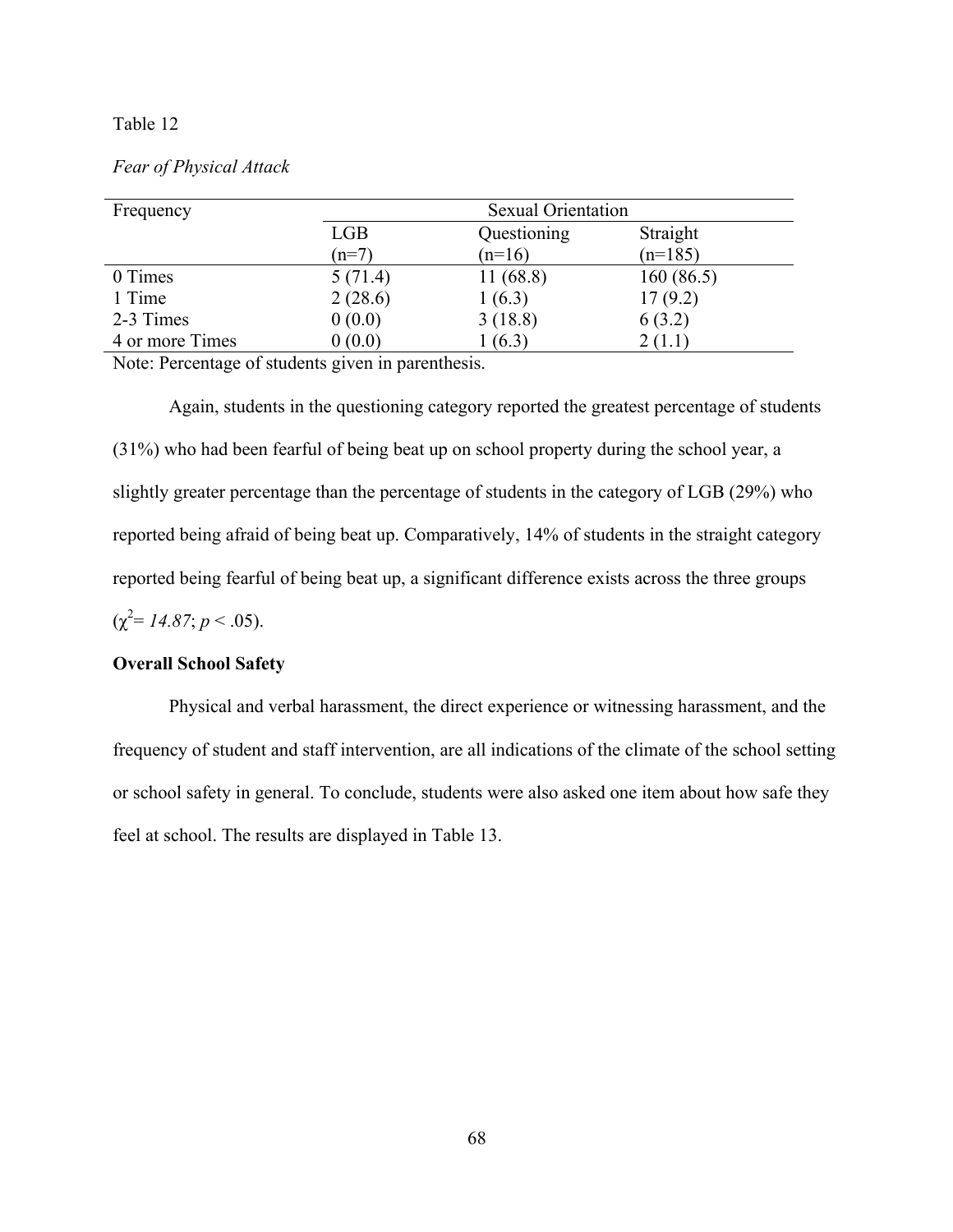#### Table 13

| <b>How Safe</b>         |            | <b>Sexual Orientation</b> |           |  |
|-------------------------|------------|---------------------------|-----------|--|
|                         | <b>LGB</b> | Questioning               | Straight  |  |
|                         | $(n=7)$    | $(n=16)$                  | $(n=185)$ |  |
| Very Safe               | 1(14.3)    | 2(12.5)                   | 51 (27.6) |  |
| Safe                    | 2(28.6)    | 8(50)                     | 81 (43.8) |  |
| Neither Safe nor Unsafe | 4(57.1)    | 5(31.3)                   | 46(24.9)  |  |
| Unsafe                  | 0(0.0)     | 1(6.3)                    | 6(3.2)    |  |
| Very Unsafe             | 0(0.0)     | 0(0.0)                    | 1(.5)     |  |

#### *Feelings of Safety by Sexual Orientation*

Note: Percentage of students given in parenthesis.

Only 4% of all students report feeling unsafe or very unsafe on campus. The majority of questioning (72.5%) and straight (71.4%) students report feeling safe or very safe on campus. Only 6.3% of questioning students and 3.7% of straight students reported feeling unsafe.

In summary, the first research question asked about middle school students experiences with harassment and whether those experiences differed by sexual orientation. Overall, students who are questioning their sexual orientation report experiencing being the target of and witnessing harassment, both physical and verbal, more often than students who identify as LGB or straight. Based upon the large percentage of students who reported that someone intervened when they heard anti-LGB statements and evidenced by the very small percentage of students who reported not feeling safe on campus, it appears that this sample of middle school students perceive their school to be relatively safe.

#### **Question 2- Findings**

To answer the second research question regarding straight students' perceptions of LGB individuals, participants were also asked about the extent to which the following characteristics influenced their choice in friends: race, religion, and sexual orientation. While the research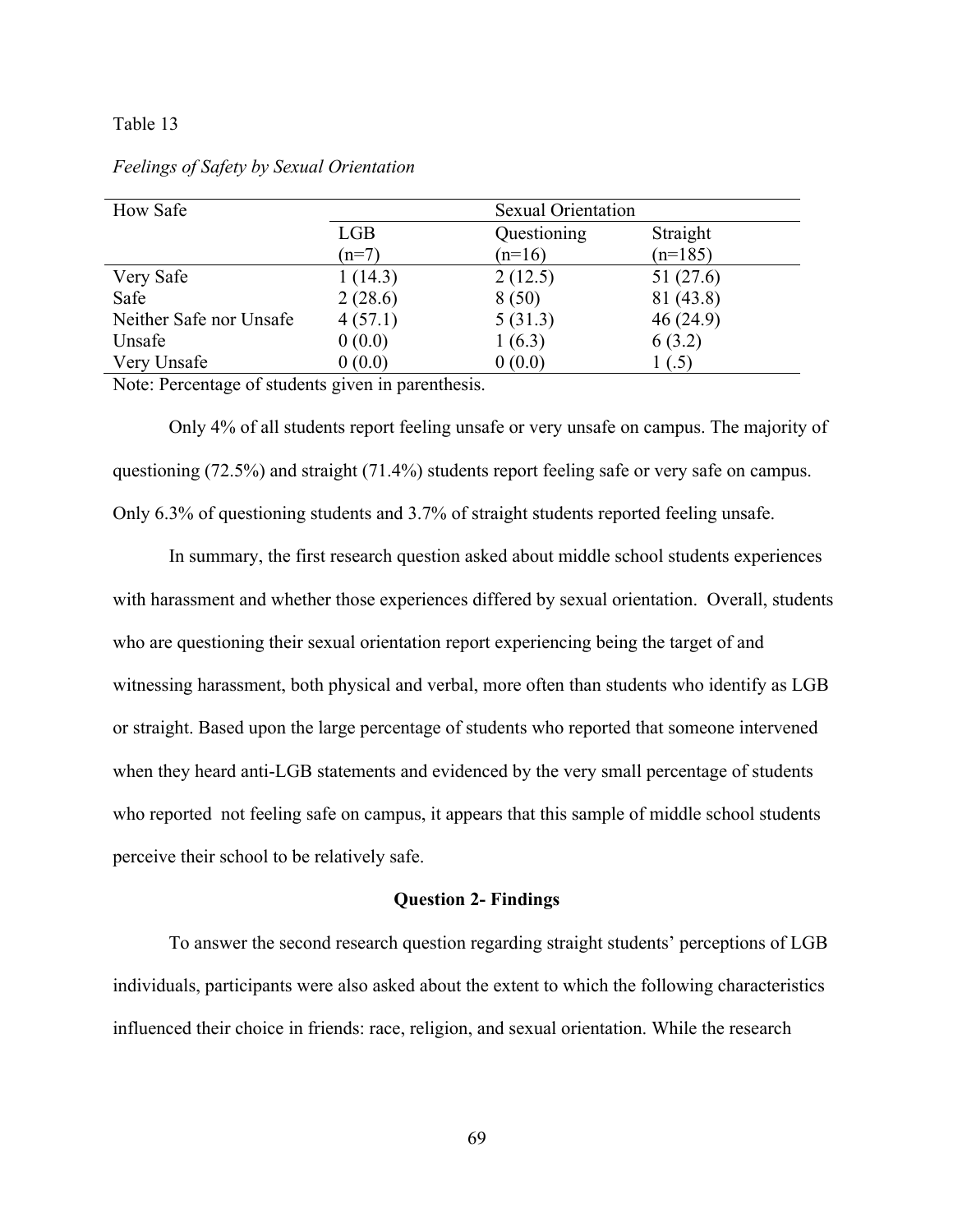question is mainly interested in choosing friends based on sexual orientation, descriptive data for race and religion are also presented below as a means of comparison. Responses by students who identified as being straight (n =185) are presented in Table 14.

Table 14

*Extent Demographic Characteristics Matter in Friend Selection*

| Characteristic            | Not at all | A little | Somewhat | - A lot | Mean | SD   |
|---------------------------|------------|----------|----------|---------|------|------|
| Race                      | 157(84.9)  | 19(10.3) | 8 (4.3)  | 1(0.5)  | 1.21 | .533 |
| Religion                  | 176(95.1)  | 7(3.8)   | 2(1.1)   | 0(0.0)  | 1.06 | .279 |
| <b>Sexual Orientation</b> | 141 (76.2) | 24(13.0) | (5.9)    | 9(4.9)  | .39  | .808 |

*Note*: To compute the mean, responses were assigned the following numerical value: not at all-1, a little-2, somewhat-3, and a lot-4. Percentages of students given in parentheses.

In response to race, religion, and sexual orientation, the majority of participants stated it does not matter at all (race-84.9%; religion 95.1%, sexual orientation 76.2%) and the fewest participants stated it matters a lot (race-0.5%; religion 0.0%; sexual orientation 4.9%). Comparing the mean scores across the characteristics, religion mattered least (mean=1.06) and sexual orientation mattered most (mean=1.39) to the participants when deciding who to hang out with. As such, findings suggest that the majority (74.1%) of straight students' perceptions of LGB individuals appear to be favorable. However, it is also important to note that more students stated that sexual orientation mattered when choosing friends compared to race and religion.

#### **Conclusion**

Findings suggest significant differences in the harassment experiences of LGB,

questioning, and straight middle school students. For almost every harassment variable, students who are questioning their sexual orientation are experiencing the most harassment. This finding is consistent with the experiences of high school LGBQ students (Kosciw et al., 2012; Lee, 2002;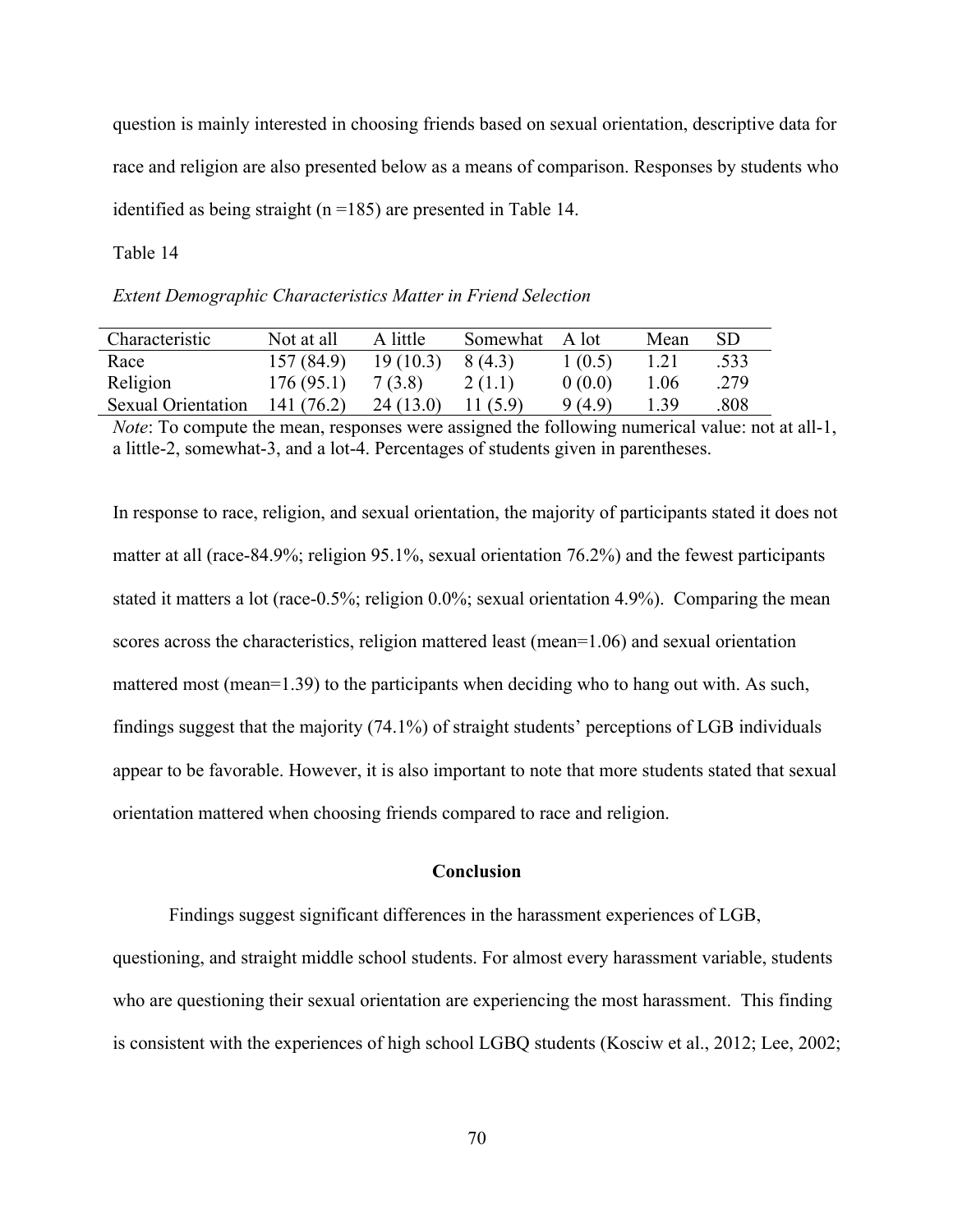Munoz-Plaza et al., 2002; Sharblom & Bahr, 2008) and with a previous study by Birkett et al. (2009) which showed questioning students experience more victimization than their straight and LGB peers. Furthermore, of the three demographic characteristics included in the survey, sexual orientation was the most likely to matter when students choose friends. Explanations for these findings, within a discussion of the literature will be presented in Chapter 5, along with implications for research and practice.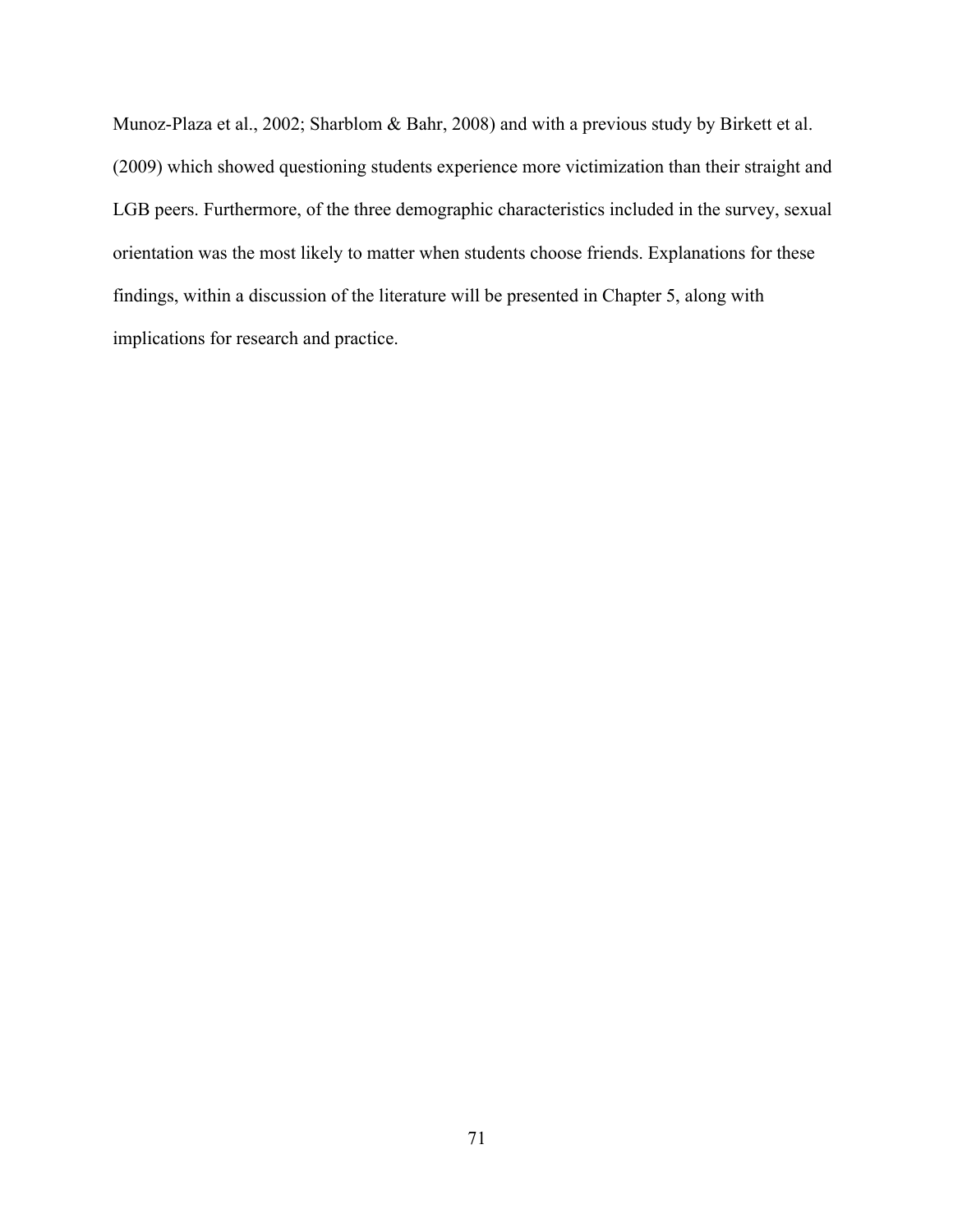#### **CHAPTER 5**

#### **DISCUSSION AND RECOMMENDATIONS**

Studies have shown that the high school environment is a hostile environment for LGBQ students (Kosciw et al., 2008; Munoz-Plaza et al, 2002; Sherbloom and Bahr, 2008); high school LGBQ students' education and emotional well-being are impacted by the hostile environment (Berkowitz & Bier, 2004; Kosciw, 2004); questioning students experience more harassment than LGB students (Birkett et al., 2009); and students who identify as LGB in high school are likely to have questioned their sexual orientation in middle school (Birkett et al., 2009). However, little research has examined middle school LGBQ student's school experiences likely due to research requirements for parent permission and the process of sexual identity formation leaving many middle school LGBQ students invisible, silent, and struggling. The purpose of this quantitative study was to provide middle school LGBQ students a voice about their middle school experience related to harassment. The research questions were as follows:

1. What are middle school students' experiences with harassment? Specifically, how do

LGB, questioning, and straight students' experiences with harassment differ?

2. What are straight students' perceptions of LGB individuals?

To answer the research questions, 208 participants (current seventh and eighth grade students) completed an anonymous survey about their experiences at middle school. Many of the survey items were focused on physical or verbal harassment. The survey also contained items to document participants' demographic information including an item about the student's sexual orientation. Based upon students' answers to that item, students were divided into three categories: LGB, questioning, and straight. The data were analyzed based on those three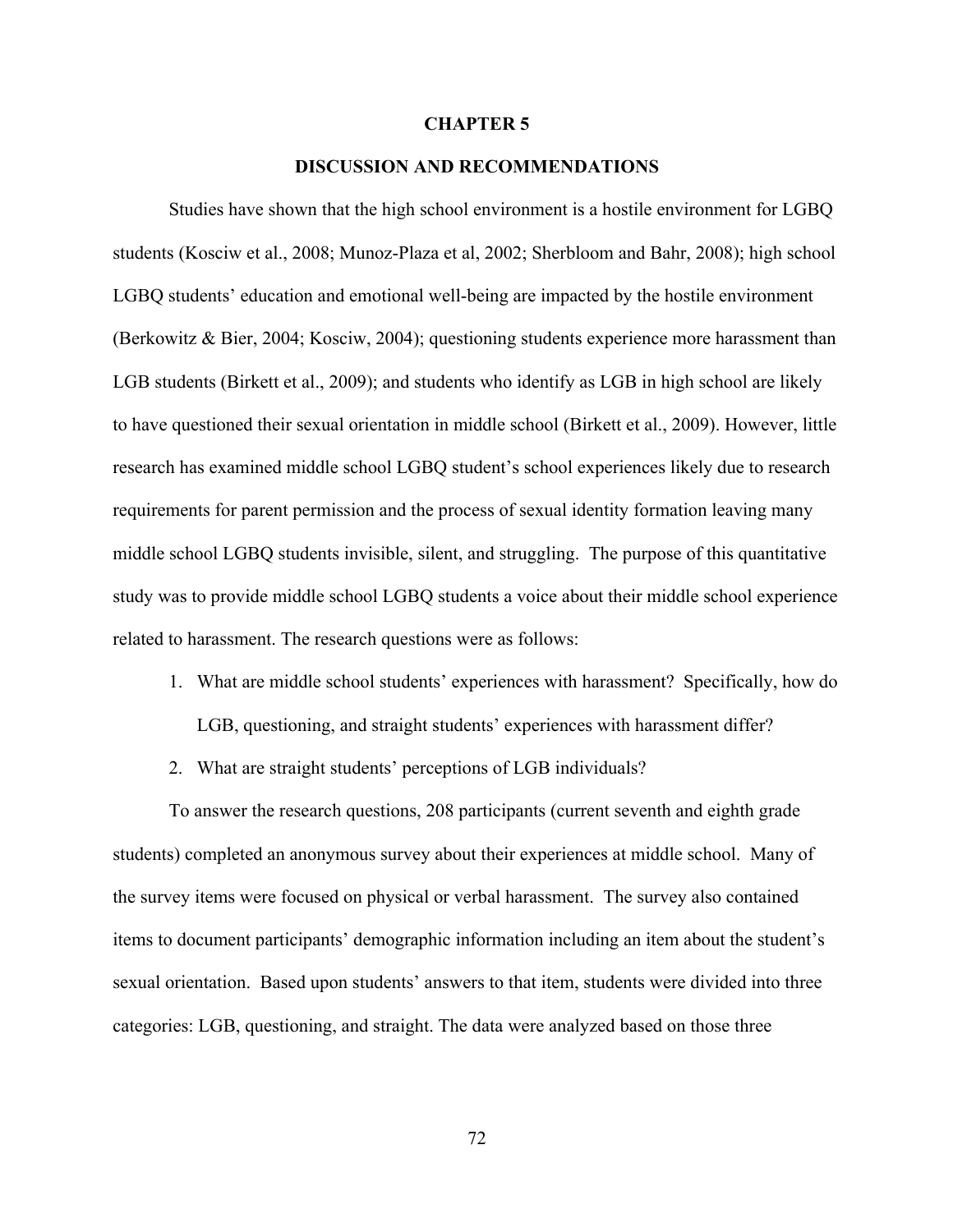categories. Specifically the dependent variable of harassment was defined as physical harassment (e.g., being pushed, slapped, kicked, or hit by someone who was not kidding around), verbal harassment (e.g., sexual jokes, comments or gestures; being made fun of because of your looks or the way you talk, had mean rumors or lies spread about you), and fear of harassment (e.g., being afraid of being beat up).

#### **Participants**

When examining the data and discussing the findings, it is important to note the participants, particularly the LGBQ participants. Of the seven participants who identified as LGB, all were eighth graders and all were female. Two (29%) of the seven identified as white, two (29%) identified as African American or Black, two (29%) identified as multiple/mixed race, and one (14%) identified as Hispanic/Latino. Comparatively, of the 16 participants who identified as questioning, one was a seventh grader and 15 were eighth graders. Fourteen of the participants who identified as questioning were female and only one was male. Seven (44%) participants who were questioning their sexual orientation identified as white, one identified as African American or black, one identified as Asian, one identified as Native American or Pacific Islander, one identified as Hispanic/Latino, and four identified as multiple/mixed race.

Based on the number of males identifying as gay  $(n=0)$  and questioning  $(n=1)$ , one is left to wonder why the sample was so disproportionate? Although it is impossible to conclude why so few males identified as gay, some possibilities include that it may be less acceptable for males to be gay or bisexual than for females to be lesbian or bisexual and therefore boys do not feel safe identifying even on an anonymous survey. Another possibility could include that girls are coming out at an earlier age than boys. Both of these possibilities are worthy of future research.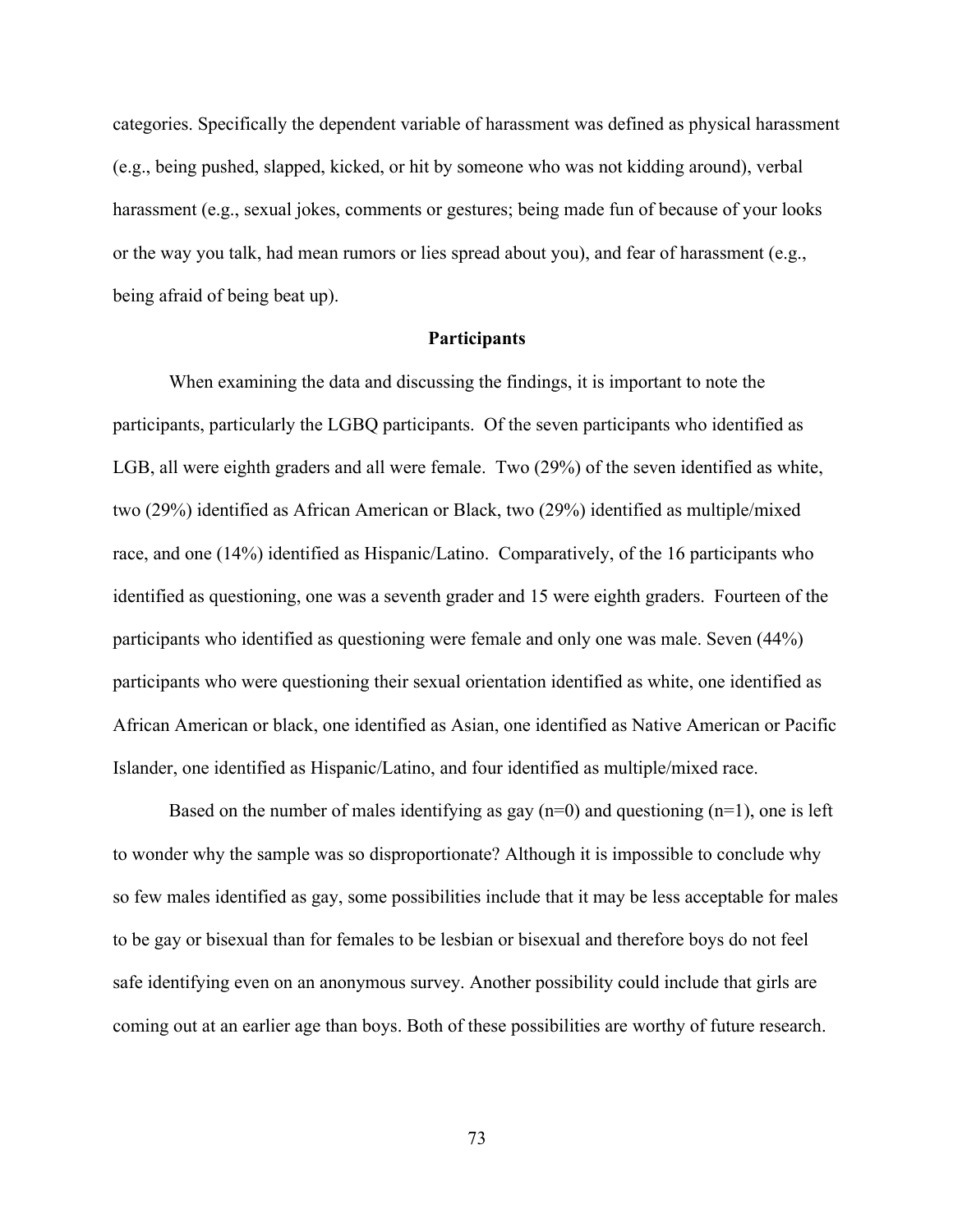#### **Research Question 1**

At the middle school in which the study was conducted, very few students reported feeling unsafe or very unsafe at school. In fact, there was a low level (less than 15%) of harassment reported by students based on the demographic characteristics of race, religion, sexual orientation, gender, or disability. However, examining harassment based on sexual orientation suggested that there were significant differences. In other words, students who identify as LGBQ experience more harassment than their straight peers.

#### **Physical Harassment**

In this study, physical harassment included physical aggression (i.e. pushing, hitting) and property damage. Students questioning their sexual orientation reported experiencing the most physical harassment, followed by LGB students. Straight students reported experiencing the lowest level of physical harassment. There was a significant difference between the groups regarding their experience as the target of theft or property damage.

#### **Verbal Harassment**

Students were asked several items about their experience as being the targets of verbal harassment and one item about their experience witnessing harassment. The results overwhelming showed a greater percentage of questioning and LGB students experienced verbal harassment than the percentage of straight students who experienced verbal harassment. Of the three groups of students, questioning students were most likely to have experienced each type of verbal harassment with the exception of verbal harassment via rumors or lies. LGB students were most likely to experience harassment via rumors or lies. The difference between the three groups' experiences for three of the four types of verbal harassment (sexual harassment via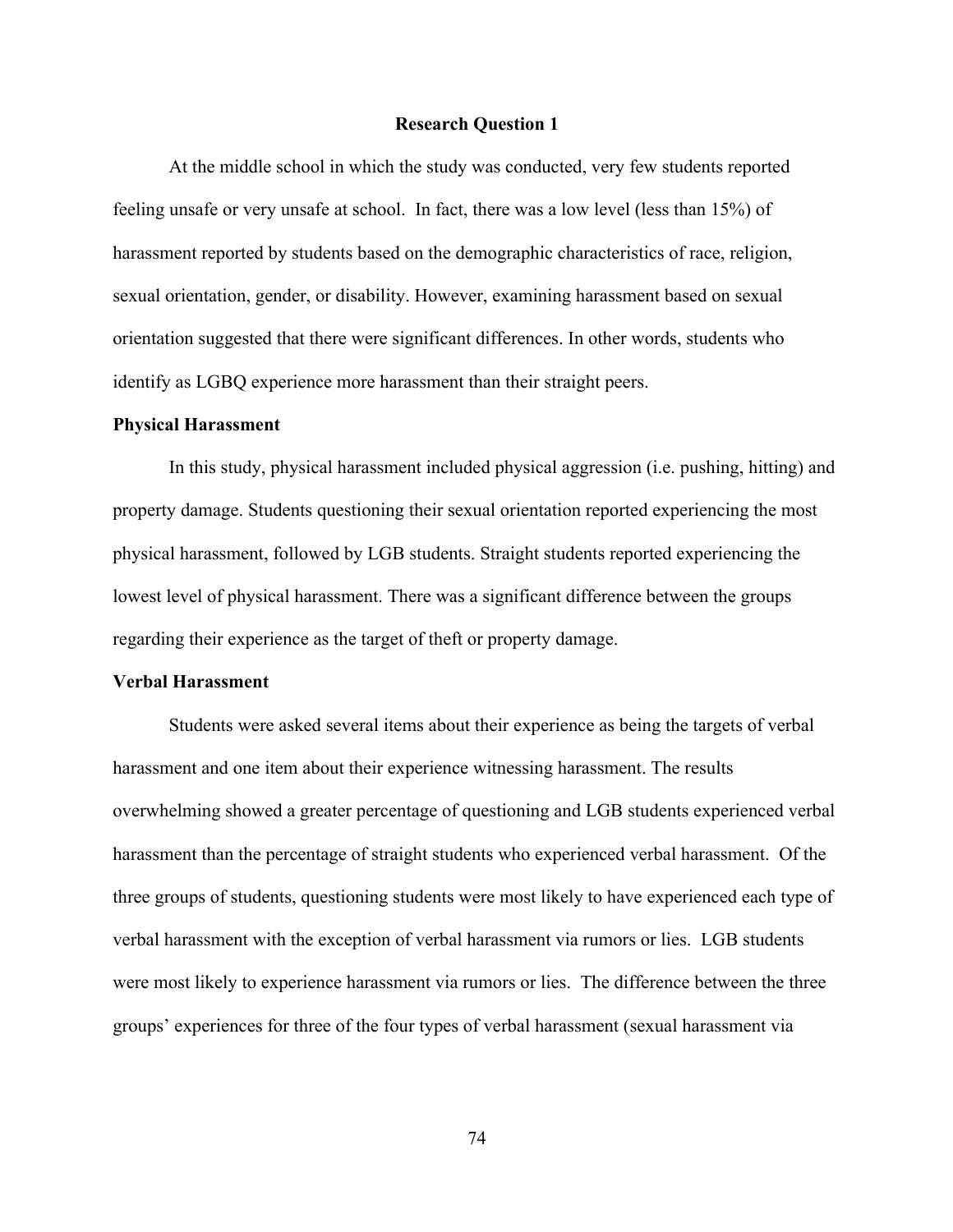jokes, comments and gestures; harassment based on looks or manner of speech; harassment via rumors or lies) was significant.

The majority of students reported witnessing verbal harassment (anti-LGB slurs) directed at students, teachers, or staff members at least once during the school year. Over a quarter of the students reported hearing anti-LGB slurs directed at students, teachers, or staff members at least once a month. Questioning students reported hearing anti-LGB slurs more often than LGB students or straight students.

The large difference between the number of students reporting being the target of verbal harassment and the number of students reporting witnessing the harassment could be for a number of reasons. First, it is possible that when an individual is being verbally harassed, there are many more students witnessing the harassment. Or, there may be only a few students experiencing harassment (1 questioning students reported 4 or more incidents of harassment), but the one student is constantly harassed so many students have witnessed the same student being harassed. Further, the students who are experiencing the harassment may have chosen not to complete or participate in the survey yet the survey participants have witnessed the nonparticipants being harassed. Another possibility is that targets of harassment are embarrassed to report that they have been the target of harassment. Finally, this specific school has implemented numerous anti-bullying programs in the past couple of years, which may have heightened witnesses' awareness of harassment.

Although the overall harassment levels at this school were low and most students reported feeling safe on campus, there are significant differences between LGB, questioning, and straight students' experiences with harassment. Based on responses to the survey items,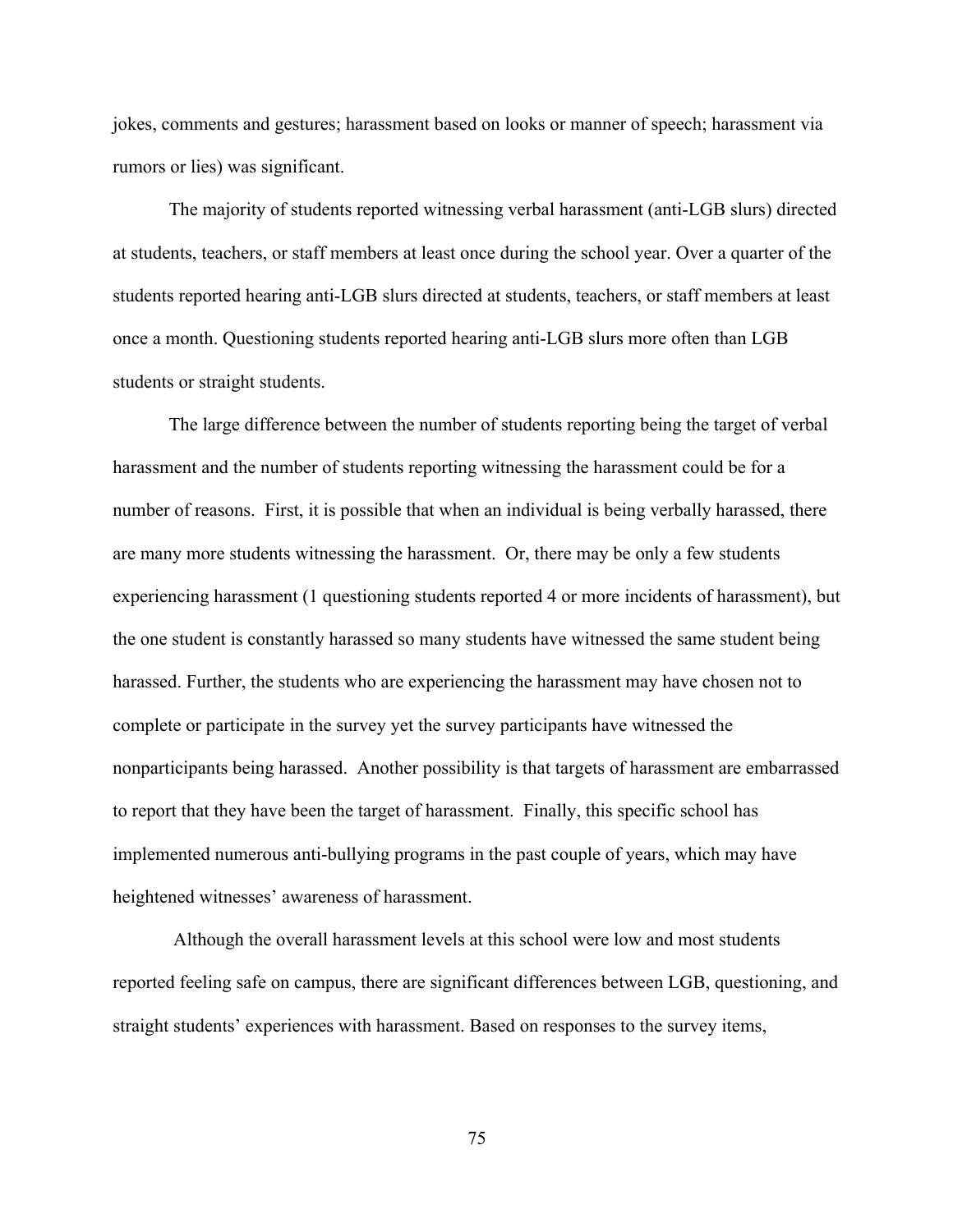questioning students are enduring the most harassment. The rate at which questioning students hear anti-LGB slurs at school is alarming (19% hearing it 2-3 times per month, 13% hearing it once a week, 13% hearing it 2-3 times per week, 6% hearing it daily, and 6% hearing it several times a day). This continual exposure to anti-LGB slurs seems likely to add to their internal struggle as they are questioning their orientation as it can be difficult to accept something that is routinely spoken of negatively.

In addition to the overall low harassment levels, another accolade for this school is the high percentage of times students witness a teacher or staff member intervene when hearing anti-LGB slurs (sometimes, 38%; often, 18%; and always, 9%) which is far higher than those reported from the GLSEN 2011 study. This intervention may be one of the reasons that although a large percentage reported being afraid of being beat up at school, they also reported feeling safe on campus.

Finally, although this is a quantitative study, it should not be forgotten that each percentage represents one or more students and that student(s) is someone's daughter, son, sister, brother, or friend. Therefore, although the overall level of harassment is low, there were 61 reports, by at least 28 different students, of experiencing some type of harassment based on a demographic characteristic. That is 61 times someone's daughter(s), son(s), brother(s), sister(s), and/or friend(s) were physically or verbally harassed.

#### **Research Question 2**

Bishop et al. (2004) concluded that individuals in a low status group, many of whom are students not accepted by their peers, are often harassed. LGB students are amongst those groups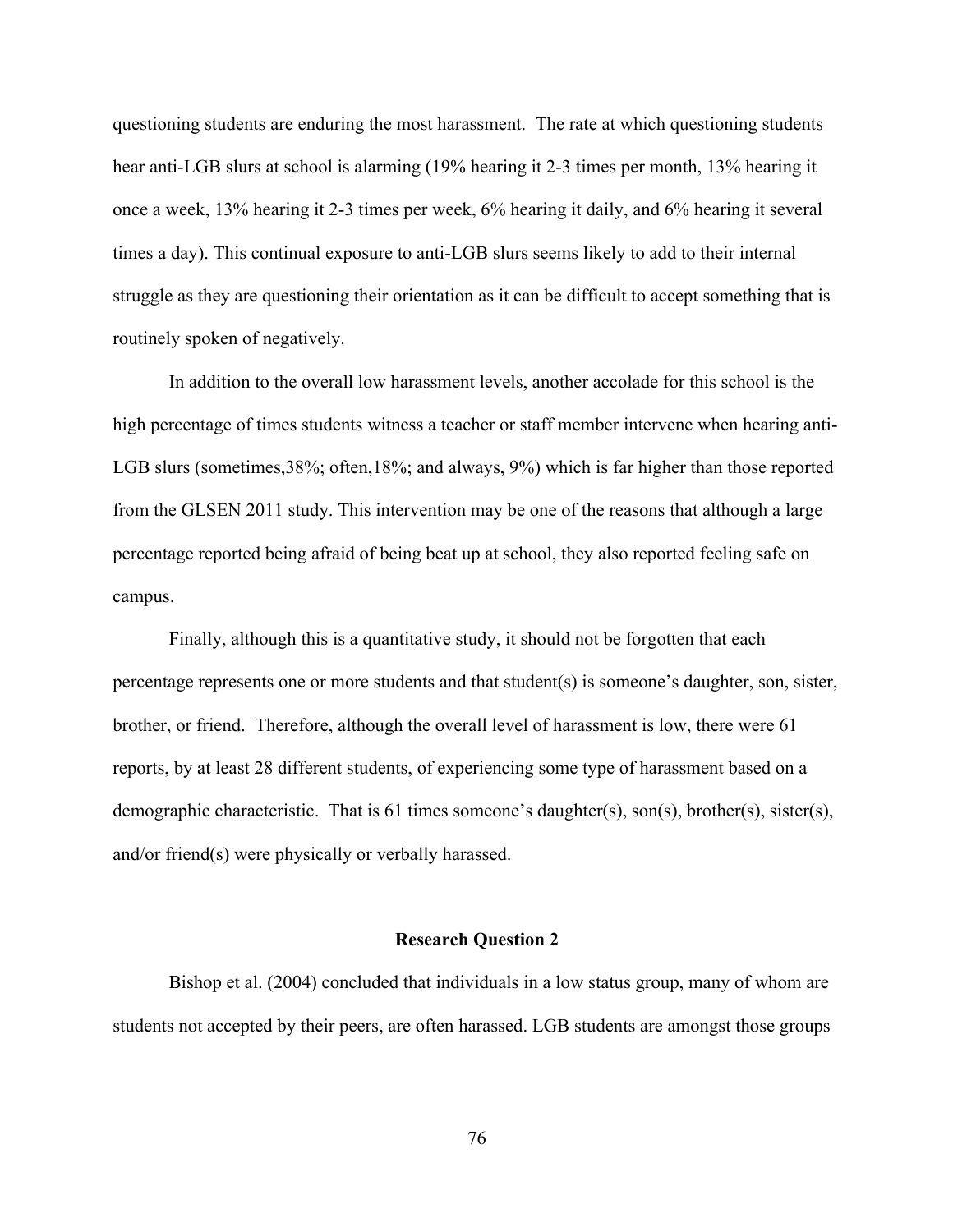often considered to be low status. Therefore, participants' perception of LGB individuals was measured. To measure participants' perceptions of LGB individuals, participants were asked how much sexual orientation mattered when deciding who to hang out with. Answer choices included not at all, a little, somewhat, and a lot with not at all being used to indicate a positive perception and a lot being used to indicate a negative perception. Only straight students' responses were calculated. Participants were also asked the same question about race and religion.

In response to the question about sexual orientation, the majority of students stated that sexual orientation, race, and religion does not matter at all and only a small portion stated it matters a lot when deciding who to hang out with. Although only 25% of students stated that sexual orientation mattered at all when choosing who to hang out with, thus possibly indicating a less than positive perception of LGB individuals, it was a greater percentage than indicated that race or religion mattered at all and therefore could indicate LGB as a low status group. However, it could be argued that a participant may have responded "a lot" because they want a friend who is LGB. If in fact "a lot" does indicate a negative perception, it could also lead to questioning students feeling fearful of losing friends if the individual questioning concludes he/she is LGB and decides to come out. This fear could prolong the questioning phase, leaving the student more vulnerable to experiencing harassment.

#### **Significance of the Findings**

Much of the research focusing on LGB students' school experiences have focused on or included primarily high school LGB. These studies have shown that LGB high school students are targets of physical and verbal harassment (Birkett et. al., 2009; Goodenow, Szalacha, &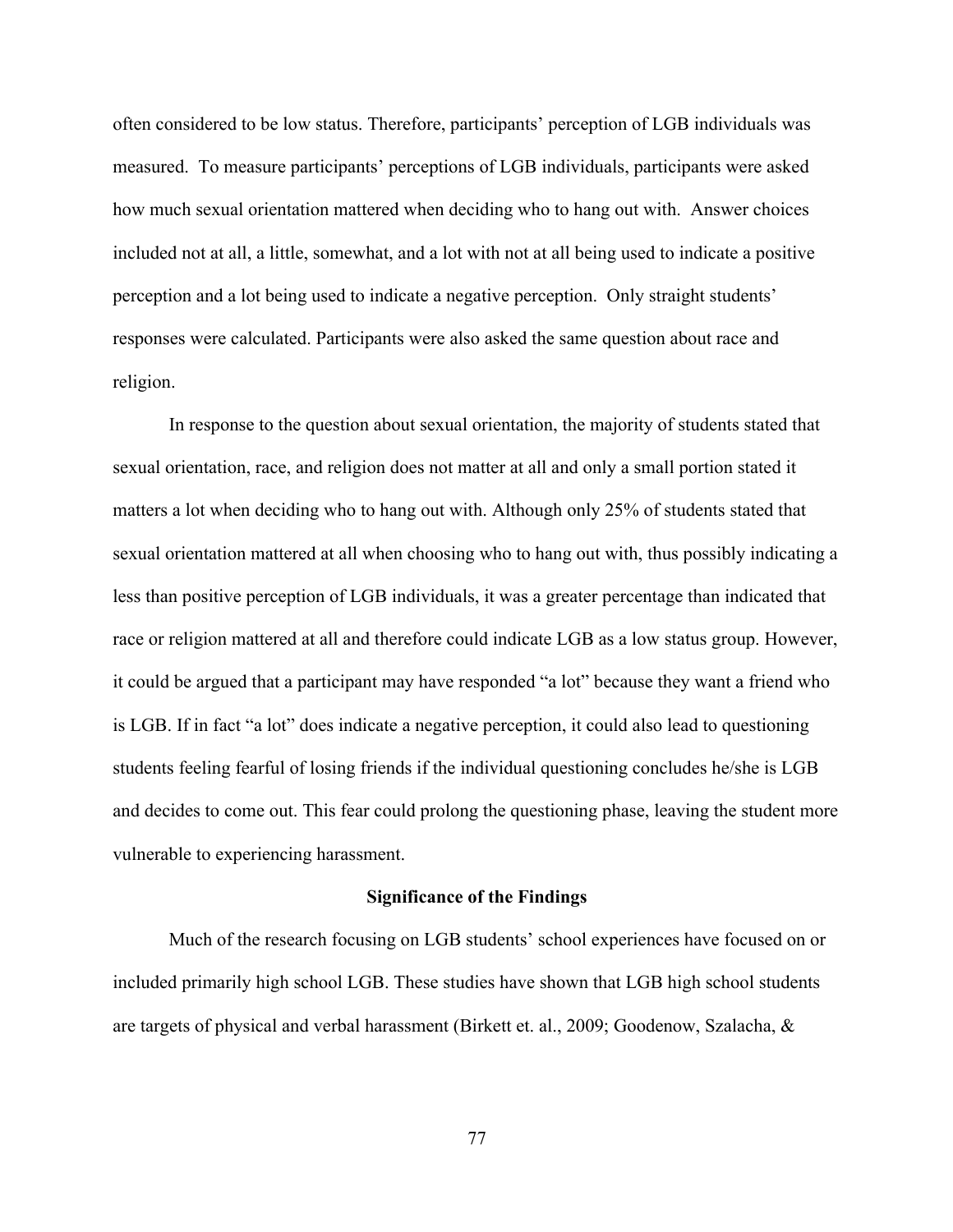Westheimer, 2006; Kosciw et al., 2012; Payne & Smith, 2010; Turner et al., 2011; Varjas et al., 2008; Williams et al., 2005). Further, LGB students who are targets of harassment are more likely to experience a number of negative outcomes including absenteeism (Kosciw et al., 2012), lower GPA (Kosciw et al., 2012), and are more likely to drop out of school (Berkowitz & Bier, 2004). High school students who are questioning their sexual orientation have been found to be more likely than their LGB or straight counterparts to experience victimization such as harassment (Birkett et al., 2009), increasing the likelihood of experiencing negative outcomes due to the victimization. To date, little research has focused on middle school LGB or questioning students' experiences.

This study focused on middle school LGB and questioning students' experiences, specifically with verbal and physical harassment. The inclusion of questioning students was very important due to the process of sexual identity formation. Many models of sexual identity formation include a period of time in which one questions their sexual orientation prior to disclosing one is LGB. Studies by Birkett et al. (2009) and Williams et al. (2005) suggested that during the middle school years, many LGB individuals are in the questioning phase.

Even in a school focused on anti-bullying measures, located in West Los Angeles, which includes many out adult parents, teachers, and administrators, this study found middle school LGB and questioning students face harassment at levels significantly different than their straight counterparts which was consistent with findings showing high school LGB face harassment. Also consistent with findings from studies of LGBQ high school students, this study found middle school students who are questioning their sexual orientation are more likely to be targets of harassment than their LGB or straight peers. Given that the No Child Left Behind Act (2001)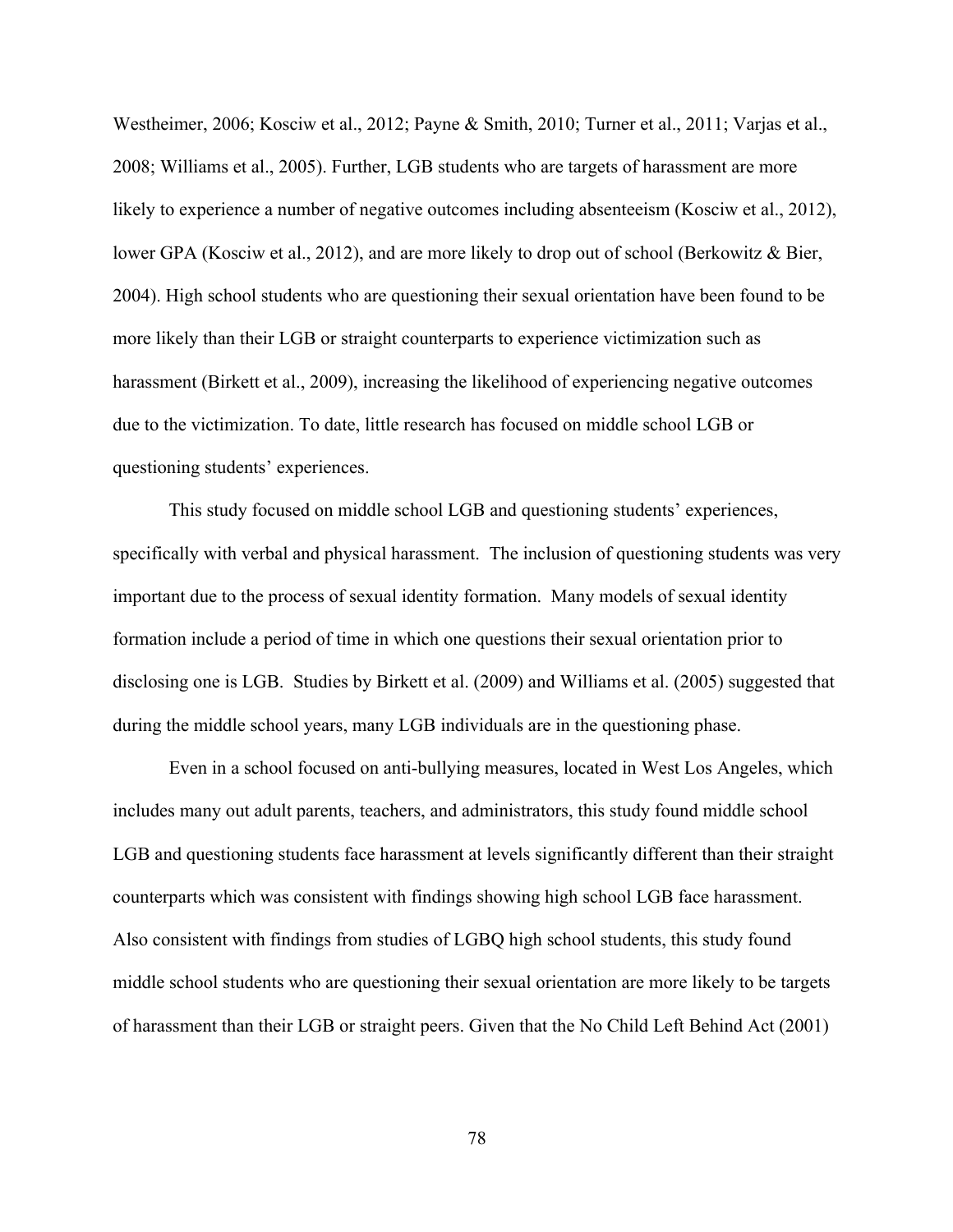mandates that schools must provide a safe learning environment for all students, these findings show educators must take action to provide a safer environment for LGBQ students.

#### **Recommendations for Practice & Future Research**

Educators have a moral commitment to provide a safe environment for all students, including LGBQ students. Further, educators have a legal mandate (i.e. NCLB 2001) to provide such environment. This is not to say this will be easy or even easily accepted in some communities. However, LGBQ students exist in all communities and as educators; it is our ethical and legal job to keep all students, including LGBQ students, safe. School climate impacts students' mental health, self-esteem, and academic outcomes (Birkett et al., 2009). In a recent study, seventh through twelfth grade LGB students who reported a positive school climate were less likely to have reported experiencing victimization and negative outcomes (Birkett et al., 2009). A positive school climate is considered a primary prevention (Merrell, Ervin, & Gimpel, 2006, as cited in Fisher et al., 2008) and includes policies that promote the acceptance and safety of all students (Fisher et al., 2008).

Schools have begun to work towards improving LGBQ students' school experiences. Some schools have created policies that prevent discrimination based upon sexual orientation and many high schools have created Gay Straight Alliances (GSAs) and similar support groups (Blackburn & McCready, 2009). The Milwaukee School system recently approved a LGB friendly middle school, the first in the U.S. (Blackburn, & McCready, 2009). There are also a few middle schools in California that have created Diversity Clubs. Diversity Clubs often include topics of acceptance for racial, ability/disability, religious, and sexual minority groups and fight harassment based on race, ability/disability, religious, and sexual orientation. The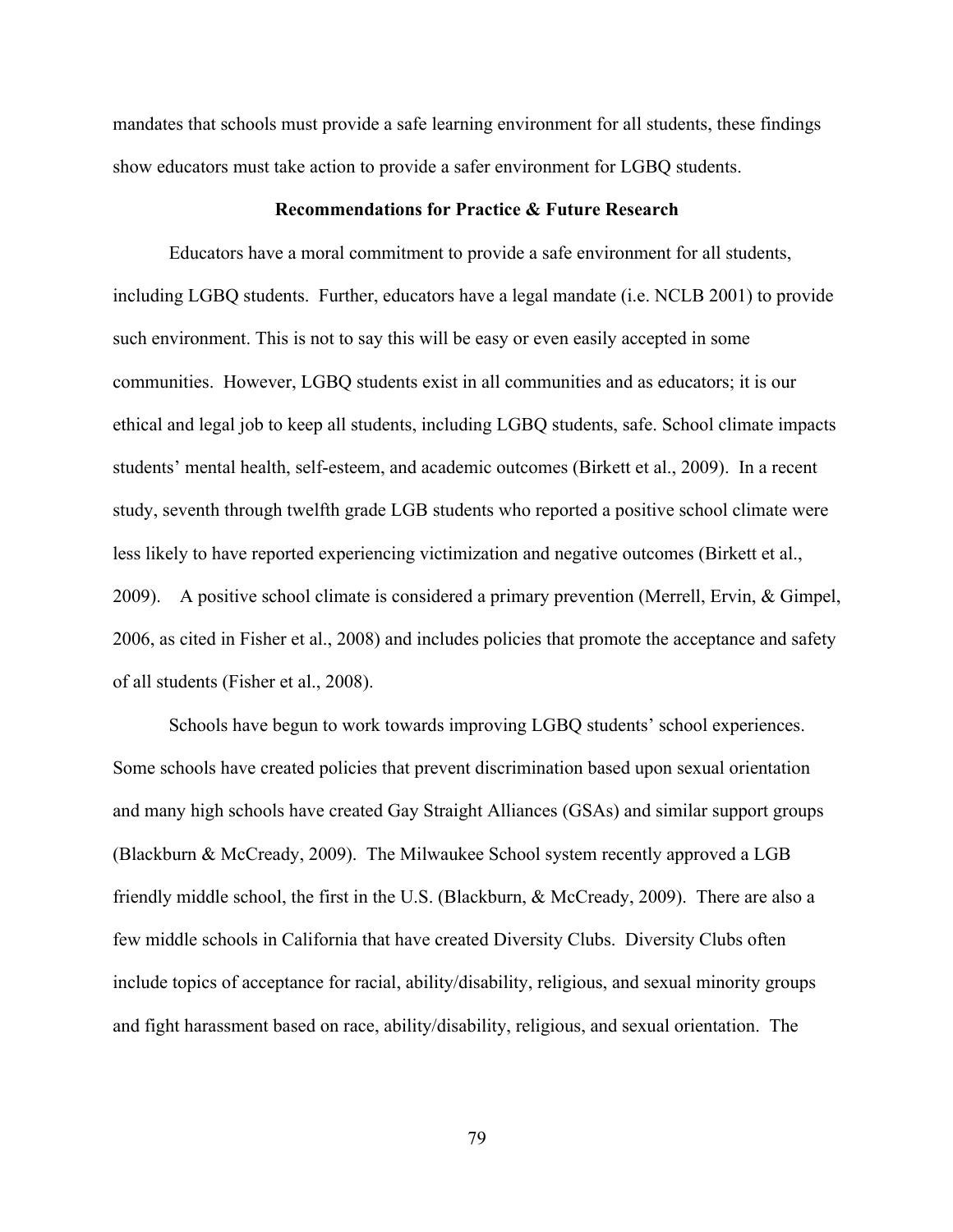National Association of School Psychologists (2006) listed the need to understand LGB issues and documented strategies to support LGB students in their blueprint for training and practice (Hansen, 2007). In addition to policies and GSAs, some schools are including LGB individuals and history in the school curriculum and classroom lessons. California recently passed a senate bill requiring inclusion of LGB individuals in social science instruction.

#### **Inclusive School Climate and Policies**

Mayo (2009) speaks to the official silence surrounding the harassment of LGB individuals. One way to break the silence is to implement policies that are inclusive of LGB individuals and policies which prohibit the harassment of LGB individuals (Biegal & Kuehl, 2010). Biegel & Kuehl (2010) promote the importance of educators being proactive in creating an inclusive environment for LGB individuals. Proactive measures can include LGB supportive faculty and staff members placing LGB "Safe Space" stickers on the door of their classroom/office, displaying posters that clearly state harassment of LGB individuals will not be tolerated, and keeping language surrounding school events such as dances LGB inclusive.

Another proactive measure schools can take is to specifically include LGB individuals in harassment and bullying policies. Some states include LGB individuals in harassment policies, while others do not. As bullying has become a growing concern, more states have passed antibullying legislation. LGB students have been specifically mentioned in some of the anti-bullying legislation. Anti-bullying policies that specifically mention LGB students have a positive impact on school climate (Kosciw et al., 2012). Results of the GLSEN 2011 School Climate Survey showed students who reported their schools had an anti-bullying policy which specifically mentions LGB individuals also reported lower rates of homophobic comments, lower rates of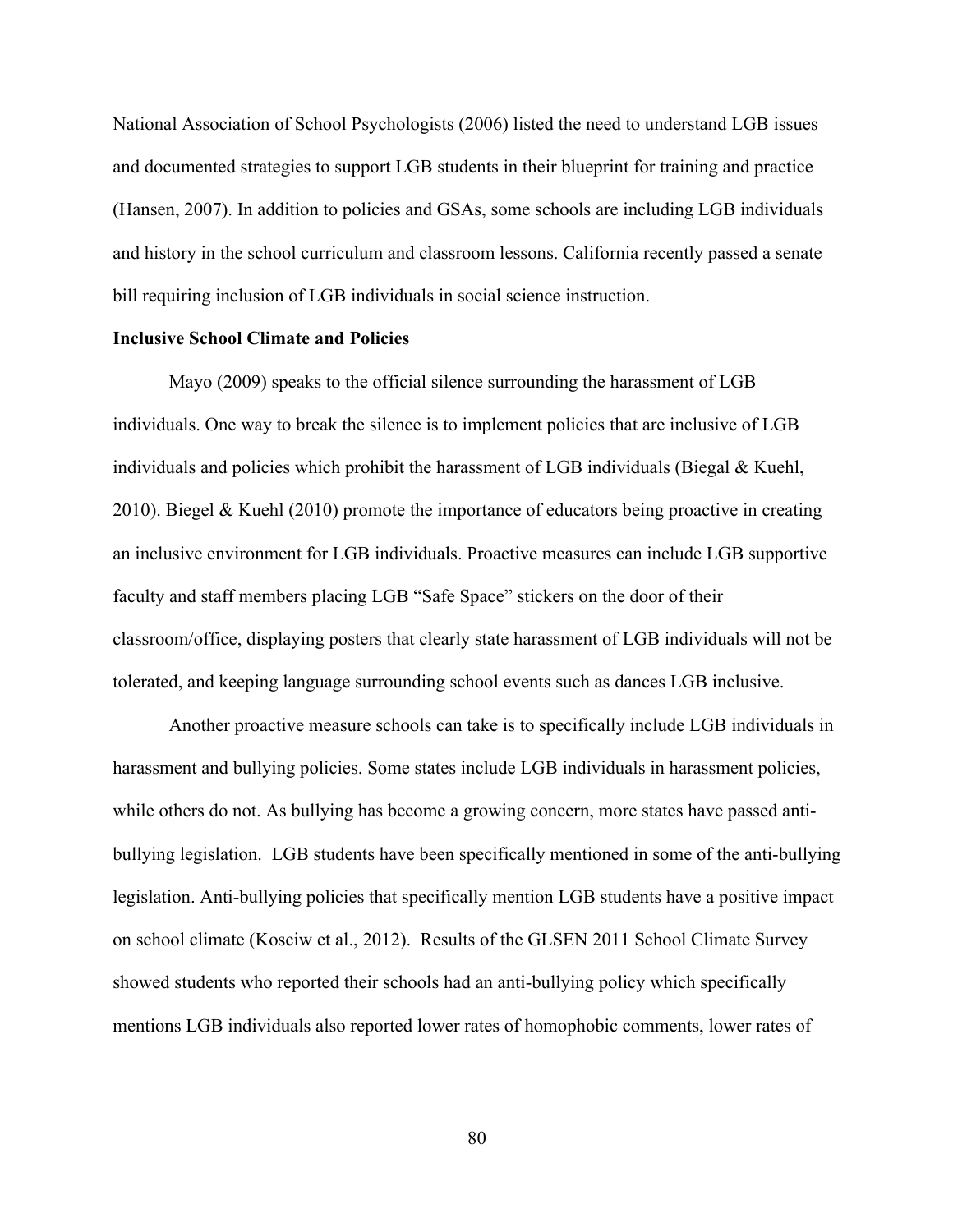victimization, and higher rates of staff intervention when hearing homophobic comments (Kosciw et al., 2012). These policies not only give students a clear understanding that harassment of LGB individuals is not acceptable, but also give school staff guidance about how to respond when harassment of LGB individuals occurs (Kosciw et al., 2012).

#### **Gay Straight Alliances**

Gay Straight Alliances (GSAs) are clubs or organizations on school campuses consisting of lesbian, gay, bisexual, and straight students. According to Griffin, Lee, Waugh, and Beyer (2004) GSAs take on the following roles in schools: counseling and support group not integrated into the school, a "safe space" known by the general student population, the main group raising awareness and educating the general student population about LGB issues, and a group which is part of a larger school effort to make school a safe place for LGB students (as cited in Hackford-Peer, 2010). In all of those roles, GSAs provide LGB students support and a safe place to meet. The GSA Network connects high school GSAs. The GSA Network's mission states:

The national GSA Network supports young people in starting, strengthening, and sustaining GSAs and builds the capacity of GSAs to create safe environments in schools for students to support each other and learn about homophobia and other oppressions; educate the school community about homophobia, gender identity, and sexual orientation issues; and fight discrimination, harassment, and violence in schools.

(www.gsanetwork.org/about-us, 8/2/2010)

The GSA network strives to benefit students through ending isolation, developing leaders, and making schools safer (www.gsanetwork.org/about-us, 8/2/2010).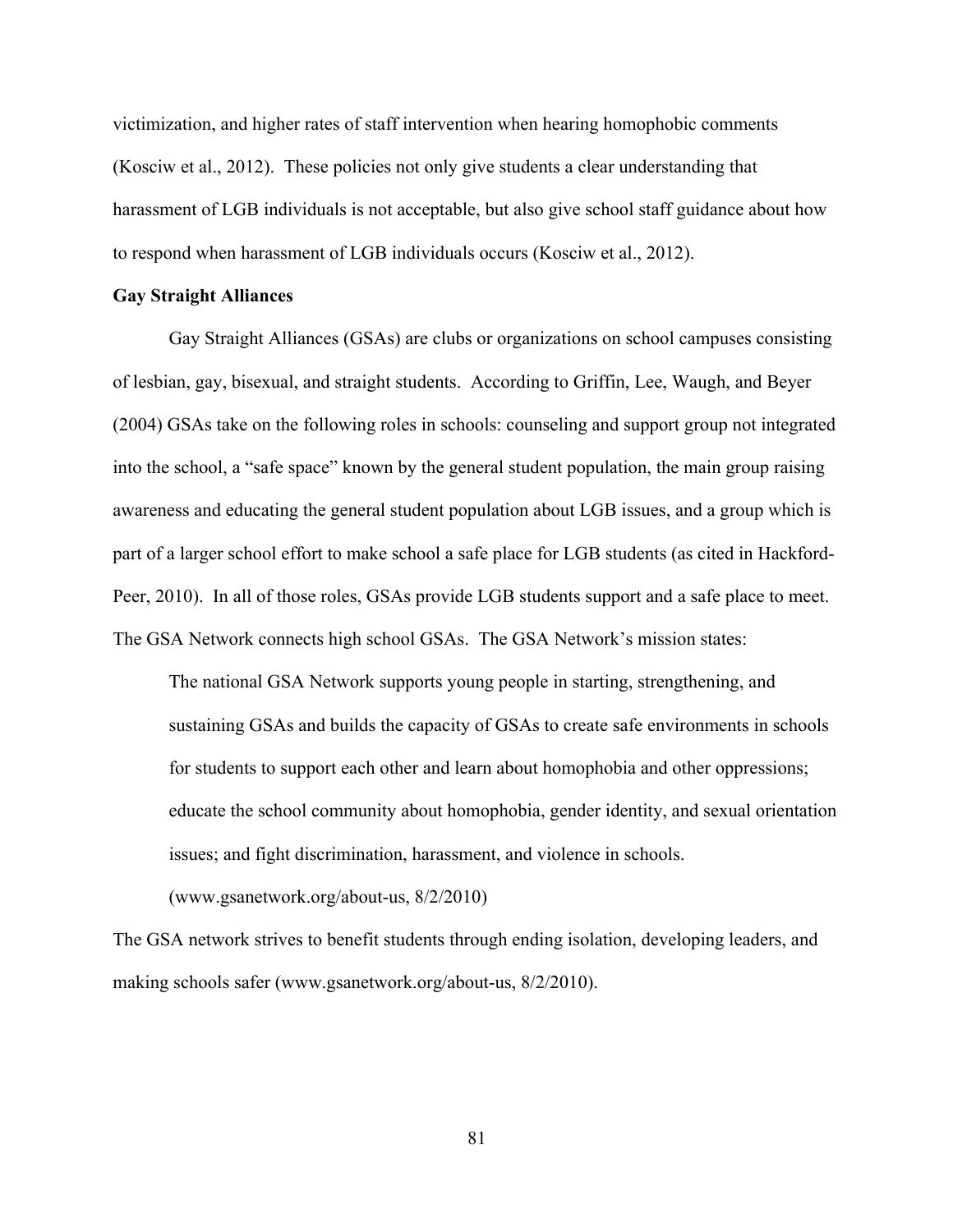GSAs have been shown to be the "most potent force for school change" (Hansen, 2007, p. 844) that has a positive impact in the lives of LGB students. Goodenow et al. (2006) found that the presence of a GSA on a school campus serves as a visible sign of a school's support of LGB students. Positive outcomes of GSAs have been an improvement in academic performance (Lee, 2002), improved attendance (Goodenow et al., 2006; Lee, 2002), and the students working harder and taking school more seriously (Lee, 2002).

A second finding of GSAs is the increased safety of LGB students on campus (Goodenow et al., 2006; Kosciw, 2004; Kosciw & Cullen, 2002; Kosciw et al., 2012; Lee, 2002). The students interviewed in Lee's (2002) research cited the formation of a GSA on campus lead to increased visibility and support, resulting in students feeling safer on campus. Goodenow et al. (2006) analyzed data from the Massachusetts Youth Risk Behavior Survey (Massachusetts Department of Education, 2000) and determined that LGB students in schools with a GSA experienced less victimization and rated their schools as less hostile than LGB students in schools without a GSA. This finding was supported by Kosciw et al. (2012) research in which students in schools with a GSA reported hearing fewer homophobic remarks than students in schools without a GSA. Decreased harassment, hostility, and homophobic language all support the finding that GSAs impact not only LGB students, but all students in the school (Goodenow et al., 2006; Hansen, 2007; Kosciew et al., 2012; Lee, 2002; Mayberry, 2006; Munoz-Plaza et al., 2002; Talburt, 2004).

Other positive outcomes of GSAs include social support and reducing isolation (Mayberry, 2006). LGB students expressed feeling that participation in a GSA increased visibility which resulted in their ability to form closer relationships with LGB and straight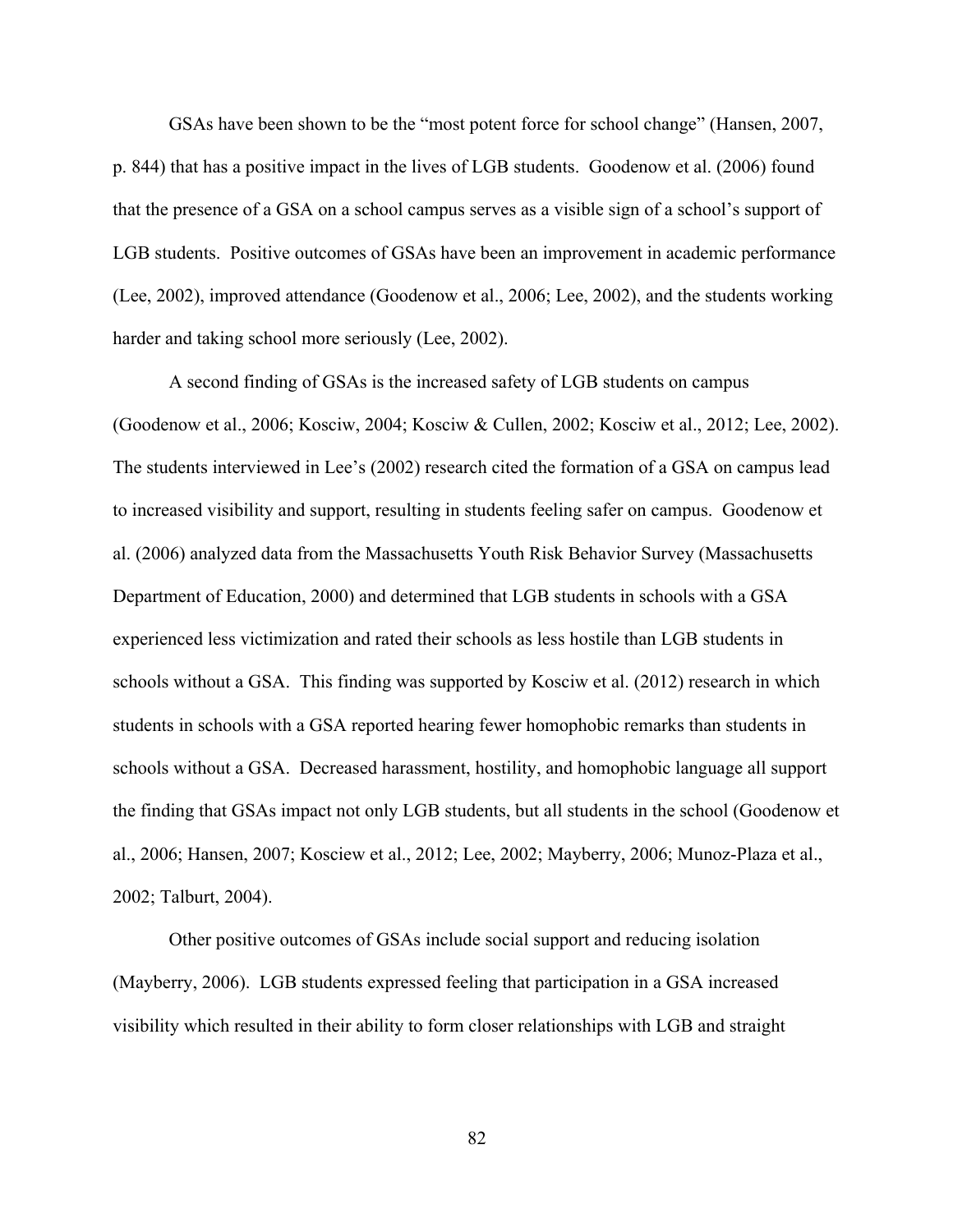students (Lee, 2002). Pace (2009) found students were positively impacted by the social support provided to them through GSAs. Students in schools with a GSA were able to identify a staff member who is supportive (Lee, 2002; Szalacha, 2003).

Based on the positive impact high school GSAs have had on high schools' school climates and high school LGBQ students' experiences, the formation and implementation of GSAs or similar clubs in middle schools could be one possible way of improving middle schools' school climate and the school experience for LGBQ middle school students.

#### **Curricular Inclusion**

Curricular silence is another form of silence in schools. The vast majority of LGB students (83%) report that positive representation of LGB individuals, history, or issues is not included in classroom curriculum and lessons. As Unks eloquently stated about school curriculum:

Homosexuals do not exist. They are "nonpersons"…They have fought no battles, held no offices, explored nowhere, written no literature…To the homosexual student, the message has even greater power: no one who has ever felt as you do has done anything worth mentioning. (Unks, 2003, cited in Pace 2009, p. 98)

LGB students who do report LGB individuals, history, or topics were included in their school's curriculum/lessons, also report hearing fewer homophobic comments, report feeling safer at school, and report less absenteeism (Kosciw et al., 2012). Based on the reports of hearing fewer homophobic comments, it is likely that the inclusion of LGB individuals, history, or topics also has a positive impact on straight students' perception of LGB individuals and is recommended.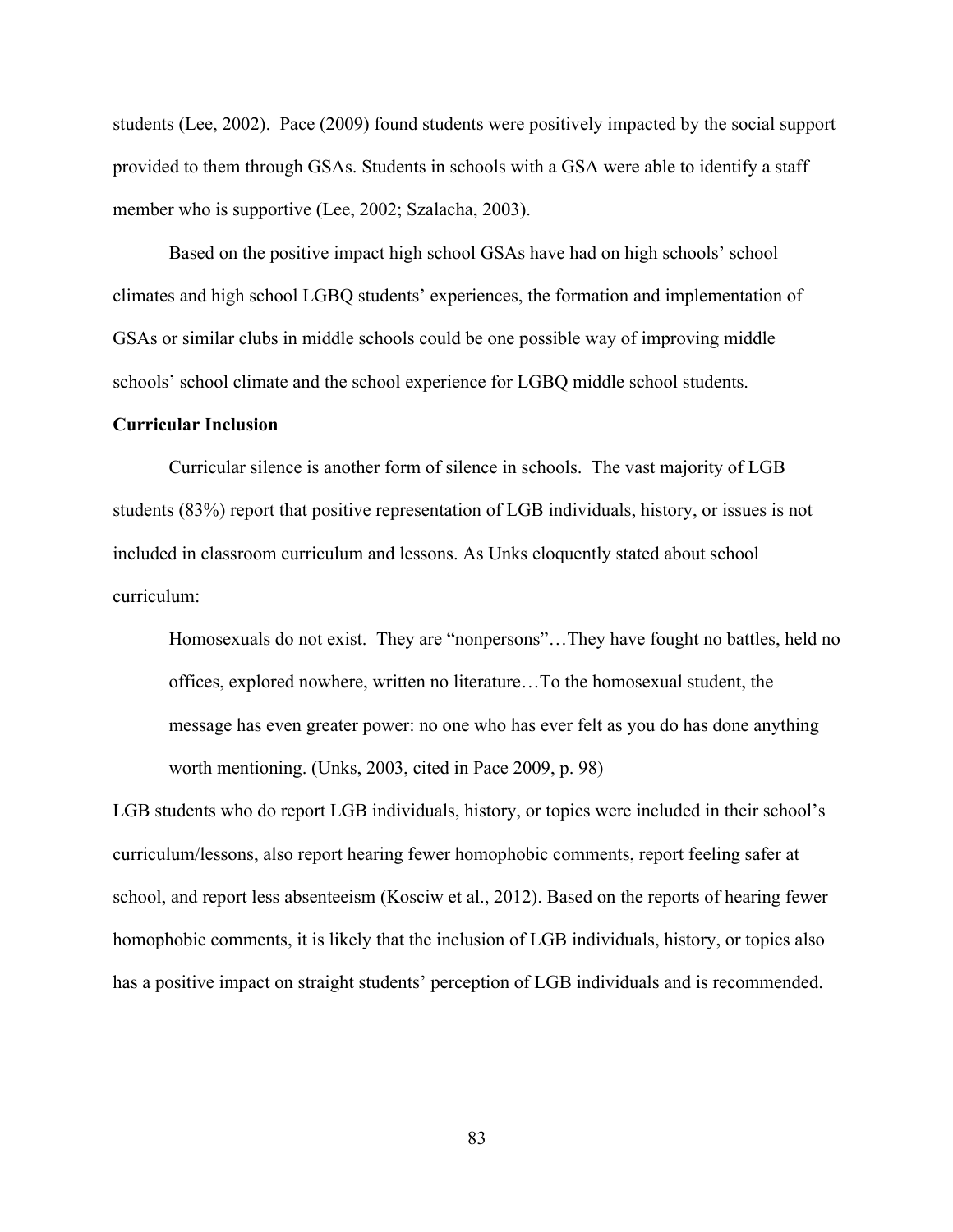An inclusive school climate, policies clearly stating that harassment of LGB individuals is not tolerated, GSAs and similar support groups, and positive information about LGB individuals in the school curriculum could likely reduce the fear and isolation many students questioning their sexual identity experience.

#### **Research**

To date, much research has focused on LGB high school students. The few studies that have focused on middle school students, including this study, have been in limited geographic areas. A nation-wide study could be beneficial in generalizing the findings. Given Birkett et al. (2009) findings and the findings of this study that questioning students often experience greater harassment than LGB students, I recommend such study include questioning students. Based on my experience with this study, I recommend future researchers utilize recognized surveys that focus on student experiences and embed, rather than highlight, sexual orientation. Having chosen surveys which the school district already utilized (California Healthy Kids Survey and GSA School Climate Survey) and simply adding sexual orientation into the demographic information as well as a category alongside race and religion helped me get approval to conduct the study at the school site.

Identifying questioning students can be difficult. I recommend utilizing Birkett's question "Do you ever feel confused about whether you are lesbian, gay, or bisexual?" modifying the choice of rarely to state rarely because I am pretty sure I am straight" and "rarely because I am pretty sure I am gay". These two options will allow the researcher more data to utilize.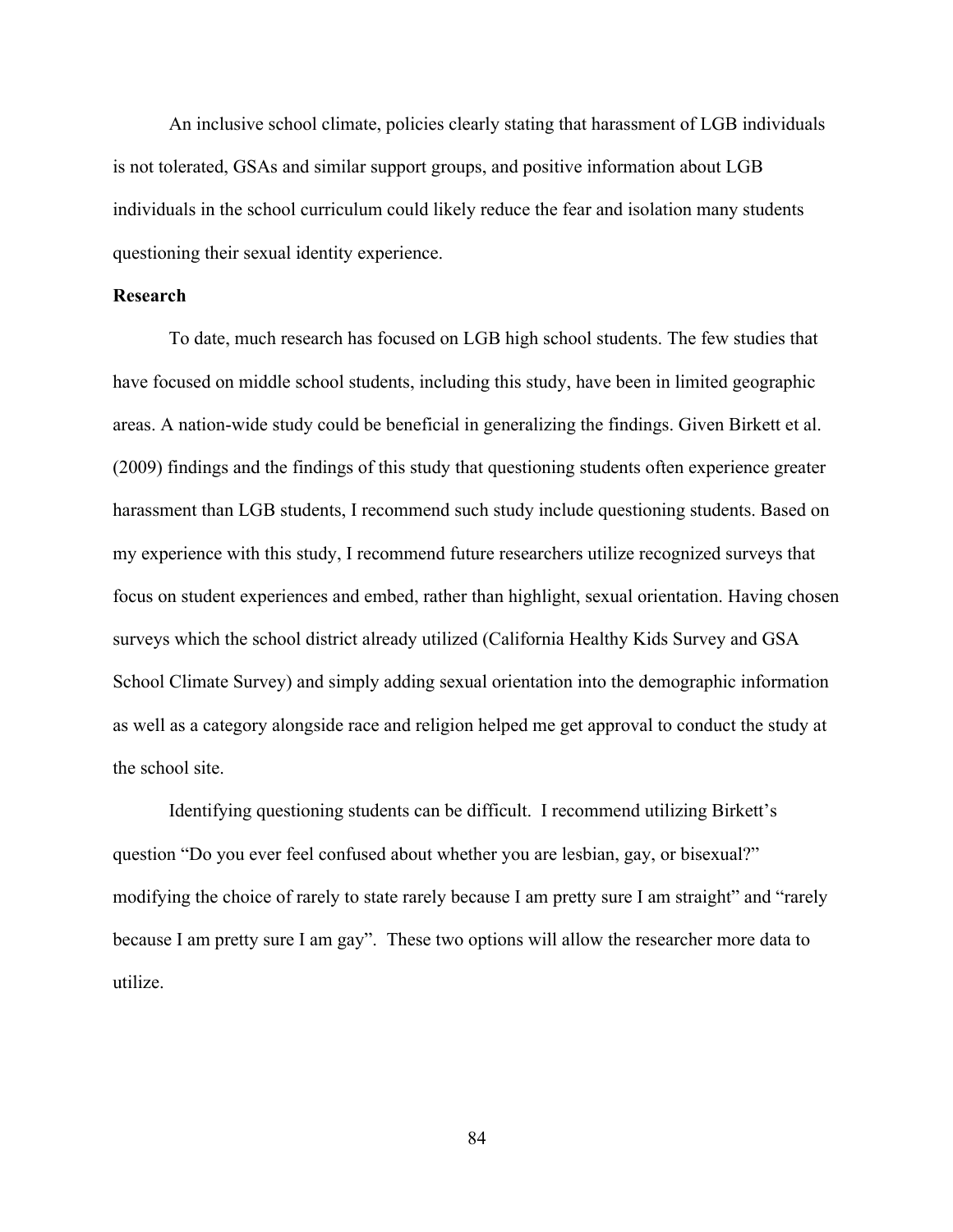A national study could also address the questions raised about the lack of gay male participants. Included in the study could be questions about the perceptions of specifically gay males, bisexual males, lesbians, and bisexual females. The results should be analyzed by the perceptions of each gender towards each gender (i.e. straight females towards lesbians, straight females towards gay males, straight males towards lesbians, straight males towards gay males).

Another area for future study is to examine the effectiveness of middle school GSAs and Diversity Clubs. High School GSAs have been found to be an effective strategy for creating safe campuses for LGB students (Goodenow et al., 2006; Kosciw, 2004; Kosciw & Cullen, 2002; Kosciw et al., 2012; Lee, 2002). As the number of middle school GSAs and Diversity Clubs increase, it will be important to examine their effectiveness for creating safe campuses for middle school LGBQ students.

#### **Conclusion**

Many studies have shown LGBQ students experience harassment at school. This study shows that even at a school where students report overall low levels of harassment, LGBQ students experience significantly more harassment than their straight counterparts. Results of harassment can include absenteeism, lower GPAs, and even suicide (as seen in the Anoka-Hennepin School District's four LGB student suicides in a nine month period of time). Administrators, teachers, students, and parents are urged to take steps now to create safe school environments for all students, including LGBQ students. The next dropout or suicide could be your favorite student, your son, your daughter, or your best friend.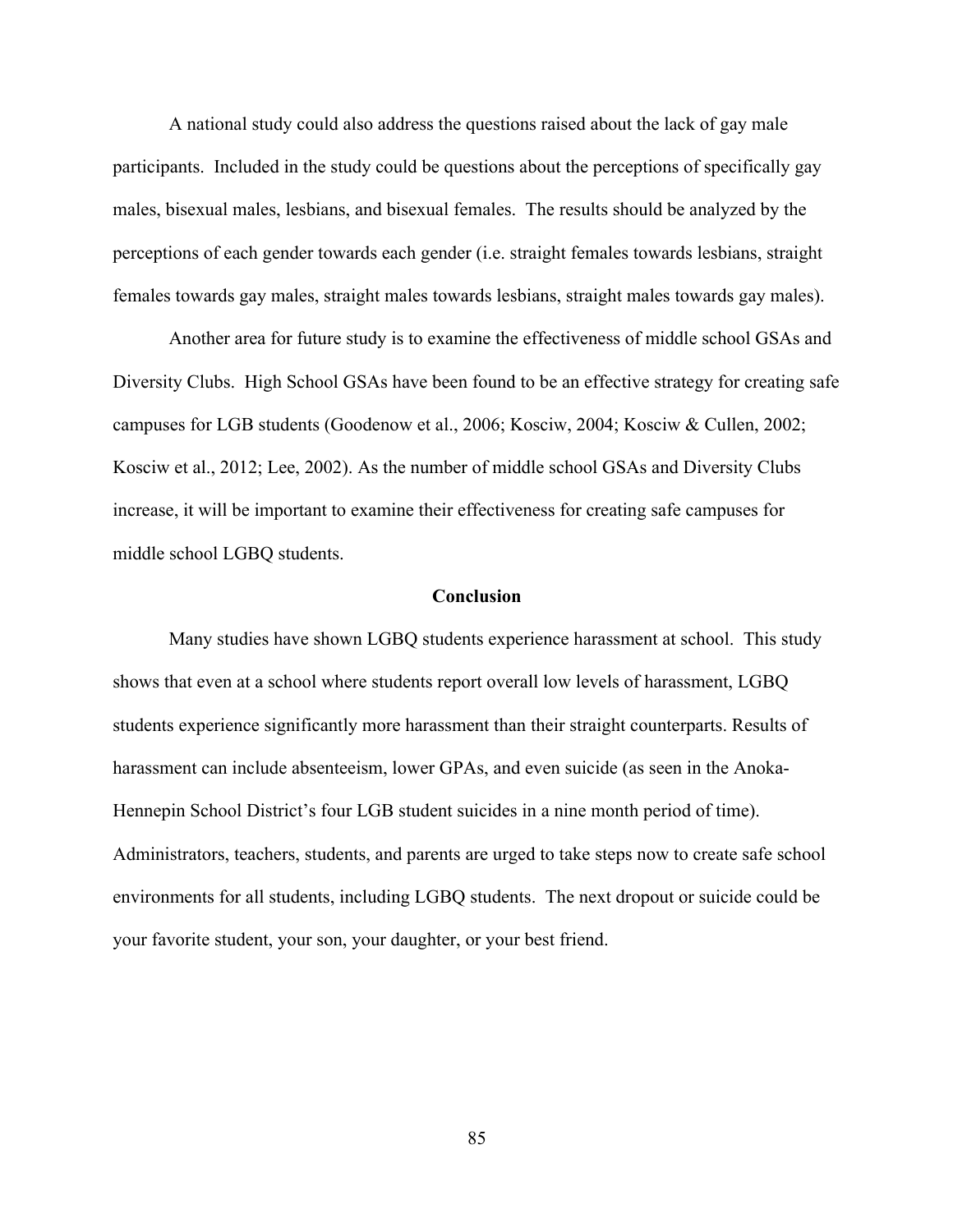# *Appendix A*

# *Informed Consent Letter*

# LOYOLA MARYMOUNT UNIVERSITY

# Informed Consent Form

Date of Preparation \_\_\_\_\_\_\_\_\_\_\_\_\_\_\_\_\_\_\_\_\_\_\_\_\_\_\_\_\_\_\_\_\_\_\_\_\_

#### **Loyola Marymount University**

Middle School Students and Harassment

- 1) I hereby authorize Kim Indelicato to include me (my child/ward) in the following research study: Middle School Students and Harassment.
- 2) I have been asked to participate on a research project which is designed to examine the harassment of various demographic groups including ethnic, religious, gender, ability/disability, and sexual orientation. The survey will take approximately 30 minutes to complete. Each participant will complete the survey on June \_\_\_\_\_, 2012.
- 3) It has been explained to me that the reason for my son/daughter's inclusion in this project is because he/she is a seventh or eighth grade student at [school name].
- 4) I understand that if my child is a participant in the study, he/she will complete a survey one time, on-line, during his/her physical education class. The survey will ask questions about your child's experience at [school name] pertaining to harassment. I also understand that when completing the survey my child may choose to skip or not answer any question(s) he/she does not want to answer.

The researcher will collect and analyze the data to describe the experiences and perceptions of middle school students.

These procedures have been explained to me and my child by Kim Indelicato.

- 5) I understand that the study described above involves my child recalling past events that may have been stressful for him/her. As such, every question is optional and your child may choose to skip answering any item on the survey or opt out of the survey at any time.
- 6) I also understand that the possible benefits of the study are an increased awareness of students' experiences at [school name]. School personnel will be able to use this information to inform decisions related to school safety.
- 7) I understand that Kim Indelicato, who can be reached at kindelic@lion.lmu.edu or [school phone number] will answer any questions I may have at any time concerning details of the procedures performed as part of this study.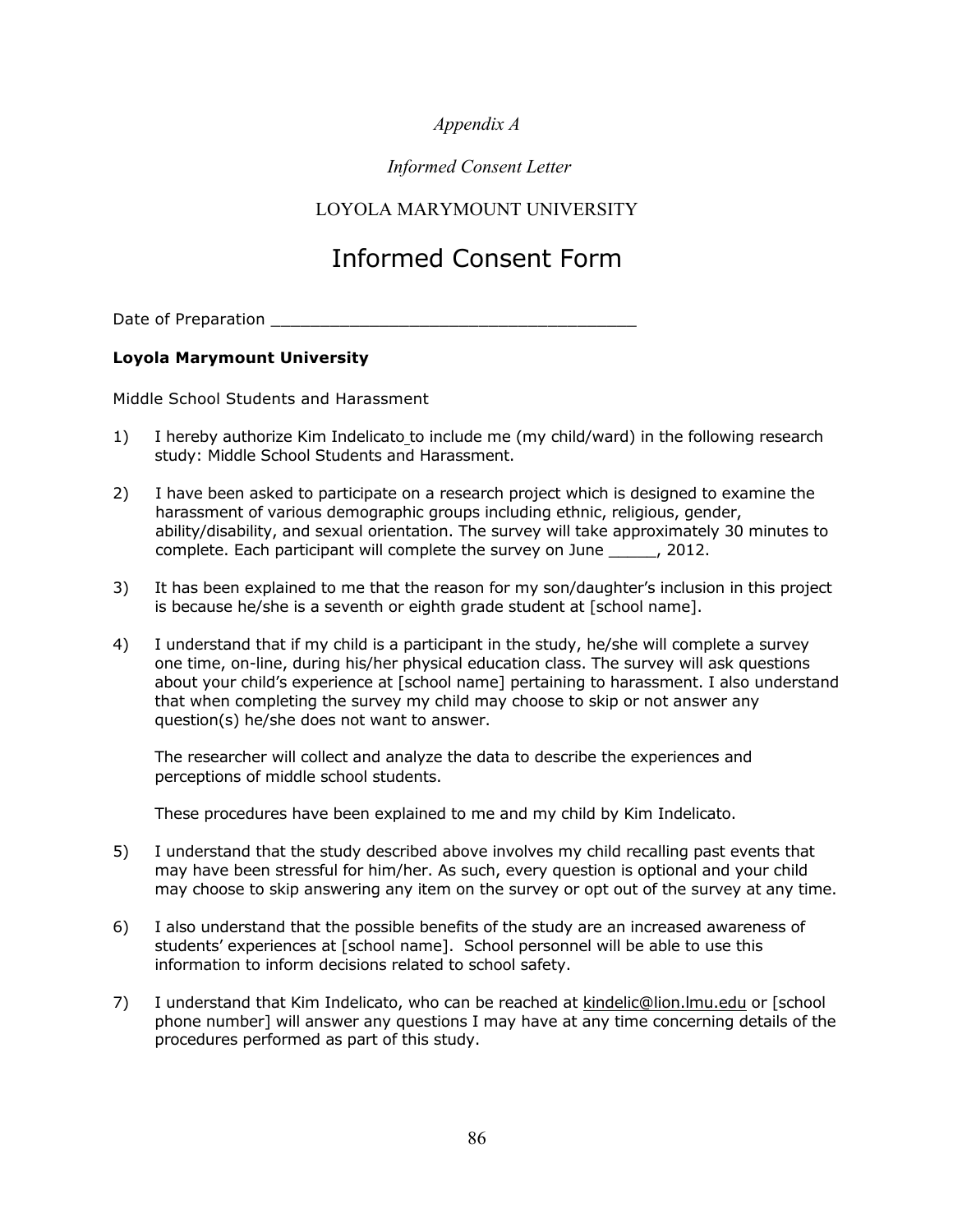- 8) If the study design or the use of the information is to be changed, I will be so informed and my consent reobtained.
- 9) I understand that I have the right to refuse to participate in, or to withdraw from this research at any time without prejudice.
- 10) I understand that circumstances may arise which might cause the investigator to terminate my participation before the completion of the study.
- 11) I understand that this study is anonymous and the information obtained from my child cannot be linked to my child in any way.
- 12) I understand that I have the right to refuse to answer any question that I may not wish to answer.
- 13) I understand that my child's name will be entered into a drawing for one of six \$5 gift cards to In-N-Out Restaurant for his/her participation in this study; I further understand that if I withdraw before the study is completed her/his name will remain in the drawing.
- 14) I understand that if I have any further questions, comments, or concerns about the study or the informed consent process, I may contact David Hardy, Ph.D. Chair, Institutional Review Board, 1 LMU Drive, Suite 3000, Loyola Marymount University, Los Angeles CA 90045-2659 (310) 258-5465, david.hardy@lmu.edu.
- 15) In signing this consent form, I acknowledge receipt of a copy of the form, and a copy of the "Subject's Bill of Rights".

Subject is a minor (age\_\_\_\_\_\_).

Mother/Father/Guardian \_\_\_\_\_\_\_\_\_\_\_\_\_\_\_\_\_\_\_\_\_\_\_\_\_\_\_\_\_\_\_\_\_\_\_ Date \_\_\_\_\_\_\_\_\_\_\_\_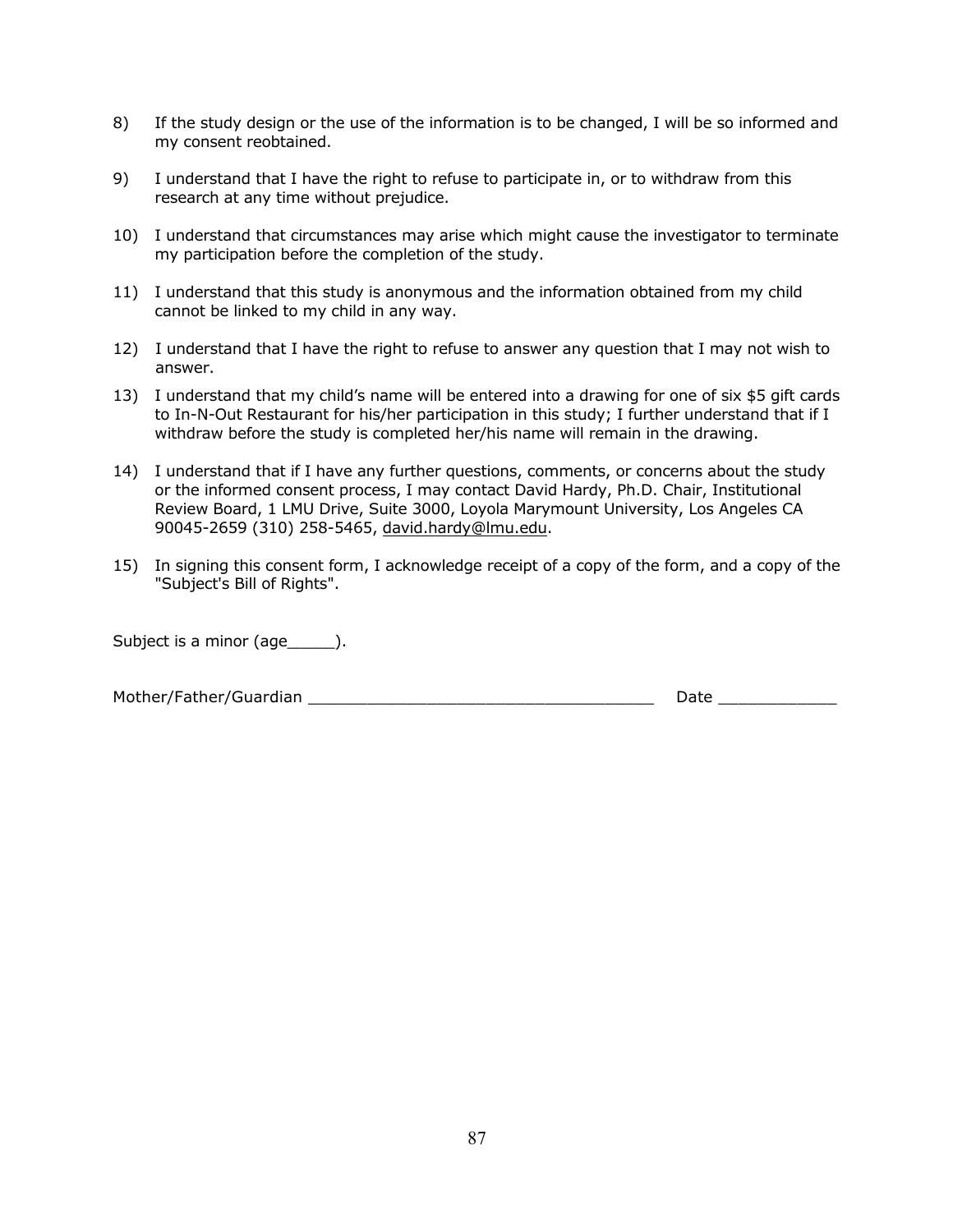# *Appendix B*

*Survey*

Middle School Experience Survey

Hello! Thank you for agreeing to participate in the survey. Your parent(s) have given you permission to participate. Below is the participants assent form. Please take one moment to read through it. If you agree to participate, please mark "yes". If you do not agree to participate, mark "no". If you have any questions, raise your hand.

1) I hereby authorize Kim Indelicato to include me in the following research study: Middle School Students and Harassment.

2) I has been asked to participate on a research project which is designed to examine the harassment of various demographic groups including ethnic, religious, gender, ability/disability, and sexual orientation. The survey will take approximately 30 minutes to complete. Each participant will complete the survey in June, 2012.

3) It has been explained to me that the reason for my inclusion in this project is because I am a seventh or eighth grade student at [school name].

4) I understand that if I am a participant in the study, I will complete a survey one time, on-line, during my physical education class. The survey will ask questions about my experience at [school name] pertaining to harassment. I also understand that when completing the survey I may choose to skip or not answer any question(s) I do not want to answer. The researcher will collect and analyze the data to describe the experiences and perceptions of middle school students. These procedures have been explained to me by Kim Indelicato.

5) I understand that the study described above involves me recalling past events that may have been stressful for me. As such, every question is optional and I may choose to skip answering any item on the survey or opt out of the survey at any time. I may also speak to a school counselor should I experience any discomfort when completing the survey.

6) I also understand that the possible benefits of the study are an increased awareness of students' experiences at [school name]. School personnel will be able to use this information to inform decisions related to school safety.

7) I understand that Kim Indelicato, who can be reached at kindelic@lion.lmu.edu or (310)842- 4200 x.3301, or her Dissertation Chair: Dr. Karen Huchting, 310-568-16 6227; karen.huchting@lmu.edu, will answer any questions I may have at any time concerning details of the procedures performed as part of this study.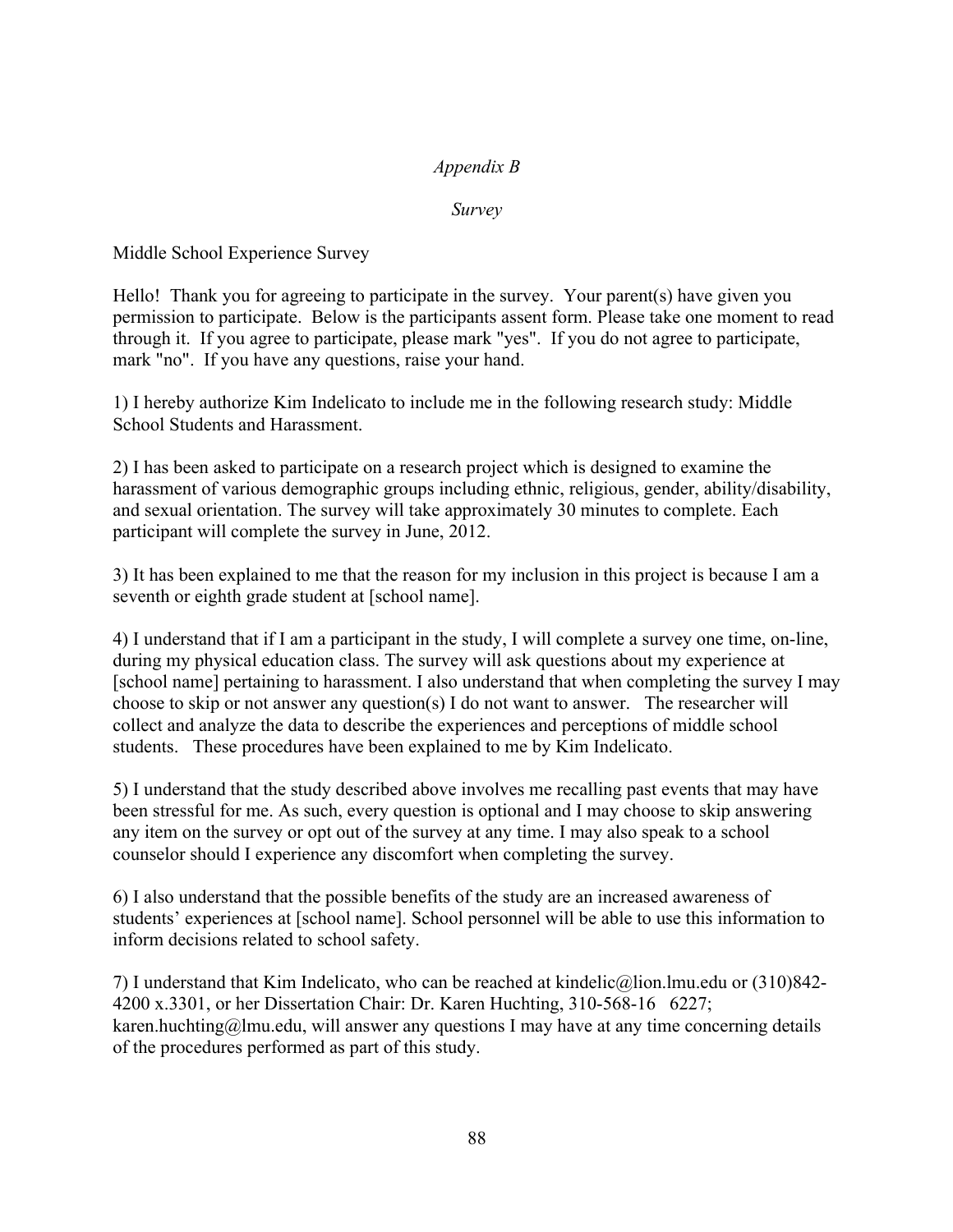8) If the study design or the use of the information is to be changed, I will be so informed and my consent reobtained.

9) I understand that I have the right to refuse to participate in, or to withdraw from this research at any time without prejudice.

10) I understand that circumstances may arise which might cause the investigator to terminate my participation before the completion of the study.

11) I understand that this study is anonymous and the information obtained from me cannot be linked to me in any way.

12) I understand that I have the right to refuse to answer any question that I may not wish to answer.

13) I understand that my name will be entered into a drawing for one of six \$5 gift cards to In-N-Out Restaurant for my participation in this study; I further understand that if I withdraw before the study is completed my name will remain in the drawing.

14) I understand that if I have any further questions, comments, or concerns about the study or the informed assent process, I may contact David Hardy, Ph.D. Chair, Institutional Review Board, 1 LMU Drive, Suite 3000, Loyola Marymount University, Los Angeles CA 90045-2659 (310) 258-5465, david.hardy@lmu.edu.

15) In signing this consent form, I acknowledge receipt of a copy of the form, and a copy of the "Subject's Bill of Rights". I agree to participate in this study.

□ Yes

 $\Box$  No

If No Is Selected, Then Skip To End of Survey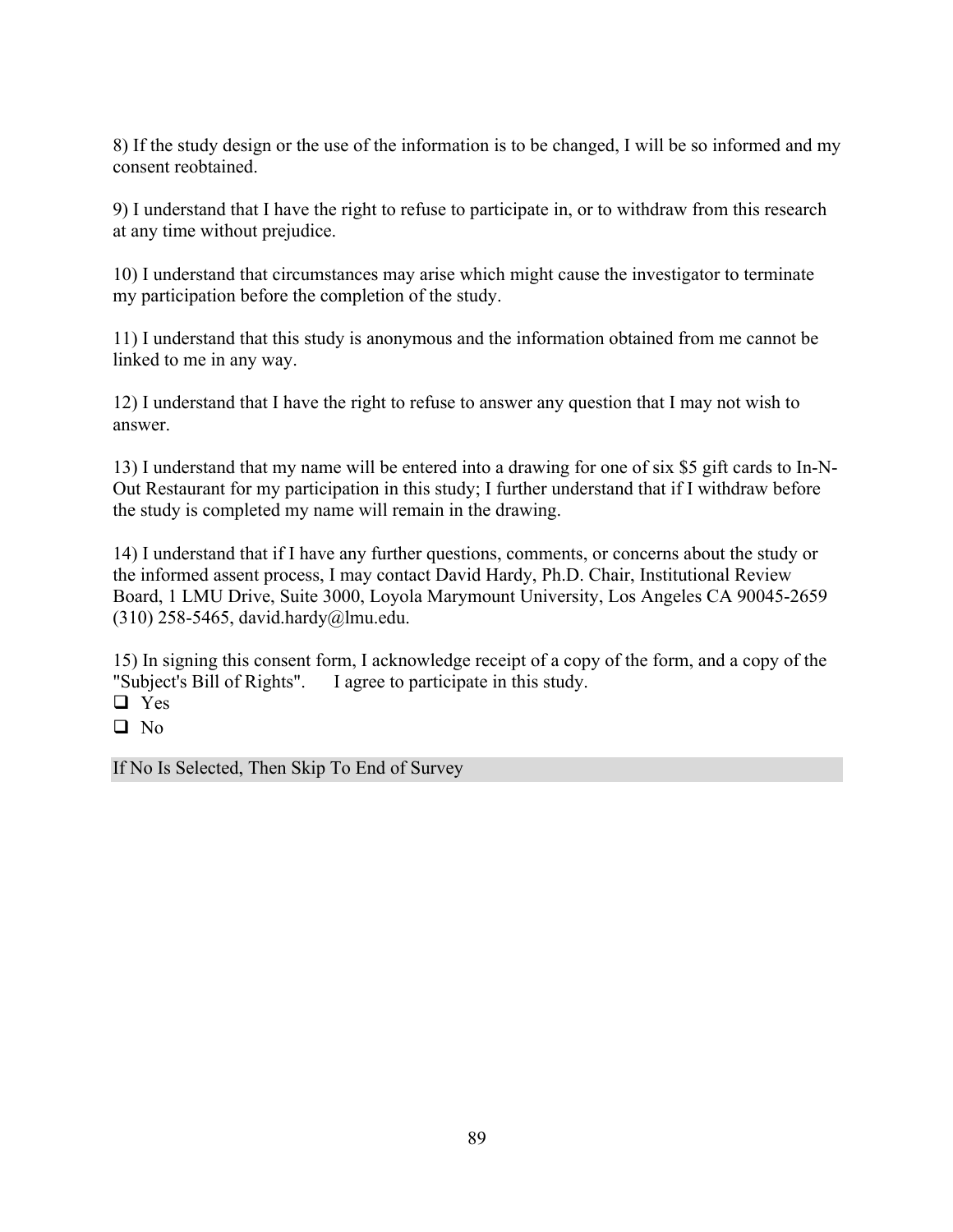The following questions will ask you about your background, please choose one answer to each question.

Age

- O 11 years or younger
- $\overline{O}$  12 years
- O 13 years
- $\bigcirc$  14 years
- O 15 years or older

Grade

- O 7th grade
- O 8th grade

Gender

- O Male
- O Female

Ethnicity

- O American Indian or Alaska Native
- **Q** African American or Black
- O Asian
- **Q** Native Hawaiian or Pacific Islander
- **O** White
- **O** Hispanic/Latino
- **O** Middle Eastern
- O Mixed/Multiple Race
- $\bigcirc$  Other
- **O** Decline to state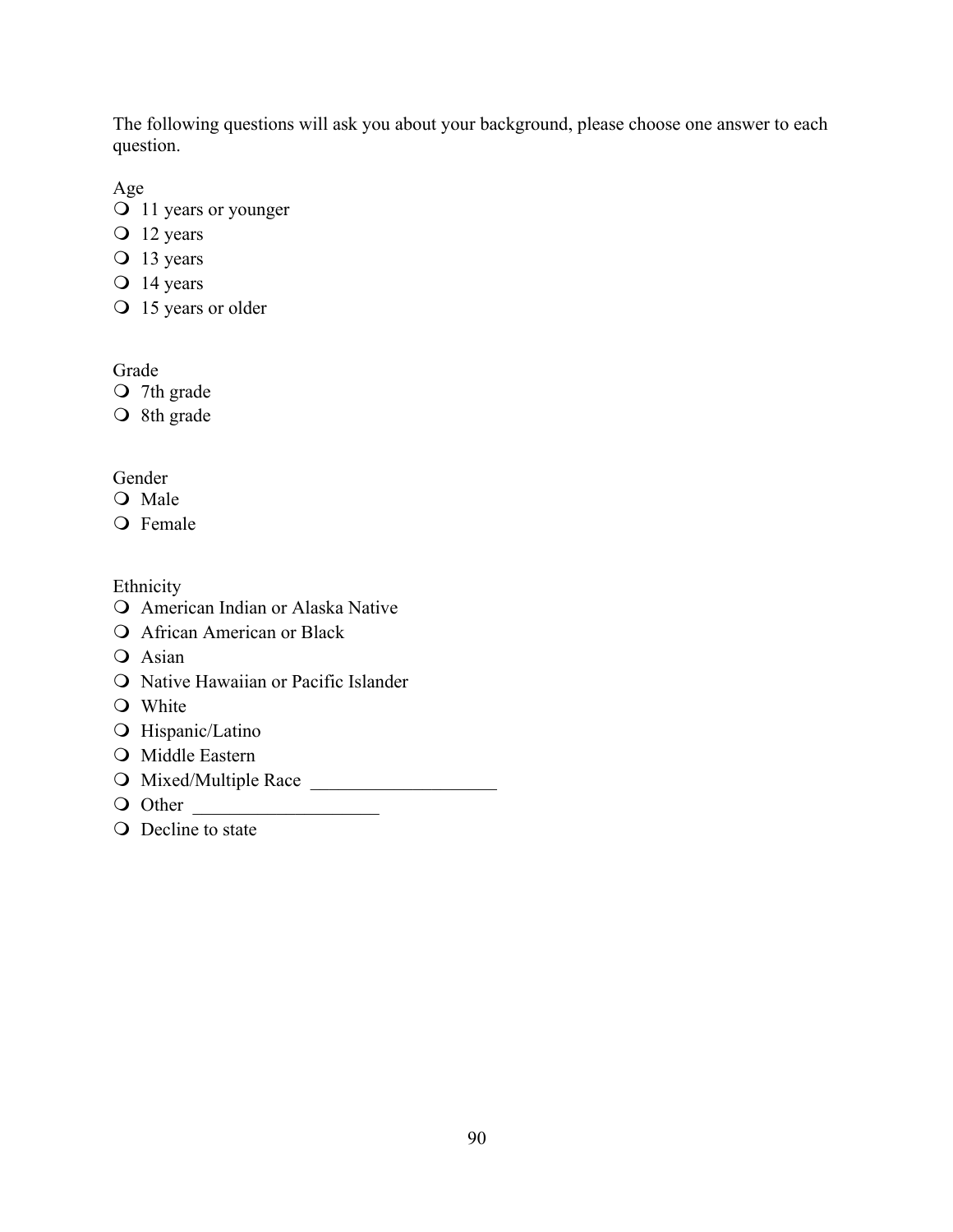Religion

- O Atheist
- $\overline{Q}$  Christian- Catholic
- $\Omega$  Christian- Protestant (i.e. Baptist, Methodist, Presbyterian, Lutheran)
- O Hindu
- $\bigcirc$  Judaism (Jewish)
- $\bigcirc$  Islam (Muslim)
- O Other
- **O** Decline to state

During this school year,

 $\bigcirc$  I only attended [school name].

 $\bigcirc$  I attended another school(s) before attending [school name].

During this school year, how would you describe the grades you mostly received in school? O Mostly A's

- $\overline{Q}$  A's and B's
- 
- $\bigcirc$  Mostly B's
- $\bigcirc$  B's and C's O Mostly C's
- 
- $\bigcirc$  C's and D's
- O Mostly D's
- $\bigcirc$  D's and F's
- $\bigcirc$  Mostly F's

During this school year, did you ever feel confused about whether you are lesbian, gay, or bisexual? Remember, this survey is anonymous. No one will know how you answer.

- O never confused because I am Straight
- $\Omega$  rarely confused
- $\Omega$  sometimes confused
- $\overline{Q}$  a lot confused
- $\Omega$  always confused
- $\Omega$  never confused because I consider myself to be Lesbian, Gay, or Bisexual.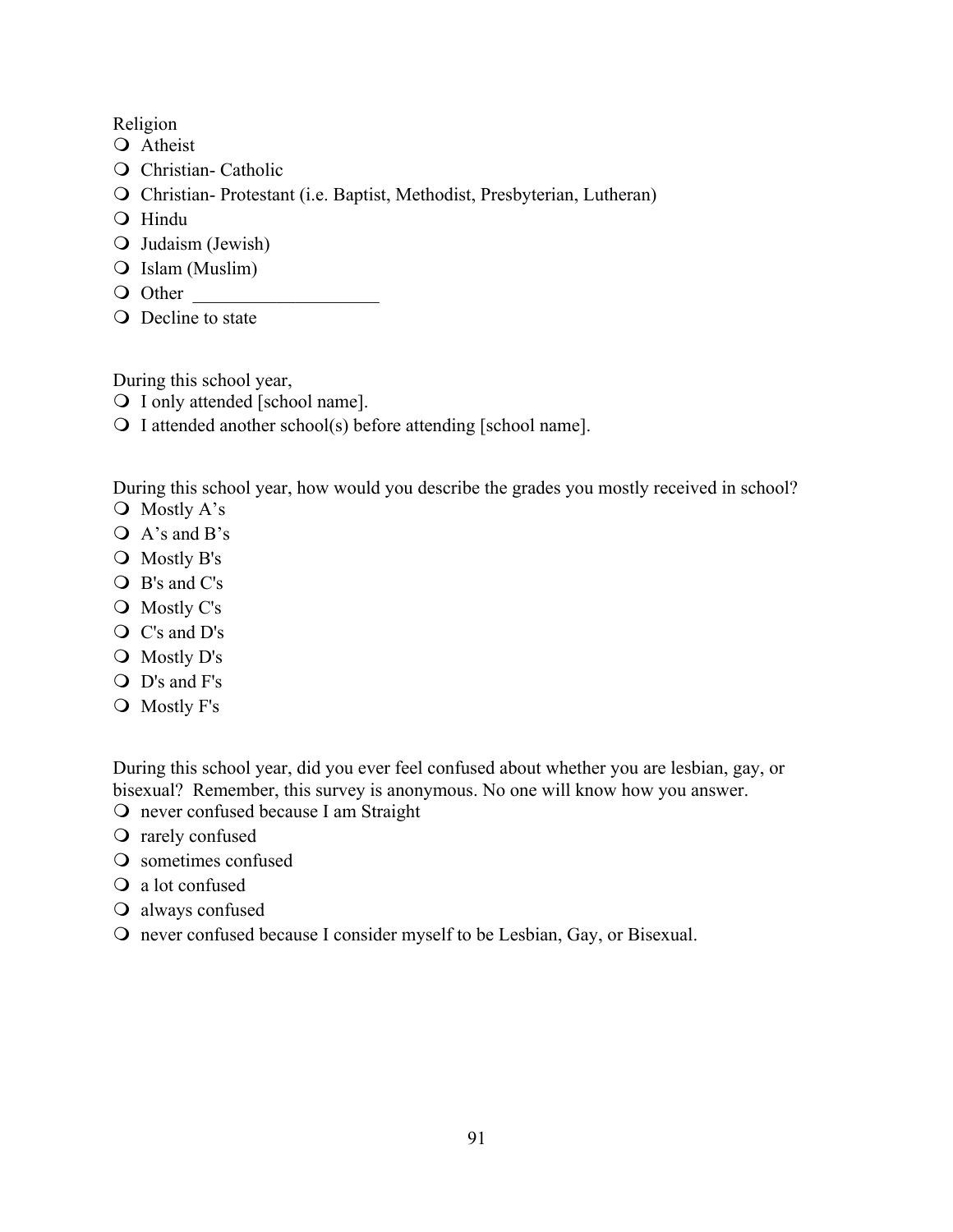The following questions will ask about your experience this year at [school name], please answer honestly.

|                                                                                                      | $0 \text{ times}$ | 1 time     | 2 to 3 times | 4 or more times |
|------------------------------------------------------------------------------------------------------|-------------------|------------|--------------|-----------------|
| Been pushed,<br>shoved, slapped,<br>kicked, or hit by<br>someone who<br>wasn't kidding<br>around?    | $\bigcirc$        | $\bigcirc$ | $\bigcirc$   | $\bigcirc$      |
| Been afraid of<br>being beat up?                                                                     | $\bigcirc$        | $\bigcirc$ | $\circ$      | $\bigcirc$      |
| Had mean<br>rumors or lies<br>spread about<br>you?                                                   | $\bigcirc$        | $\bigcirc$ | $\bigcirc$   | $\bigcirc$      |
| Had sexual<br>jokes, comments,<br>or gestures made<br>to you?                                        | $\bigcirc$        | $\bigcirc$ | $\bigcirc$   | $\bigcirc$      |
| Been made fun<br>of because of<br>your looks or the<br>way you talk?                                 | $\bigcirc$        | $\bigcirc$ | $\bigcirc$   | $\bigcirc$      |
| Had your<br>property stolen<br>or deliberately<br>damaged such as<br>your clothes,<br>bag, or books? | $\bigcirc$        | $\bigcirc$ | $\bigcirc$   | $\bigcirc$      |

During this school year, how many times on school property have you ...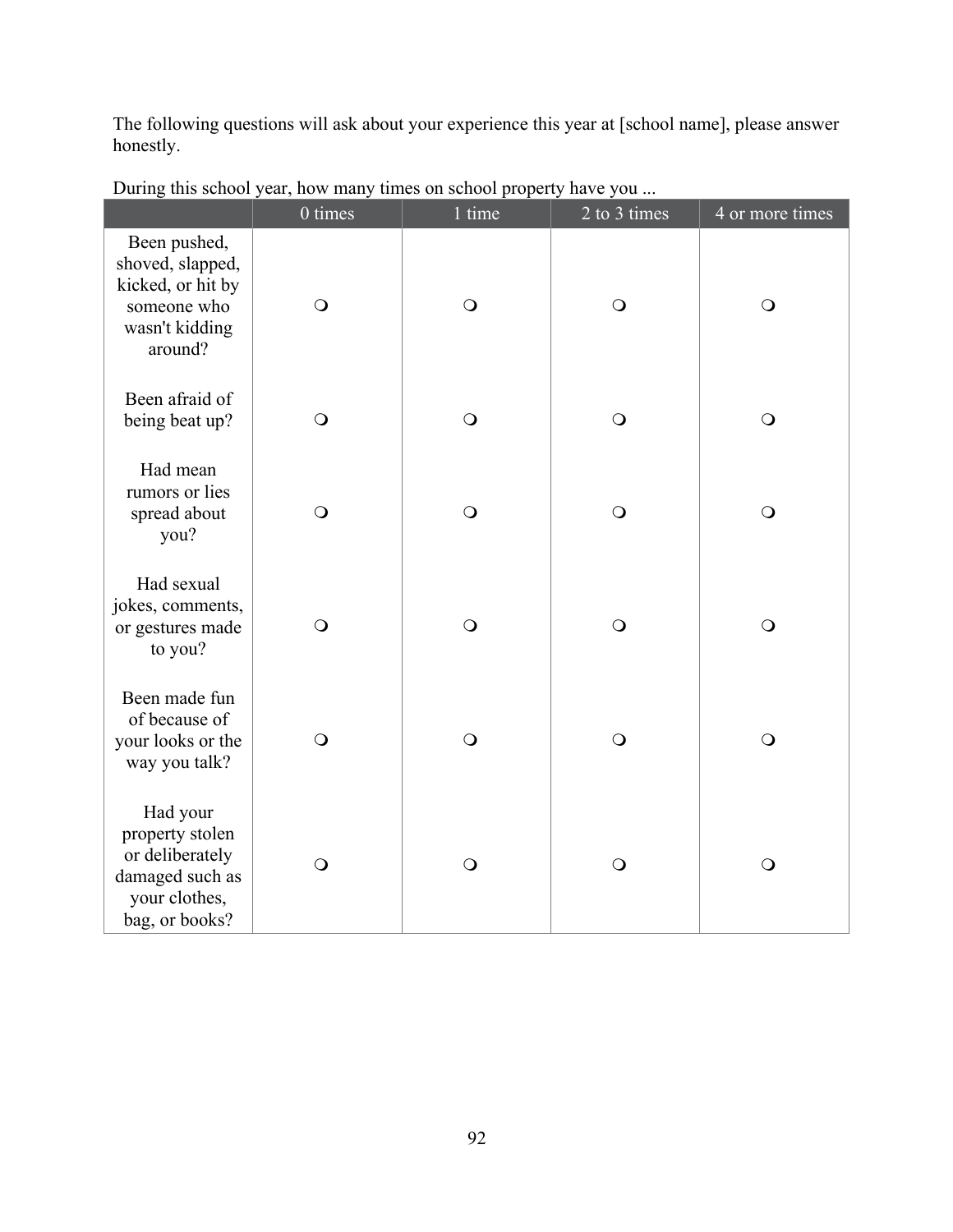Answer If During this school year, how many times on school propert... - 4 or more times Is Selected

We want to let you know that we care about you and want you to be safe at school. Help is available. Please contact an Assistant Principal or a school counselor. The Venice Youth Health Center (located next to the nurse's office) also provides counseling.

During this school year, how many times did other students spread mean rumors or lies about you on the Internet (i.e. Facebook™MySpacece™, email, instant message)?

- $\bigcirc$  0 times (never)
- $\bigcirc$  1 time
- $\overline{Q}$  2-3 times
- $\overline{Q}$  4 or more times

During this school year, how many times on school property were you harassed or bullied for any of the following reasons? [You were bullied if repeatedly shoved, hit, threatened, called mean names, teased in a way you didn't like, or had other unpleasant things done to you. It is not bullying when two students of about the same strength quarrel or fight.]

|                                                   | 0 times (never) | 1 time | 2-3 times | 4 or more times |
|---------------------------------------------------|-----------------|--------|-----------|-----------------|
| Race                                              | ∩               | Q      | ∩         | ( )             |
| Religion                                          | ∩               | Q      | ∩         | ∩               |
| Sexual<br>Orientation<br>(actual or<br>perceived) |                 | ∩      | ∩         |                 |
| Gender                                            | ∩               | ∩      |           | ∩               |
| Disability                                        |                 | Ω      |           | ∩               |

## (*Answer If During this school year, how many times on school propert... - 4 or more times Is Selected*)

We want to let you know that we care about you and want you to be safe at school. Help is available. Please contact an Assistant Principal or a school counselor. The Venice Youth Health Center (located next to the nurse's office) also provides counseling.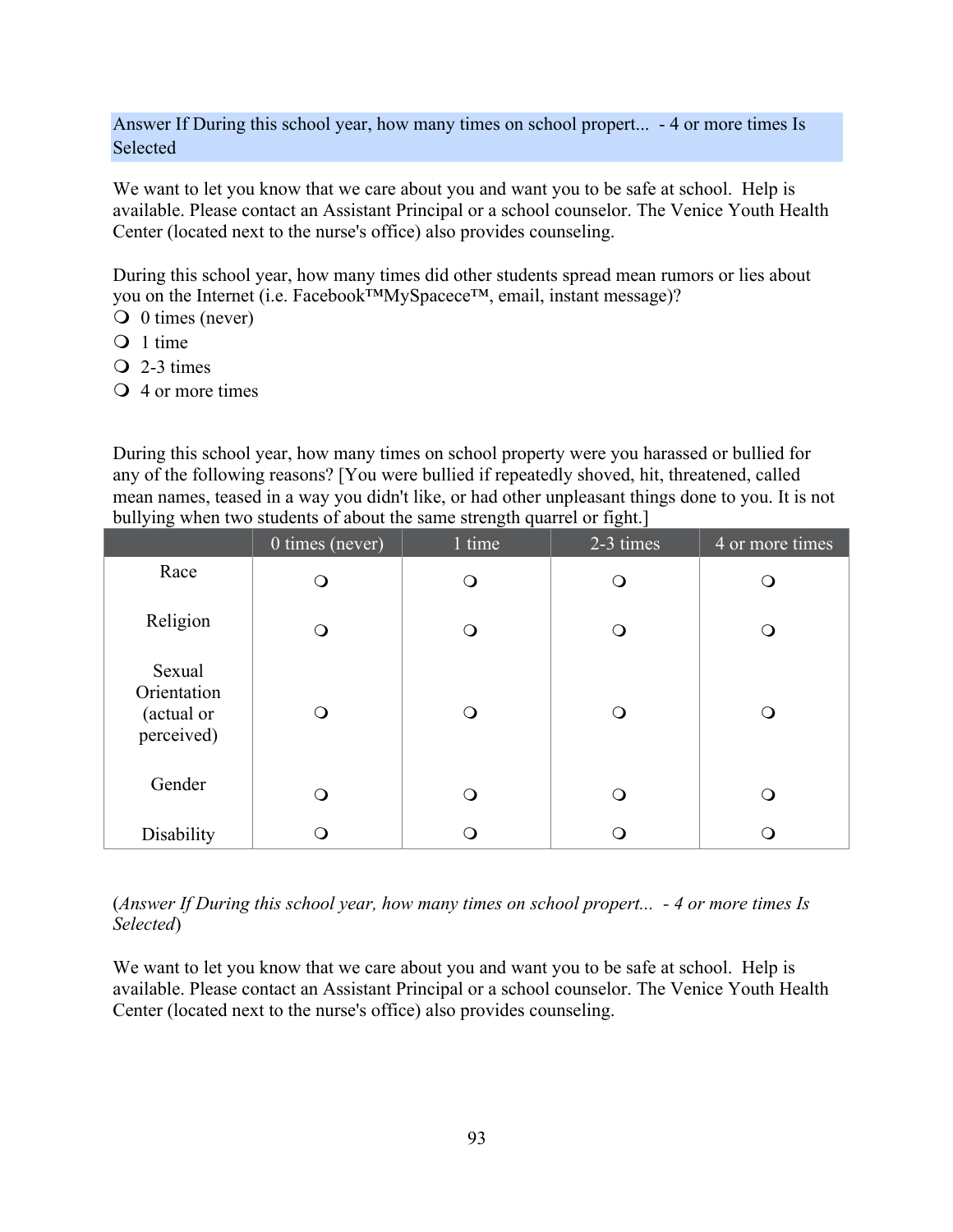## (*Answer If During this school year, how many times on school proper... Race - 4 or more times Is Selected*)

On the previous question, you answered 4 or more times. During this school year, on average how frequently on school property have you been harassed or bullied because of your race?

Choose the most accurate answer from the choices below.

- $\bigcirc$  less than 1 time per month
- $\bigcirc$  1 time per month
- $\Omega$  more than 1 time per month, but less than 1 time per week
- $\bigcirc$  1 time per week
- $\Omega$  more than 1 time per week, but less than 1 time per day
- $\bigcirc$  1 time per day
- $\Omega$  more than 1 time per day

(*Answer If During this school year, how many times on school proper... Religion - 4 or more times Is Selected*)

On a previous question, you answered 4 or more times. During this school year, on average how frequently on school property have you been harassed or bullied because of your religion?

Choose the most accurate answer from the choices below.

- $\bigcirc$  less than 1 time per month
- O 1 time per month
- $\Omega$  more than 1 time per month, but less than 1 time per week
- $\bigcirc$  1 time per week
- $\Omega$  more than 1 time per week, but less than 1 time per day
- $\bigcirc$  1 time per day
- $\Omega$  more than 1 time per day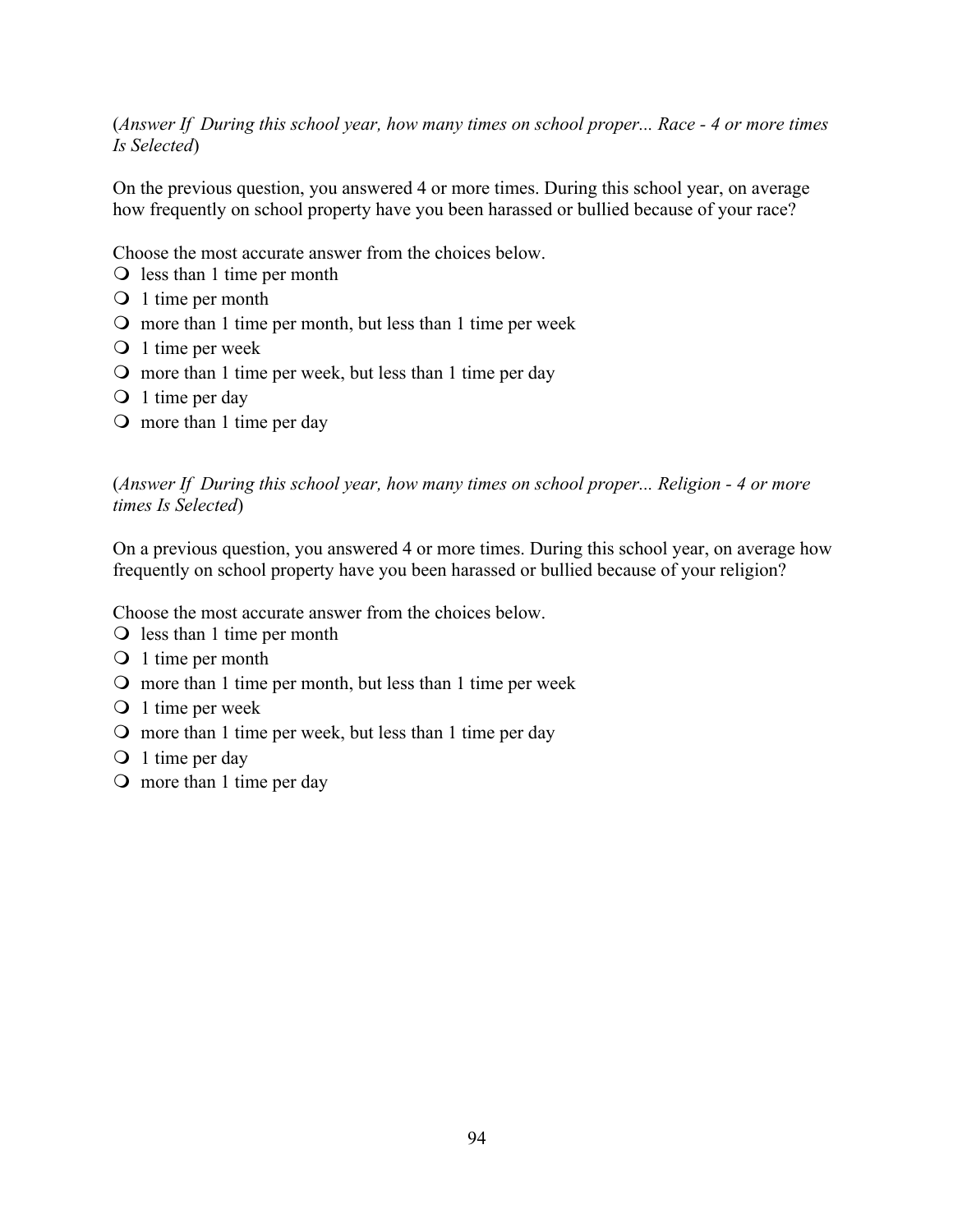# (*Answer If During this school year, how many times on school propert... Sexual Orientation (actual or perceived) - 4 or more times Is Selected*)

On a previous question, you answered 4 or more times. During this school year, on average how frequently on school property have you been harassed or bullied because of your sexual orientation (actual or perceived)? Choose the most accurate answer from the choices below.

- $\bigcirc$  less than 1 time per month
- O 1 time per month
- $\Omega$  more than 1 time per month, but less than 1 time per week
- $\bigcirc$  1 time per week
- $\Omega$  more than 1 time per week, but less than 1 time per day
- $\bigcirc$  1 time per day
- $\Omega$  more than 1 time per day

(*Answer If During this school year, how many times on school proper... Gender - 4 or more times Is Selected*)

On a previous question, you answered 4 or more times. During this school year, on average how frequently on school property have you been harassed or bullied because of your gender? Choose the most accurate answer from the choices below.

- $\bigcirc$  less than 1 time per month
- $\bigcirc$  1 time per month
- $\Omega$  more than 1 time per month, but less than 1 time per week
- O 1 time per week
- $\Omega$  more than 1 time per week, but less than 1 time per day
- $\bigcirc$  1 time per day
- $\circ$  more than 1 time per day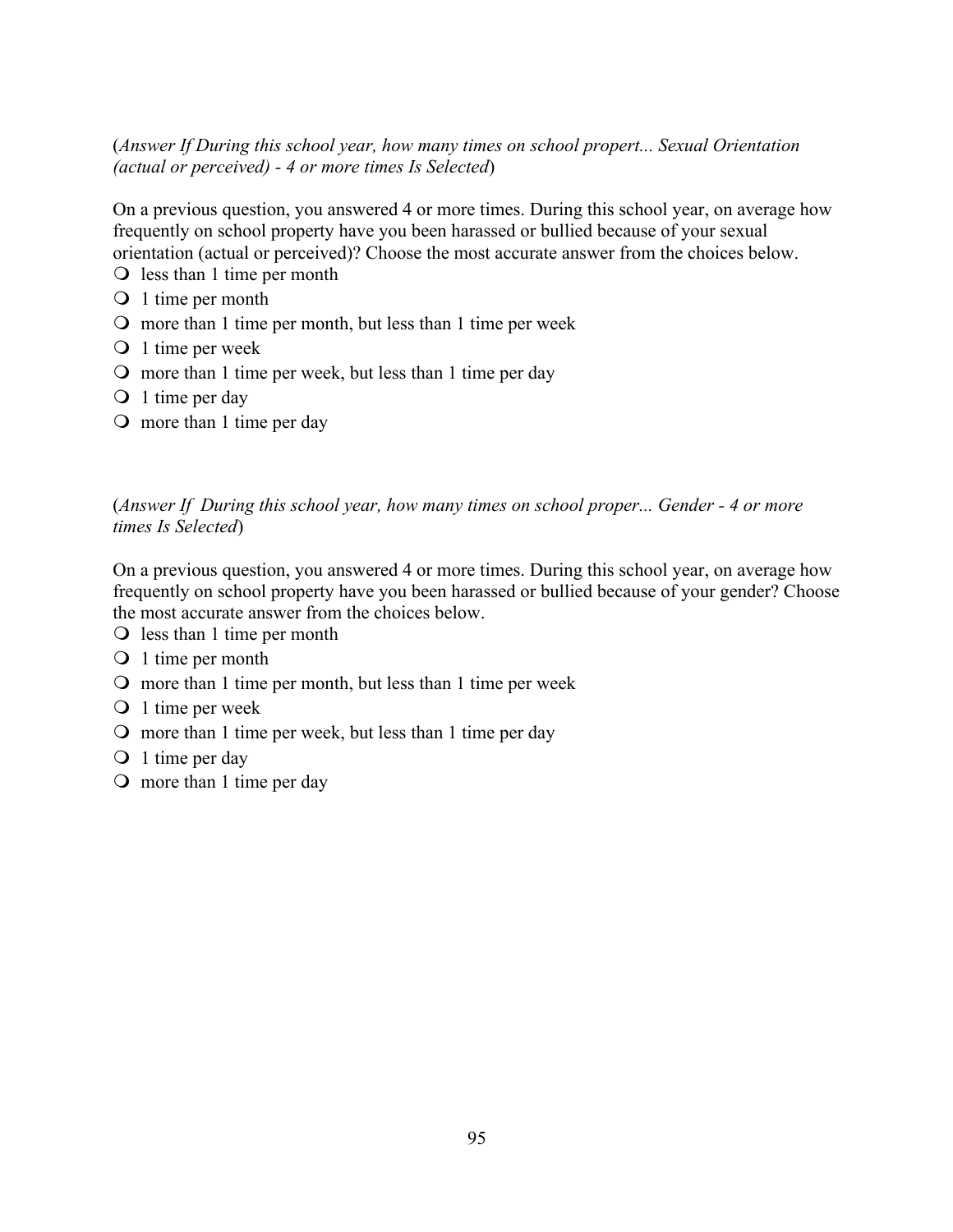(*Answer If During this school year, how many times on school proper... Disability - 4 or more times Is Selected*)

On a previous question, you answered 4 or more times. During this school year, on average how frequently on school property have you been harassed or bullied because of your disability? Choose the most accurate answer from the choices below.

- $\bigcirc$  less than 1 time per month
- O 1 time per month
- $\Omega$  more than 1 time per month, but less than 1 time per week
- $\bigcirc$  1 time per week
- $\Omega$  more than 1 time per week, but less than 1 time per day
- $\bigcirc$  1 time per day
- $\Omega$  more than 1 time per day

During this school year, how many times on school property have you seen another student harassed or bullied for any of the following reasons? [Someone is bullied if repeatedly shoved, hit, threatened, called mean names, teased in a way you didn't like, or had other unpleasant things done to you. It is not bullying when two students of about the same strength quarrel or fight.]

|                                                   | 0 times (never) | 1 time | 2-3 times | 4 or more times |
|---------------------------------------------------|-----------------|--------|-----------|-----------------|
| Race                                              |                 | ∩      | ∩         |                 |
| Religion                                          | ∩               | ∩      | ∩         | ◯               |
| Sexual<br>Orientation<br>(actual or<br>perceived) |                 | ∩      |           | ∩               |
| Gender                                            |                 |        |           |                 |
| Disability                                        |                 |        |           |                 |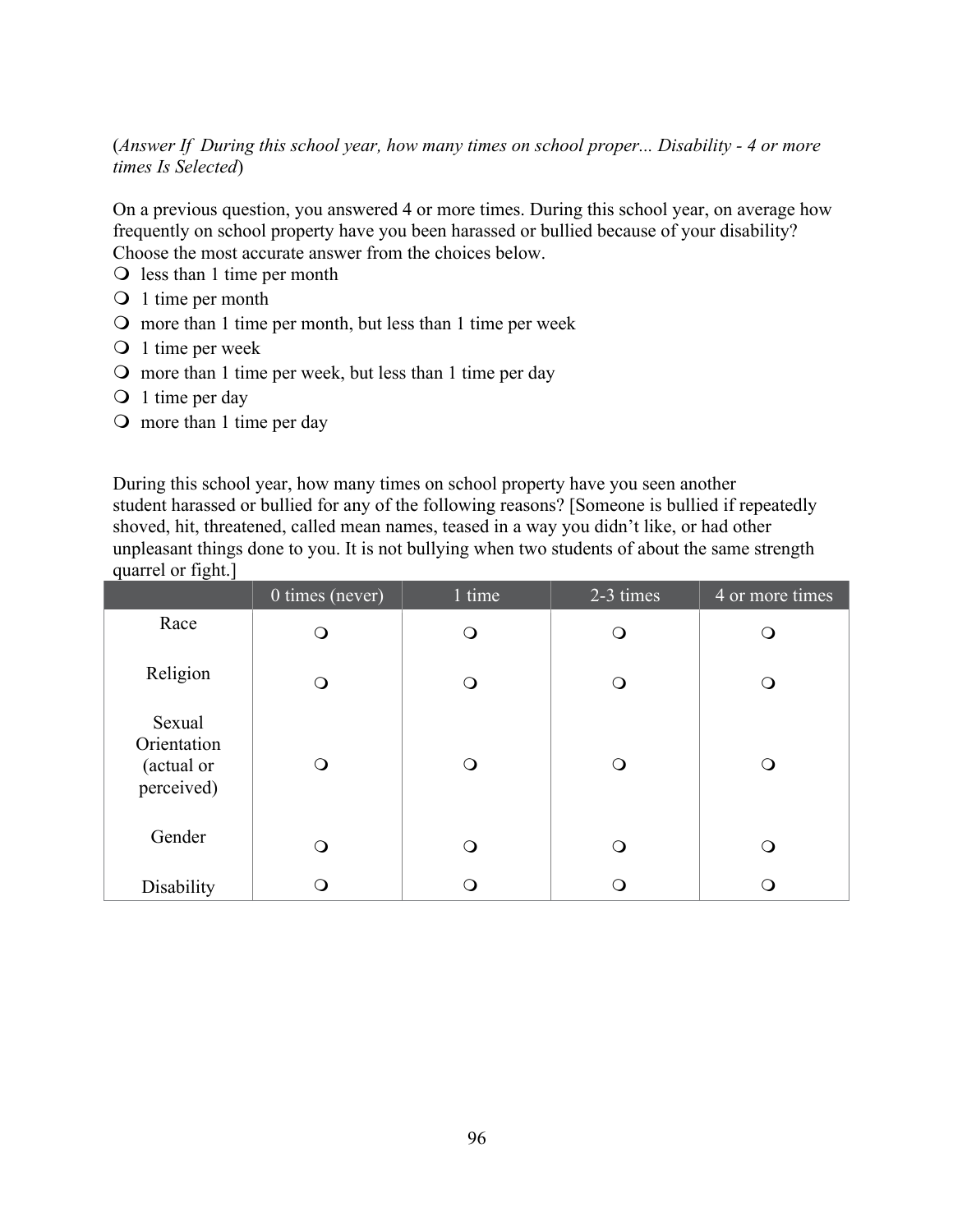# (*Answer If During this school year, how many times on school prope... Race - 4 or more times Is Selected*)

On the previous question, you answered 4 or more times. During this school year, on average how frequently on school property have you seen another student harassed or bullied because of their race? Choose the most accurate answer from the choices below.

- $\bigcirc$  less than 1 time per month
- O 1 time per month
- $\Omega$  more than 1 time per month, but less than 1 time per week
- $\bigcirc$  1 time per week
- $\Omega$  more than 1 time per week, but less than 1 time per day
- $\bigcirc$  1 time per day
- $\Omega$  more than 1 time per day

(*Answer If During this school year, how many times on school prope... Religion - 4 or more times Is Selected*)

On a previous question, you answered 4 or more times. During this school year, on average how frequently on school property have you seen another student harassed or bullied because of their religion? Choose the most accurate answer from the choices below.

- $\bigcirc$  less than 1 time per month
- $\bigcirc$  1 time per month
- $\Omega$  more than 1 time per month, but less than 1 time per week
- O 1 time per week
- $\Omega$  more than 1 time per week, but less than 1 time per day
- $\bigcirc$  1 time per day
- $\Omega$  more than 1 time per day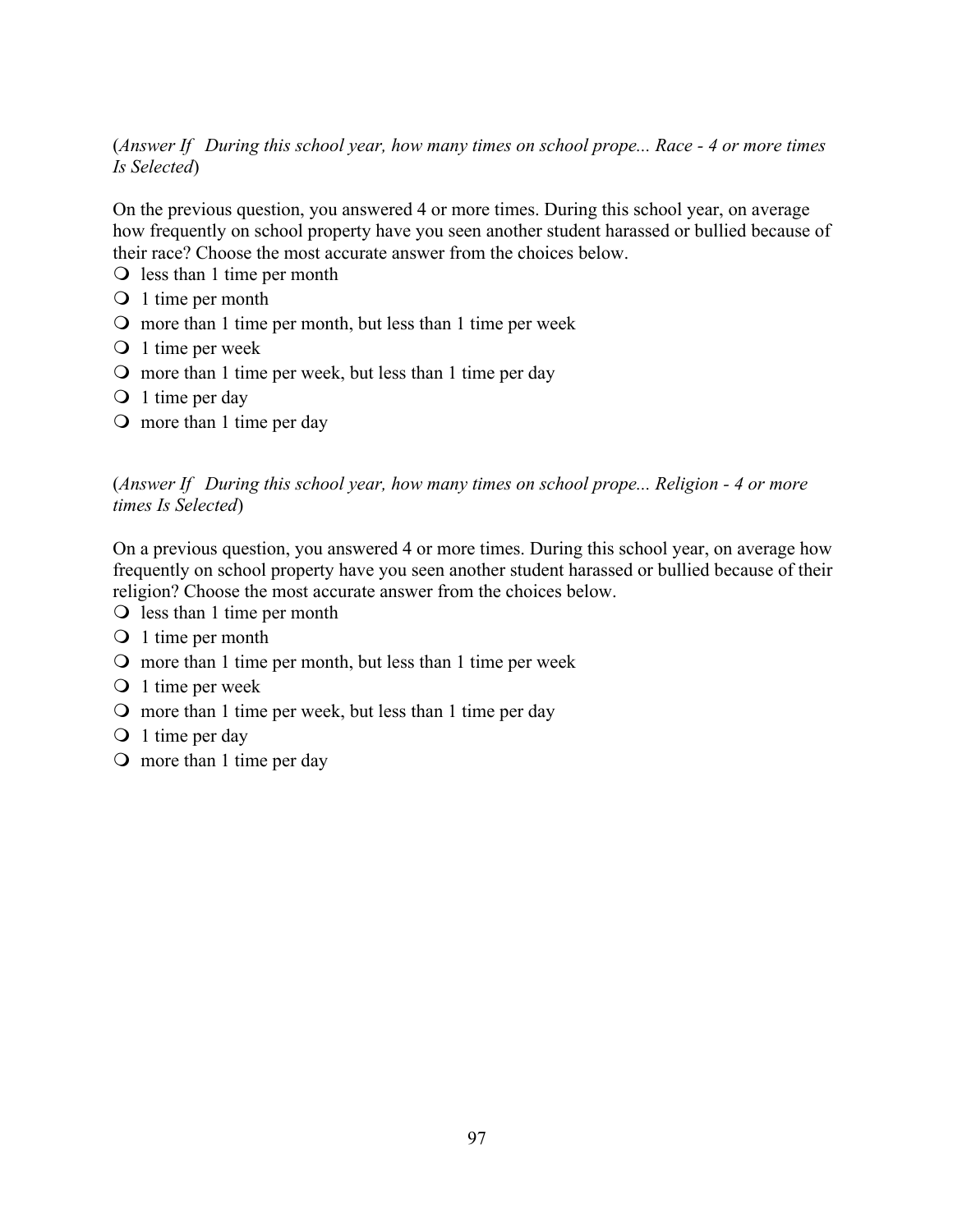## (*Answer If During this school year, how many times on school prope... Sexual Orientation (actual or perceived) - 4 or more times Is Selected*)

On a previous question, you answered 4 or more times. During this school year, on average how frequently on school property have you seen another student harassed or bullied because of their sexual orientation? Choose the most accurate answer from the choices below.

- $\bigcirc$  less than 1 time per month
- O 1 time per month
- $\Omega$  more than 1 time per month, but less than 1 time per week
- O 1 time per week
- $\overline{O}$  more than 1 time per week, but less than 1 time per day
- O 1 time per day
- $\circ$  more than 1 time per day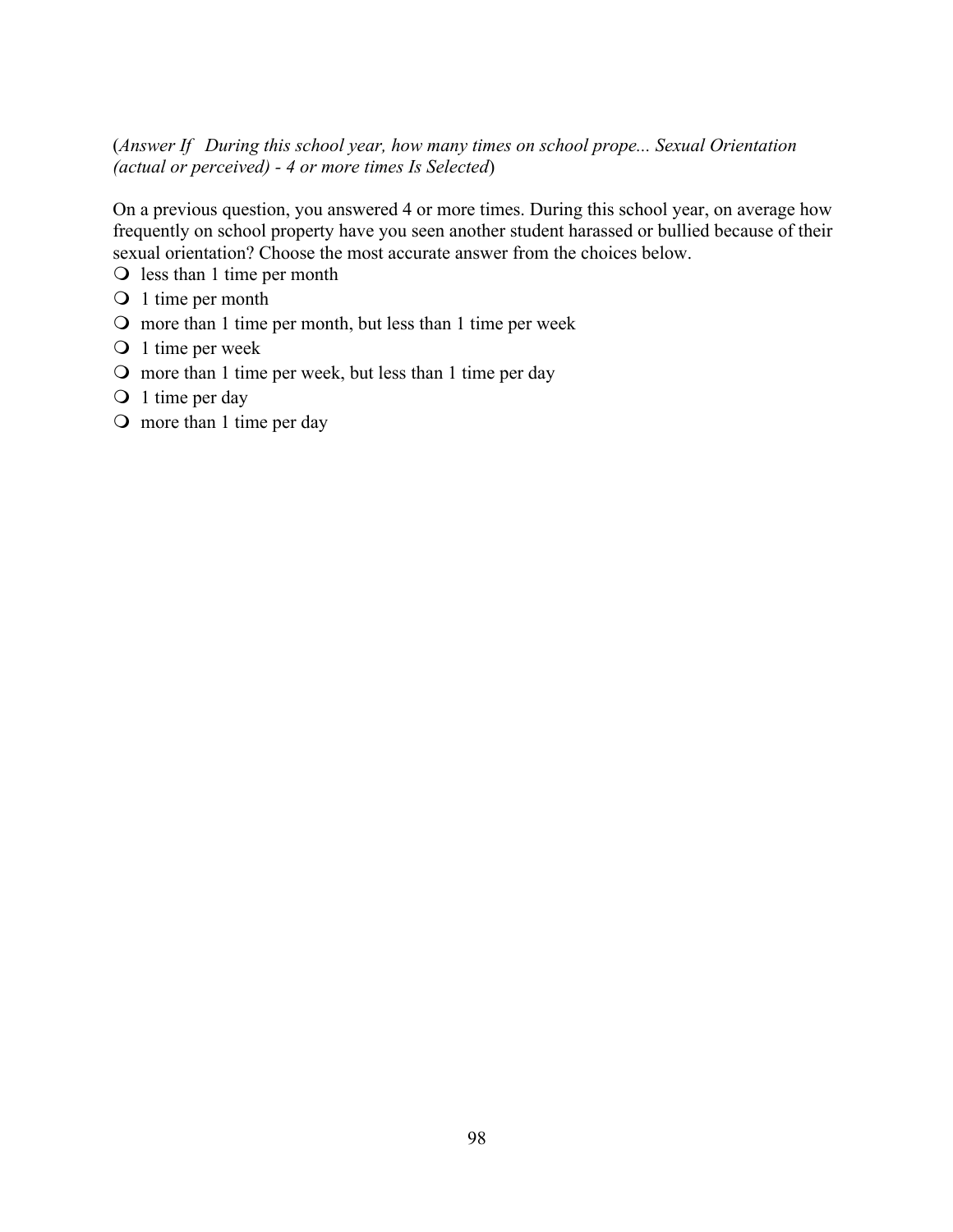(*Answer If During this school year, how many times on school prope... Gender - 4 or more times Is Selected*)

On a previous question, you answered 4 or more times. During this school year, on average how frequently on school property have you seen another student harassed or bullied because of their gender? Choose the most accurate answer from the choices below.less than 1 time per month

- $\bigcirc$  1 time per month
- $\Omega$  more than 1 time per month, but less than 1 time per week
- O 1 time per week
- $\Omega$  more than 1 time per week, but less than 1 time per day
- $\bigcirc$  1 time per day
- $\Omega$  more than 1 time per day

(*Answer If During this school year, how many times on school prope... Disability - 4 or more times Is Selected*)

On a previous question, you answered 4 or more times. During this school year, on average how frequently on school property have you seen another student harassed or bullied because of their disability? Choose the most accurate answer from the choices below.

- $\bigcirc$  less than 1 time per month
- $\bigcirc$  1 time per month
- $\Omega$  more than 1 time per month, but less than 1 time per week
- O 1 time per week
- $\Omega$  more than 1 time per week, but less than 1 time per day
- $\bigcirc$  1 time per day
- $\Omega$  more than 1 time per day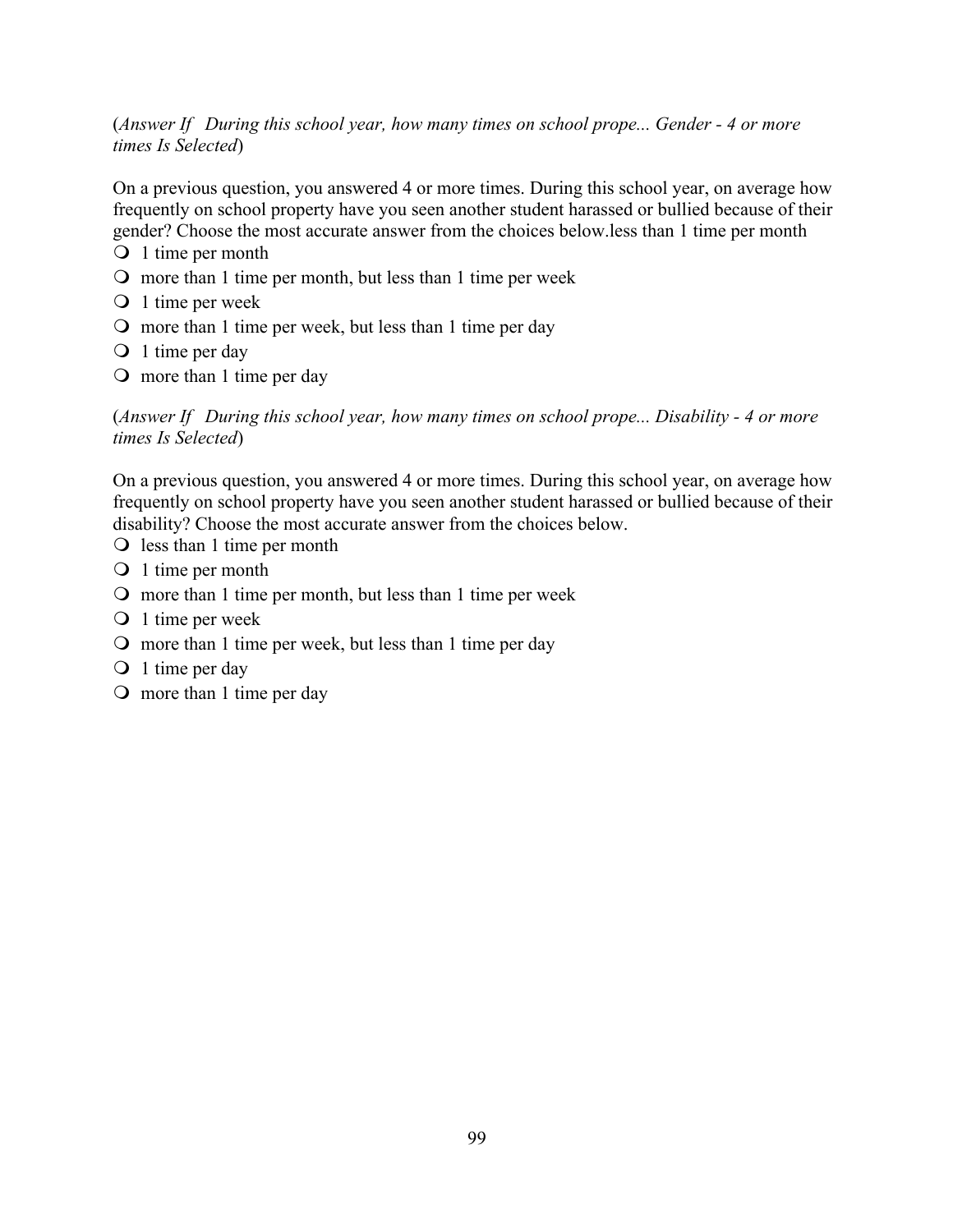During this school year, did you know of any vandalism or graffiti being directed against students at your middle school because people think they are lesbian, gay, bisexual or transgender (LGBT)?

- O Yes
- O No
- O I don't know

During this school year, how often did you hear the following slurs directed at specific students, teachers, or staff?

|                                                 | Never    | Once a<br>$\frac{1}{2}$ month or<br>less | $2 - 3$<br>Times a<br>Month | Once a<br>Week | $2 - 3$<br>Times a<br>Week | Daily      | Several<br>times a<br>day |
|-------------------------------------------------|----------|------------------------------------------|-----------------------------|----------------|----------------------------|------------|---------------------------|
| Racial                                          | $\circ$  | $\bigcirc$                               | $\bigcirc$                  | $\circ$        | $\bigcirc$                 | $\circ$    | $\bigcirc$                |
| Religion                                        | $\Omega$ | $\mathsf{O}$                             | $\bigcirc$                  | $\mathsf{O}$   | $\mathsf{O}$               | $\bigcirc$ | $\mathsf{O}$              |
| Anti-<br>Lesbian,<br>Gay, or<br><b>Bisexual</b> | $\Omega$ | $\mathsf{O}$                             | $\circ$                     | $\circ$        | $\circ$                    | $\bigcirc$ | $\Omega$                  |

During this school year, how often did you hear the following slurs at school not specifically directed at an individual (example: "that's so gay" to mean something is bad)?

|                                                 | Never    | Once a<br>month or<br>less | $2 - 3$<br>Times a<br>Month | Once $a_1$<br>Week | $2 - 3$<br>Times a<br>Week | Daily      | Several<br>times a<br>day |
|-------------------------------------------------|----------|----------------------------|-----------------------------|--------------------|----------------------------|------------|---------------------------|
| Racial                                          | $\Omega$ | $\bigcirc$                 | $\bigcirc$                  | $\Omega$           | $\mathsf{O}$               | $\bigcirc$ | $\bigcirc$                |
| Religion                                        | $\Omega$ | $\bigcirc$                 | O                           | $\Omega$           | $\mathsf{O}$               | $\circ$    | $\mathsf{O}$              |
| Anti-<br>Lesbian,<br>Gay, or<br><b>Bisexual</b> | $\Omega$ | O                          | O                           | Q                  | Q                          | O          | Q                         |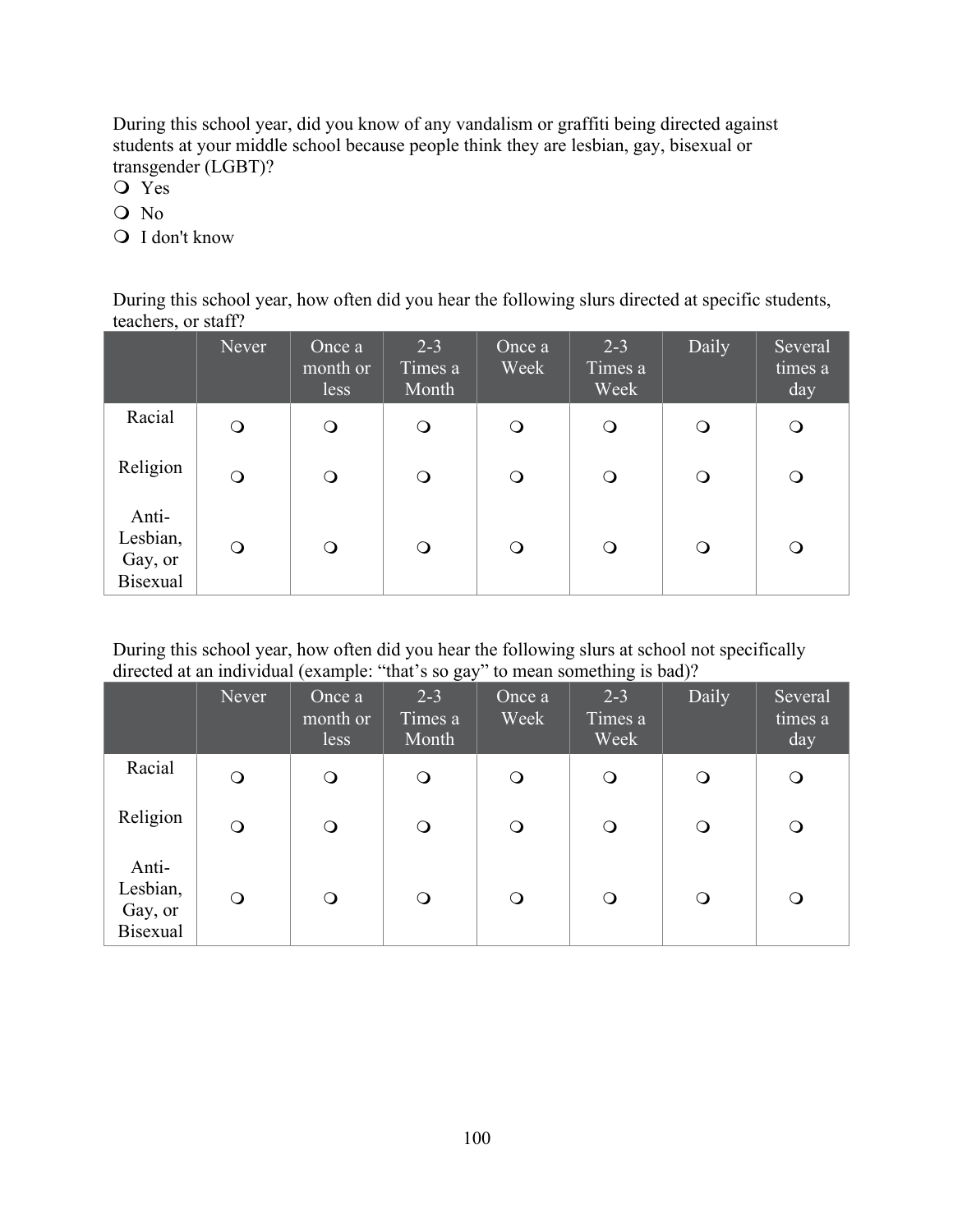During this school year, if you heard racial slurs of any kind, teachers or staff step in:

- O Always
- O Often
- O Sometimes
- O Never

During this school year, if you heard religious slurs of any kind, teachers or staff step in:

- O Always
- O Often
- **O** Sometimes
- O Never

During this school year, if you heard anti-LGBT slurs (example: Fag, Dyke, No Homo, That's so Gay) of any kind, teachers or staff step in:

- O Always
- O Often
- **O** Sometimes
- O Never

During this school year, if you heard racial slurs of any kind, you or another student step in:

- O Always
- O Often
- O Sometimes
- O Never

During this school year, if you heard religious slurs of any kind, you or anther student step in:

- O Always
- O Often
- **O** Sometimes
- O Never

During this school year, if you heard anti-LGBT slurs (example: Fag, Dyke, No Homo, That's so Gay) of any kind, you or another student step in:

- O Always
- O Often
- **O** Sometimes
- O Never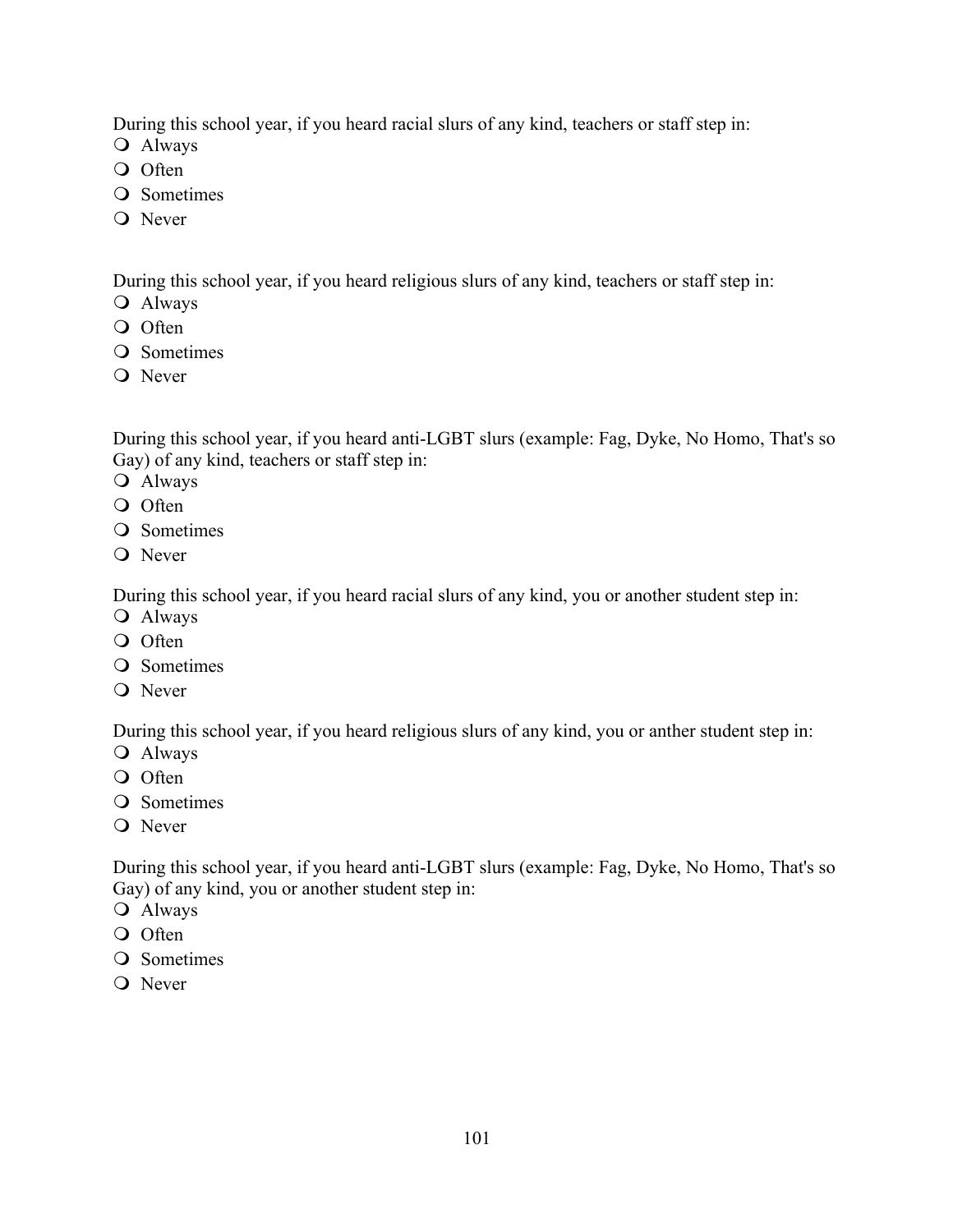During this school year, how safe did you feel at your middle school?

- O Very Safe
- $\overline{Q}$  Safe
- **O** Neither Safe nor Unsafe
- O Unsafe
- **O** Very Unsafe

During this school year, about how many times did you skip school or cut classes because you felt unsafe or were being physically or verbally harassed or you were being bullied?

- O Never
- **Q** Less than Once a Month
- O Once a Month
- $\overline{Q}$  2-3 Times a Month
- O Once a Week
- $\overline{Q}$  2-3 Times a Week
- O Daily

|                        |  | During this school year, when choosing who to hang out with, to what extent does the following |  |
|------------------------|--|------------------------------------------------------------------------------------------------|--|
| characteristic matter: |  |                                                                                                |  |
|                        |  |                                                                                                |  |

|                       | Not at all | A little | Somewhat | A lot |
|-----------------------|------------|----------|----------|-------|
| Race                  |            |          |          |       |
| Religion              |            |          |          |       |
| Sexual<br>Orientation |            |          |          |       |

Complete the following statement (select all responses that apply). Most of the time, I like to hang out with friends at school who are the same sexual orientation as me.

- $\Box$  Not at all
- $\Box$  A little
- **Q** Somewhat
- $\Box$  A lot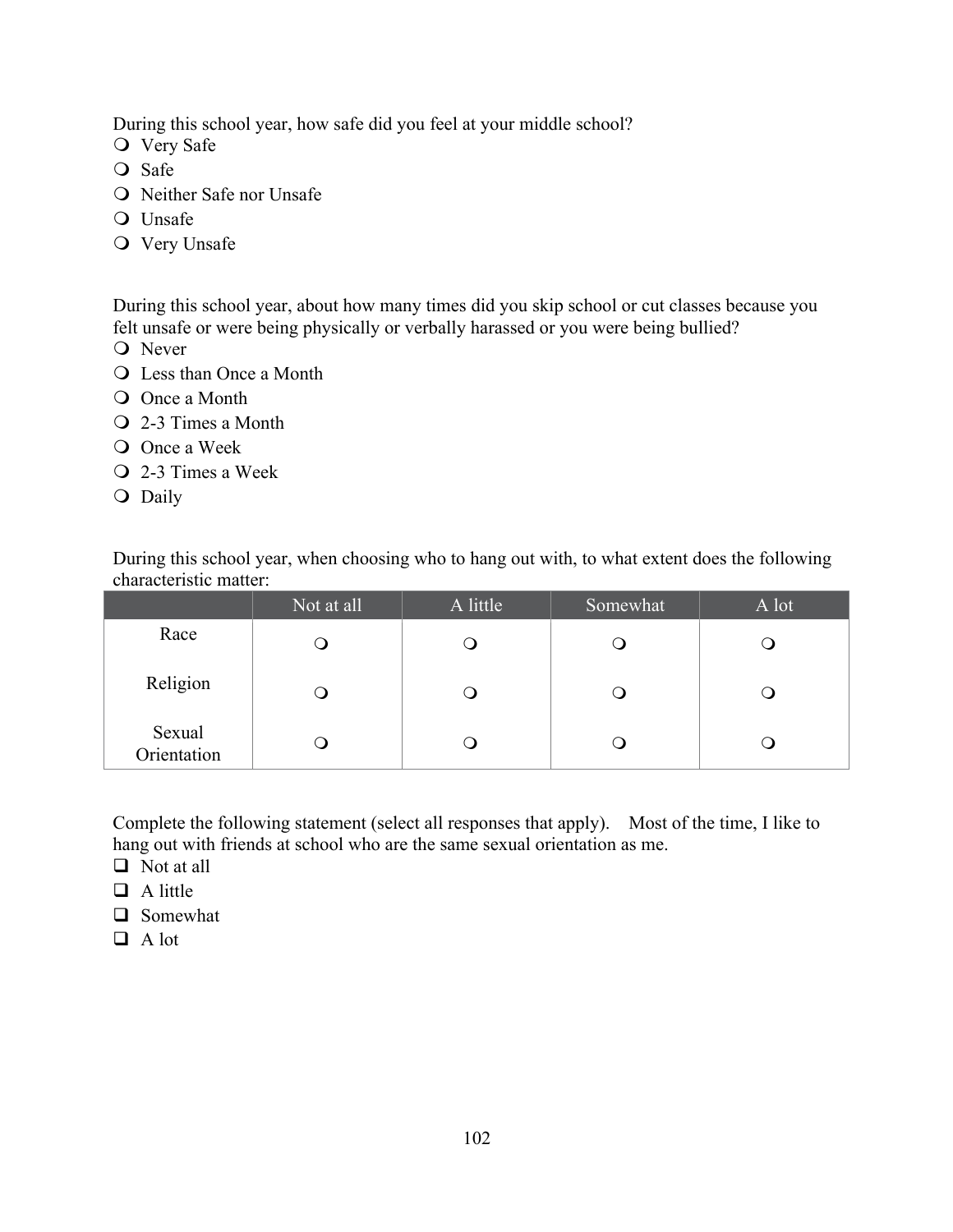How many questions in this survey did you answer honestly?

- $\bigcirc$  All of them
- $\bigcirc$  Most of them
- $\bigcirc$  Some of them
- $\bigcirc$  Hardly any of them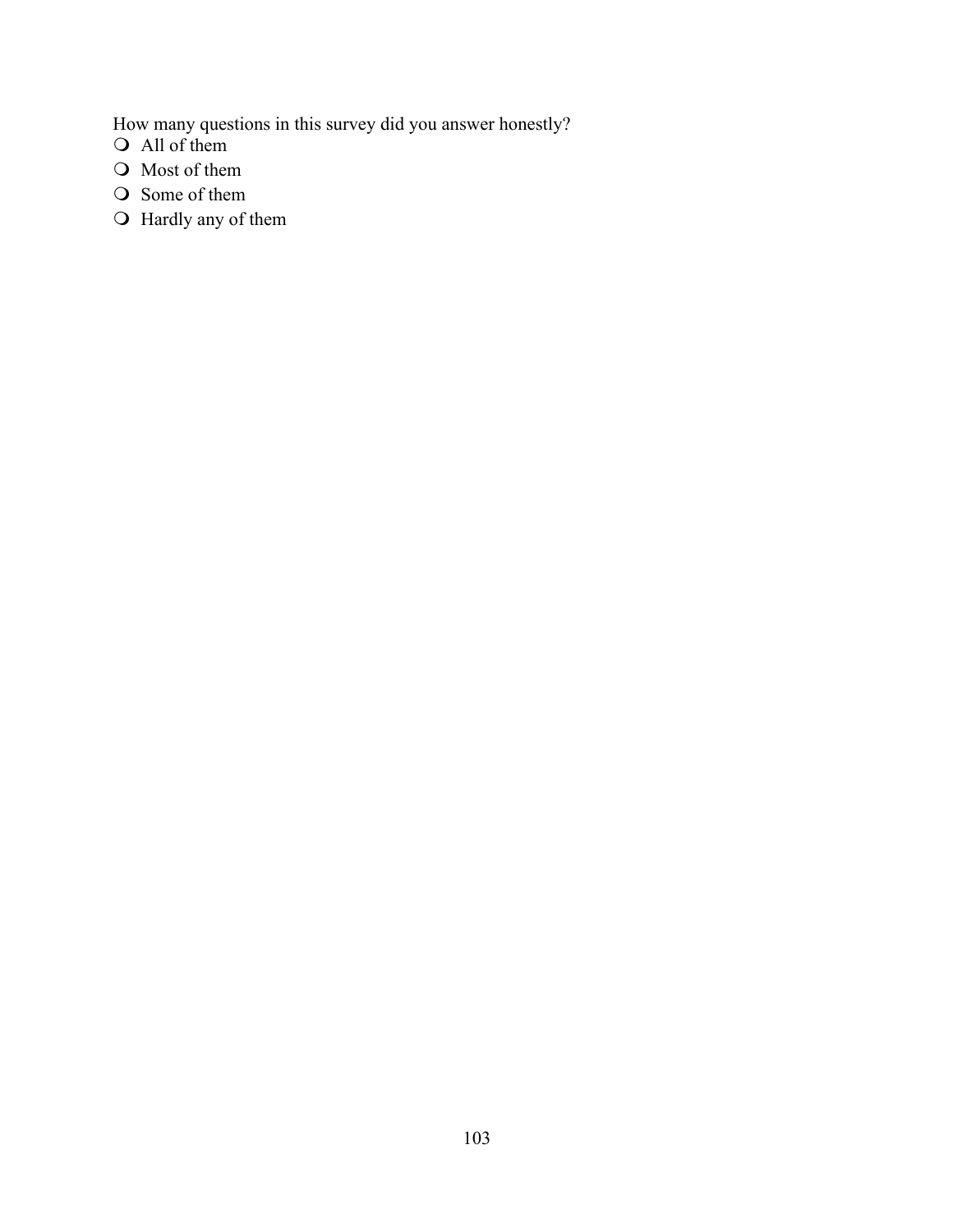## **References**

- American Psychological Association. (2005). Just the facts about sexual orientation and youth: A primer for principals, educators, and school personnel. Retrieved from www.apa.org/pubinfo/answers.html
- Bell, L.A. (1997). Theoretical foundations for social justice education. In M. Adams, L.A. Bell, & P. Griffin (Eds.), *Teaching for diversity and social justice* (pp. 3-15). New York: Routledge.
- Berkowitz, M. W., & Bier, M. C. (2004). Research-based character education. *Annals of the American Academy of Political and Social Science, 591*, 72–85.
- Biegel, S., & Kuehl, S. (2010). *Safe at school: Addressing the school environment and LGBT safety through policy and legislation. National Education Policy Center*, Retrieved from ERIC EBSCO.
- Birkett, M., Espelage, D. L., & Koenig, B. (2009). LGB and questioning students in schools: The moderating effects of homophobic bullying and school climate on negative outcomes. *Journal of Youth and Adolescence*, 38(7), 989-1000. doi*:*10.1007/s10964-008-9389-1
- Bishop, J., Bishop, M., Bishop, M., Gelbwasser, L., Green, S., Peterson, E., …Zuckerman, A. (2004). Why we harass nerds and freaks: A formal theory of student culture and norms. *Journal of School Health, 74*(7), 235-251. doi:10.111/j.1746-1561.2004.tb08280.x.
- Blackburn, M., & McCready, L. (2009). Voices of queer youth in urban schools: Possibilities and limitations. *Theory Into Practice*, *48*(3), 222-230. doi:10.1080/00405840902997485.
- Bontempo, D. E., & D'Augelli, A. R. (2002). Effects of at school victimization and sexual orientation on lesbian, gay, or bisexual youths' health risk behavior. *Journal of Adolescent Health, 30*(5), 364-374. doi:10.1016/S1054-139x(01)00415-3.
- Brown, K. (2004). Assessing preservice leaders' beliefs, attitudes, and values regarding issues of diversity, social justice, and equity: A review of existing measures. *Equity & Excellence in Education, 37*(4), 332-342. doi:10.1080/10665680490518948.

California Education Code, §51204.5 (2011).

California State Board of Education, Policy # 01-02 (2001).

Carrion, V. G., & Lock, J. (1997). The coming out process: Developmental stages for sexual minority youth*. Clinical Child Psychiatry, 2,* 369-377.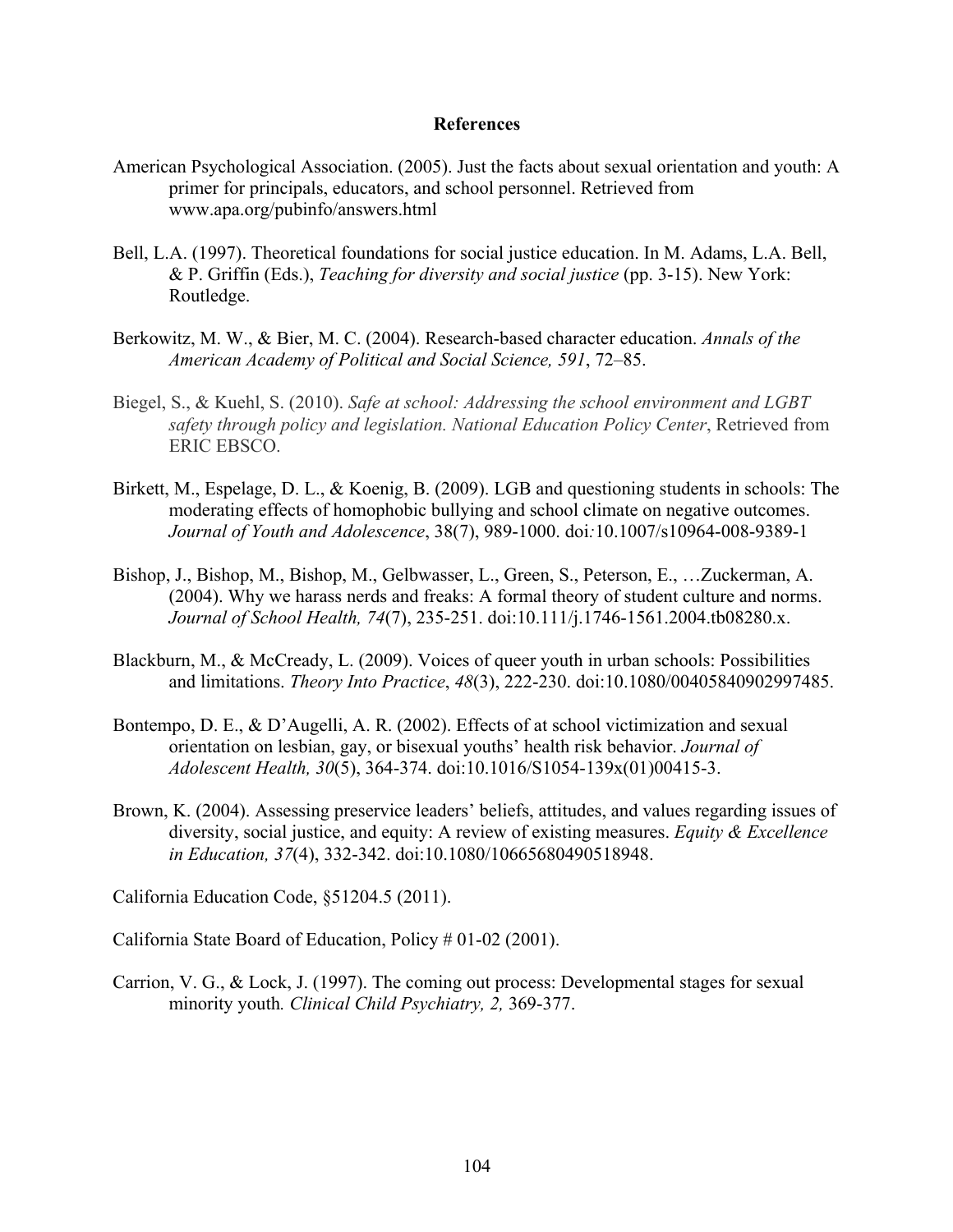- Cass, V.C. (1979). Homosexuality identity formation: A theoretical model*. Journal of Homosexuality, 4,* 219-235.
- Cass, V.C. (1984). Homosexual identity: A concept in need of definition*. Journal of Homosexuality, 9*, 105-126.
- Cillessen, A., Schwartz, D. & Mayeux, L. (2011). *Popularity in the peer system.* New York, NY: The Guilford Press.
- Crothers,L. (2007). Bullying of sexually diverse children and adolescents. *NASP Comminique, 35*, 28-30. Retrieved from www.nasponline.org/publications/cq/mocq355bullying.aspx
- Dantley, M. & Tillman, L. (2010). Social justice and moral transformative leadership. In C. Marshall & M. Olivia (2nd Edition). *Leadership for social justice* (pp.19-34). United States: Allyn & Bacon.
- Doe v. Anoka-Hennepin, NO. 11-cv-01999-JNE-SER (D. Minn. 2011).
- Eccles, J. S., & Midgley, C. (1989). Stage/environment fit: Developmentally appropriate classrooms for early adolescents. In R. E. Ames & C. Ames (Eds.), *Research on motivation in education* (pp. 139-186). New York: Academic Press.
- Einarsen, S., Raknes, B. I., & Matthiesen, S. B. (1994). Bullying and harassment at work and their relationships to work environment quality: An exploratory study. *European Work and Organizational Psychologist*, *4*(4), 381-401.
- Erikson, E. H. (1959). Identity and the life cycle. In G. S. Klein (Ed.), *Psychological issues*  (pp.18-171). New York: International Universities Press, Inc.
- Espelage, D. L., Aragon, S. R., Birkett, M., & Koenig, B. W. (2008). Homophobic teasing, psychological outcomes, and sexual orientation among high school students: What influence do parents and schools have? *School Psychology Review, 37*(2)*,* 202-216.
- Fair Education Act, California Statutes of 2011. Chapter 81. Senate Bill 48. (2011).
- Filax, G. (2006). Politicizing action research through queer theory. *Educational Action Research*, *14*(1), 139-145. doi: 10.1080/09650790600585632.
- Fisher, E. S., Komosa-Hawkins, K., Saldana, E., Thomas, G. M., Hsiao, C., Rauld, M., & Miller, D. (2008). Promoting school success for lesbian, gay, bisexual, transgendered, and questioning students: Primary, secondary, and tertiary prevention and intervention strategies. *California School Psychologist*, 1379-91.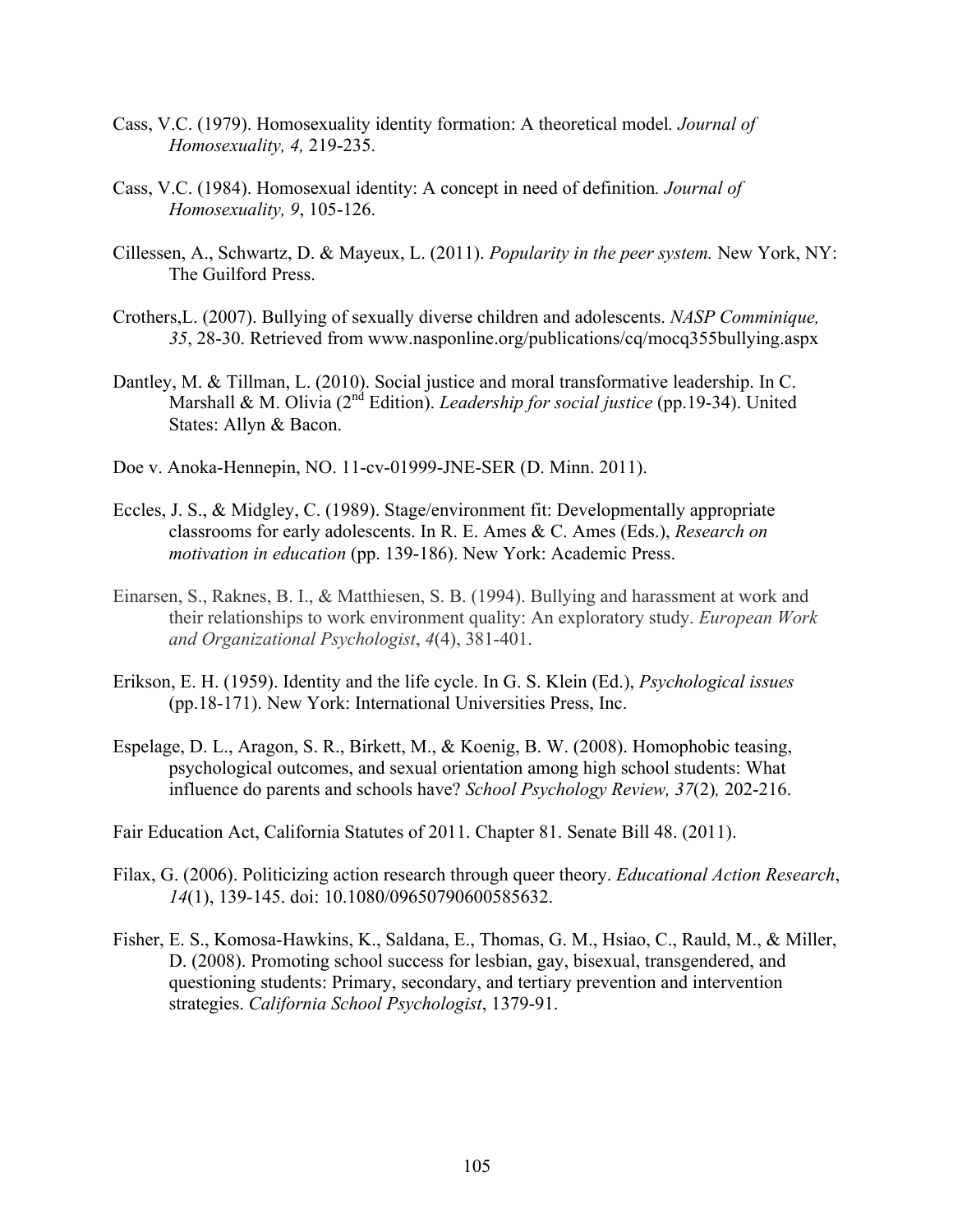- Gay, Lesbian, and Straight Education Network. (2012). *About us*. Retrieved from http://www.glsen.org/values
- Gay, L. R., Mills, G., & Airasian, P. W. (2009). *Educational research: Competencies for analysis and interpretation*. Pearson, New Jersey.
- Gay Straight Alliance Network. (2009). *Mission*. Retrieved from http://www.gsanetwork.org/about-us
- Gay Straight Alliance Network. (2009). *Conducting a school survey*. Retrieved from http://www.gsanetwork.org/resources/gsa-actions-events/conducting-school-survey
- Goodenow, C., Szalacha, L., & Westheimer, K. (2006). School support groups, other school factors, and the safety of sexual minority adolescents. *Psychology in the Schools*, *43*(5), 573-589. doi:10.1002/pits.20173.
- Graham, S., Bellmore, A., Nishina, A., & Juvonen, J. (2009). "It must be 'me'": Ethnic diversity and attributions for peer victimization in middle school. *Journal Of Youth And Adolescence*, *38*(4), 487-499.
- Griffen, P., Lee, C., Waugh, J., & Beyer, C. (2004). Describing roles that gay-straight alliances play in schools: From individual support to school change. *Journal of Gay and Lesbian Issues in Education, 1*(3), 7-22.
- Hackford-Peer, K. (2010). In the name of safety: Discursive positionings of queer youth. *Studies in Philosophy and Education*, *29*(6), 541-556. doi:10.1007/s11217-010-9197-4.
- Hansen, A. (2007). School-based support for GLBT students: A review of three levels of research. *Psychology in the Schools*, *44*(8), 839-848. doi:10.1002/pits.20269.
- Henkle v. Gregory, 150 F.Supp.2d1067 (D. Nev. 2001).
- Johnston, L. D., O'Malley, P. M., & Bachman, J. G. (1998). *National survey results on drug use from the Monitoring the Future Study, 1975-1997.* (NIH Publication No. 98- 4345). Washington, DC: U.S. Government Printing Office.
- Kaufman, P., Chen, X., Choy, S. P., Ruddy, S. A., Miller, A. K., Chandler, K. A., & .. Klaus, P. (1999). *Indicators of School Crime and Safety*, (Report No. NCES-1999- 057). Retrieved from National Center for Education Statistics website: http://nces.ed.gov/pubsearch/pubsinfo.asp?pubid=1999057.
- Kosciw, J.G. (2004). *The 2003 national school climate survey: The school-related experiences of our nation's lesbian, gay, bisexual and transgender youth*. New York: Gay, Lesbian and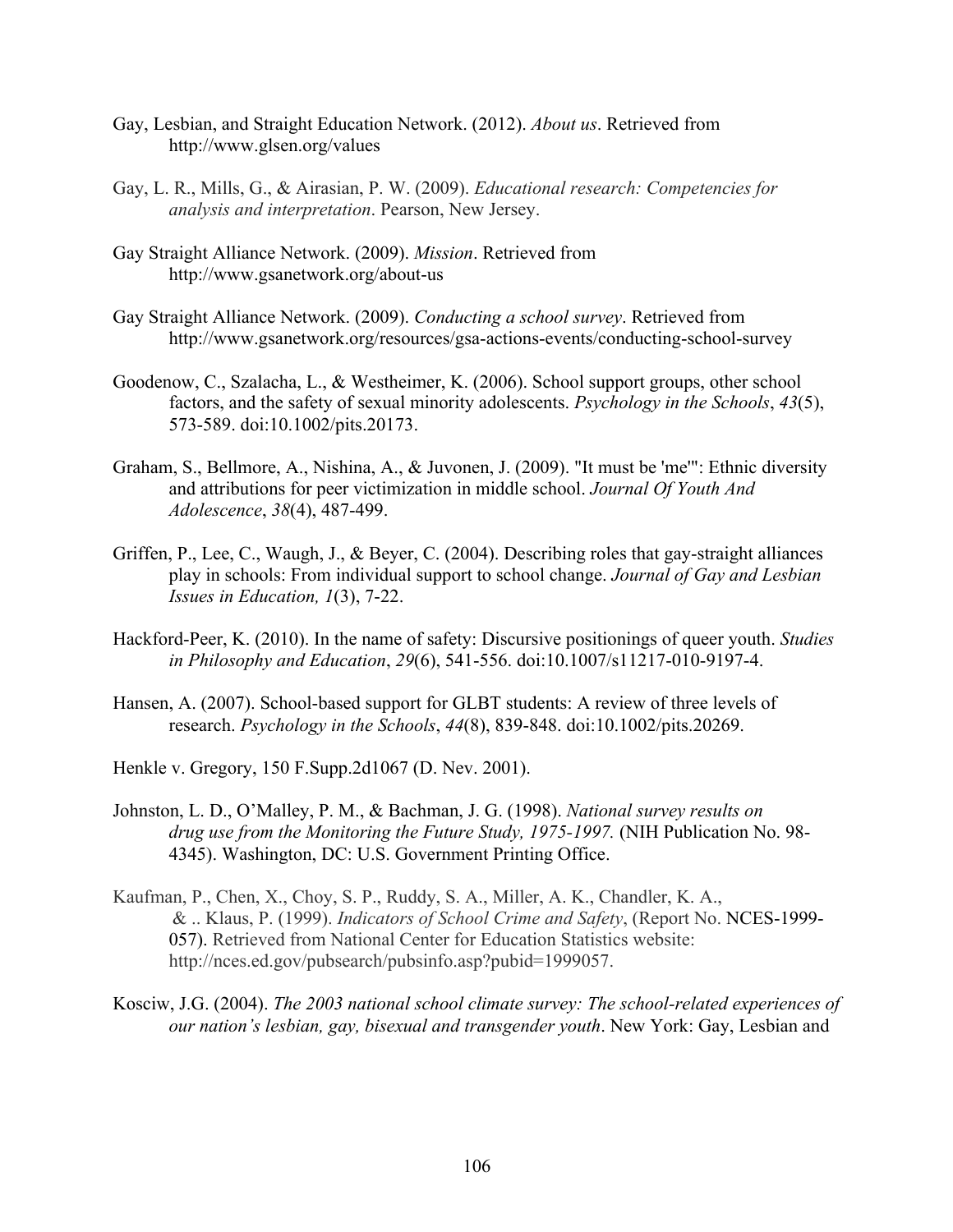Straight Education Network. Retrieved from http://www.glsenboston.org/GLSEN2003NationalSchoolClimateSurvey.pdf

- Kosciw, J.G., & Cullen, M.K. (2002). *The GLSEN 2001 national school climate survey: The school-related experiences of our nation's lesbian, gay, bisexual, and transgender youth.* NewYork: Gay, Lesbian and Straight Education Network. Retrieved from http://files.eric.ed.gov/fulltext/ED464978.pdf
- Kosciw, J. G., Diaz, E. M., & Greytak, E. A. (2008). *The 2007 national school climate survey: The experiences of lesbian, gay, bisexual, and trans-gender youth in our nation's schools.* New York: Gay, Lesbian and Straight Education Network. Retrieved from http://www.lgbt.ucla.edu/documents/2007NationalScoolClimateSurvey.pdf
- Kosciw, J. G., Greytak, E. A., & Diaz, E. M. (2009). Who, what, where, when, and why: Demographic and ecological factors contributing to hostile school climate for lesbian, gay, bisexual, and transgender youth. *Journal of Youth and Adolescence*, *38*(7), 976-988. doi:10.1007/s10964-008-9389-1.
- Kosciw, J.G., Greytak, E.A., Diaz, E.M., & Bartkiwicz, M.J. (2010). *The 2009 national school climate survey: The experiences of lesbian, gay, bisexual, and transgender youth in our nation's schools.* New York: Gay, Lesbian and Straight Education Network. Retrieved from http://files.eric.ed.gov/fulltext/ED512338.pdf
- Kosciw, J., Greytak, E., Bartkiewicz, M., Boesen, M., & Palmer, N. (2012). The 2011 national school climate survey: The experiences of lesbian, gay, bisexual, and transgender youth in our nation's schools. New York: Gay, Lesbian and Straight Education Network. Retrieved from http://www.glsen.org/learn/research/national-school-climate-survey
- Lee, C. (2002). The impact of belonging to a high school gay/straight alliance. *High School Journal*, *85*(3), 13-26.
- Lesko, N. (2000). *Act your age! A cultural construction of adolescence.* New York: Routledge.
- Martin, A., and Hetrick, E. (1988). The stigmatization of the gay and lesbian adolescent. *Journal of Homosexuality, 15*, 163-183.
- Maslow, A. H. (1943). A theory of human motivation. *Psychological Review*, *50*(4), 370-396. doi:10.1037/h0054346.
- Massachusetts Department of Education. (2000). *1999 Massachusetts Youth Risk Behavior Survey Results.* Malden, MA: Author.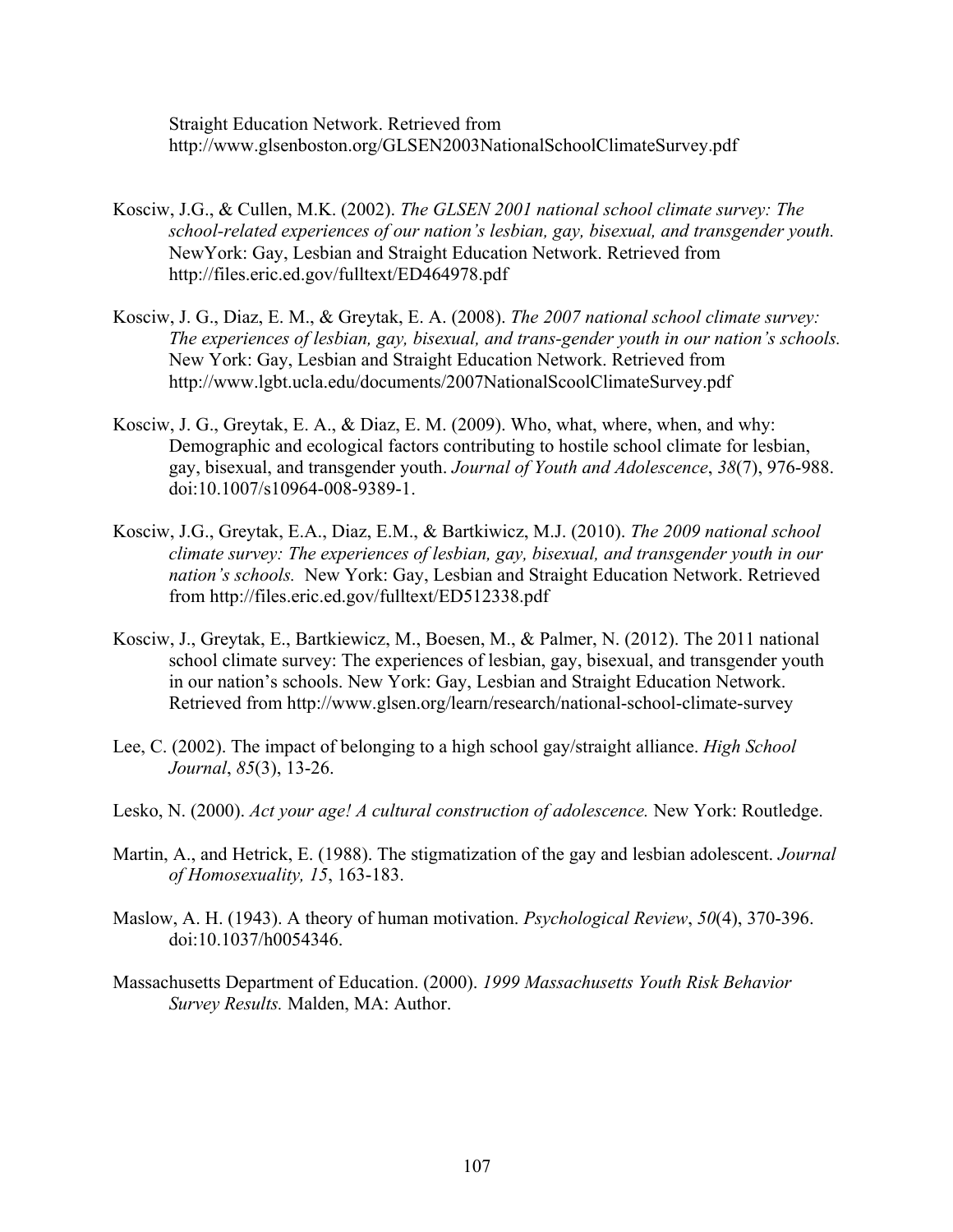- Mayberry, M. (2006). School reform efforts for lesbian, gay, bisexual, and transgendered students. *A Journal of Educational Strategies, Issues and Ideas, 79*(6), 262-264.
- Mayo, C. (2009). The tolerance that dare not speak its name. In A. Darder, M. Baltodano, & R. Torres (2nd Eds.), *The critical pedagogy reader* (pp. 262-273).New York, NY: Routledge.
- Merrell, K., Ervin, R., & Gimpel, G. (2006). *School psychology for the 21st century: Foundations and practices.* New York: Guilford.
- Miller, P. (2002). Theories of developmental psychology (4th ed.), *Freud's and Erickson's psychoanalytic theories* (pp.105-164). New York, NY: Worth Publishers.
- Mosher, C. M. (2001). The social implications of sexual identity formation and the coming-out process: A review of the theoretical and empirical literature. *The Family Journal*, *9*(2), 164-173. doi:10.1177/1066480701092011.
- Moshman, D. (2011). *Adolescent rationality and development: Cognition, morality, and identity.* New York, NY: Psychology Press.
- Muñoz-Plaza, C., Quinn, S., & Rounds, K. (2002). Lesbian, gay, bisexual and transgender students: Perceived social support in the high school environment. *The High School Journal, 85*(4), 52-63. doi:10.1353/hsj.2002.0011.
- Nakkula, M., & Toshils, E. (2006). *Understanding youth: Adolescent development for educators.* Cambridge, MA: Harvard Education Press.
- Nansel, T. R., Overpeck, M., Pilla, R. S., Ruan, W., Simons-Morton, B., & Scheidt, P. (2001). Bullying behaviors among U.S. youth. *JAMA: Journal of The American Medical Association*, *285*(16), 2094.
- National Association of School Psychologists (2006). *School psychology: A blueprint for training and practice III*. Bethesda, MD: Author.
- No Child Left Behind Act, 20 U.S.C. §6301 et seq. (2002)
- Olweus, D. (2012). *Recognizing Bullying*. Retrieved from http://www.violencepreventionworks.org/public/recognizing\_bullying.page
- Orvin, G. (1995). *Understanding the adolescent.* Washington, DC: American Psychiatric Press, Inc.
- Pace, N. J. (2009). *The principal's challenge.* Charlotte, N.C.: Information Age Pub.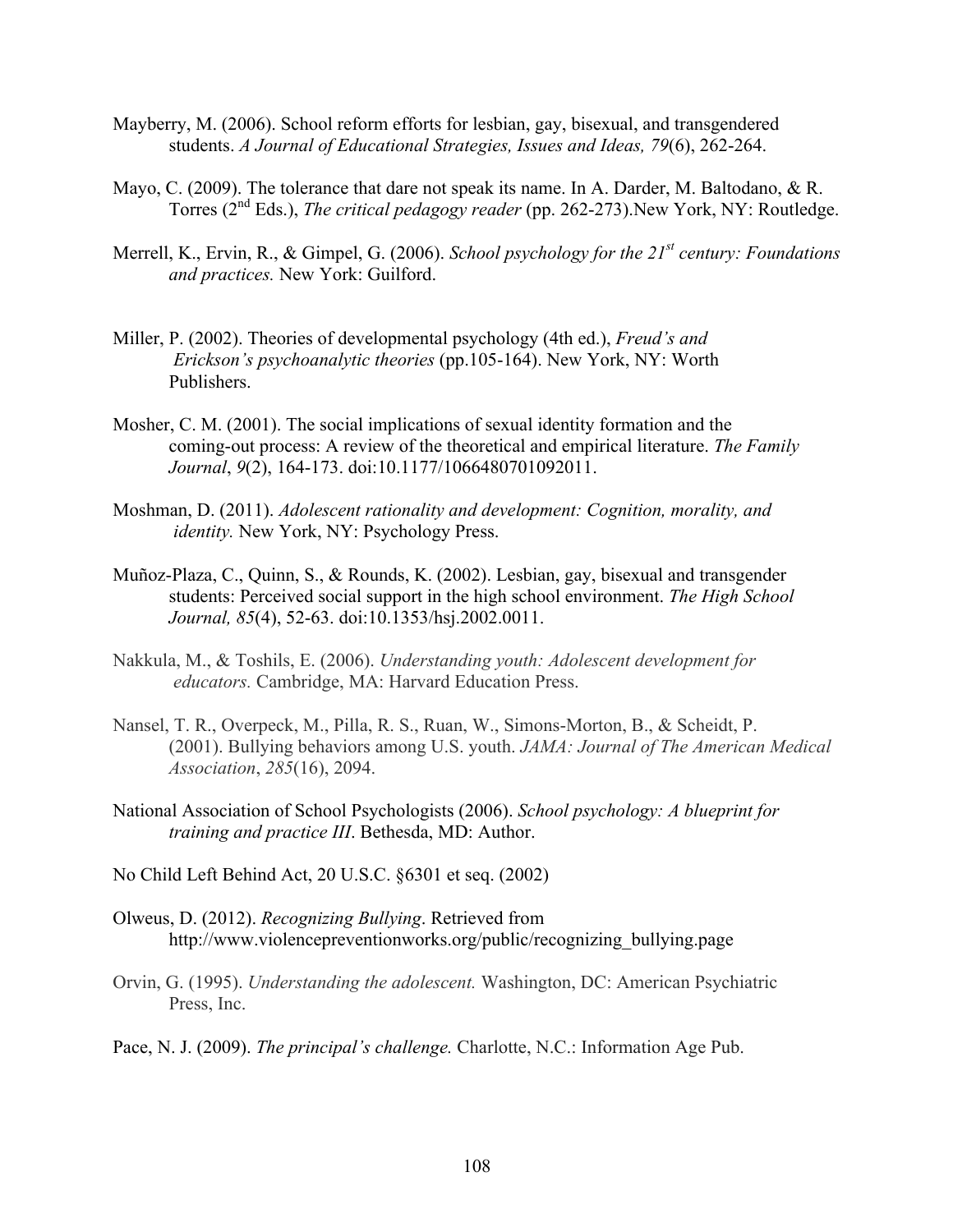- Patton, C. (1996). *Fatal advice: How safe-sex education went wrong.* Durham, NC: Duke University Press.
- Payne, E., & Smith, M. (2010). Reduction of stigma in schools: An evaluation of the first three years. *Issues in Teacher Education, 19*(2), 11-36.
- Robers, S., Zhang, J., and Truman, J. (2012). *Indicators of School Crime and Safety: 2011* (Report No. NCES 2012-002/NCJ 236021). Retrieved from National Center for Education Statistics website: http://nces.ed.gov/pubs2012/2012002rev.pdf
- Santrock, J. (2009). *Educational psychology (4th ed*.). New York, NY: McGraw-Hill.
- Sherblom, S., & Bahr, M. (2008). Homosexuality and normality: Basic knowledge and practical considerations for school consultation. *Journal of Educational & Psychological Consultation*, *18*(1), 81-100. doi:10.1080/10474410701634419.
- Silva, E. (2007). *On the clock: Rethinking the way schools use time.* Washington, DC: Education Sector.
- Slavin, R. (2006). *Educational psychology theory and practice (8<sup>th</sup> ed.)*. United States of America: Pearson Education, Inc.
- Szalacha, L. (2003). Safer sexual diversity climates: Lessons learned from an evaluation of Massachusetts safe schools program for gay and lesbian students. *American Journal of Education*, *110*(1), 58-88. doi:10.1086/377673.
- Talburt, S. (2004). Constructions of LGBT youth: Opening up subject positions. *Theory Into Practice*, 43(2), 116-121.
- Tillman, L. (2002). The impact of diversity in educational administration. In G. Perrealt & F. Lunenburg (Eds.), *The changing world of school administration* (pp.144-156). Lanham, MD: Scarecrow Press.
- Troiden, R. R. (1979). Becoming homosexual: A model of gay identity acquisition. *Psychiatry*, *42*(4), 362-373.
- Troiden, R. (1989). The formation of homosexual identities*. Journal of Homosexuality, 17*(1-2), 43-73. doi:10.1300/J082v17n01\_02.
- Turner, H. A., Finkelhor, D., Hamby, S. L., Shattuck, A., & Ormrod, R. K. (2011). Specifying type and location of peer victimization in a national sample of children and youth. *Journal of Youth And Adolescence*, *40*(8), 1052-1067.